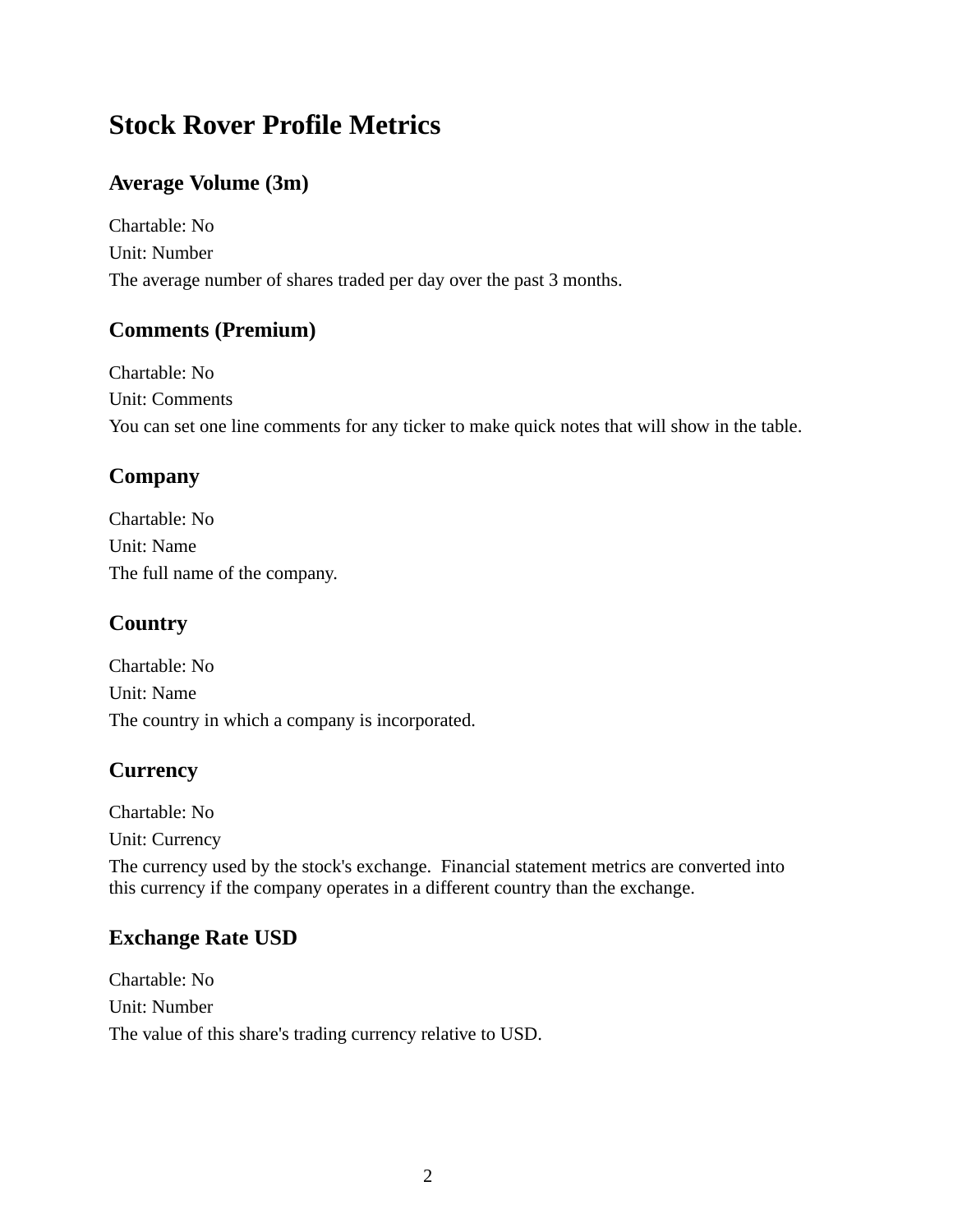# **Days Until Next Earnings Report (Premium Plus)**

Chartable: No Unit: Days The number of calendar days until the next scheduled earnings announcement.

### **Dividend Frequency**

Chartable: No Unit: Number The number of times per year a dividend will be paid.

#### **Dividend Payment Date (Premium)**

Chartable: No Unit: Calendar Date The payment date of the last dividend.

#### **Dividend Record Date (Premium)**

Chartable: No Unit: Calendar Date

The cut-off date established by a company in order to determine which shareholders are eligible to receive a dividend or distribution

### **Employees**

Chartable: Yes Unit: Number The number of direct employees.

#### **Enterprise Value (\$M)**

Chartable: Yes

Unit: Millions of Dollars

A measure of what the market believes a company's ongoing operations are worth, also called EV. This is calculated as market cap plus debt, minority interest and preferred shares, minus total cash and cash equivalents.

### **Equity Type**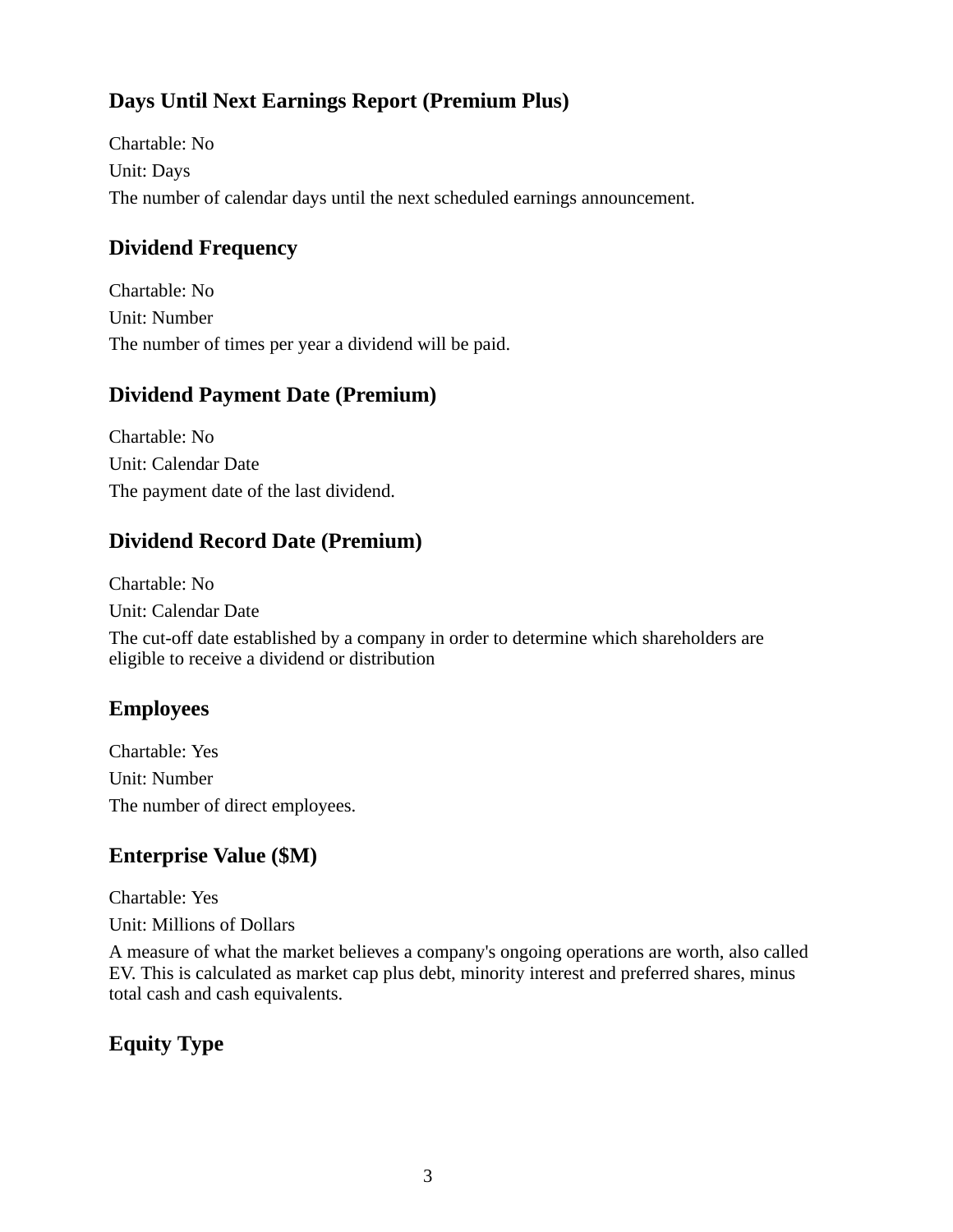Chartable: No Unit: Name The general type of the equity such as Stock, Fund, Bond, etc.

### **Ex-Dividend Date**

Chartable: No Unit: Calendar Date The first date following the declaration of a dividend on which the buyer of a stock is not entitled to receive the next dividend payment.

### **Exchange**

Chartable: No Unit: Name The stock exchange where the equity is traded such as NYSE, NASDAQ, Toronto etc.

# **Industry**

Chartable: No Unit: Name The industry in which the company operates. On average, there are 10 industries per Sector.

# **Industry Group**

Chartable: No

Unit: Name

The industry group to which the company industry belongs. On average, there are 7 groups per Sector.

# **Institutional Ownership %**

Chartable: No

Unit: Percentage

Institutional Ownership refers to the ownership stake in a company that is held by large financial organizations, pension funds or endowments.

# **IPO Date**

Chartable: No Unit: Calendar Date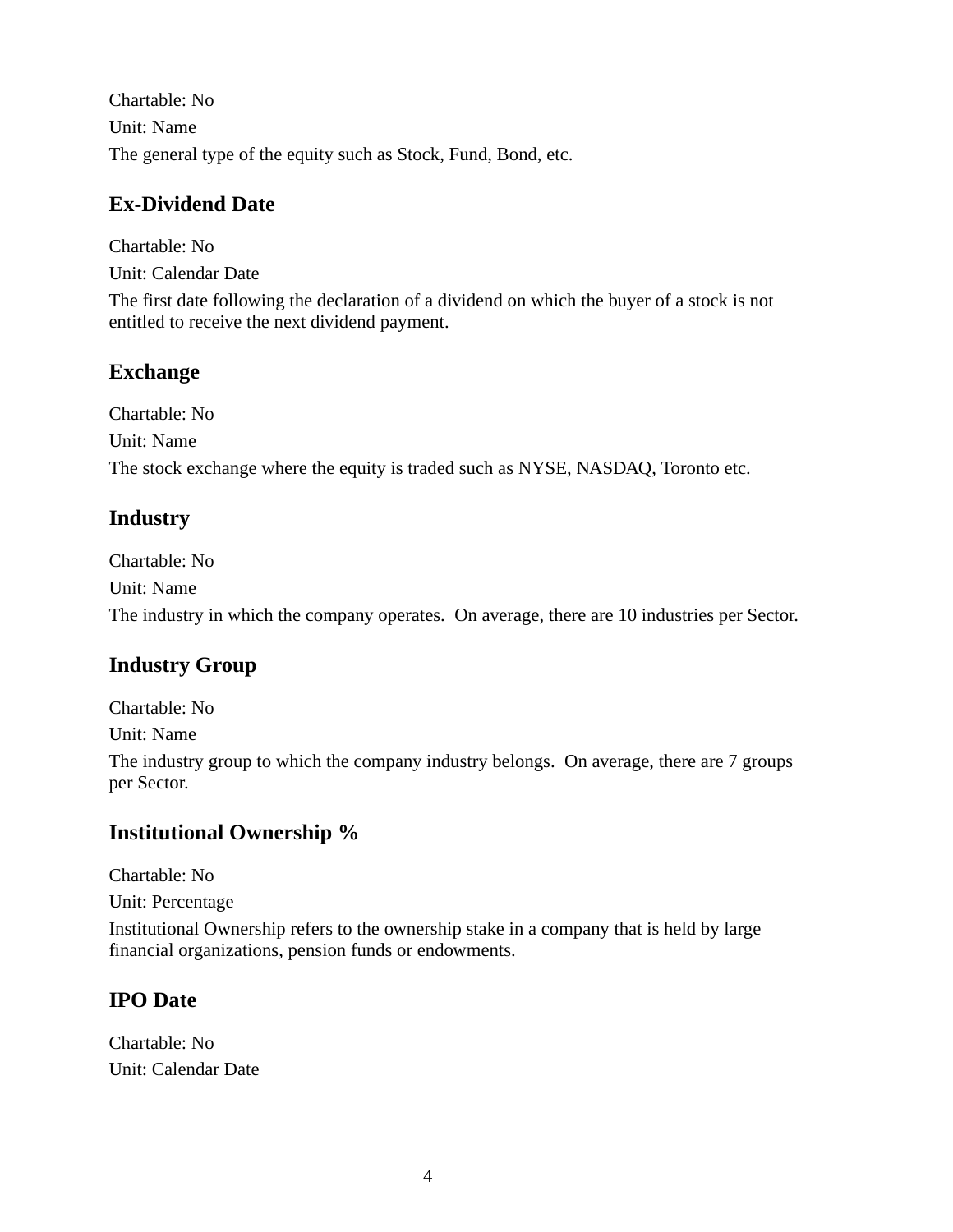The date of the stock's Initial Public Offering.

#### **Last Full Report Period (Premium Plus)**

Chartable: No Unit: Calendar Date

The end date of the most recent fiscal quarter for which GAAP compliant results have been published.

#### **Last Preliminary Report Period (Premium Plus)**

Chartable: No Unit: Calendar Date

The end date of the most recent quarter for which preliminary results have been published. This value is blank after GAAP compliant results are published for the same period.

#### **Last Reported Quarter (Premium Plus)**

Chartable: No

Unit: Calendar Date

The end date of the most recent quarter for which any earnings results have been published. For many companies full GAAP compliant financials lag behind this date.

#### **Last Report Date (Premium Plus)**

Chartable: No Unit: Calendar Date The date of the last earnings announcement.

# **Market Cap (\$M USD)**

Chartable: Yes

Unit: Millions of Dollars

Market capitalization is a measurement of the size of a company, interpreted as the market's total valuation of the company in US Dollars, obtained by multiplying the number of shares outstanding by the current price per share.For Funds this metric reports the Net Assets.

#### **Market Cap (\$M)**

Chartable: Yes Unit: Millions of Dollars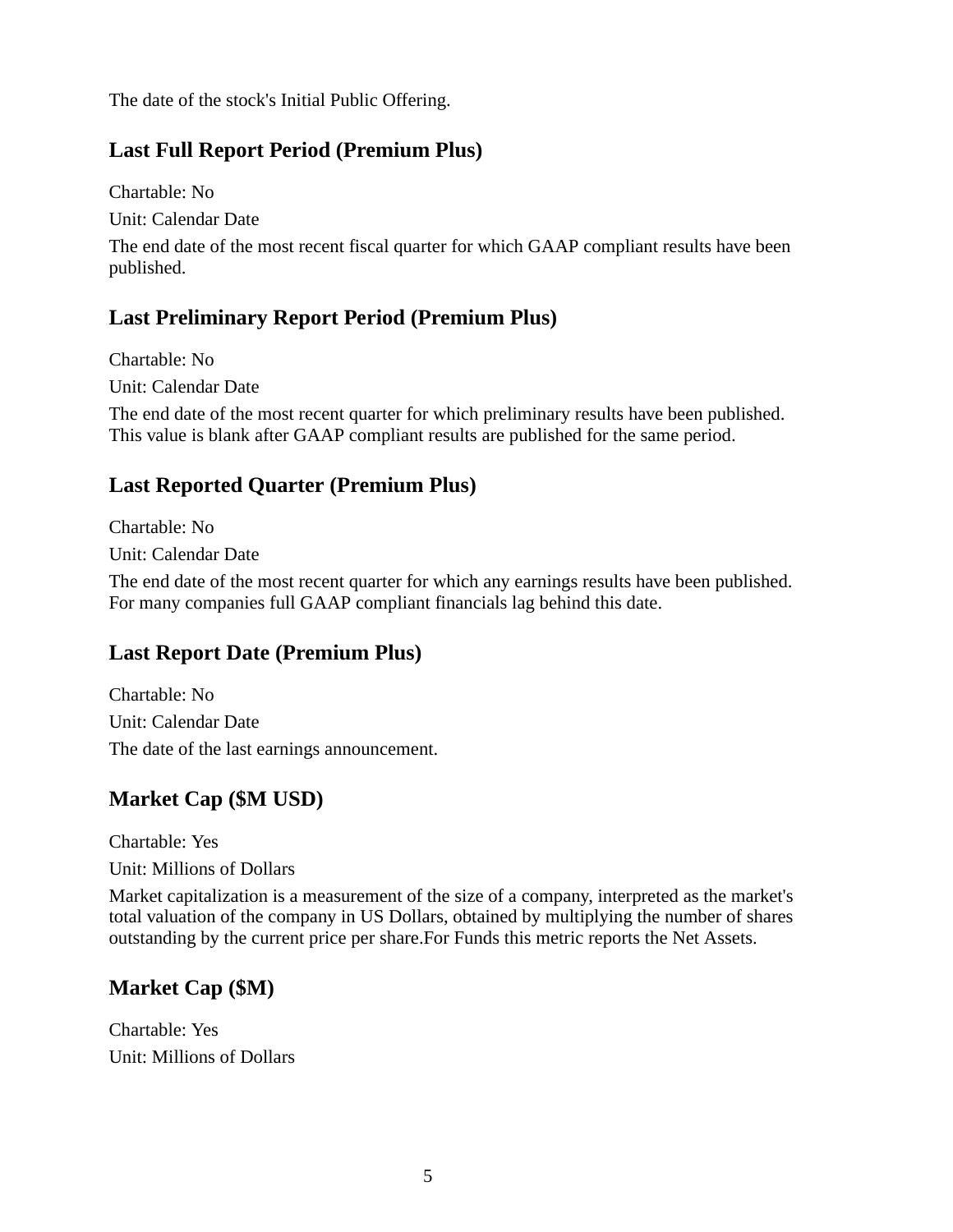Market capitalization is a measurement of the size of a company, interpreted as the market's total valuation of the company in the currency of its exchange, obtained by multiplying the number of shares outstanding by the current price per share.For Funds this metric reports the Net Assets.

### **Membership**

Chartable: No

Unit: Index Name

Indicates each index which this stock belongs to, specifically the DOW, S&P 100, S&P 500, and Nasdaq 100 indices.

### **Next Report Date**

Chartable: No Unit: Date The expected report date for the next fiscal quarter's earnings.

### **Notes (Premium)**

Chartable: No Unit: Notes

You can set multiple time stamped notes for any ticker. These notes can be viewed and modified in the table.

### **Row Number**

Chartable: No Unit: Number The numeric position of the row in the table.

### **Sector**

Chartable: No Unit: Name The broad business sector in which the company operates.

### **Short % of Float**

Chartable: No Unit: Percentage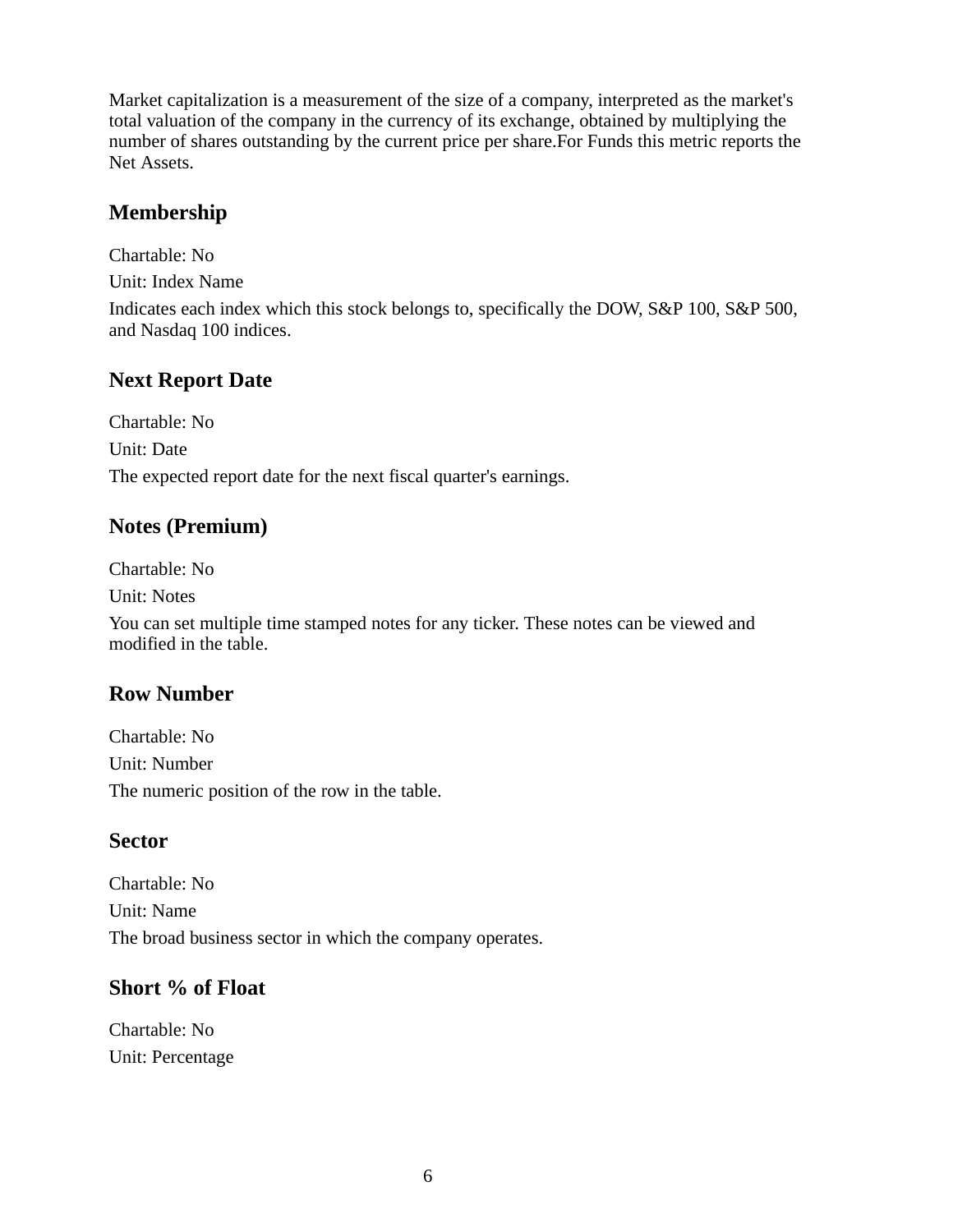The percentage of the company's publicly traded shares that have been shorted. Reporting delays for this column may be as long as a month.

#### **Tag (Premium)**

Chartable: No

Unit: Tag

Specify a keyword in the tag column to create a custom grouping.Each symbol can have one tag and tags are created via the right-click row menu or the ticker cell menu.You can modify these tags or even save tagged symbols as a portfolio in the Manage Tags window. To open this window, right-click the Tag column header, or right-click a row in the table and select Tag -> Manage Tags.

# **Years of Data**

Chartable: No

Unit: Years

The number of years of financial statement history in the Stock Rover database for this company.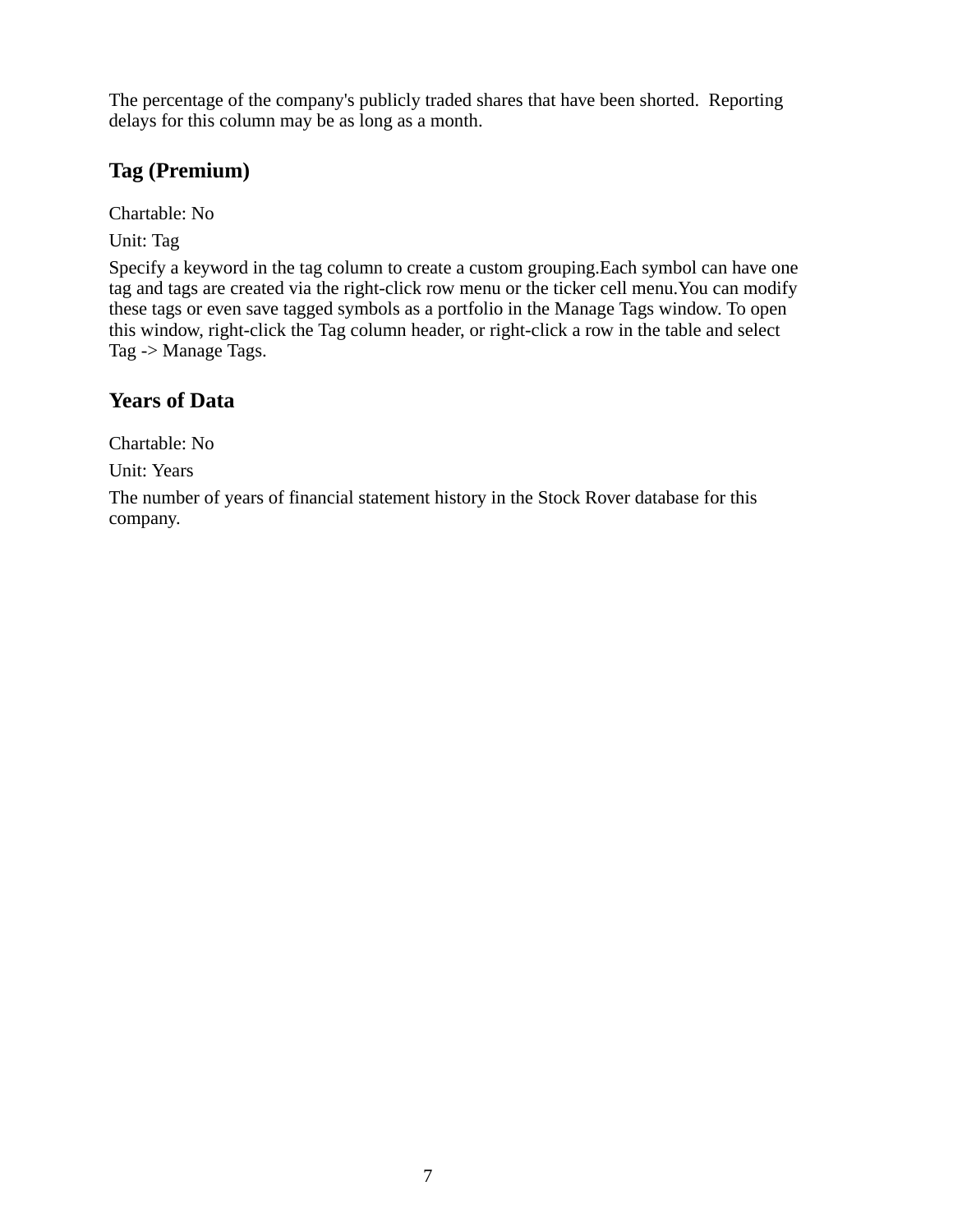# **Stock Rover Analyst Estimates Metrics**

# **Current Qtr Growth Estimate (Premium Plus)**

Chartable: No Unit: Percentage The EPS growth estimate for the current fiscal quarter.

#### **Current Year Growth Estimate (Premium Plus)**

Chartable: No Unit: Percentage The EPS growth estimate for this fiscal year.

#### **EPS Revisions (Premium)**

Chartable: No

Unit: Graph

Analysts' revised estimates for Earnings Per Share for the current quarter, next quarter, current year, and next year. This metric is graphical.

### **EPS Current Quarter Estimate Trends (Premium)**

Chartable: No Unit: Graph The Earnings Per Share estimate trends for the current quarter for 90, 60, 30, and 7 days ago. This metric is graphical.

### **EPS Current Year Estimate Trends (Premium)**

Chartable: No Unit: Graph The Earnings Per Share estimate trends for the current year for 90, 60, 30, and 7 days ago. This metric is graphical.

### **EPS Next Quarter Estimate Trends (Premium)**

Chartable: No Unit: Graph

The Earnings Per Share estimate trends for the next quarter for 90, 60, 30, and 7 days ago.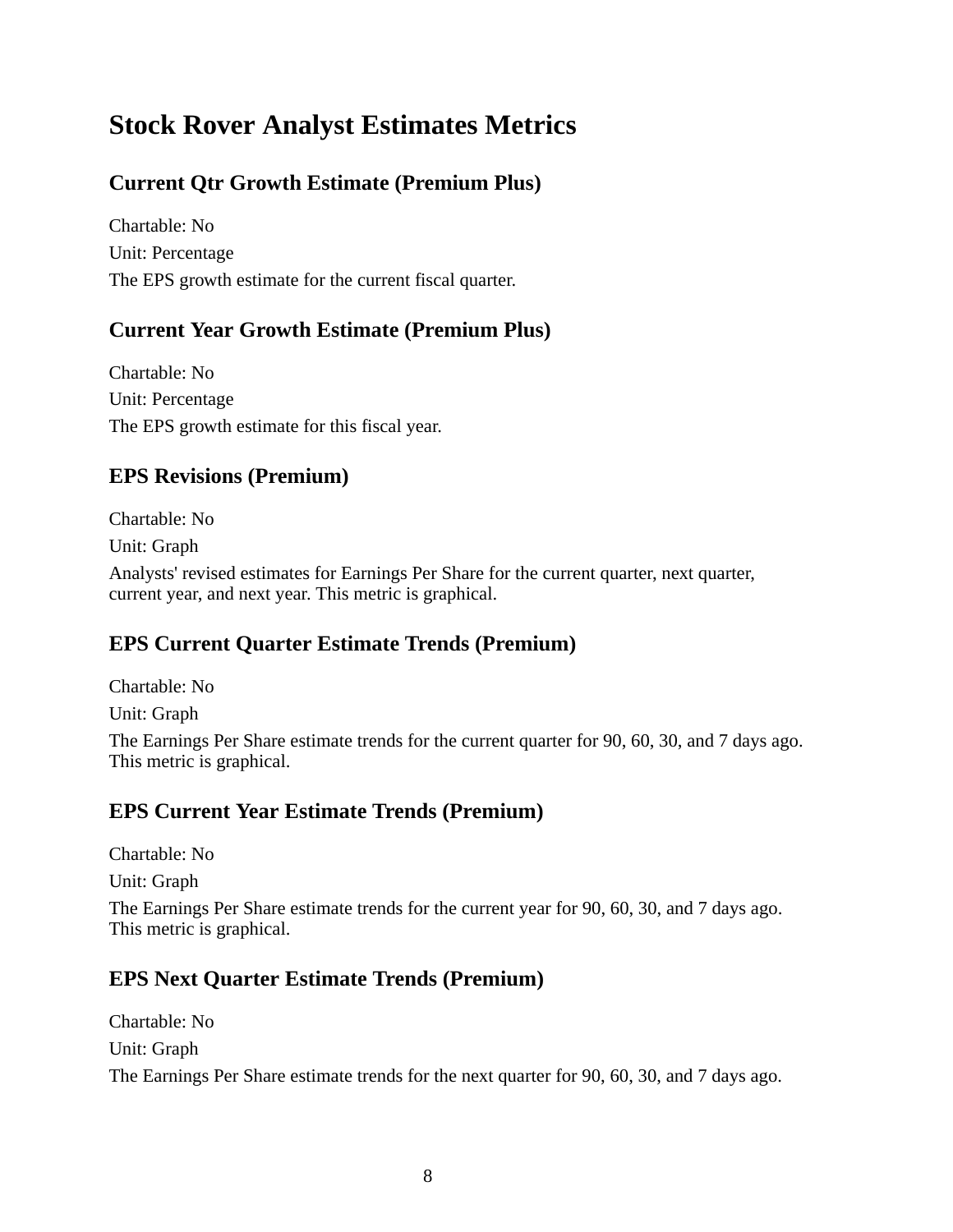This metric is graphical.

#### **EPS Next Year Estimate Trends (Premium)**

Chartable: No

Unit: Graph

The Earnings Per Share estimate trends for the next year for 90, 60, 30, and 7 days ago. This metric is graphical.

#### **Forward EBIT (Premium Plus)**

Chartable: No Unit: Millions The mean analyst estimated forward EBIT for the next fiscal year.

### **Forward EBITDA (Premium Plus)**

Chartable: No Unit: Millions The mean analyst estimated forward EBITDA for the next fiscal year.

#### **Forward Sales (Premium Plus)**

Chartable: No Unit: Millions The mean analyst estimated forward sales for the next fiscal year.

### **Net EPS Revision Current Quarter (Premium Plus)**

Chartable: No Unit: Number

The net number of estimate increases for the current quarter's earnings to have been published in the past 30 days.

### **Net EPS Revision Current Year (Premium Plus)**

Chartable: No

Unit: Number

The net number of estimate increases for the current fiscal year's earnings to have been published in the past 30 days.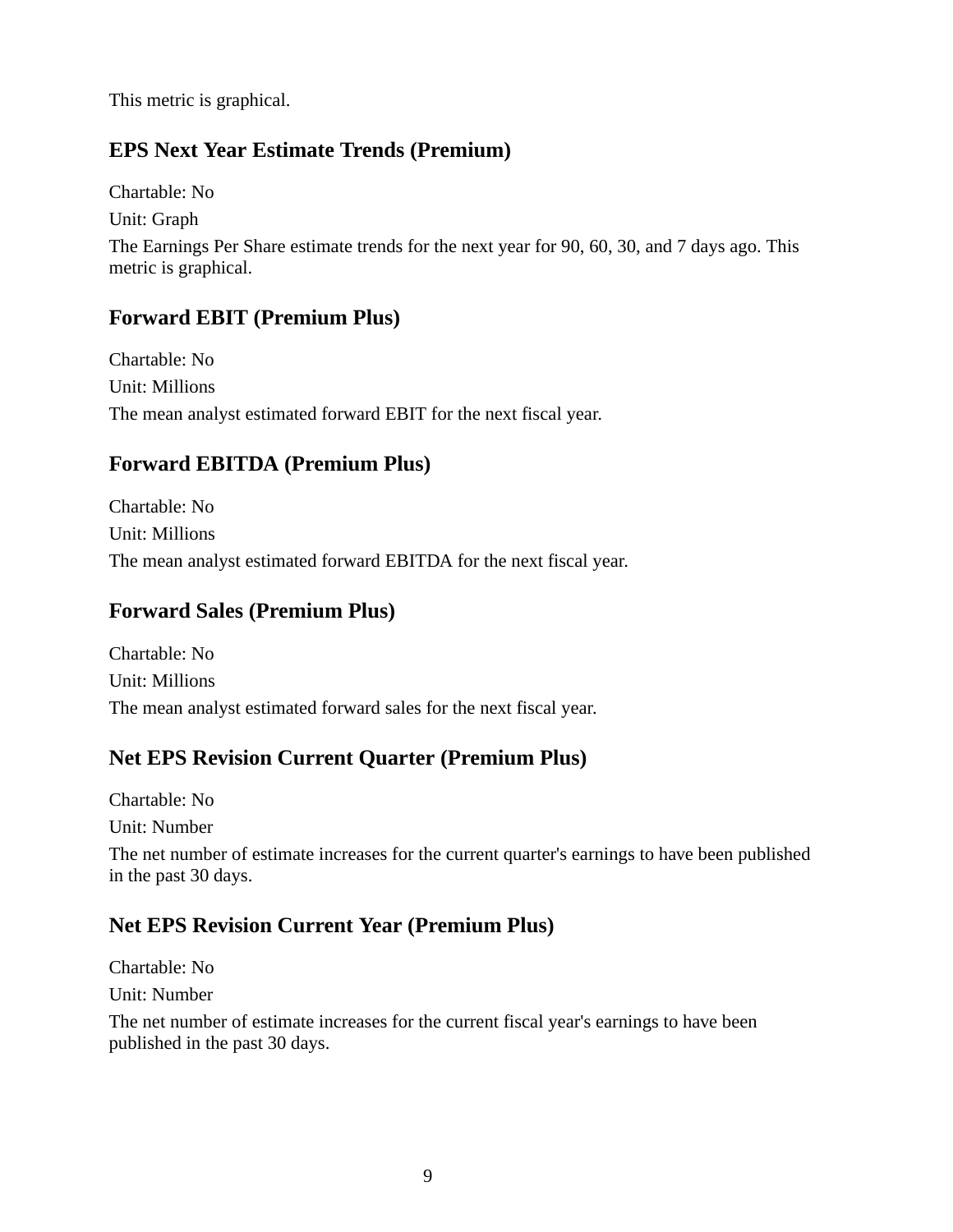### **Net EPS Revision Next Quarter (Premium Plus)**

Chartable: No

Unit: Number

The net number of estimate increases for the next quarter's earnings to have been published in the past 30 days.

# **Net EPS Revision Next Year (Premium Plus)**

Chartable: No Unit: Number The net number of estimate increases for next fiscal year's earnings to have been published in the past 30 days.

### **Next Fiscal Year End (Premium Plus)**

Chartable: No Unit: Date The end date used by analysts in forecasting the next year fiscal year's earnings.

### **Next Qtr Growth Estimate (Premium Plus)**

Chartable: No Unit: Percentage The EPS growth estimate for the next fiscal quarter.

# **Next Year Growth Estimate (Premium Plus)**

Chartable: No Unit: Percentage The EPS growth estimate for the next fiscal year.

# **Quarterly EPS (Premium)**

Chartable: No Unit: Graph The EPS values from the last four quarters and the predicted Earnings Per Share estimates for the current quarter and next quarter. This metric is graphical.

### **Quarterly Sales (Premium)**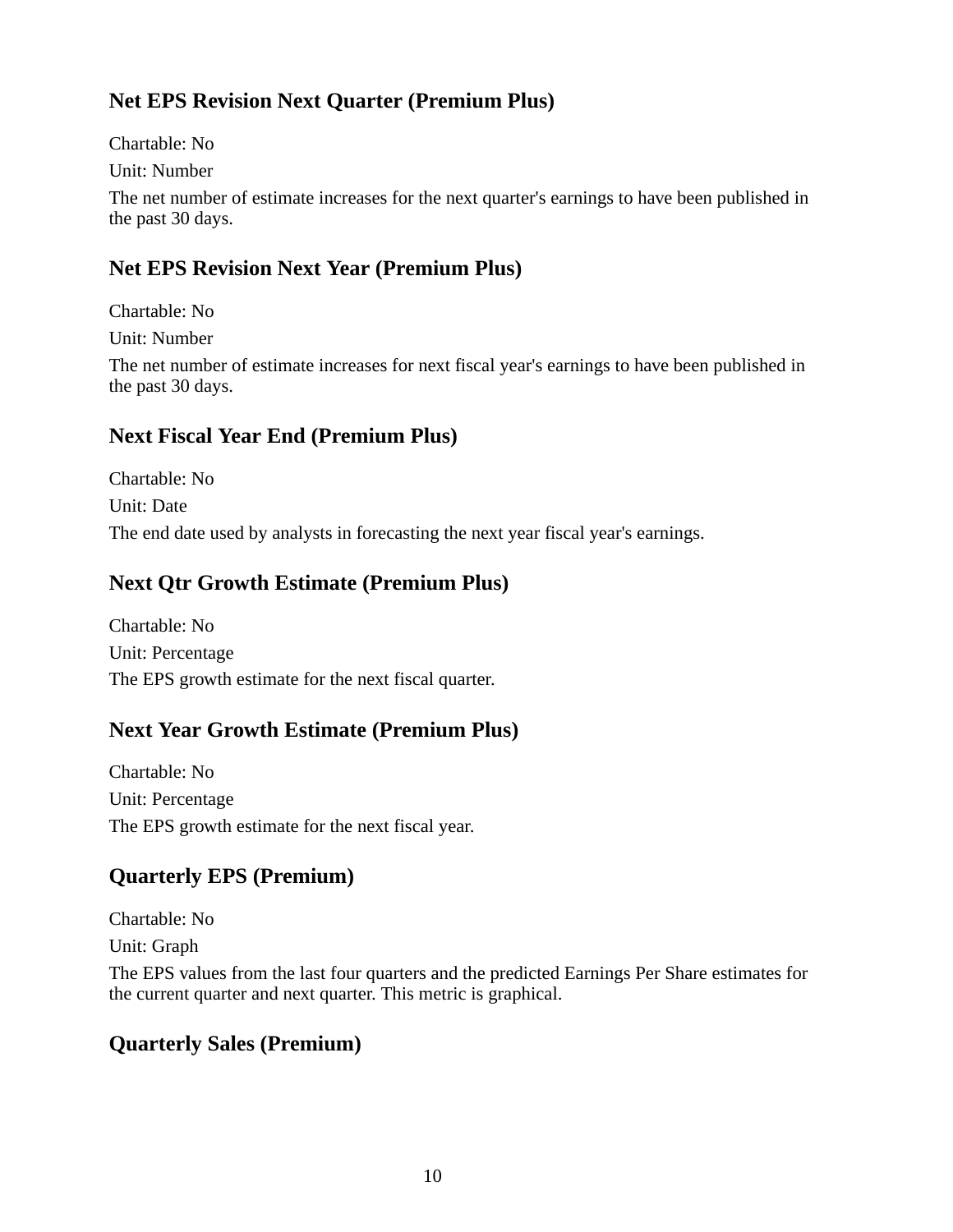Chartable: No Unit: Graph Sales of previous quarters vs. previous year counterparts. This metric is graphical.

# **Yearly EPS (Premium)**

Chartable: No Unit: Graph The Earnings Per Share (EPS) values from the last four years and the predicted Earnings Per Share estimates for the current year and next year. This metric is graphical.

# **Yearly Sales (Premium)**

Chartable: No Unit: Graph The sales values from the last four year and the predicted sales estimates for the current year and next year. This metric is graphical.

# **5-Year EPS Growth Estimate (Premium Plus)**

Chartable: No Unit: Percentage The per annum EPS growth estimate for the next five years.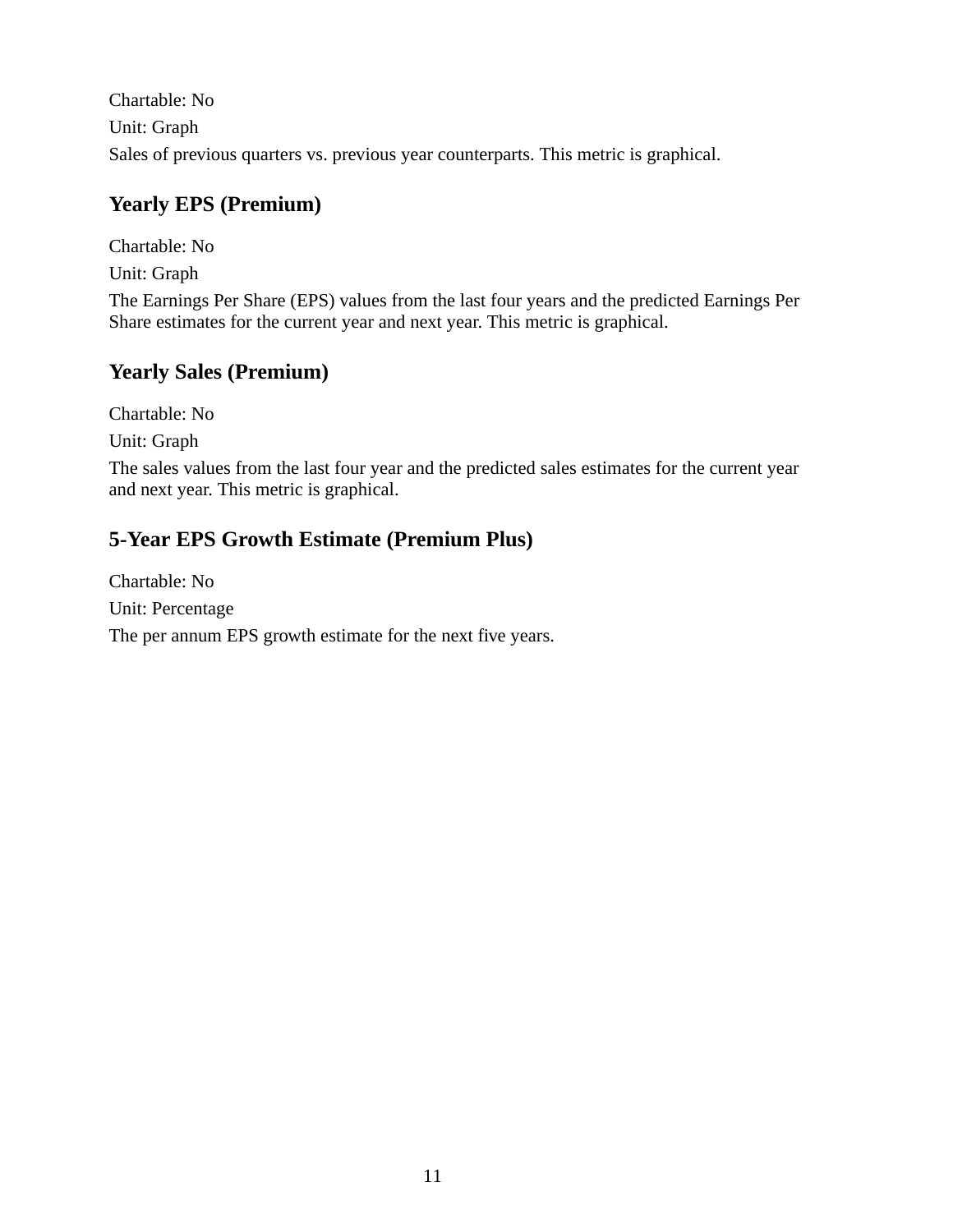# **Stock Rover Analyst Ratings Metrics**

### **Buy Ratings (Premium Plus)**

Chartable: No Unit: Number The number of buy recommendations as of reference date.

#### **Buy Ratings 1-Month Ago (Premium Plus)**

Chartable: No Unit: Number The number of buy recommendations as of 1 month ago.

### **Buy Ratings 2-Months Ago (Premium Plus)**

Chartable: No Unit: Number The number of buy recommendations as of 2 months ago.

### **Buy Ratings 3-Months Ago (Premium Plus)**

Chartable: No Unit: Number The number of buy recommendations as of 3 months ago.

#### **Consensus Rating 1-Month Ago (Premium Plus)**

Chartable: No Unit: Number The analyst consensus rating as of 1 month ago.

#### **Consensus Rating 2-Months Ago (Premium Plus)**

Chartable: No Unit: Number The analyst consensus rating as of 2 months ago.

#### **Consensus Rating 3-Months Ago (Premium Plus)**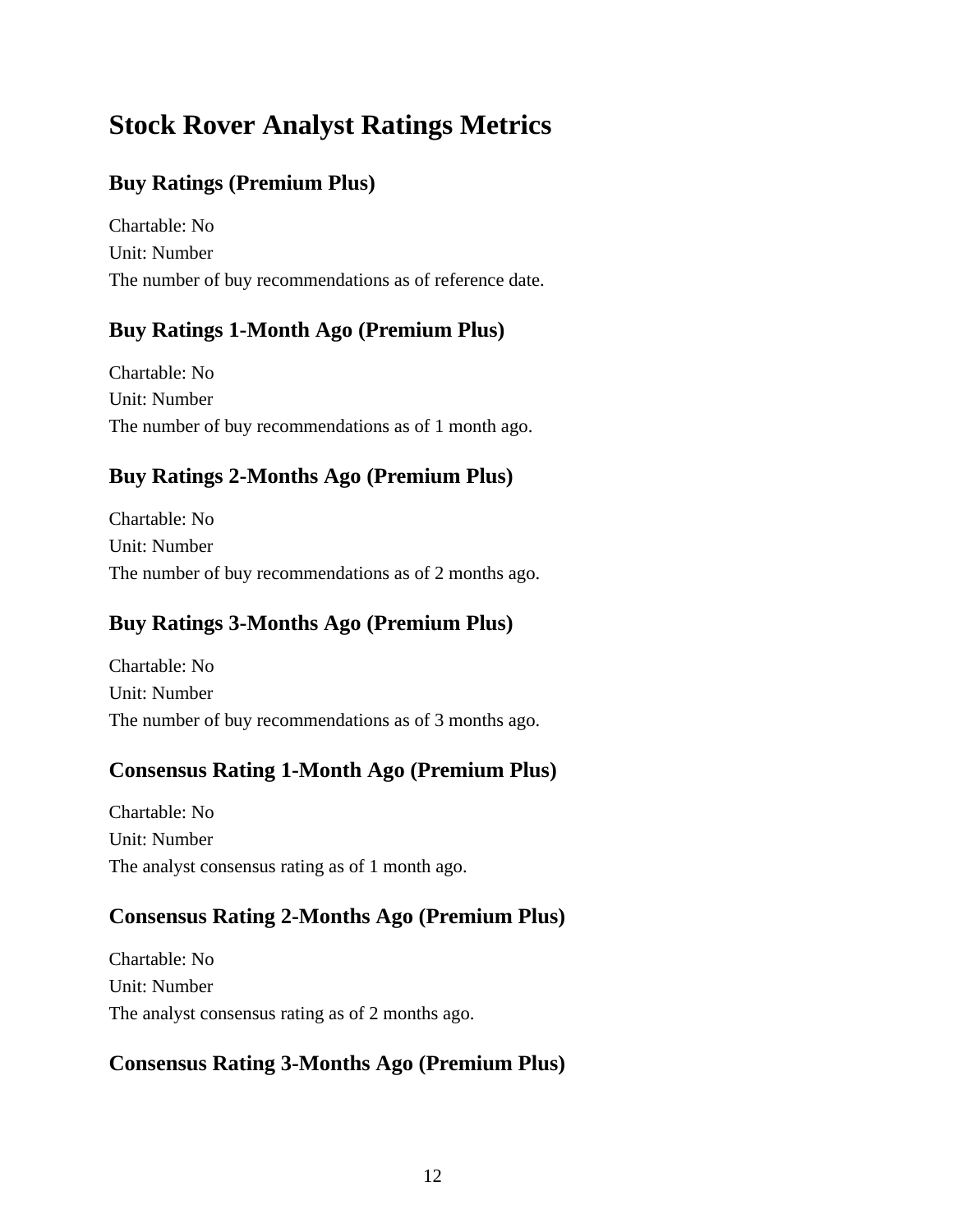Chartable: No Unit: Number The analyst consensus rating as of 3 months ago.

# **Consensus Rating (Premium Plus)**

Chartable: No Unit: Number The analyst consensus rating (arithmetic mean calculation from 1 (buy) to 5 (sell)).

### **High Target Price Estimate (Premium Plus)**

Chartable: No Unit: Number The highest target price estimate.

### **Hold Ratings (Premium Plus)**

Chartable: No Unit: Number The number of hold recommendations as of reference date.

# **Hold Ratings 1-Month Ago (Premium Plus)**

Chartable: No Unit: Number The number of hold recommendations as of 1 month ago.

### **Hold Ratings 2-Months Ago (Premium Plus)**

Chartable: No Unit: Number The number of hold recommendations as of 2 months ago.

### **Hold Ratings 3-Months Ago (Premium Plus)**

Chartable: No Unit: Number The number of hold recommendations as of 3 months ago.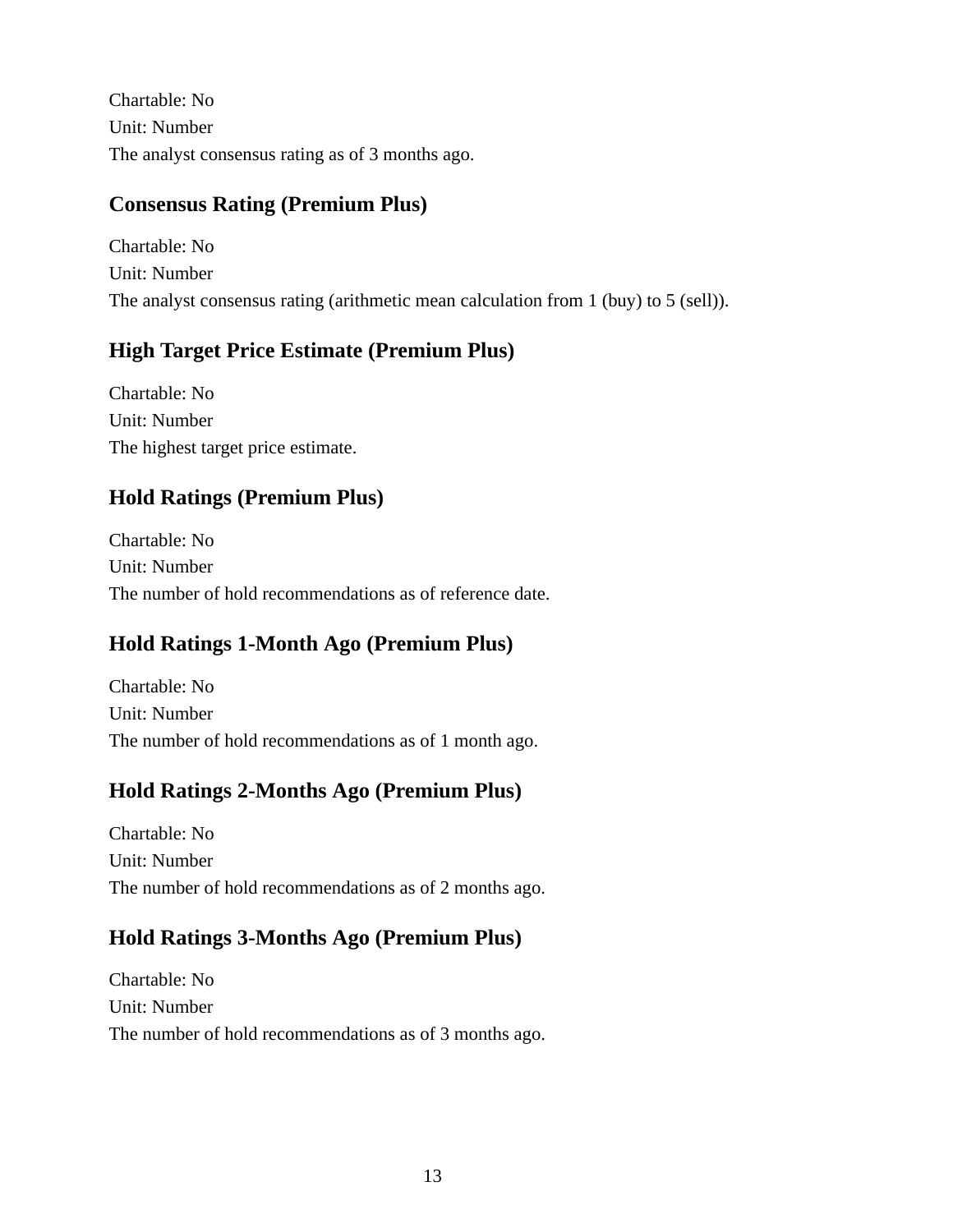### **Last Target Price Revision Date (Premium Plus)**

Chartable: No Unit: Date The date when then last target price revision was received.

### **Low Target Price Estimate (Premium Plus)**

Chartable: No Unit: Number The lowest target price estimate.

### **Mean Consensus Target Price (Premium Plus)**

Chartable: No Unit: Number The analyst consensus target price (arithmetic mean calculation).

### **Median Consensus Target Price (Premium Plus)**

Chartable: No Unit: Number The analyst consensus target price (arithmetic median calculation).

# **Number of Analysts (Premium Plus)**

Chartable: No Unit: Number The number of estimates included in target price consensus.

### **Price to Consensus Target (%) (Premium)**

Chartable: No Unit: Percentage The percentage change needed for the stock to hit the analyst average target price.

# **Sell Ratings (Premium Plus)**

Chartable: No Unit: Number The number of sell recommendations as of reference date.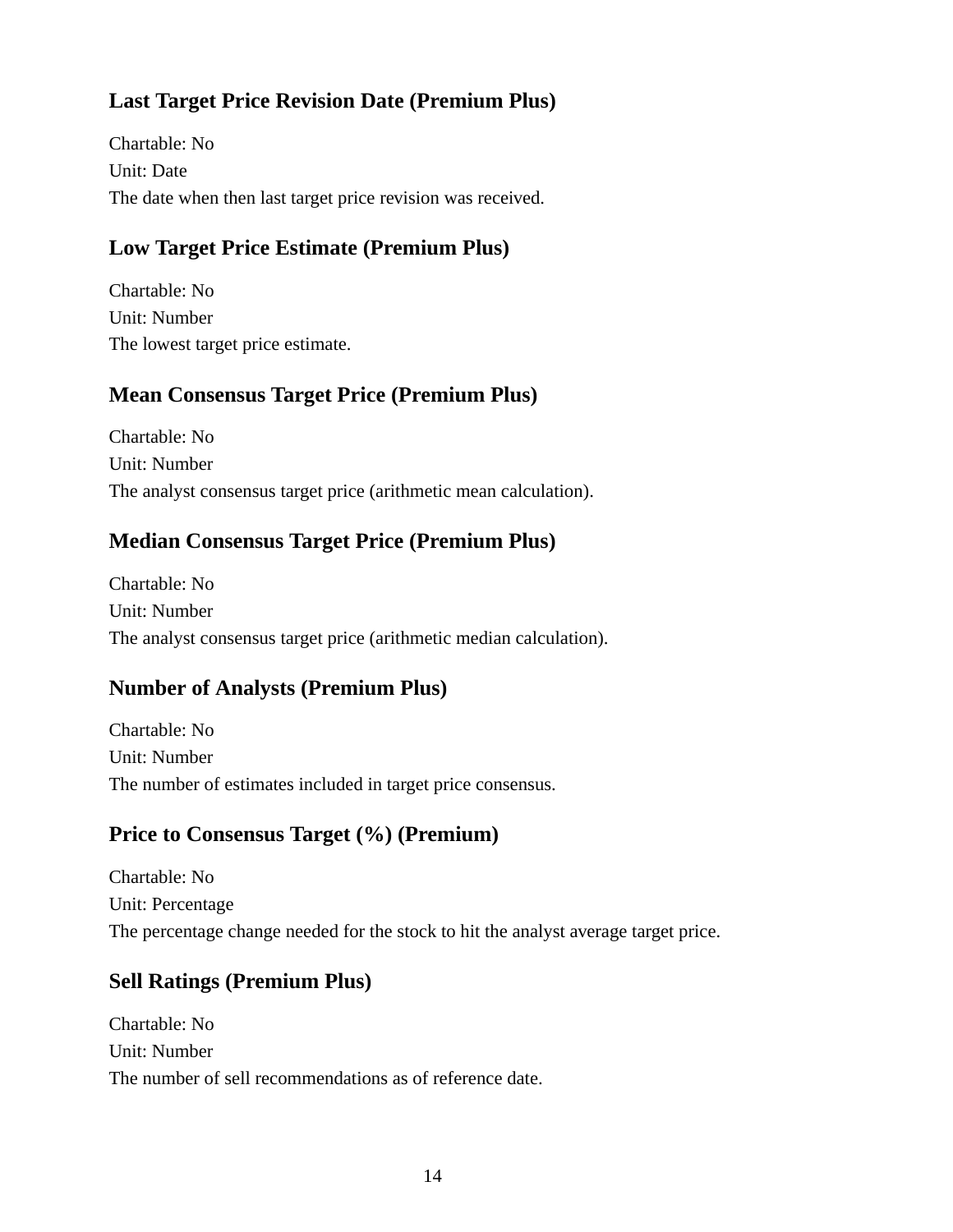### **Sell Ratings 1-Month Ago (Premium Plus)**

Chartable: No Unit: Number The number of sell recommendations as of 1 month ago.

### **Sell Ratings 2-Months Ago (Premium Plus)**

Chartable: No Unit: Number The number of sell recommendations as of 2 months ago.

### **Sell Ratings 3-Months Ago (Premium Plus)**

Chartable: No Unit: Number The number of sell recommendations as of 3 months ago.

#### **Strong Buy Ratings (Premium Plus)**

Chartable: No Unit: Number The current number of strong buy recommendations..

### **Strong Buy Ratings 1-Month Ago (Premium Plus)**

Chartable: No Unit: Number The number of strong buy recommendations as of 1 month ago.

### **Strong Buy Ratings 2-Months Ago (Premium Plus)**

Chartable: No Unit: Number The number of strong buy recommendations as of 2 months ago.

### **Strong Buy Ratings 3-Months Ago (Premium Plus)**

Chartable: No Unit: Number The number of Strong buy recommendations as of 3 months ago.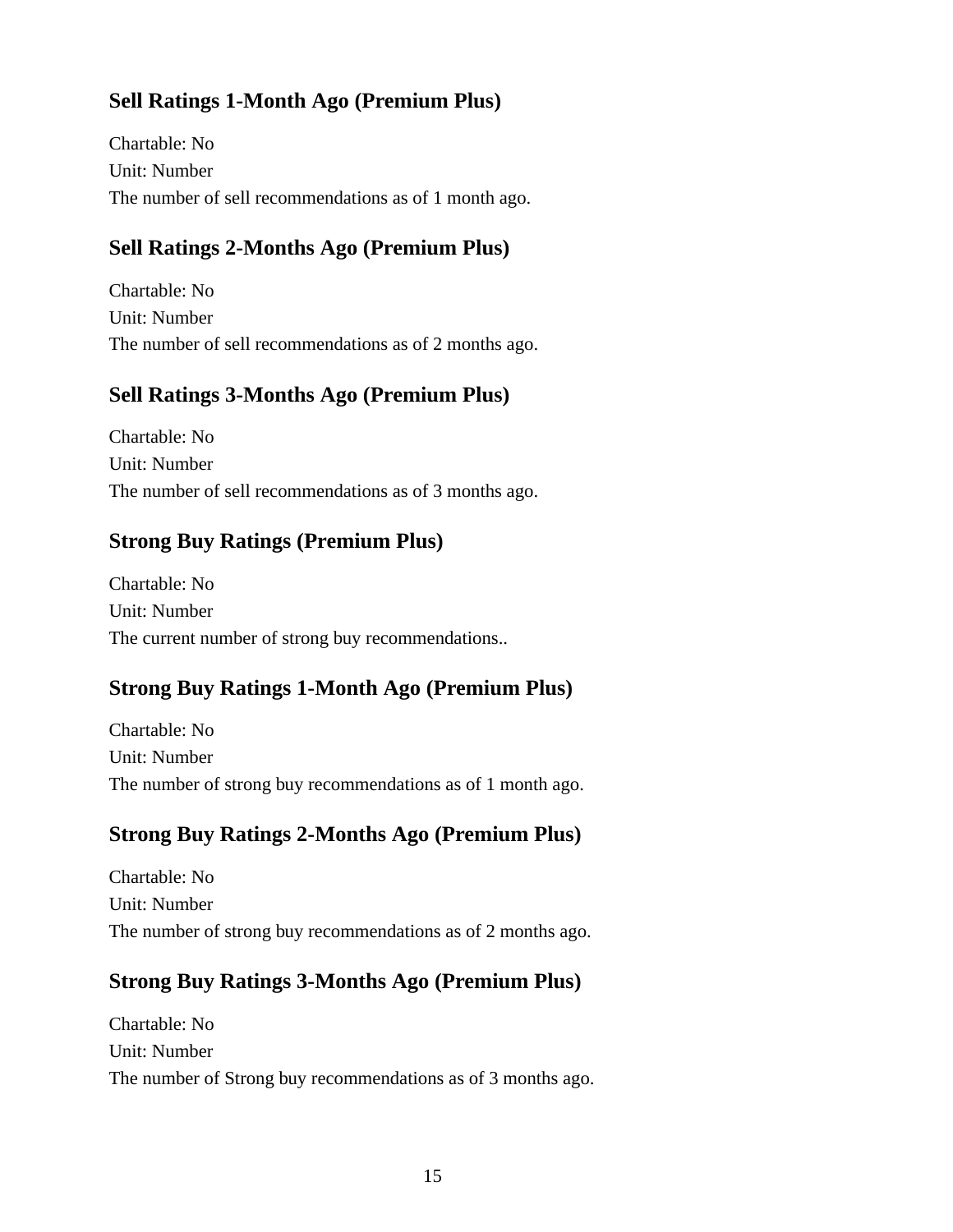### **Strong Sell Ratings (Premium Plus)**

Chartable: No Unit: Number The number of strong sell recommendations as of reference date.

### **Strong Sell Ratings 1-Month Ago (Premium Plus)**

Chartable: No Unit: Number The number of strong sell recommendations as of 1 month ago.

### **Strong Sell Ratings 2-Months Ago (Premium Plus)**

Chartable: No Unit: Number The number of strong sell recommendations as of 2 months ago.

### **Strong Sell Ratings 3-Months Ago (Premium Plus)**

Chartable: No Unit: Number The number of strong sell recommendations as of 3 months ago.

### **Target Price Estimates Lowered (Premium Plus)**

Chartable: No Unit: Number The number oftarget price estimates lowered.

### **Target Price Estimates Raised (Premium Plus)**

Chartable: No Unit: Number The number of target price estimates raised.

### **Target Price Estimate Standard Deviation (Premium Plus)**

Chartable: No Unit: Number The standard deviation of target price estimates.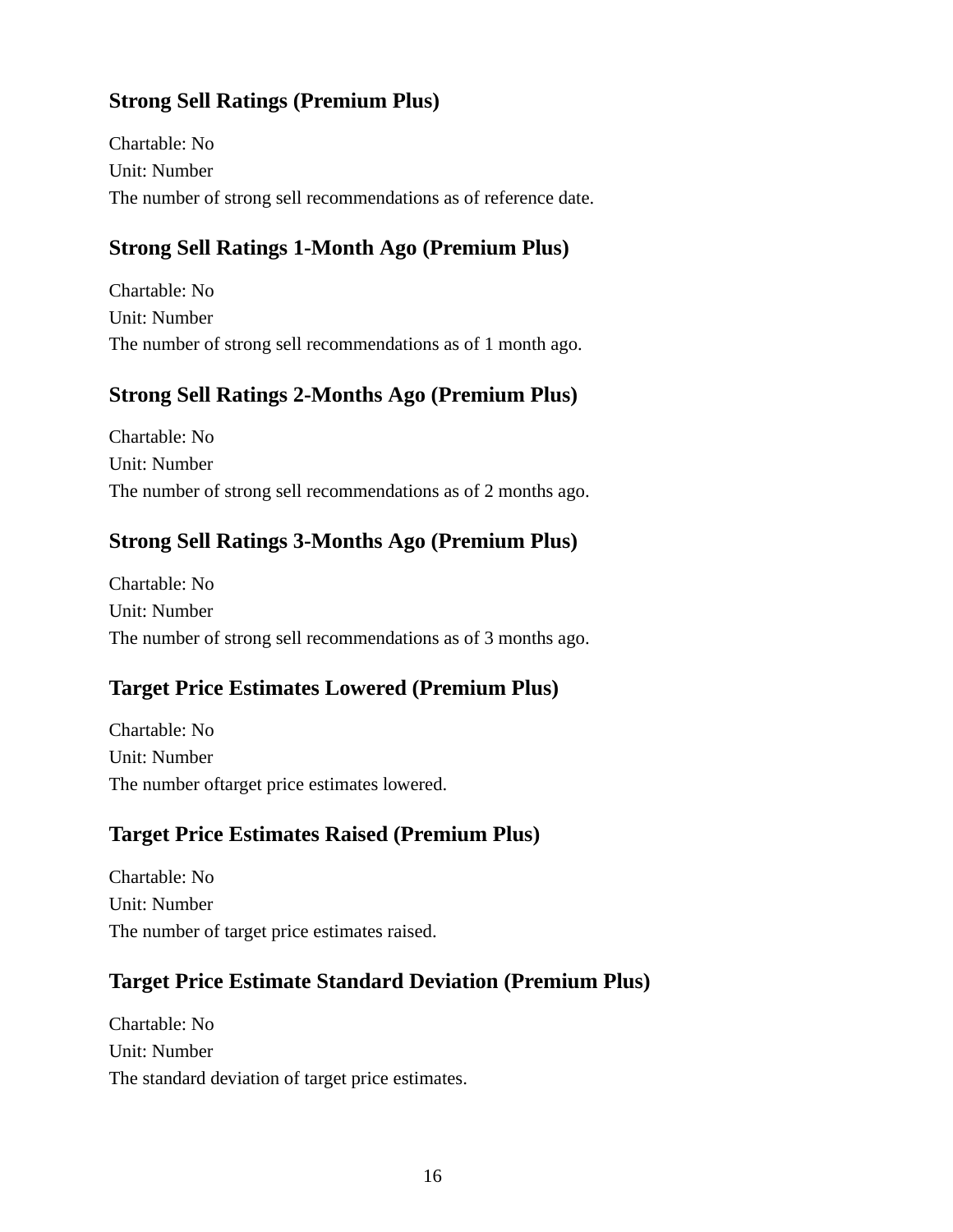# **Stock Rover Price Metrics**

# **Beta 1-Year**

Chartable: Yes

Unit: Number

Beta 1-Year measures risk by tracking how much a stock's price moved relative to the market over the past year. A value of 1 means it moved with the market, a value of 2 means it moved up and down with the market but twice as much, and a value of .5 means it moved up and down half as much as the market did. Negative values are uncommon but a value of -1 for example would mean that the stock moved equal but opposite to the market.

### **Beta 3-Year**

Chartable: Yes

Unit: Number

Beta 3-Year measures risk by tracking how much a stock's price moved relative to the market over the past 3 years. A value of 1 means it moved with the market, a value of 2 means it moved up and down with the market but twice as much, and a value of .5 means it moved up and down half as much as the market did. Negative values are uncommon but a value of -1 for example would mean that the stock moved equal but opposite to the market.

# **Daily Price Range**

Chartable: No Unit: Current Percent of Range The daily high and low price compared to the current price. This metric is graphical.

# **Days Since 52-Week high (Premium)**

Chartable: No Unit: Number The number of calendar days since the 52 week high occurred.

### **Days Since 52-Week low (Premium)**

Chartable: No Unit: Number The number of calendar days since the 52 week low occurred.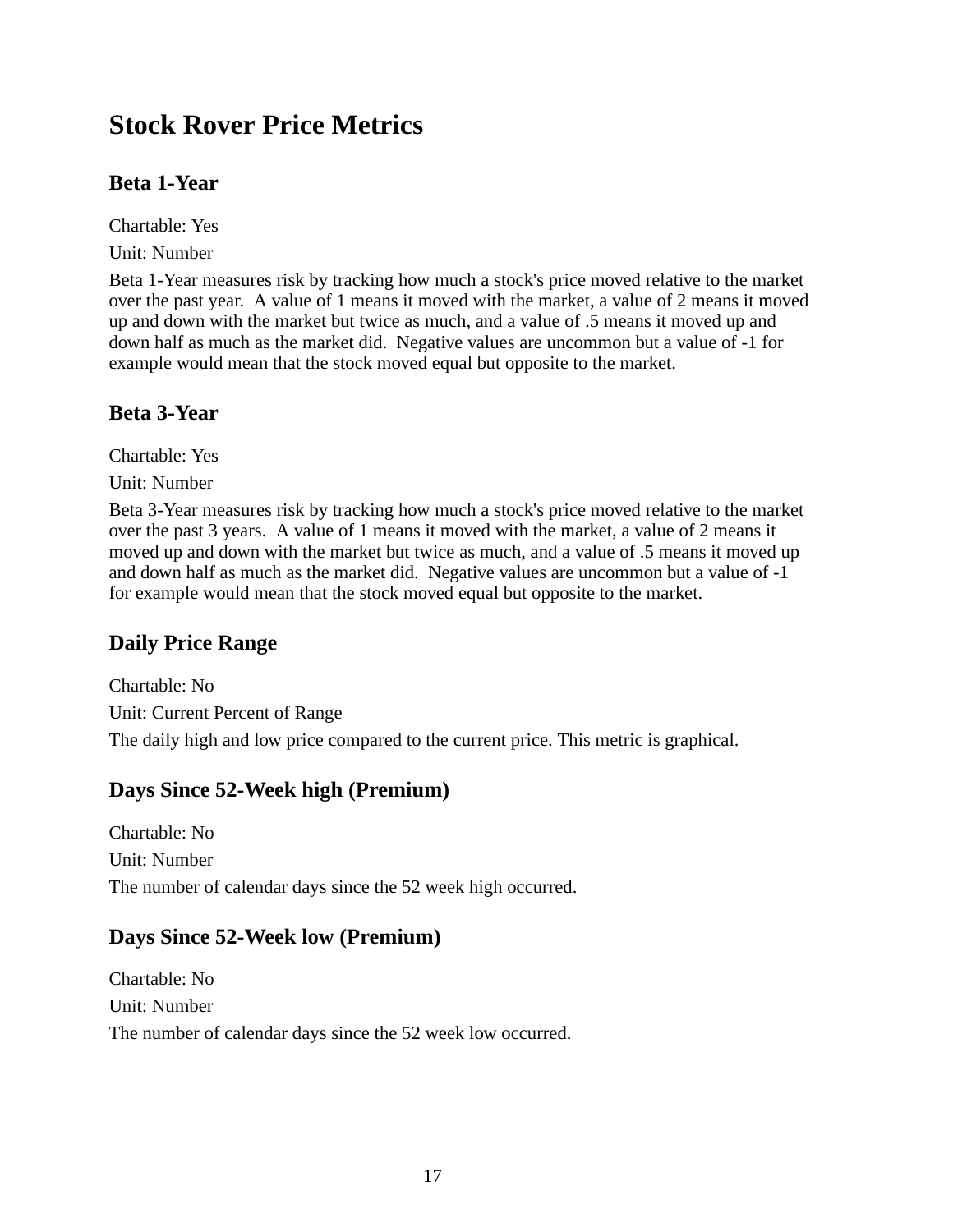### **Last Close**

Chartable: No Unit: Dollars The prior day's closing price. This value is updated just before the market opens.

#### **Last Trade Time**

Chartable: No Unit: Calendar Date The last time this equity was traded on its exchange.

#### **Max Drawdown 1-Year (Premium Plus)**

Chartable: No Unit: Number This risk measure shows the largest peak to trough price drop in the past year. Our calculations use closing prices adjusted for dividend payments.

### **Max Drawdown 1-Year Peak (Premium Plus)**

Chartable: No Unit: Date The date of the peak price before the largest drawdown in the past year.

### **Max Drawdown 1-Year Trough (Premium Plus)**

Chartable: No Unit: Date The date of the trough price after the largest drawdown in the past year.

### **Max Drawdown 2-Year (Premium Plus)**

Chartable: No Unit: Number This risk measure shows the largest peak to trough price drop in the past 2 years. Our calculations use closing prices adjusted for dividend payments.

#### **Max Drawdown 2-Year Peak (Premium Plus)**

Chartable: No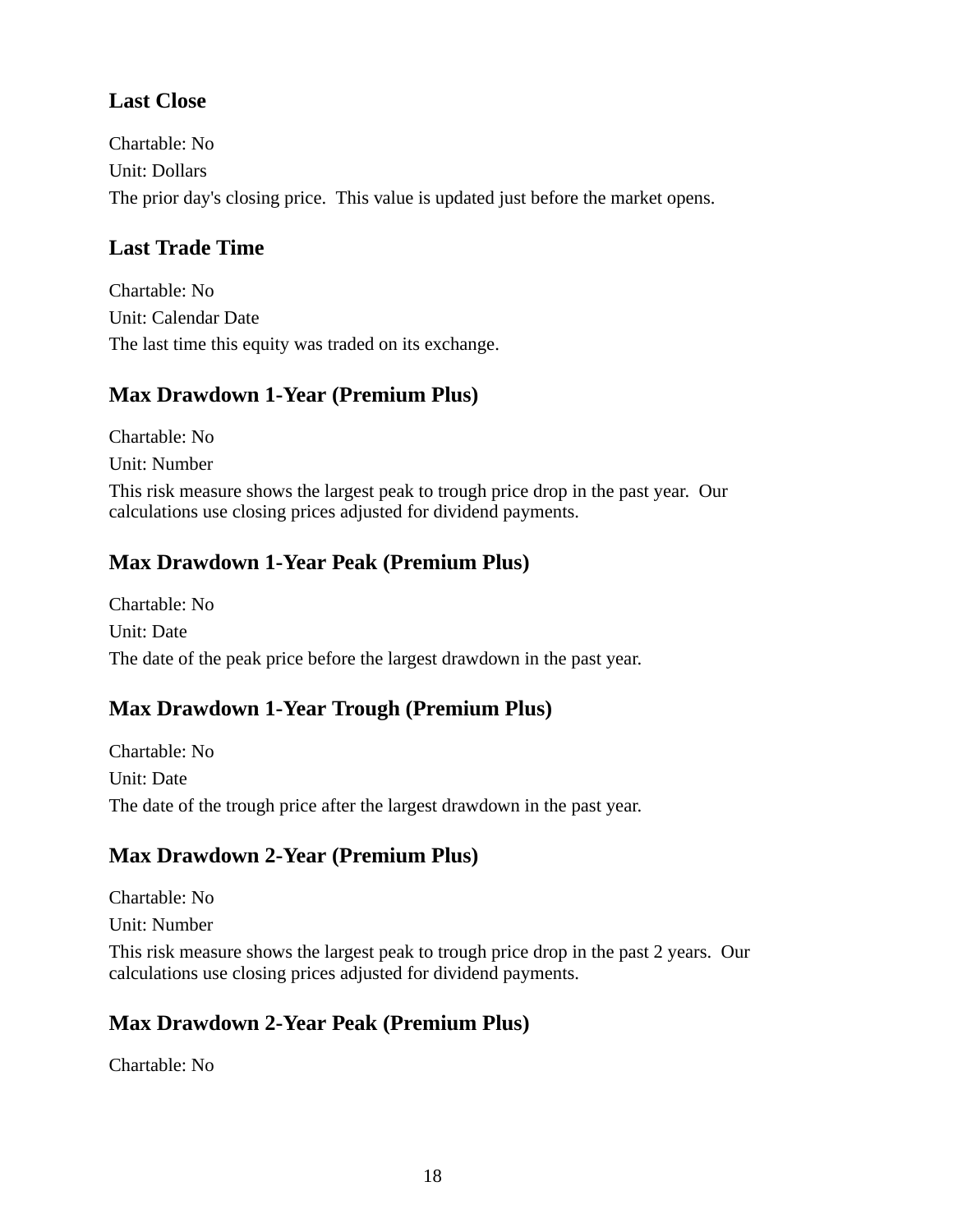Unit: Date The date of the peak price before the largest drawdown in the past 2 years.

### **Max Drawdown 2-Year Trough (Premium Plus)**

Chartable: No Unit: Date The date of the trough price after the largest drawdown in the past 2 years.

### **Max Drawdown 3-Year (Premium Plus)**

Chartable: No Unit: Number This risk measure shows the largest peak to trough price drop in the past 3 years. Our calculations use closing prices adjusted for dividend payments.

# **Max Drawdown 3-Year Peak (Premium Plus)**

Chartable: No Unit: Date The date of the peak price before the largest drawdown in the past 3 years.

### **Max Drawdown 3-Year Trough (Premium Plus)**

Chartable: No Unit: Date The date of the trough price after the largest drawdown in the past 3 years

### **Max Drawdown 5-Year (Premium Plus)**

Chartable: No Unit: Number

This risk measure shows the largest peak to trough price drop in the past 5 years. Our calculations use closing prices adjusted for dividend payments.

### **Max Drawdown 5-Year Peak (Premium Plus)**

Chartable: No Unit: Date The date of the peak price before the largest drawdown in the past 5 years.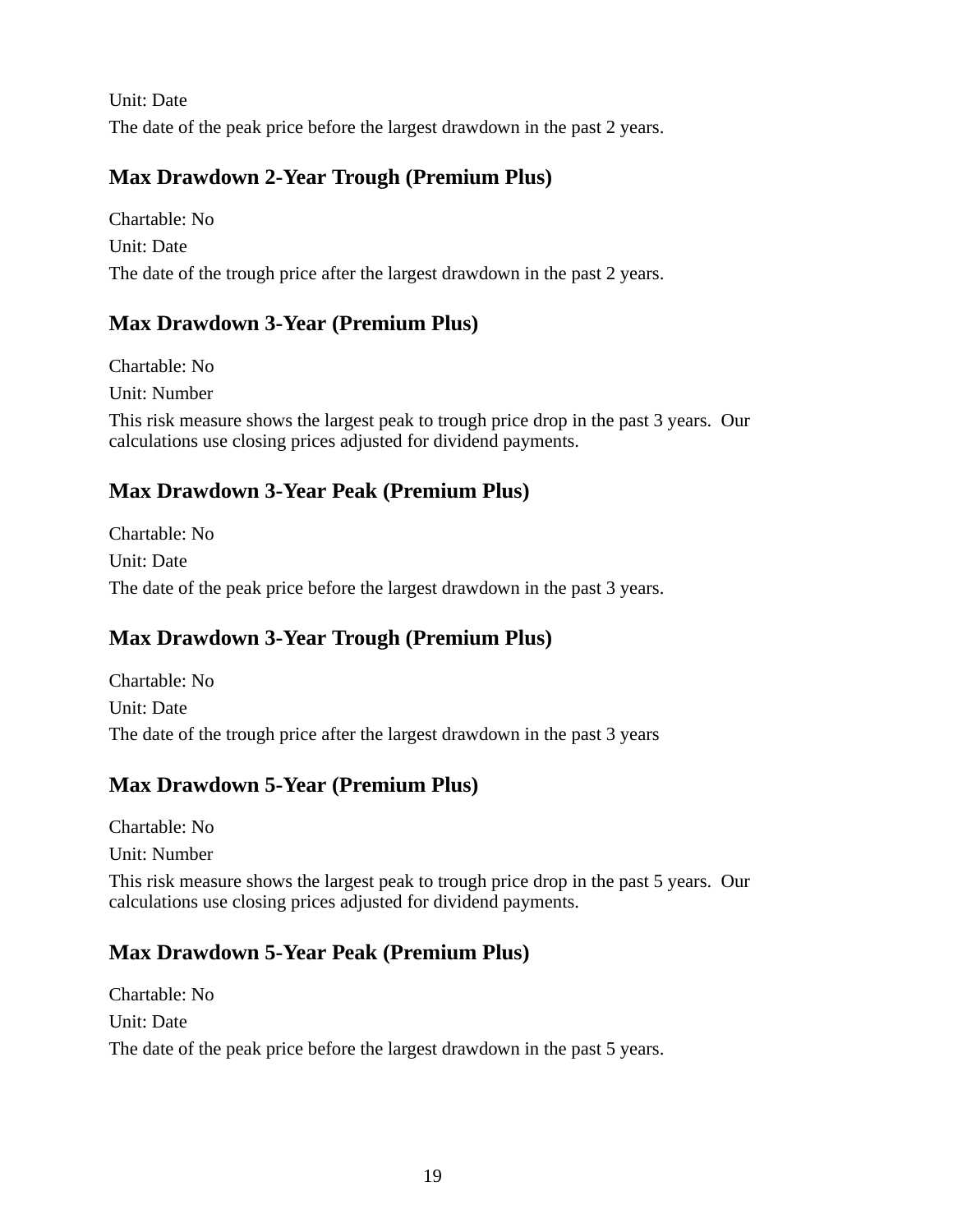# **Max Drawdown 5-Year Trough (Premium Plus)**

Chartable: No Unit: Date The date of the trough price after the largest drawdown in the past 5 years

### **Max Drawdown 10-Year (Premium Plus)**

Chartable: No Unit: Number

This risk measure shows the largest peak to trough price drop in the past 10 years. Our calculations use closing prices adjusted for dividend payments.

### **Max Drawdown 10-Year Peak (Premium Plus)**

Chartable: No Unit: Date The date of the peak price before the largest drawdown in the past 10 years.

### **Max Drawdown 10-Year Trough (Premium Plus)**

Chartable: No Unit: Date The date of the trough price after the largest drawdown in the past 10 years

# **Open**

Chartable: No Unit: Dollars The most recent opening trade price of the stock.

# **Previous Closing Price**

Chartable: No Unit: Dollars The previous closing price, or next-to-last closing price of the stock.

### **Previous Day Price Change (%) (Premium)**

Chartable: No Unit: Percentage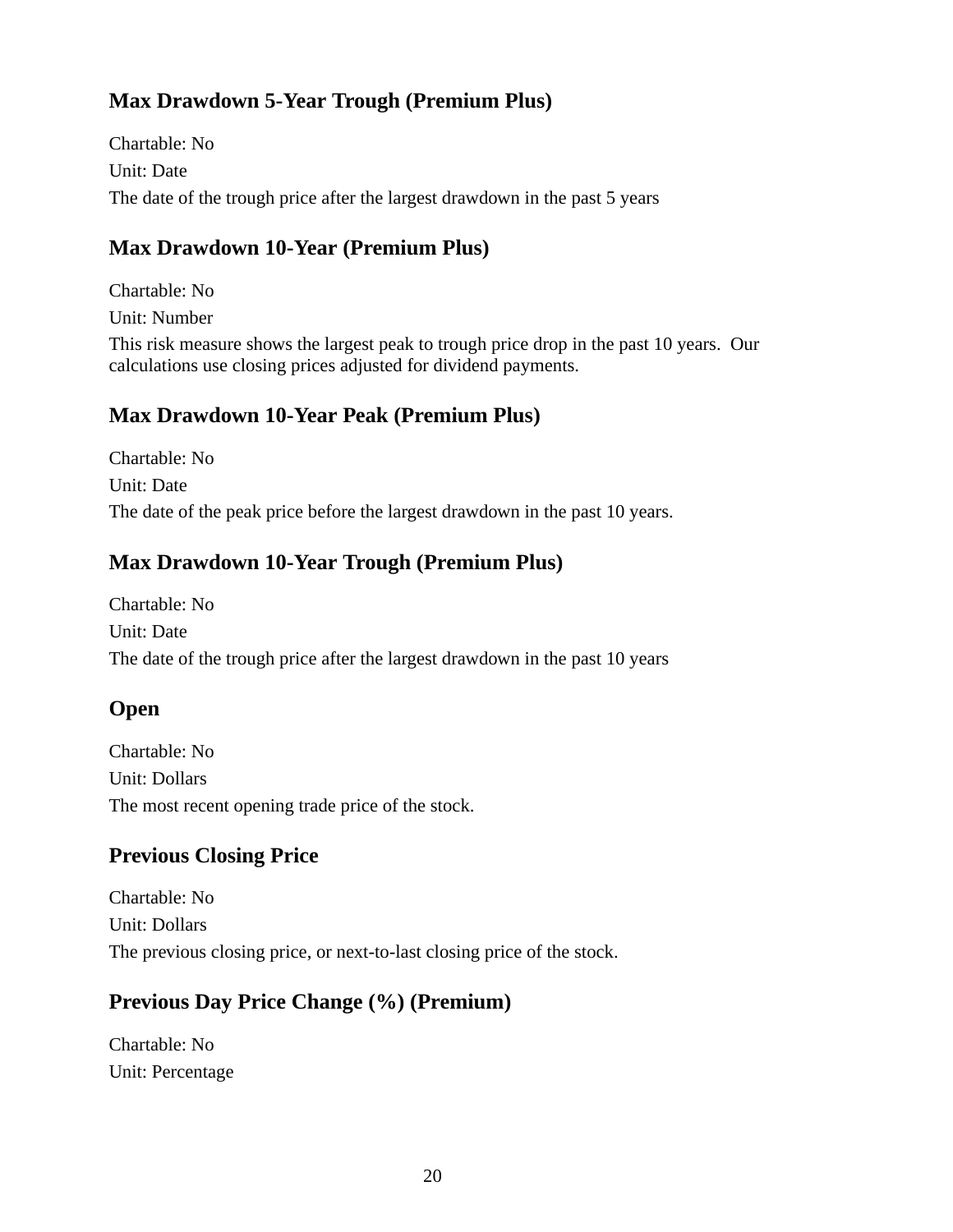The price change percent in the previous trading day

### **Price**

Chartable: Yes

Unit: Dollars

The last trade price of the stock in the currency of the stock's exchange. Depending on the time of day this is either the intraday price or the last close price.

# **Price USD**

Chartable: Yes Unit: Dollars The last trade price of the stock in USD.

# **Price Change (%)**

Chartable: No Unit: Percentage The price change percent from the last close, synonymous with the 1-Day Return column.

# **Price Change (\$)**

Chartable: No Unit: Dollars The price change in dollars from the last close, see Return (1 Day) for related % change.

# **Price to Target Buy (%)**

Chartable: No Unit: Percentage The percentage change needed for the holding to hit its target price.

# **20-Day Avg Price**

Chartable: No Unit: Dollars The average split-adjusted price over the last 20 days.

# **Price to Target Sell (%)**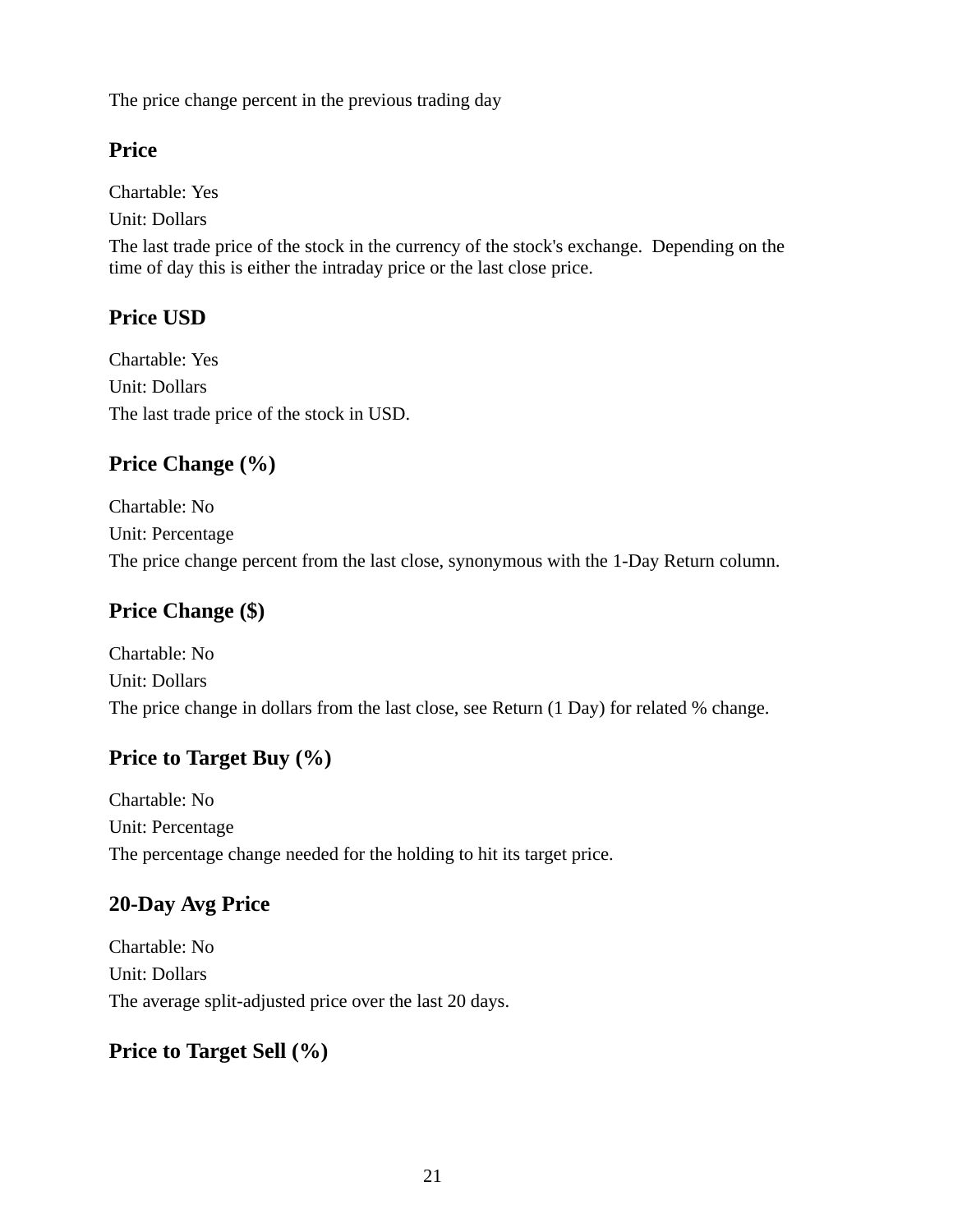Chartable: No Unit: Percentage The percentage change needed for the holding to hit its target price.

### **Price vs 5-Year High (%) (Premium)**

Chartable: No Unit: Percentage

The current price as a percent of the 5-year high price shows assets that have had a large drawdown from their prior highs. Some research shows that stocks with large drawdowns go on to outperform the market in future years.

### **Price vs 5-Year Low (%) (Premium)**

Chartable: No

Unit: Percentage

The current price as a percent of the 5-year low price shows assets that have had a large deviation from their prior lows.

### **Price vs 52-wk High (%)**

Chartable: No

Unit: Percentage

The current price as a percent of the last 52-week high price. When this is above 100 a new 52-week high is being reached.

### **Price vs 52-wk Low (%)**

Chartable: No

Unit: Percentage

The current price as a percent of the last 52-week low price. When this is below 100 a new 52-week low is being reached.

# **Target Buy Price**

Chartable: No Unit: Dollars A user-defined price at which you think the stock is fully valued.

# **Target Sell Price**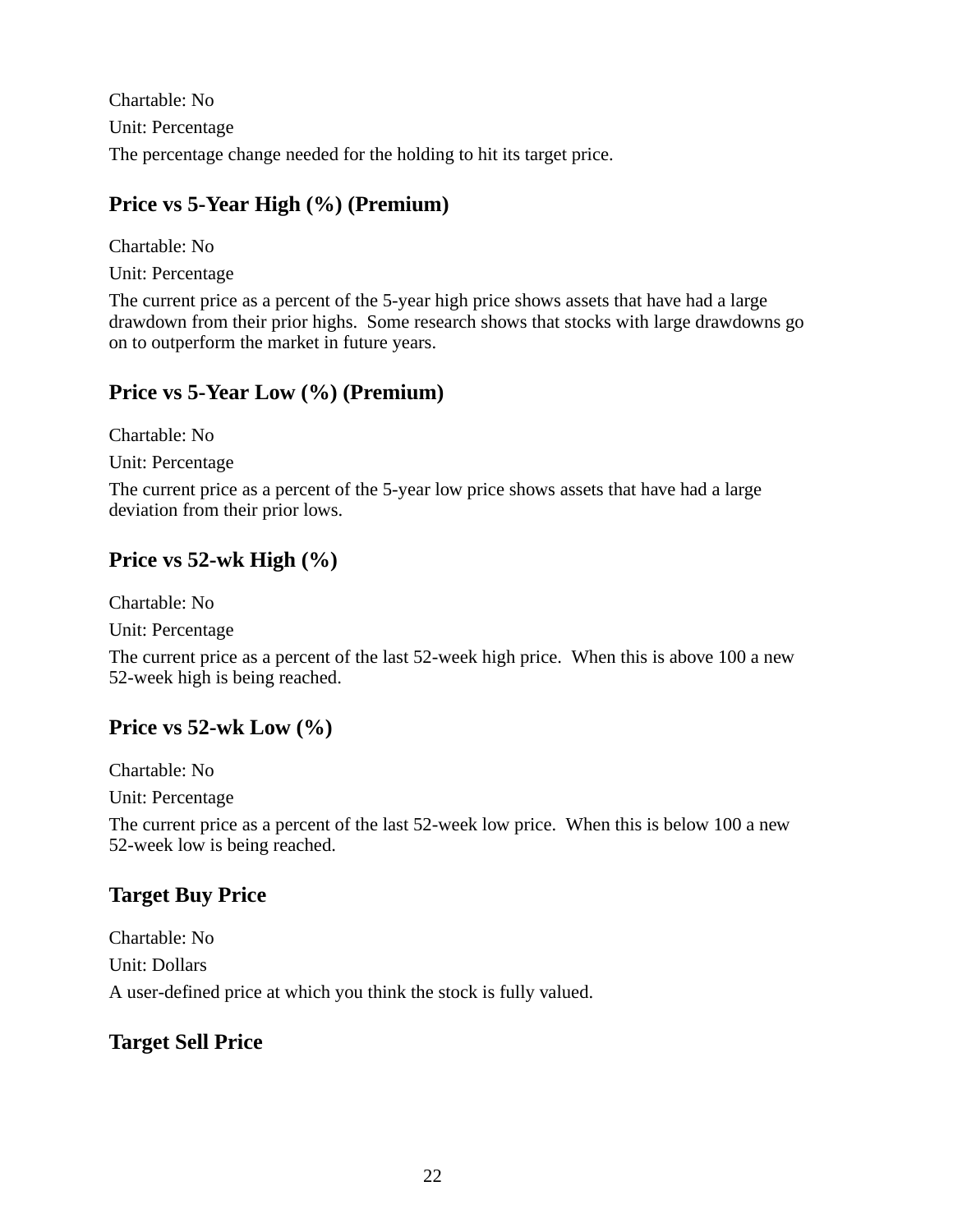Chartable: No Unit: Dollars A user-defined price at which you think the stock is fully valued.

#### **Volatility 1-Year**

Chartable: Yes Unit: Number This risk measurement shows how dramatically daily prices changed over the past year. Volatile stocks have values greater than .4 and more chance of big gains and losses.

### **Volatility 1-Year Percentile**

Chartable: Yes Unit: Number

The Volatility 1-Year percentile rank over all symbols tracked in Stock Rover. A value of 0 indicates the least risky investment and 99 means the price change is extremely volatile.

### **Volatility 3-Year**

Chartable: Yes

Unit: Number

This risk measurement shows how dramatically daily prices changed over the past three years. Volatile stocks have values greater than one and more chance of big gains and losses.

# **Volatility 3-Year Percentile**

Chartable: Yes

Unit: Number

The Volatility 3-Year percentile rank over all symbols tracked in Stock Rover. A value of 0 indicates the least risky investment and 99 means the price change is extremely volatile.

### **Volume**

Chartable: Yes

Unit: Number

The number of shares traded. Depending on the time of day, this will either show the intraday total or the prior day's total.

# **52-wk High**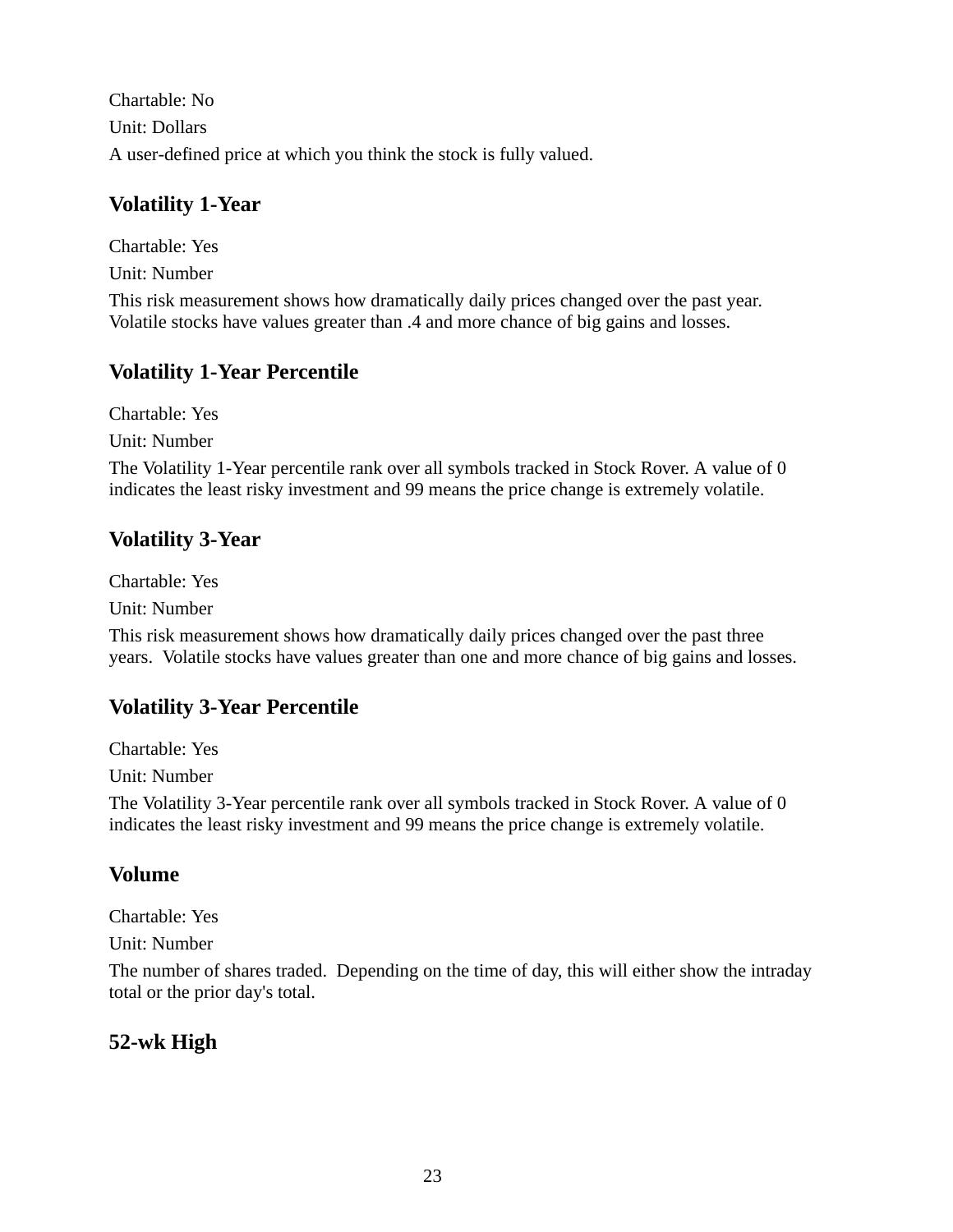Chartable: Yes Unit: Dollars The stock's highest split-adjusted intraday price in the last 52-week period.

### **52-wk Low**

Chartable: Yes Unit: Dollars The stock's lowest split-adjusted intraday price in the last 52-week period.

# **52-wk Range**

Chartable: No Unit: Current Percent of Range The 52-week high and low price compared to the current price. This metric is graphical.

# **52-wk High Date**

Chartable: No Unit: Calendar Date The date on which the stock hit its 52-week high.

# **52-wk Low Date**

Chartable: No Unit: Calendar Date The date on which the stock hit its 52-week low.

# **50-Day Avg Price**

Chartable: No Unit: Dollars The average split-adjusted price over the last 50 trading days.

### **120-Day Avg Price (Premium Plus)**

Chartable: No Unit: Dollars The average split-adjusted price over the last 120 days.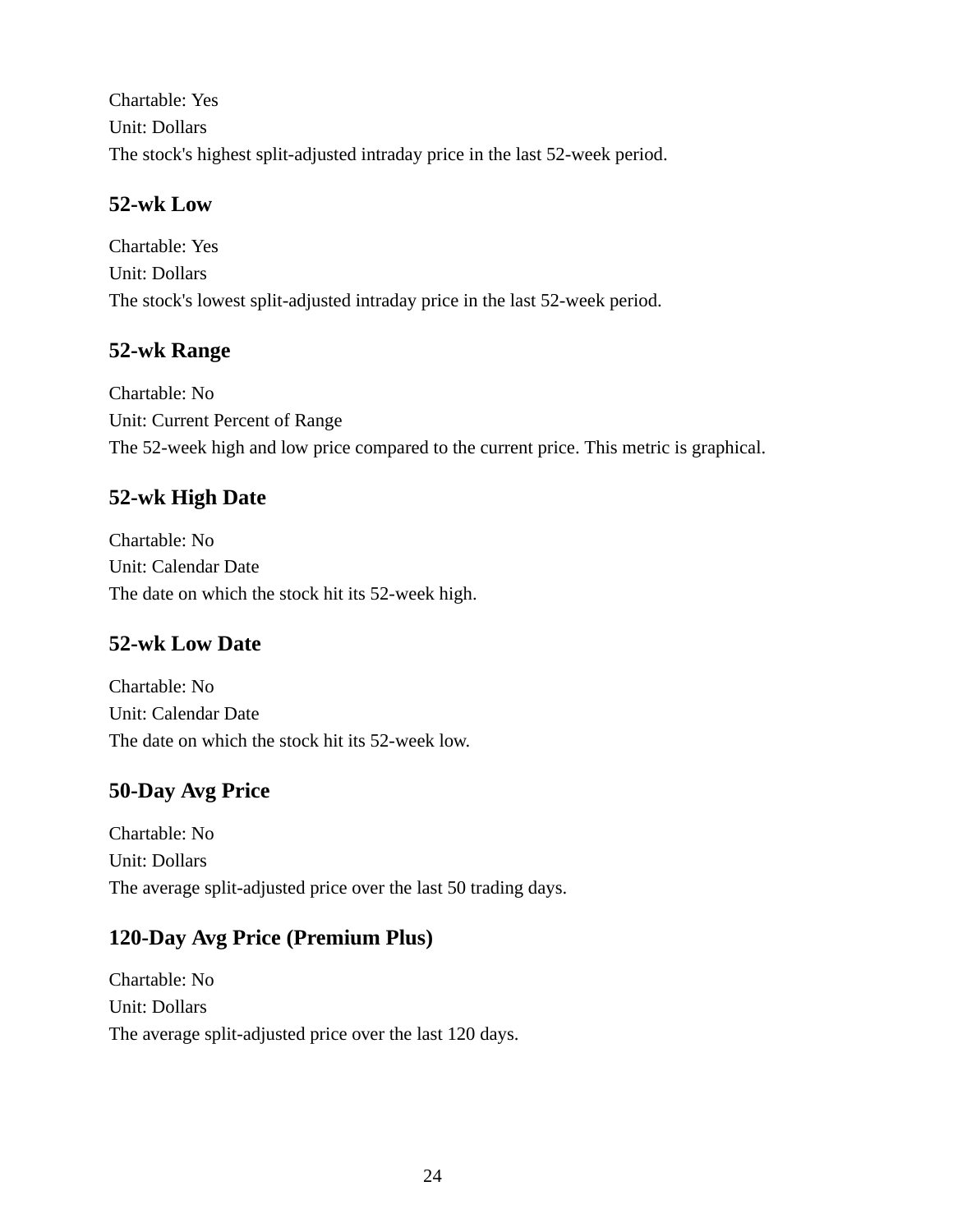# **120-Day Average Adjusted Price (Premium Plus)**

Chartable: No Unit: Dollars The Average Adjusted Price of the stock evaluated over the last 120-day period.

# **200-Day Avg Price**

Chartable: No Unit: Dollars The average split-adjusted price over the last 200 trading days.

# **5-Year Price Range**

Chartable: No Unit: Current Percent of Range The 5-year high and low price compared to the current price. This metric is graphical.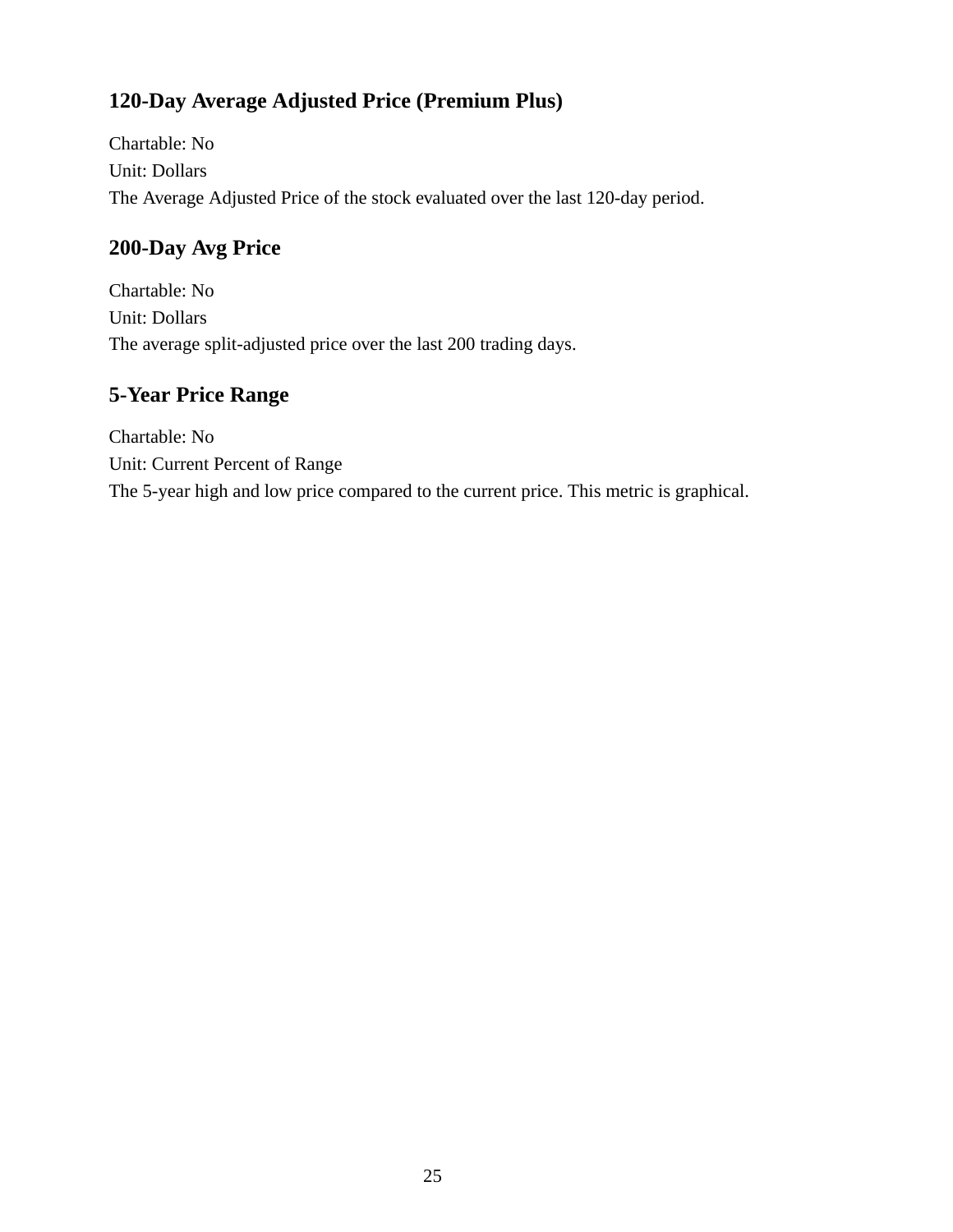# **Stock Rover Returns Metrics**

# **1-Day Return**

Chartable: No Unit: Percentage The change in price as a percent of the prior day's closing price.

#### **5-Day Return**

Chartable: No

Unit: Percentage

The total return over 5 days including dividend payments as if they were immediately reinvested.

# **10-Day Return**

Chartable: No

Unit: Percentage

The total return over 10 days including dividend payments as if they were immediately reinvested.

# **1-Month Return**

Chartable: No

Unit: Percentage

The total return over 1 month including dividend payments as if they were immediately reinvested.

# **3-Month Return**

Chartable: No

Unit: Percentage

The total return over 3 months including dividend payments as if they were immediately reinvested.

# **6-Month Return**

Chartable: No Unit: Percentage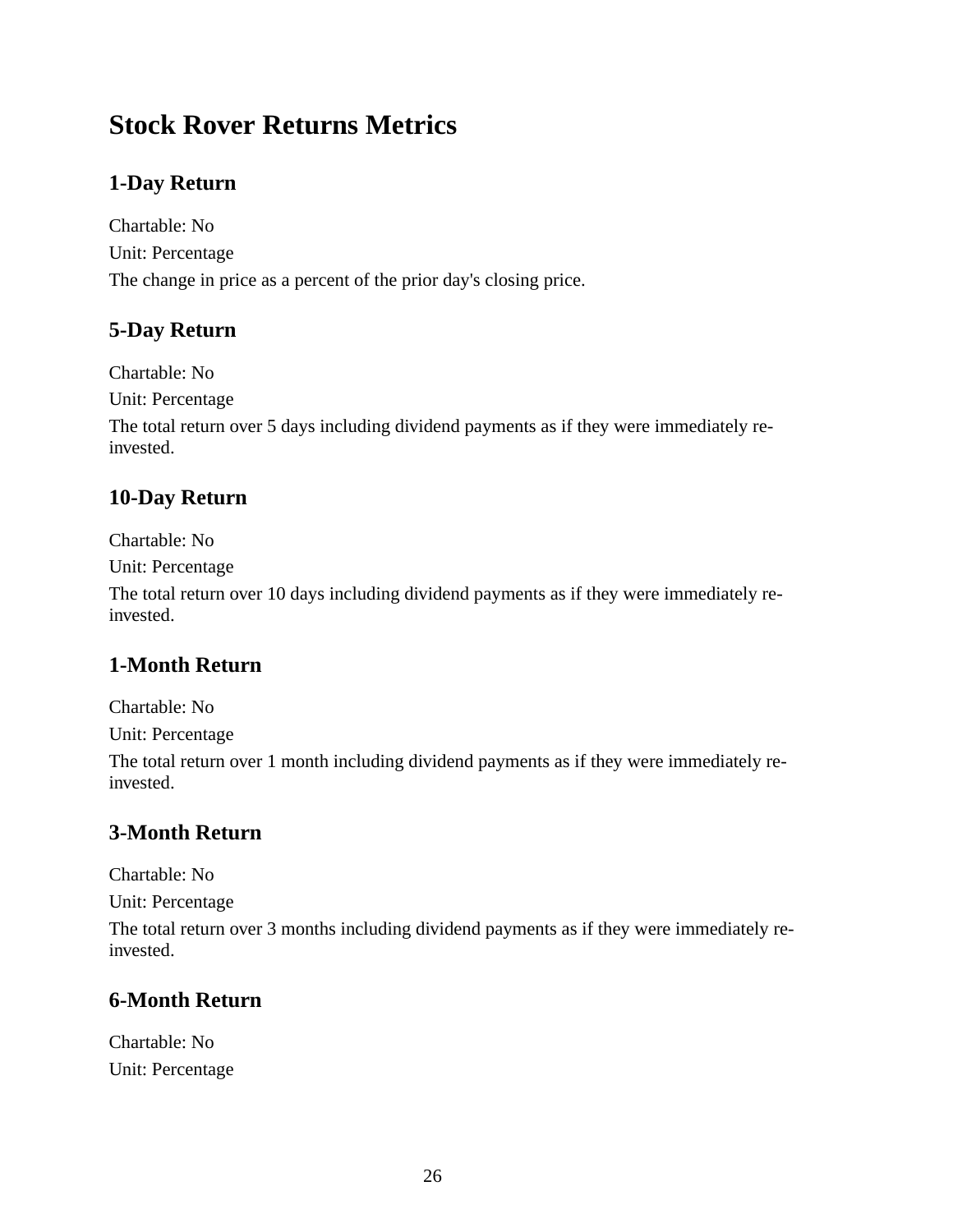The total return over 6 months including dividend payments as if they were immediately reinvested.

### **YTD Return**

Chartable: No

Unit: Percentage

The total return over this calendar year including dividend payments as if they were immediately re-invested.

### **1-Year Return**

Chartable: No

Unit: Percentage

The total return over 1 year including dividend payments as if they were immediately reinvested.

# **2-Year Return**

Chartable: No

Unit: Percentage

The total return over 2 years including dividend payments as if they were immediately reinvested.

### **3-Year Return**

Chartable: No

Unit: Percentage

The total return over 3 years including dividend payments as if they were immediately reinvested.

# **5-Year Return**

Chartable: No

Unit: Percentage

The total return over 5 years including dividend payments as if they were immediately reinvested.

# **10-Year Return (Premium)**

Chartable: No Unit: Percentage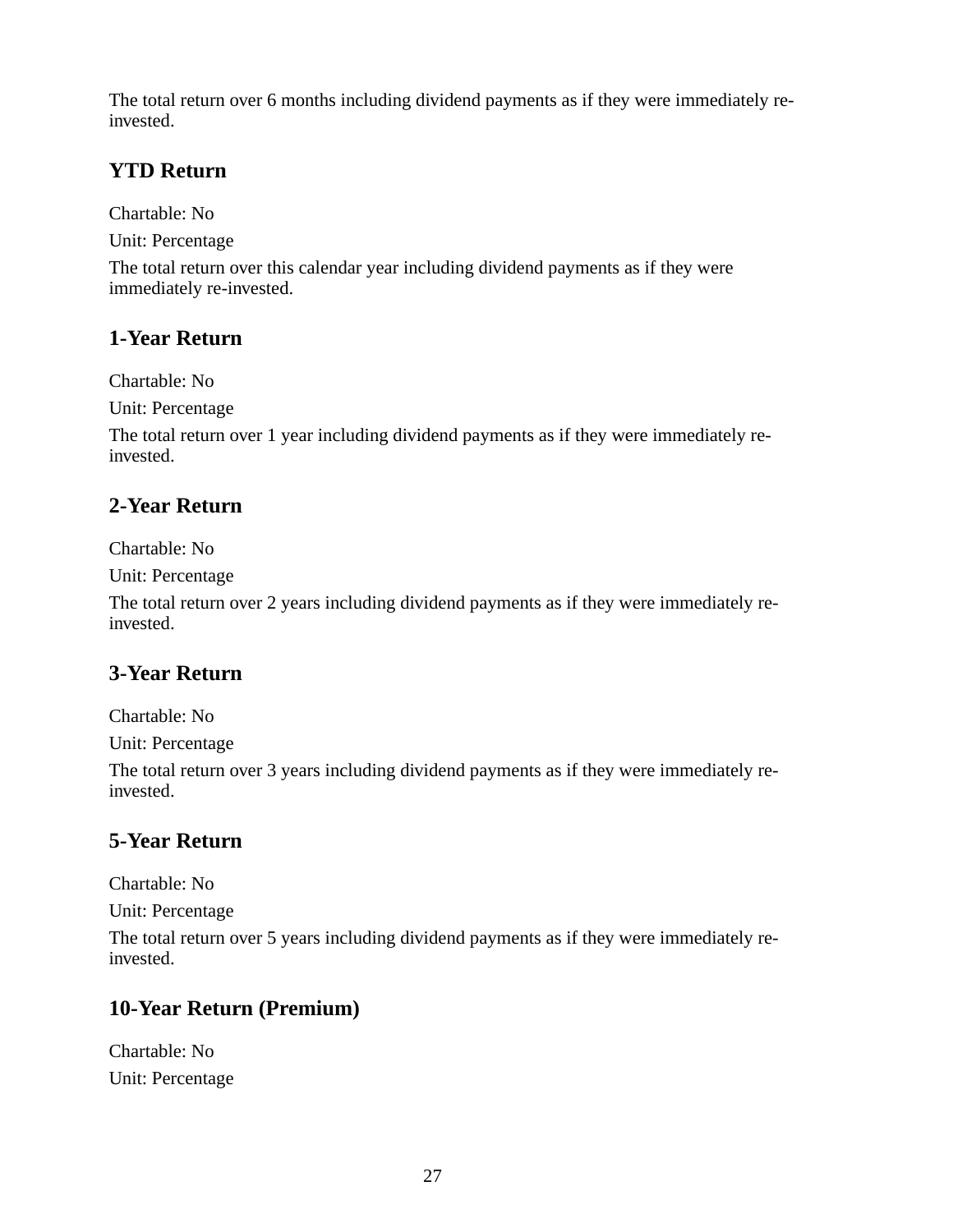The total return over 10 years including dividend payments as if they were immediately reinvested.

#### **Average Returns 1-Year (Premium Plus)**

Chartable: No Unit: Percentage

The geometric average of 1-year, 6-month, 3-month and 1-month returns can be used to identify stocks with good or bad momentum.

#### **Annualized 2-Year Return (Premium Plus)**

Chartable: No Unit: Percentage The geometric average of the total return including dividends over the past 2 years.

### **Annualized 3-Year Return (Premium Plus)**

Chartable: No Unit: Percentage The geometric average of the total return including dividends over the past 3 years.

### **Annualized 5-Year Return (Premium Plus)**

Chartable: No Unit: Percentage The geometric average of the total return including dividends over the past 5 years.

### **Annualized 10-Year Return (Premium Plus)**

Chartable: No Unit: Percentage The geometric average of the total return including dividends over the past 10 years.

#### **Best Monthly Return (Premium Plus)**

Chartable: No Unit: Percentage The best monthly return in the past 60 months.

# **Worst Monthly Return (Premium Plus)**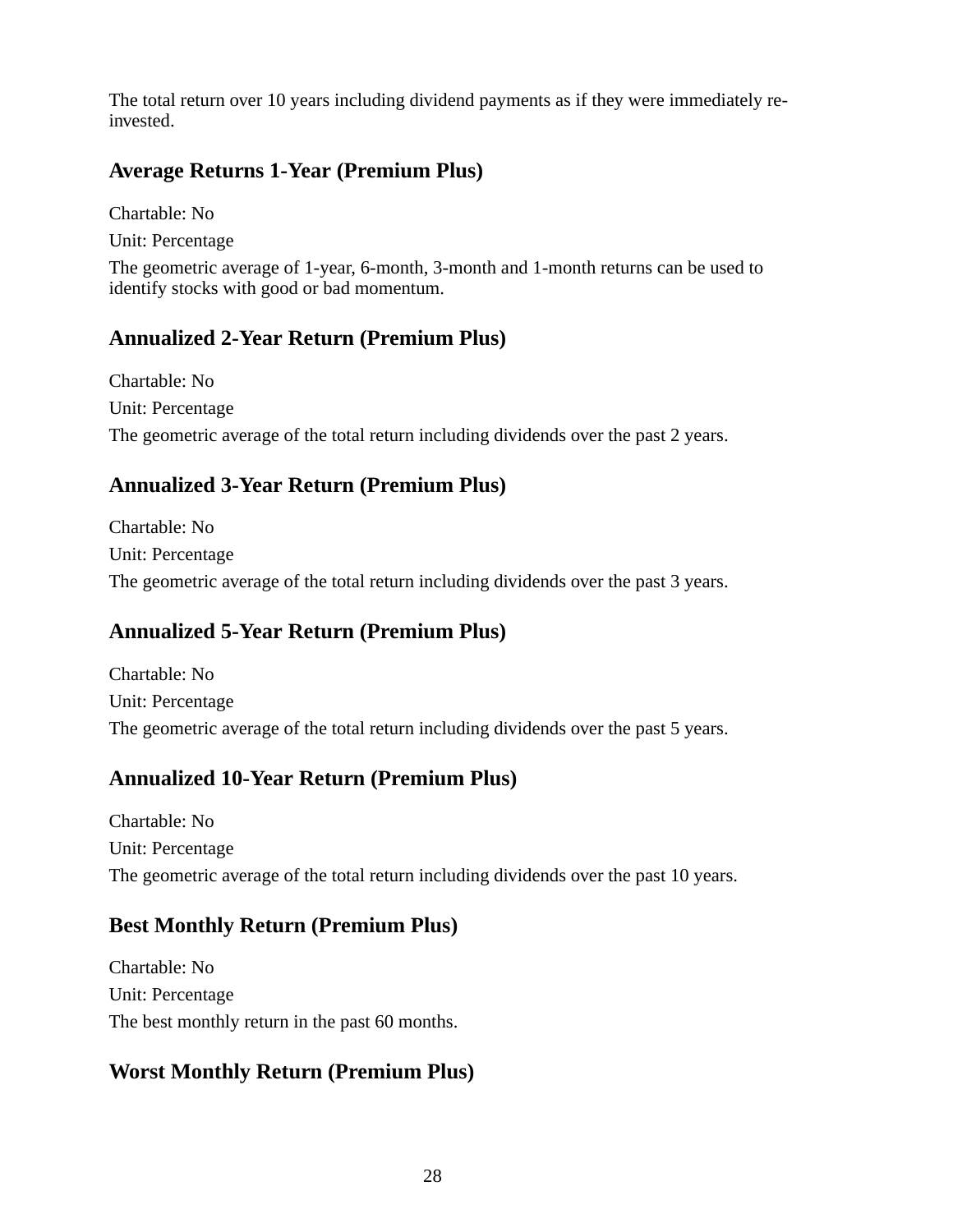Chartable: No Unit: Percentage The worst monthly return in the past 60 months.

#### **Return**

Chartable: No Unit: Percentage

The total return including dividend payments as if they were immediately re-invested. This value is displayed both numerically and as a bar chart.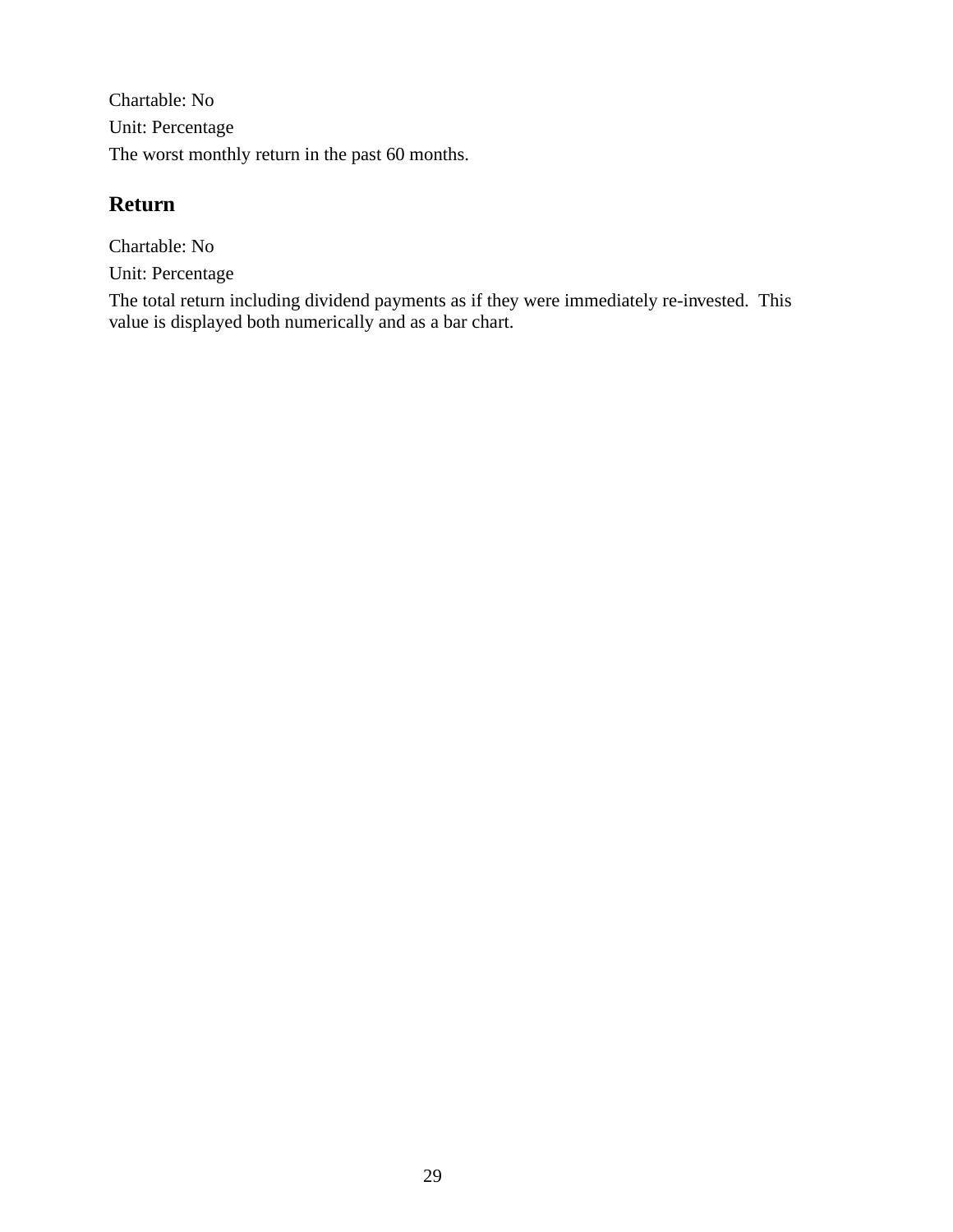# **Stock Rover Valuation Metrics**

# **Buyback Yield (Premium)**

Chartable: Yes

Unit: Percentage

The net value of share buybacks over the past twelve months as a percent of the current market capitalization. A negative value indicates the company issues more stock than it purchases.

### **Capital Expenditure to EBITDA (Premium Plus)**

Chartable: Yes

Unit: Percentage

Cap Ex to EBITDA measures the amount a company is investing in its business relative to EBITDA generated in a given period. An understanding of the company and industry is important here as high expenditures can create future growth but may also indicate expensive maintenance of equipment.

# **Cash Return**

Chartable: Yes

Unit: Percentage

Cash Return tells you how much Free Cash Flow a company generates as a percentage of how much it would cost an investor to buy out the entire business. It is calculated over a trailing twelve month period as the sum of Free Cash Flow and Interest Expense divided by Enterprise Value.

# **Compensation Yield (Premium Plus)**

Chartable: No

Unit: Percentage

The percentage of price per share a company pays out to its employees as stock compensation annually.

# **Chowder Rule 1-Year Percent (Premium Plus)**

Chartable: Yes

Unit: Percentage

Calculated as the sum of dividend yield and the 1 year compound annual dividend growth rate this metric was popularized on Seeking Alpha by user Chowder to find good investments. In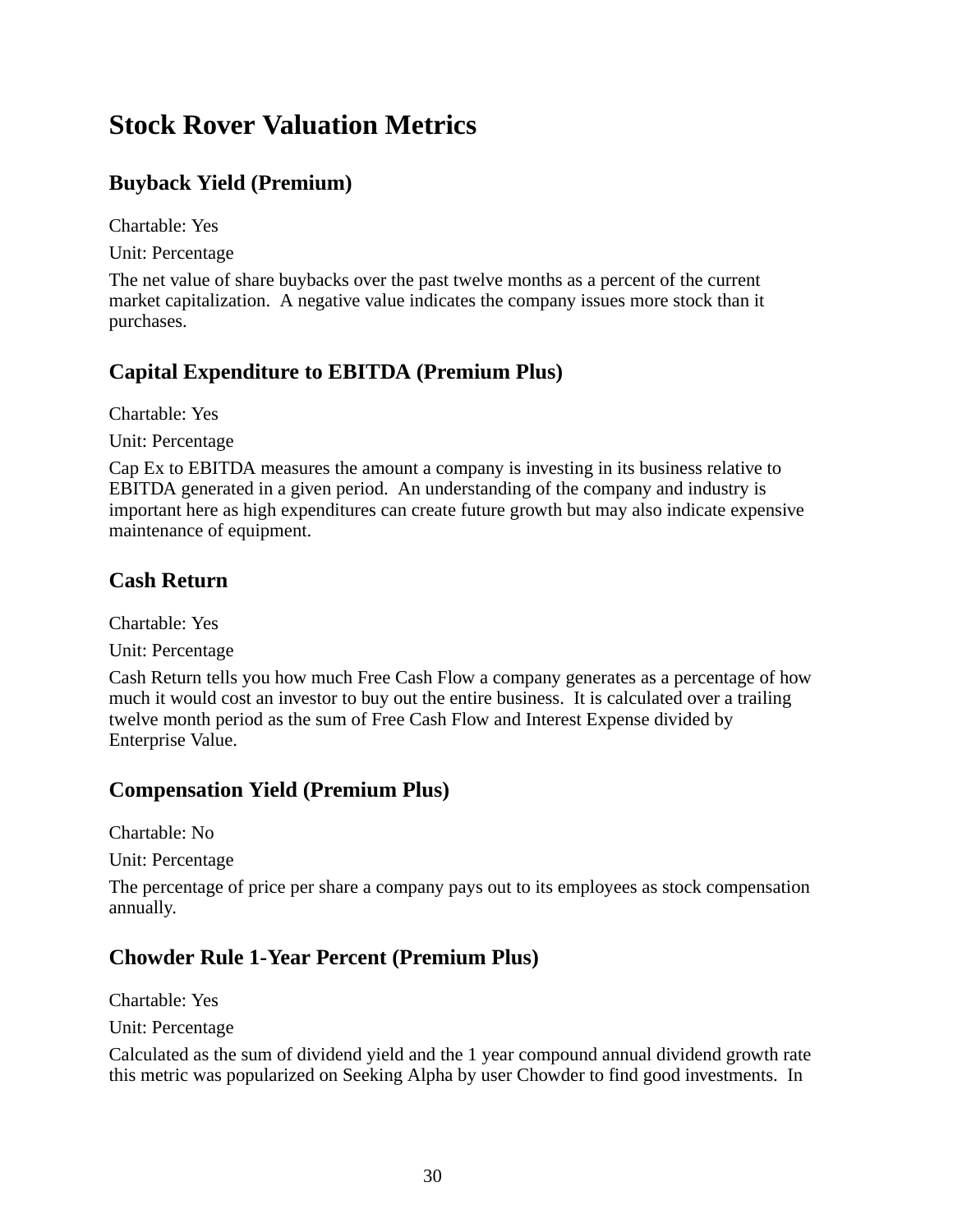its simplest form values over 12% are desired.

#### **Chowder Rule 3-Year Percent (Premium Plus)**

Chartable: Yes

Unit: Percentage

Calculated as the sum of dividend yield and the 3 year compound annual dividend growth rate this metric was popularized on Seeking Alpha by user Chowder to find good investments. In its simplest form values over 12% are desired.

#### **Chowder Rule 5-Year Percent (Premium Plus)**

Chartable: Yes

Unit: Percentage

Calculated as the sum of dividend yield and the 5 year compound annual dividend growth rate this metric was popularized on Seeking Alpha by user Chowder to find good investments. In its simplest form values over 12% are desired.

#### **Dividend Yield**

Chartable: Yes

Unit: Percentage

The percentage of price per share a company pays out to its shareholders as dividends annually, calculated by dividing the forecasted 12 month dividend payout by the current price.

#### **Earnings Power Value (Premium Plus)**

Chartable: Yes

Unit: Number

The Earnings Power Value formula was popularized by value investor Bruce Greenwald. It may be an improvement over Discounted Cash Flow (DCF) models because it avoids the speculative assumptions about future growth. The seven step formula for EPV excludes future growth and growth cap expenses, making the assumption that future earnings will be like the historical average.

### **EBITDA / Enterprise Value**

Chartable: Yes

Unit: Ratio

This ratio of a company's operating and non-operating profits vs it's equity and debt provides a simple valution measure that is often more valid across companies than the P/E ratio.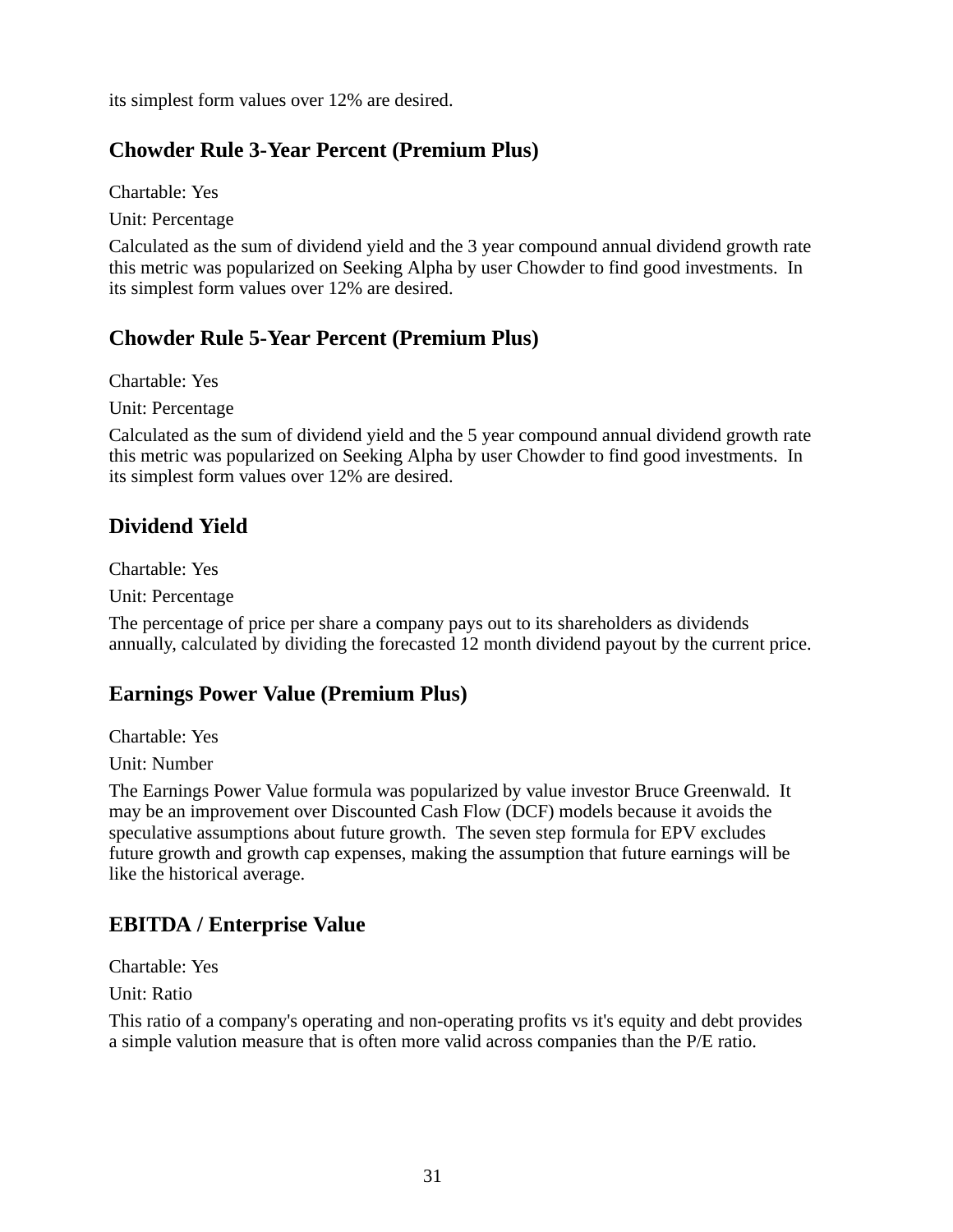# **EV / EBITDA**

Chartable: Yes

Unit: Ratio

EV/EBITDA compares the value of a business, free of debt, to earnings before interest. It is calculated as Enterprise Value dividing EBITDA and is useful for comparing valuations regardless of capital structure. Lower EV/EBITDA values indicate less expensive valuation.

### **EV / EBIT (Premium Plus)**

Chartable: Yes

Unit: Ratio

EV/EBIT compares the value of a business, free of debt, to earnings before interest. It is calculated as Enterprise Value dividing EBIT and is useful for comparing valuations regardless of capital structure. Lower EV/EBIT values indicate less expensive valuation.

### **EV / FCF (Premium Plus)**

Chartable: Yes

Unit: Ratio

Enterprise Value to Free Cash Flow compares the total valuation of the company with its ability to generate cashflow. Lower values mean the company is better positioned to reinvest in its business.

### **EV / Sales (Premium)**

Chartable: Yes

Unit: Ratio

EV/Sales shows how much it would cost to buy the company's revenue stream. This is an improvement over the Price / Sales ratio in that it takes cash and debt into account. Lower values are better.

### **EV to EBIT**

Chartable: No

Unit: Ratio

Enterprise Value to Earnings Before Interest and Taxes indicates what is a company being valued per each dollar of EBIT generated.

### **EV to FCF**

Chartable: No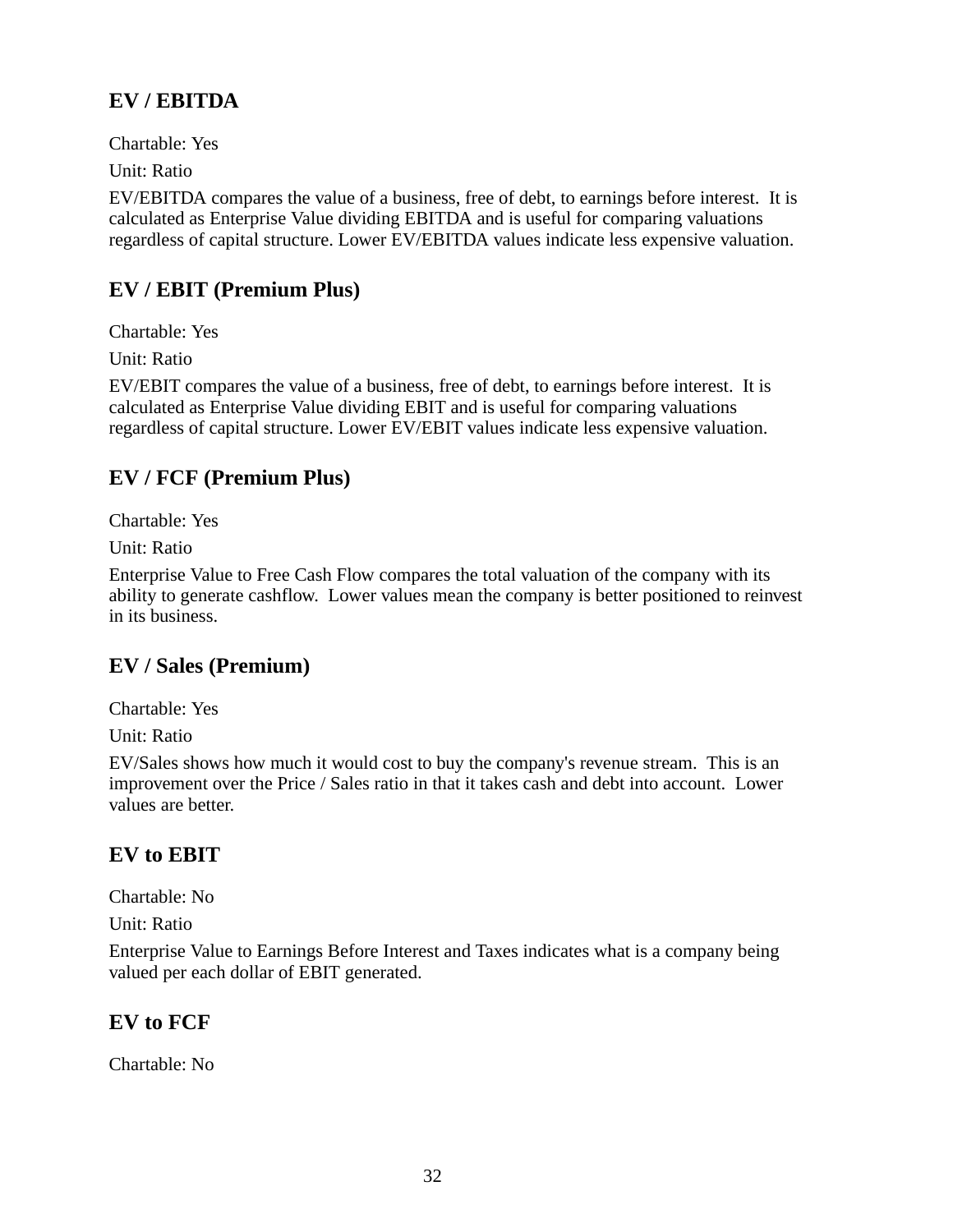Unit: Ratio

Enterprise Value to Free Cash Flow indicates what is a company being valued per each dollar of free cash flow generated.

#### **EV to Forward EBIT**

Chartable: No

Unit: Ratio

Enterprise Value to Earnings Before Interest and Taxes indicates what a company being valued vs. the analyst-estimated forward EBIT expected for the next fiscal year.

#### **EV to Forward EBITDA**

Chartable: No

Unit: Ratio

Enterprise Value to Earnings Before Interest, Taxes, Depreciation and Amortization indicates what is a company being valued vs. the analyst-estimated forward EBITDA expected for the next fiscal year.

### **EV to Forward Sales**

Chartable: No

Unit: Ratio

Enterprise Value to Sales (or Revenue) shows what is a company being valued vs. the analystestimated forward Sales expected for the next fiscal year.

### **EV to Pre-Tax Income**

Chartable: No

Unit: Ratio

Enterprise Value to pre-tax income indicates what is a company being valued per each dollar of Pretax Income generated.

#### **EV to Sales**

Chartable: No

Unit: Ratio

Enterprise Value to Sales indicates what is a company being valued per each dollar of revenue generated. This is similar to the Price / Sales ratio but adjusted for the company's net debt.

#### **EV to Total Assets**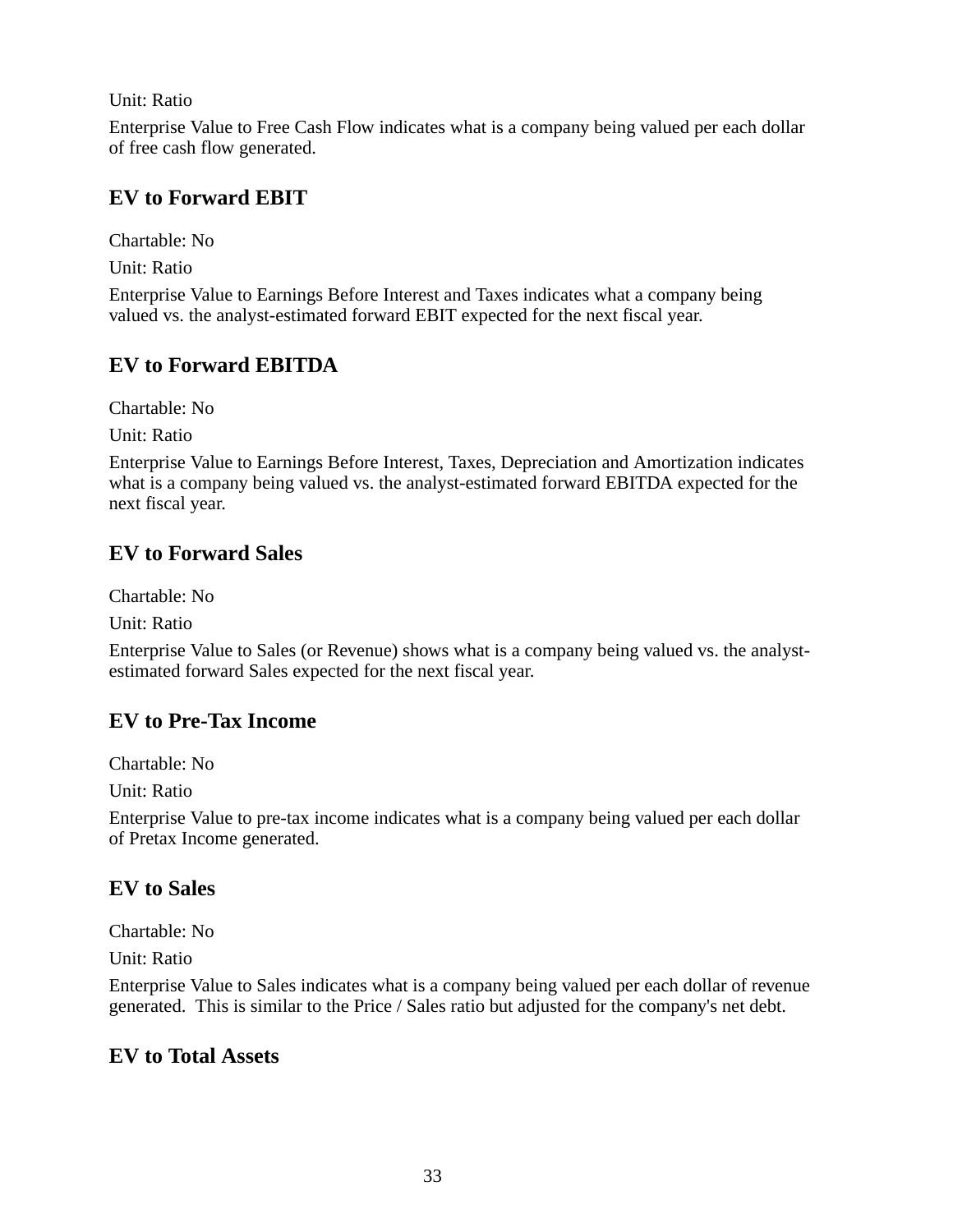Chartable: No Unit: Ratio Enterprise Value to indicates what is a company being valued per each dollar of asset value. This should be the default EV multiple used in an asset driven business.

#### **Forward P/E**

Chartable: No Unit: Ratio

The Forward Price to Earnings ratio divides the current price by the estimated EPS for the next fiscal year. Since some companies end their fiscal years in different months the Forward P/E ratio may assume a different timespan for different companies.

### **Greenblatt Earnings Yield (Premium Plus)**

Chartable: Yes

Unit: Ratio

This variation of earnings yield compares EBIT to Enterprise Value. It is used by Joel Greenblatt in his bestselling book The Little Book That Beats the Market

### **Margin of Safety (EPV) (Premium Plus)**

Chartable: Yes

Unit: Percentage

The Margin of Safety (EPV) is a valuation measure based on Greenwald's formula where higher values are safer choices. It is calculated as Earnings Power Value (EPV) minus the current price and divided by the EPV.

# **P/E Differential (Premium Plus)**

Chartable: No

Unit: Ratio

The estimated price to earnings ratio for the in progress fiscal year minus the EPS growth forecasted for the next fiscal year. The P/E Differential indicate if a company is undervalued or overvalued relative to its current P/E and expected future earnings. Positive numbers mean overvaluation, negative number mean undervaluation. The higher the positive number, the more overvalued a stock is. Conversely the more negative a number is, the more undervalued a stock is.

# **PEG Forward**

Chartable: No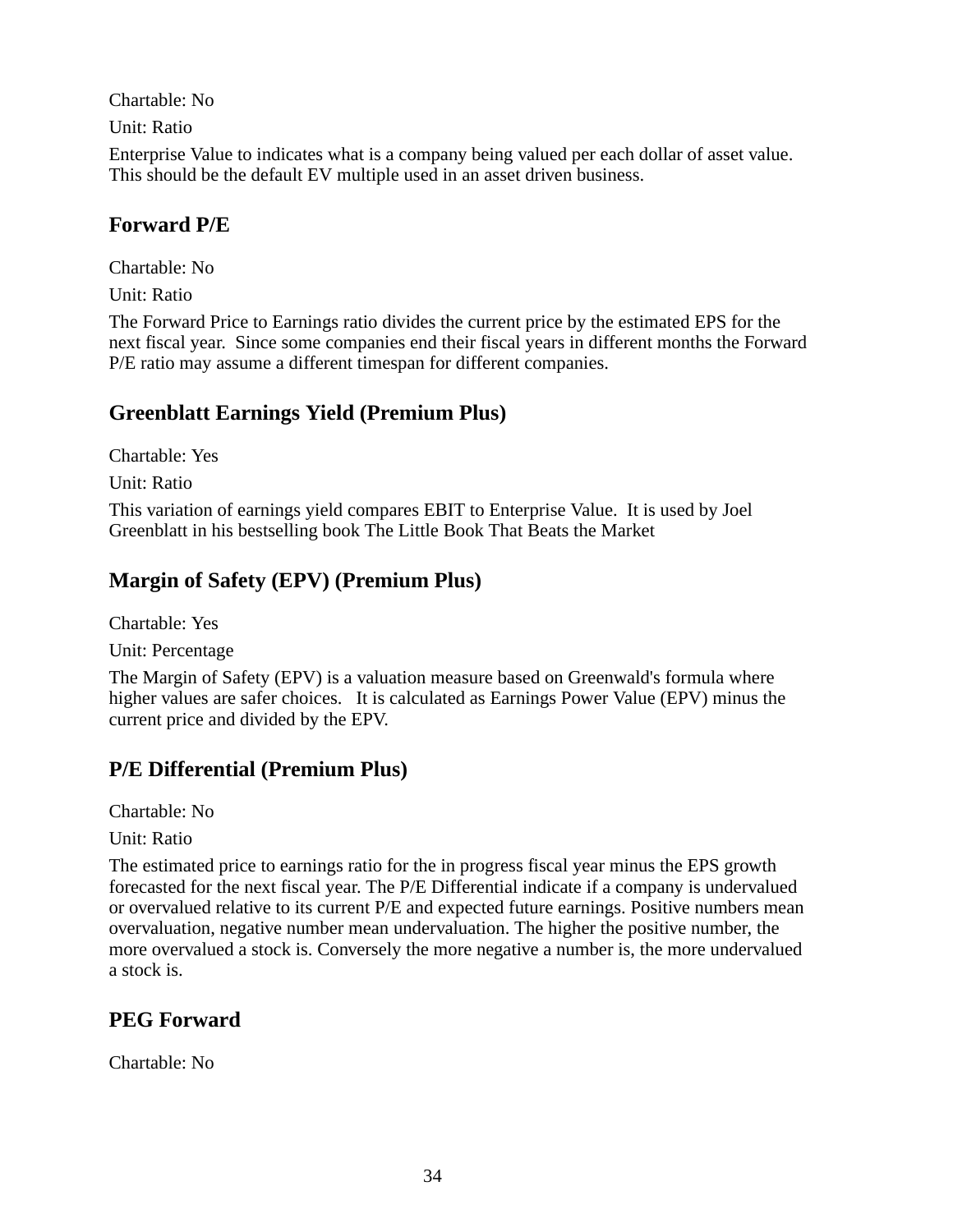#### Unit: Ratio

Price/Earnings to Growth Forward Ratio, or PEG Forward, attempts to improve upon Price/Earnings comparisons by accounting for earnings growth. It is calculated by dividing the forward Price/Earnings Ratio for the next 12 months by the estimated Earnings Per Share (EPS) growth for the next 5 years. The lower the PEG value, the cheaper the valuation; values of 1 suggests perfect pricing. If the expected growth or forward Price/Earnings value is negative, then no PEG ratio is calculated.

### **PEG Trailing**

Chartable: No

Unit: Ratio

Price/Earnings to Growth Trailing Ratio, or PEG Trailing, attempts to improve upon Price/Earnings comparisons by accounting for earnings growth. It is calculated by dividing the current Price/Earnings Ratio (TTM) by the average Earnings Per Share (EPS) growth rate over the past 5 years. The lower the PEG value, the cheaper the valuation; values of 1 suggests perfect pricing. If the historical growth or current Price/Earnings value is negative then no PEG ratio is calculated.

#### **Price / Book**

Chartable: Yes

Unit: Ratio

Compares a stock's market value to the value of total assets less total liabilities (book value). This is also known as P/B or PB. A low P/B ratio could mean that the stock is undervalued. However, it could also mean that something is fundamentally wrong with the company.

### **Price / Cash Flow**

Chartable: Yes

Unit: Ratio

Price to Cash Flow Ratio or PCF is an alternative to Price / Earnings. The argument for using cash flow over earnings is that the former is not easily manipulated, while earnings are affected by depreciation and other non-cash factors.

### **Price / Earnings**

Chartable: Yes

Unit: Ratio

A valuation ratio of a company's current share price compared to its per-share earnings over the past 12 months. This is also known as a stock's multiple, P/E or PE ratio. In general, a high P/E suggests that investors are expecting higher earnings growth in the future compared to companies with a lower P/E.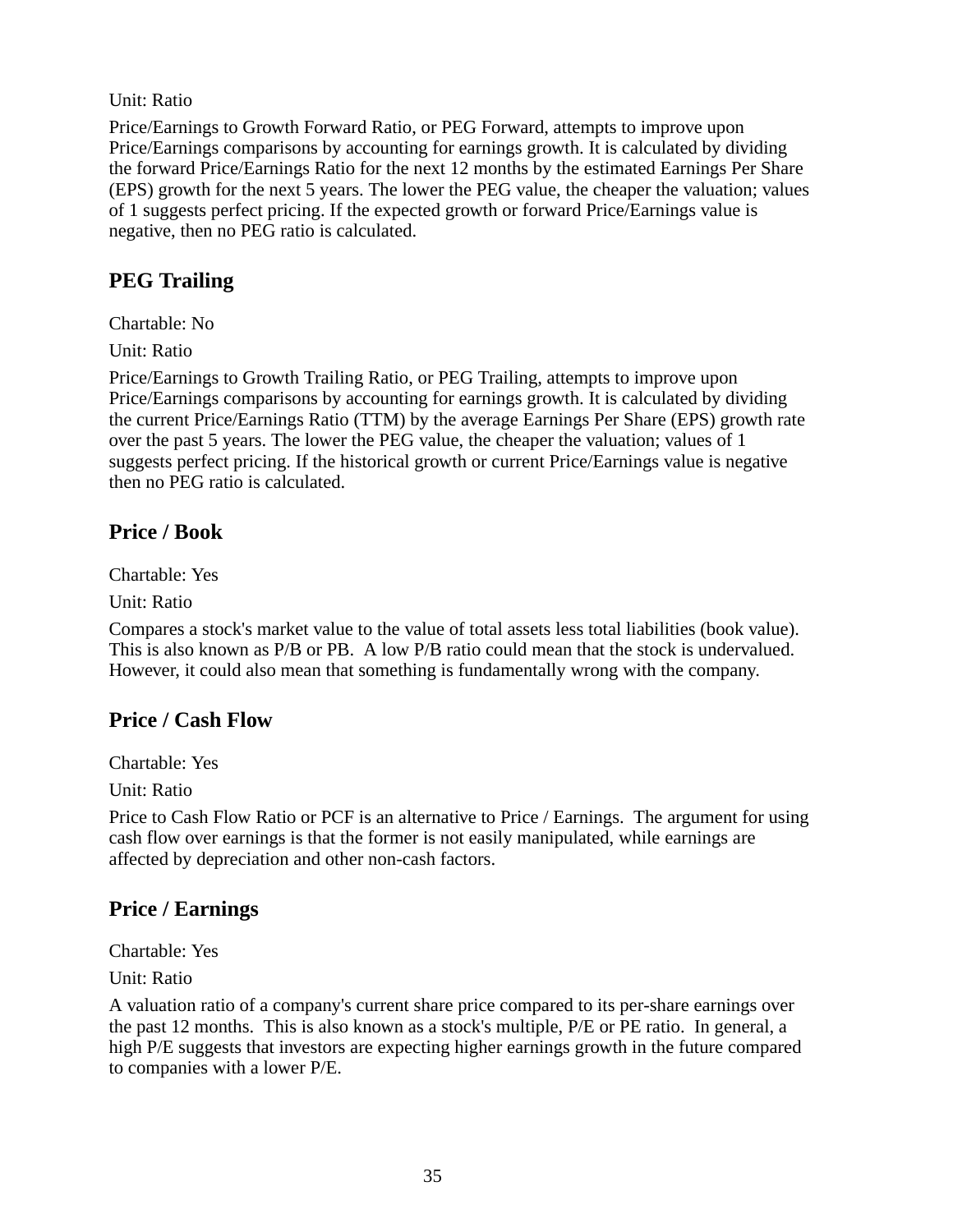# **Price / Earnings Adjusted**

Chartable: Yes

Unit: Ratio

The Price/Earnings ratio adjusted for the net cash (or debt) on the balance sheet, as if all cash were used to buyback stock and all debt were paid by issuing stock.

### **Price / Free Cash Flow**

Chartable: Yes

Unit: Ratio

Price to Free Cash Flow is a valuation metric that compares a company's market price to its level of annual free cash flow. This is similar to the valuation measure of price-to-cash flow but uses the stricter measure of free cash flow, which reduces operating cash flow by capital expenditures. This is done as companies need to maintain or expand their asset bases (capital expenditure) to either continue growing or maintain the current levels of free cash flow.

### **Price / Sales**

Chartable: Yes

Unit: Ratio

Price to Sales is calculated by dividing a stock's current price by its revenue per share for the trailing 12 months. This is also known as P/S or PS. It doesn't take any expenses or debt into account but is particularly useful for comparing stocks with negative earnings.

# **Price / Tangible Book**

Chartable: Yes

Unit: Ratio

Compares a stock's market value to the value of total assets less total liabilities and intangibles. A low ratio could mean that the stock is undervalued. However, it could also mean that something is fundamentally wrong with the company.

### **Price to Graham Number (Premium Plus)**

Chartable: Yes

Unit: Ratio

The price to Graham Number ratio is a conservative valuation measure based on Benjamin Graham's classic formula. The Graham Number is one of his tests for whether a company is undervalued and is computed as the square root of 22.5 times the tangible book value per share times the diluted continuing earnings per share. Any stock with a value less than 1.0 is considered undervalued.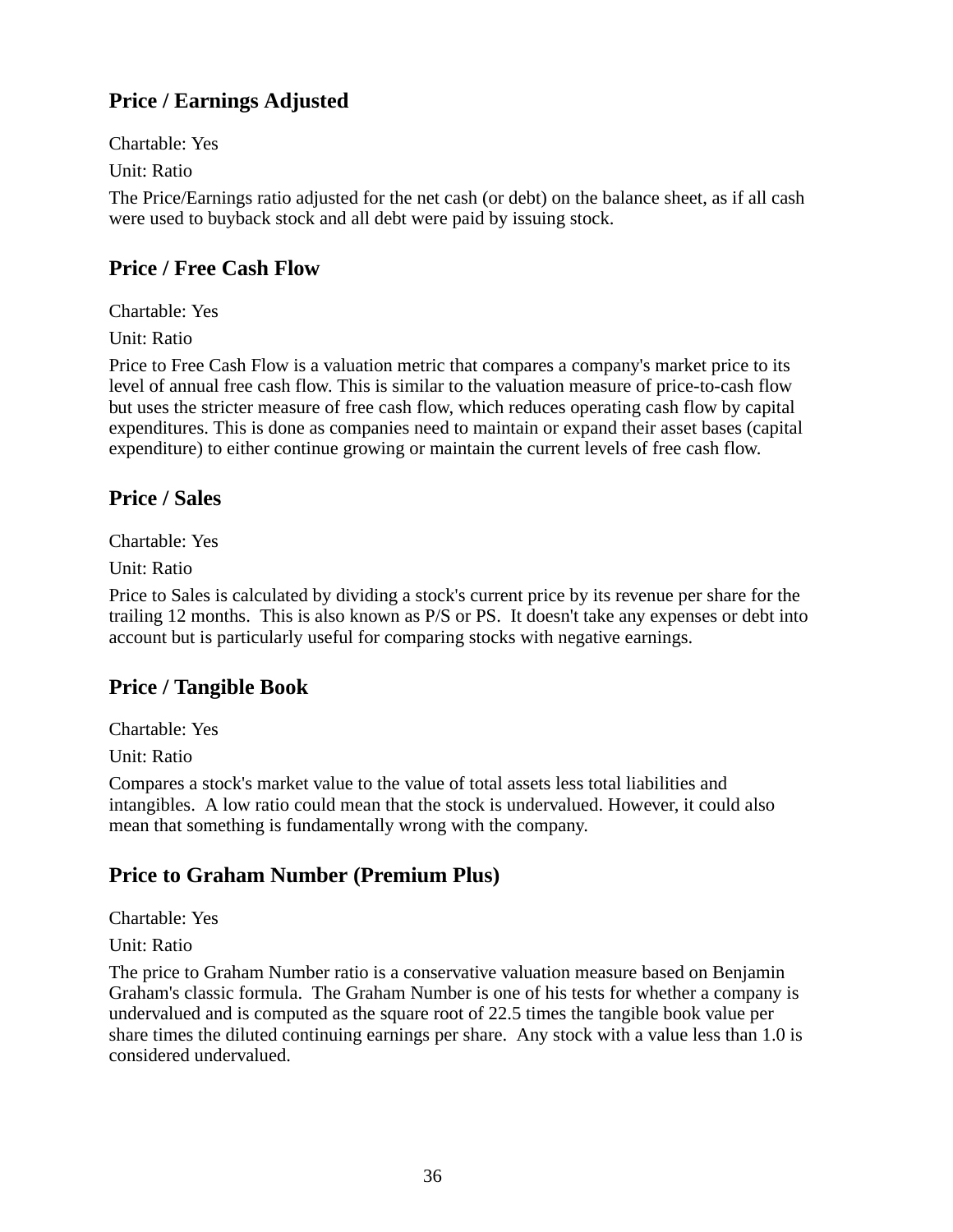# **Price to Lynch Fair Value (Premium Plus)**

Chartable: No

Unit: Ratio

The price to Peter Lynch Fair Value ratio is based on the famed investor's valuation formula. It divides the price by the PEG rate times the 5-year EBITDA growth rate times continuing earnings per share. A stock with a value below 1.0 is considered undervalued.

#### **Shareholder Yield (Premium)**

Chartable: Yes

Unit: Percentage

Shareholder yield is the total of share buybacks and dividend payments to common shareholders over the past twelve months as a percent of the current market capitalization. A negative value indicates the company is profiting more from issuing new stock than it is spending on buybacks and dividends.

### **Shiller PE (Premium Plus)**

Chartable: Yes

Unit: Ratio

The Shiller P/E ratio or Cyclically Adjusted PE Ratio (CAPE Ratio) uses the 10-year inflation adjusted average earnings to compute a P/E ratio that spans the typical business cycle. Stock Rover will only compute this value if at least 7 years of historical data are available.

# **TTM Yield**

Chartable: No

Unit: Percentage

The percentage of price per share a company pays out to its shareholders as dividends annually, calculated by dividing the past 12 month dividend payouts by the current price.

### **Yacktman Forward RoR (Premium Plus)**

Chartable: Yes

Unit: Percentage

The Yacktman Forward Rate of Return can be thought of as the return that investors buying the stock today can expect from it in the future. It is similar to earnings yield but uses the normalized free cash flow of the past seven years and adds in the 5 year growth rate.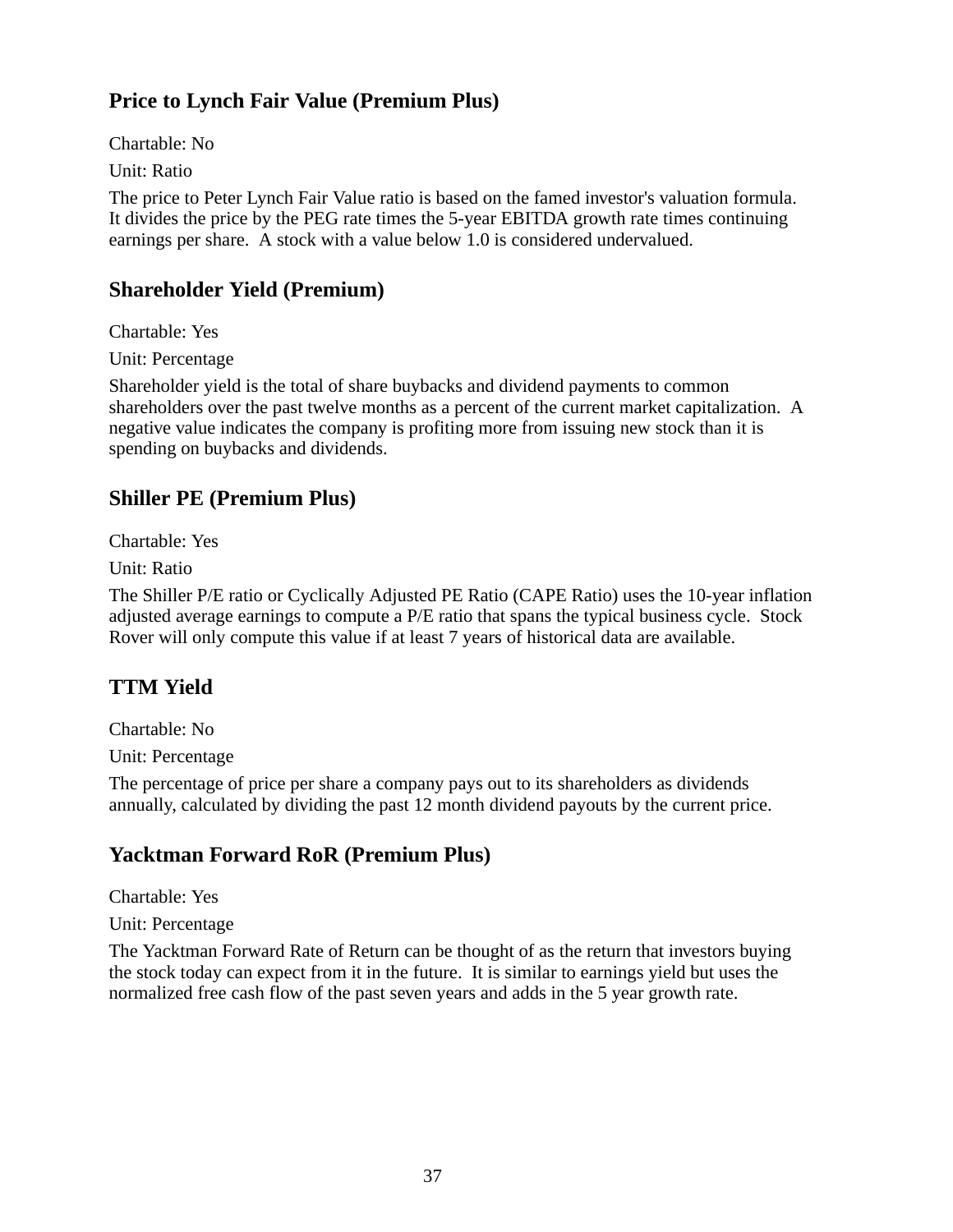# **Stock Rover Profitability Metrics**

## **Asset Turnover (Premium Plus)**

Chartable: Yes

Unit: Ratio

This efficiency measure show how much revenue is earned for every dollar of assets. Higher values are better.

### **Depreciation and Amortization Margin (Premium Plus)**

Chartable: Yes Unit: Percentage The company's depreciation and amortization as a percentage of sales.

## **EBITDA Margin**

Chartable: Yes

Unit: Percentage

A company's total sales revenue minus expenses (excluding interest, taxes, depreciation and amortization), as a percent of sales.

## **Greenblatt ROC (Premium)**

Chartable: Yes

Unit: Percentage

This variation of Return on Capital takes EBIT as a percent of NetPPandE plus any positive Working Capital. It is used by Joel Greenblatt in his bestselling book The Little Book That Beats the Market.

## **Gross Margin**

Chartable: Yes

Unit: Percentage

A company's total sales revenue minus its cost of goods sold, divided by the total sales revenue, expressed as a percentage. The gross margin represents the percent of total sales revenue that the company retains after incurring the direct costs associated with producing the goods and services sold by a company.

### **Gross Profit / Total Assets (Premium)**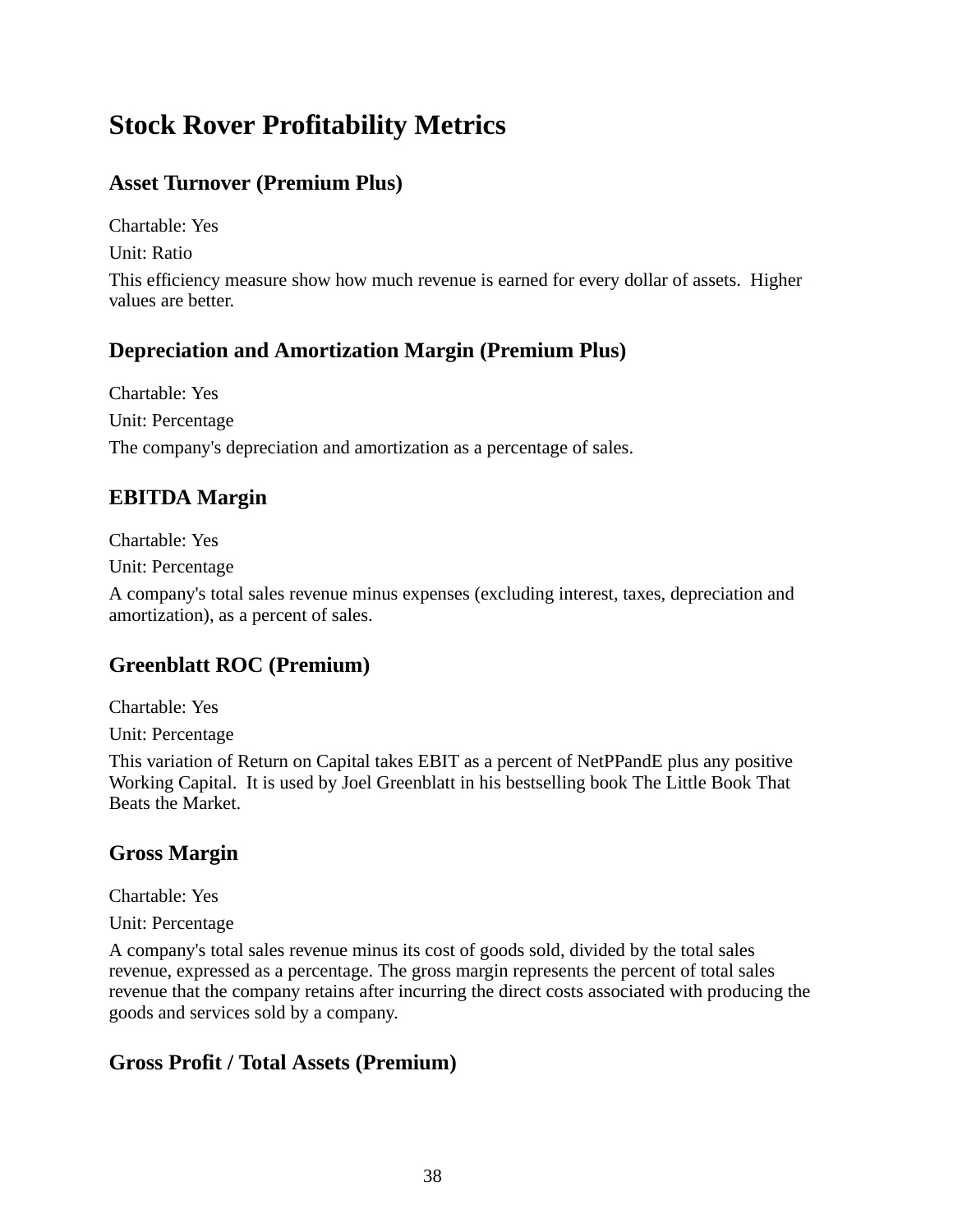Chartable: Yes

Unit: Ratio

Gross Profit divided by Total Assets is a valuation measure used in the Novy-Marx screener and referred to as gross profitability. A high value is purported to have as much power in value based investing as a low price/book ratio.

## **Net Margin**

Chartable: Yes

Unit: Percentage

A company's net income as a percent of sales. The higher the percentage the more money the company earns per dollar of sales.

### **Operating Margin**

Chartable: Yes

Unit: Percentage

A company's operating income as a percent of net sales. This measures a company's pricing strategy and operating efficiency; the higher the margin, the better.

### **Research Margin (Premium Plus)**

Chartable: Yes Unit: Percentage The company's research and development as a percentage of sales.

#### **Return on Assets**

Chartable: Yes

Unit: Percentage

A profitability measure calculated as net income as percent of total assets, also called ROA. A high ROA shows an effective allocation of capital.

### **Return on Equity**

Chartable: Yes

Unit: Percentage

A profitability measure calculated as net income as a percent of shareholders equity, also called ROE. A high ROE shows an effective use of investor's money but it does not account for any risks associated with high Financial Leverage.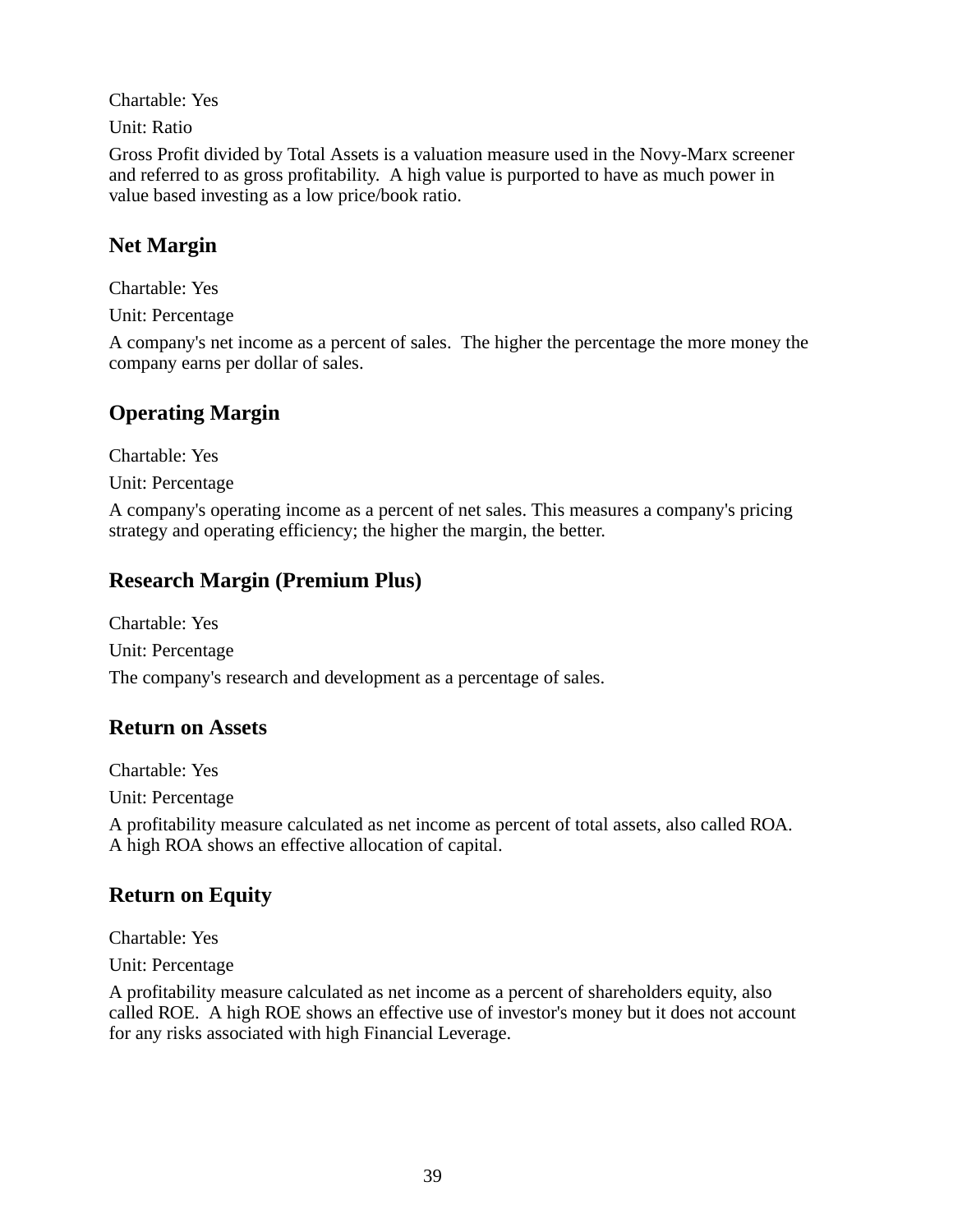## **ROIC**

Chartable: Yes

Unit: Percentage

ROIC, or Return on Invested Capital, quantifies how well a company generates cash flow relative to the capital it has invested in its business. It is defined as Net Operating Profit after Taxes / (Total Equity + Long-term Debt and Capital Lease Obligation + Short-term Debt and Capital Lease Obligation)

## **Selling General and Administrative Margin (Premium Plus)**

Chartable: Yes Unit: Percentage The company's selling, general and administrative expense as a percentage of sales.

## **Sustainable Growth Rate**

Chartable: Yes

Unit: Percentage

The Sustainable Growth Rate attempts to measure how much a firm could grow without borrowing more money. If the firm exceeds this rate of growth, it must borrow funds from another source to facilitate growth. It is calculated by multiplying a company's Return on Equity by (100 - Payout Ratio Percent).

## **5-Year ROA Range (Premium)**

Chartable: No Unit: Current Percent of Range The 5-year high and low ROA compared to the current ROA. This metric is graphical.

## **5-Year ROE Range (Premium)**

Chartable: No Unit: Current Percent of Range The 5-year high and low ROE compared to the current ROE. This metric is graphical.

## **5-Year ROIC Range (Premium)**

Chartable: No Unit: Current Percent of Range The 5-year high and low ROIC compared to the current ROIC. This metric is graphical.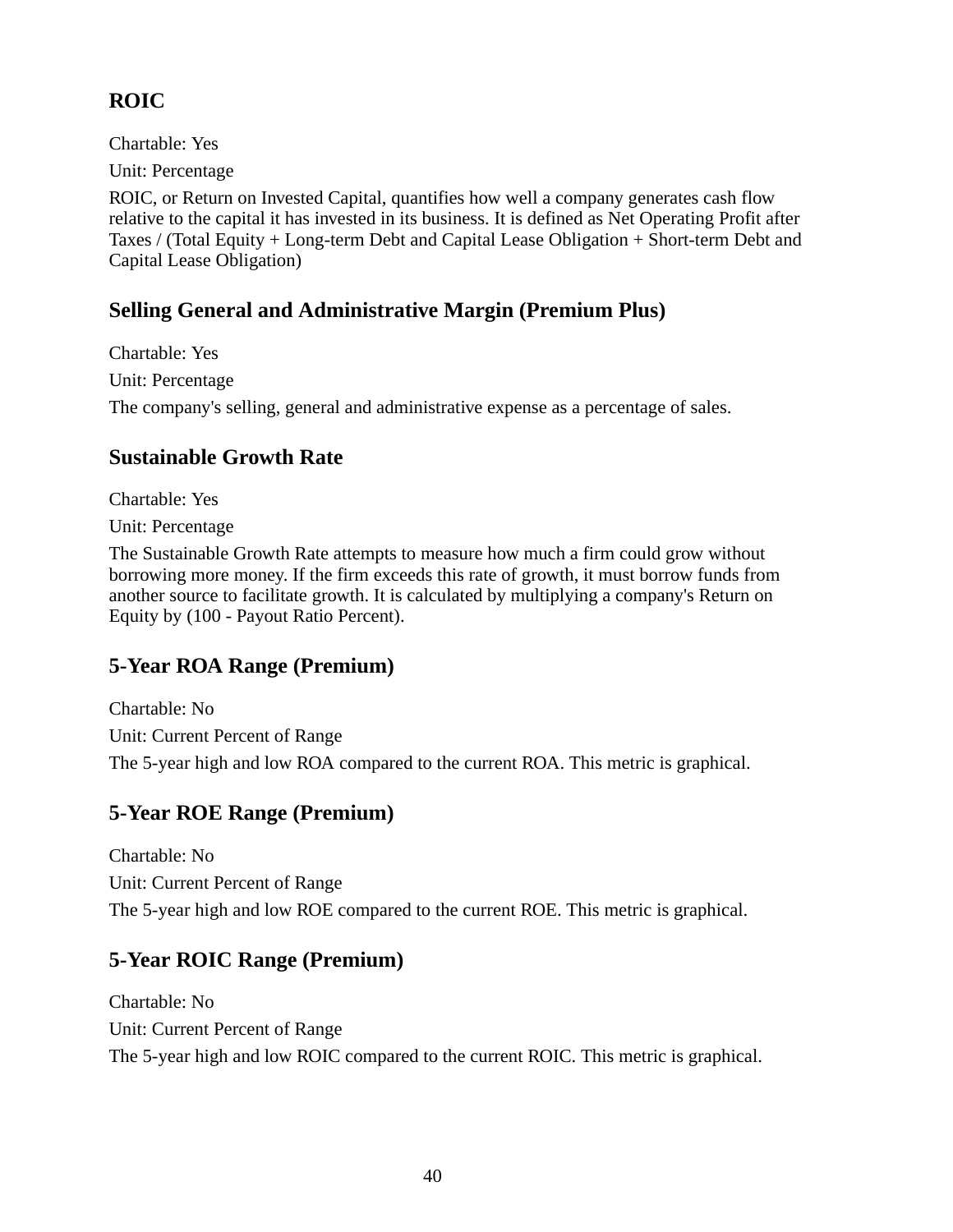# **Stock Rover Growth Metrics**

### **Average EPS Estimate Current Year**

Chartable: No Unit: Dollars The average Earnings Per Share estimate for the current in-progress year.

### **Dividend 1-Year Chg (%)**

Chartable: Yes Unit: Percentage The percentage between the last paid dividend and the corresponding dividend 1 year earlier.

## **Dividend 3-Year Avg (%)**

Chartable: Yes Unit: Percentage

The average annual compound dividend growth for the last 3 years based on the last paid dividend and the corresponding dividend 3 years earlier.

### **Dividend 5-Year Avg (%)**

Chartable: Yes

Unit: Percentage

The average annual compound dividend growth for the last 5 years based on the last paid dividend and the corresponding dividend 5 years earlier.

### **Dividend 10-Year Avg (%) (Premium)**

Chartable: No

Unit: Percentage

The average annual compound dividend growth for the last 10 years based on the last paid dividend and the corresponding dividend 10 years earlier.

### **EBITDA 1-Year (%) (Premium Plus)**

Chartable: Yes Unit: Percentage

The change in EBITDA over the last 4 quarters vs. the 4 quarters that proceeded them.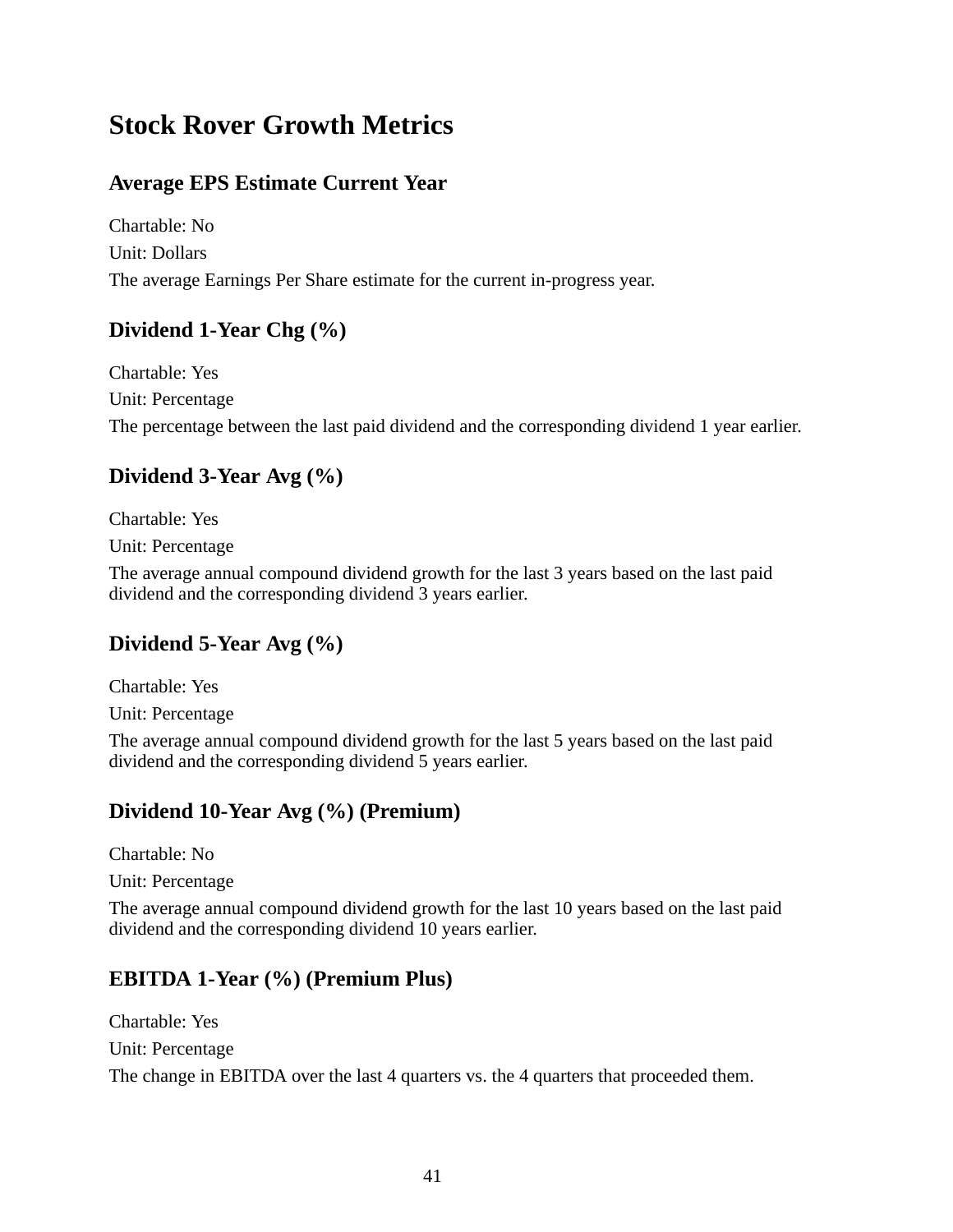## **EBITDA 3-Year Avg (%) (Premium Plus)**

Chartable: Yes Unit: Percentage The average annual compound change in EBITDAover the past 3 years.

### **EBITDA 5-Year Avg (%) (Premium Plus)**

Chartable: Yes Unit: Percentage The average annual compound change in EBITDAover the past 5 years.

#### **EBITDA 10-Year Avg (%) (Premium Plus)**

Chartable: No Unit: Percentage The average annual compound change in EBITDAover the past 10 years.

### **Eps QoQ Change (Premium)**

Chartable: Yes

Unit: Percentage

The quarter over quarter change in EPS between this quarter and the same fiscal quarter one year ago.

### **EPS 1-Year Chg (%)**

Chartable: Yes

Unit: Percentage

The change in diluted continuing Earnings Per Share (EPS) over the last 12 months. EPS is calculated as net income less dividends paid on preferred stock divided by the average number of outstanding shares.

### **EPS 3-Year Avg (%)**

Chartable: Yes

Unit: Percentage

The average annual compound change in diluted continuing Earnings Per Share (EPS) over the last 3 years. EPS is calculated as net income less dividends paid on preferred stock divided by the average number of outstanding shares.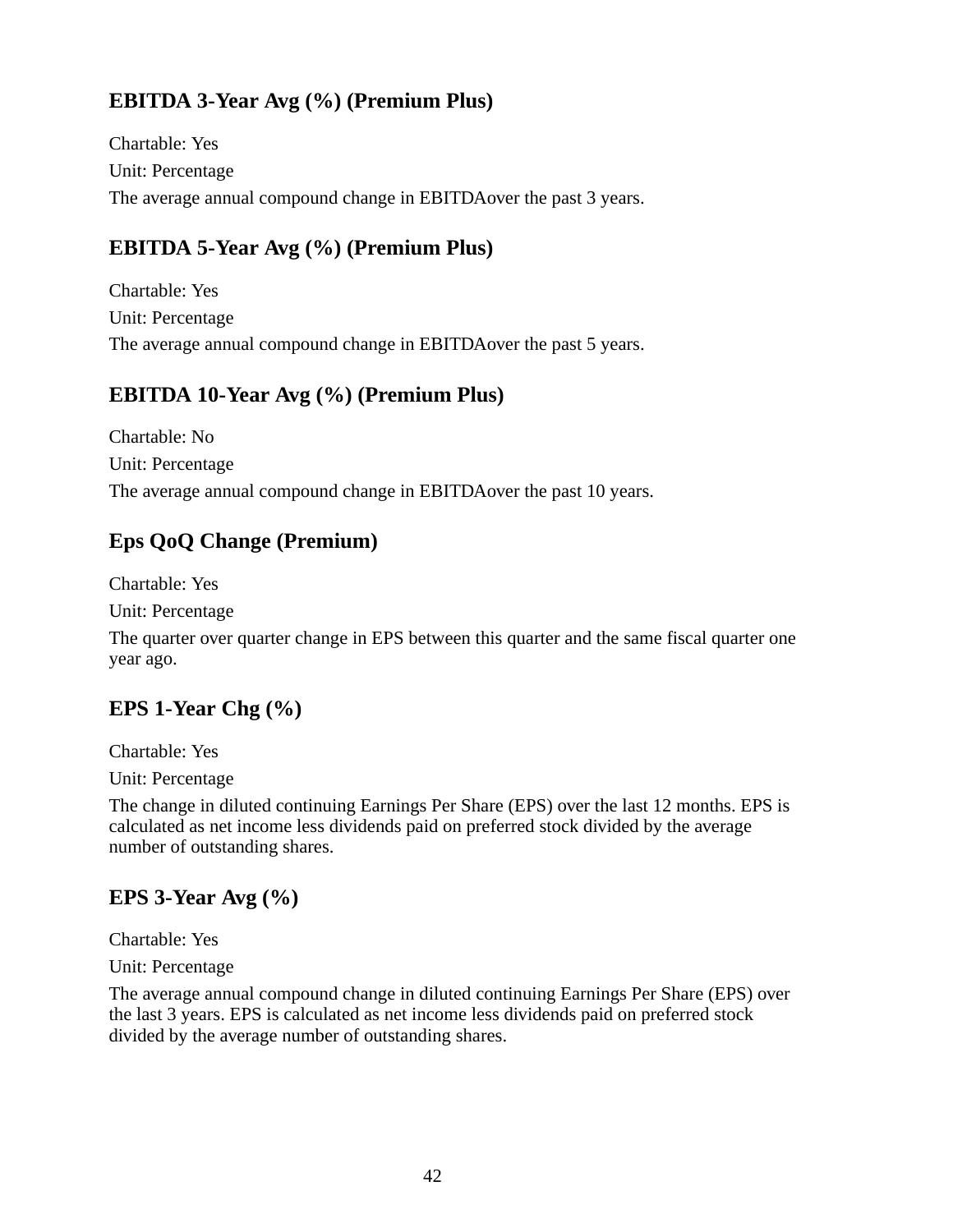## **EPS 5-Year Avg (%)**

Chartable: Yes

Unit: Percentage

The average annual compound change in diluted continuing Earnings Per Share (EPS) over the last 5 years. EPS is calculated as net income less dividends paid on preferred stock divided by the average number of outstanding shares.

## **EPS 10-Year Avg (%) (Premium)**

Chartable: No

Unit: Percentage

The average annual compound change in diluted continuing Earnings Per Share (EPS) over the last 10 years. EPS is calculated as net income less dividends paid on preferred stock divided by the average number of outstanding shares.

## **EPS Actual Last Fiscal Year**

Chartable: No Unit: Dollars The actual EPS from the last fiscal year.

## **EPS Current Year Chg (Est.%)**

Chartable: No

Unit: Percentage

The percentage change in EPS implied by the average analyst estimate of the current year's EPS versus the prior fiscal year.

## **EPS Next Year (Est.)**

Chartable: No Unit: Dollars The average of analyst estimates of Earnings Per Share (EPS) for the next fiscal year.

## **EPS Next Year Chg (Est.%)**

Chartable: No Unit: Percentage

The percentage change in EPS implied by the average analyst estimate of next year's EPS versus the in-progress fiscal year.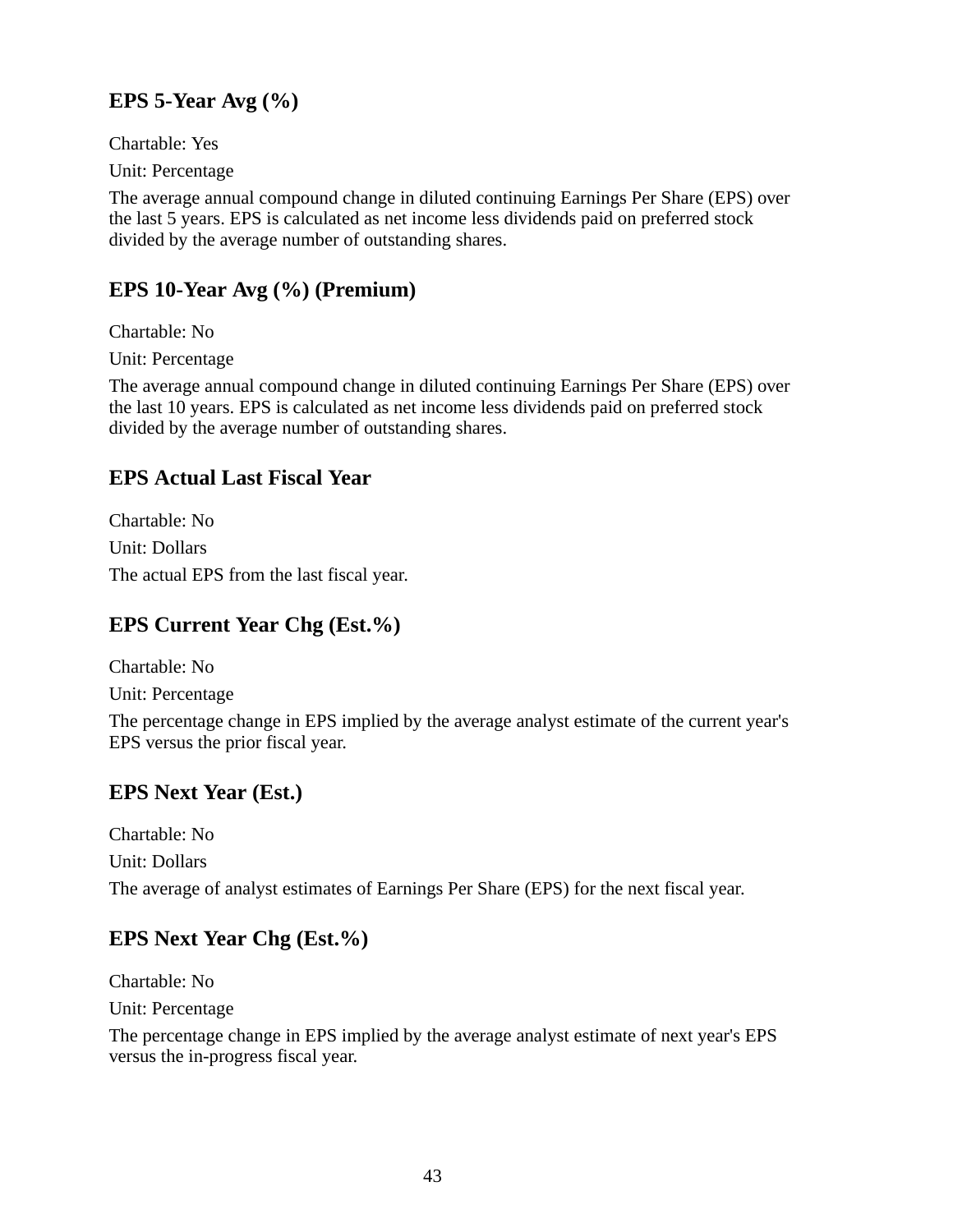## **Expected Dividend Growth Rate**

Chartable: No Unit: Percentage The growth rate between the forward dividend per share and the trailing dividend per share.

## **Forward Dividend Growth**

Chartable: No Unit: Percentage

The percentage change in dividend per share implied by the forward yield vs. the trailing 12 month yield. This is highest when a company has just announced a dividend increase.

### **Operating Income 1-Year Chg (%)**

Chartable: Yes Unit: Percentage The change in operating income over the past year as a percent.

## **Operating Income 3-Year Avg (%)**

Chartable: Yes Unit: Percentage The average annual compound change in operating income over the past 3 years.

## **Operating Income 5-Year Avg (%)**

Chartable: Yes Unit: Percentage The average annual compound change in operating income over the past 5 years.

## **Operating Income 10-Year Avg (%) (Premium)**

Chartable: No Unit: Percentage The average annual compound change in operating income over the past 10 years.

## **Sales QoQ Change (Premium)**

Chartable: Yes Unit: Percentage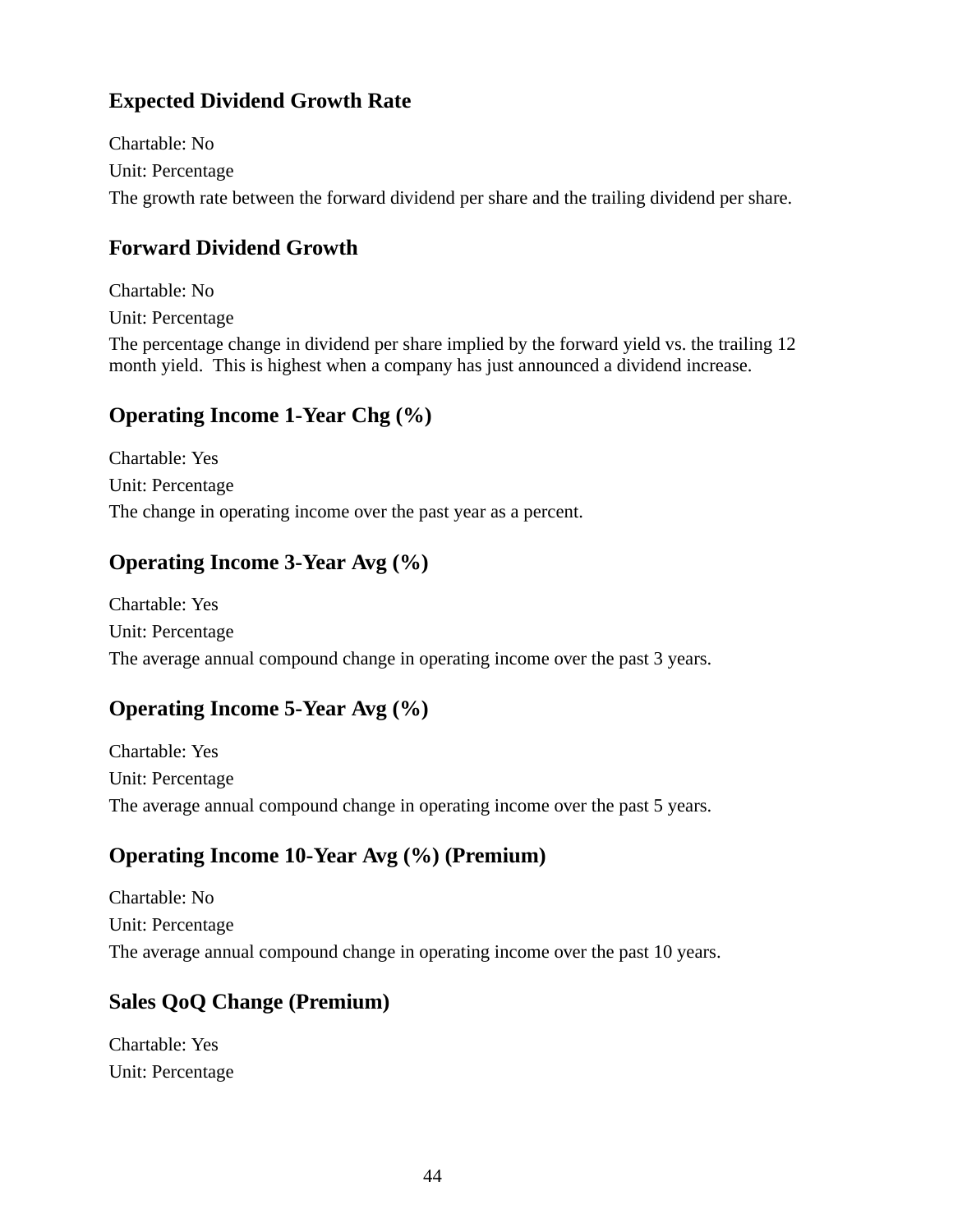The quarter over quarter change in sales (or revenue) between this quarter and the same fiscal quarter one year ago.

## **Sales 1-Year Chg (%)**

Chartable: Yes Unit: Percentage The change in sales over the last 4 quarters vs. the 4 quarters that proceeded them.

### **Sales 3-Year Avg (%)**

Chartable: Yes Unit: Percentage The average annual compound change in sales over the past 3 years.

## **Sales 5-Year Avg (%)**

Chartable: Yes Unit: Percentage The average annual compound change in sales over the past 5 years.

## **Sales 10-Year Avg (%) (Premium)**

Chartable: No Unit: Percentage The average annual compound change in sales over the past 10 years.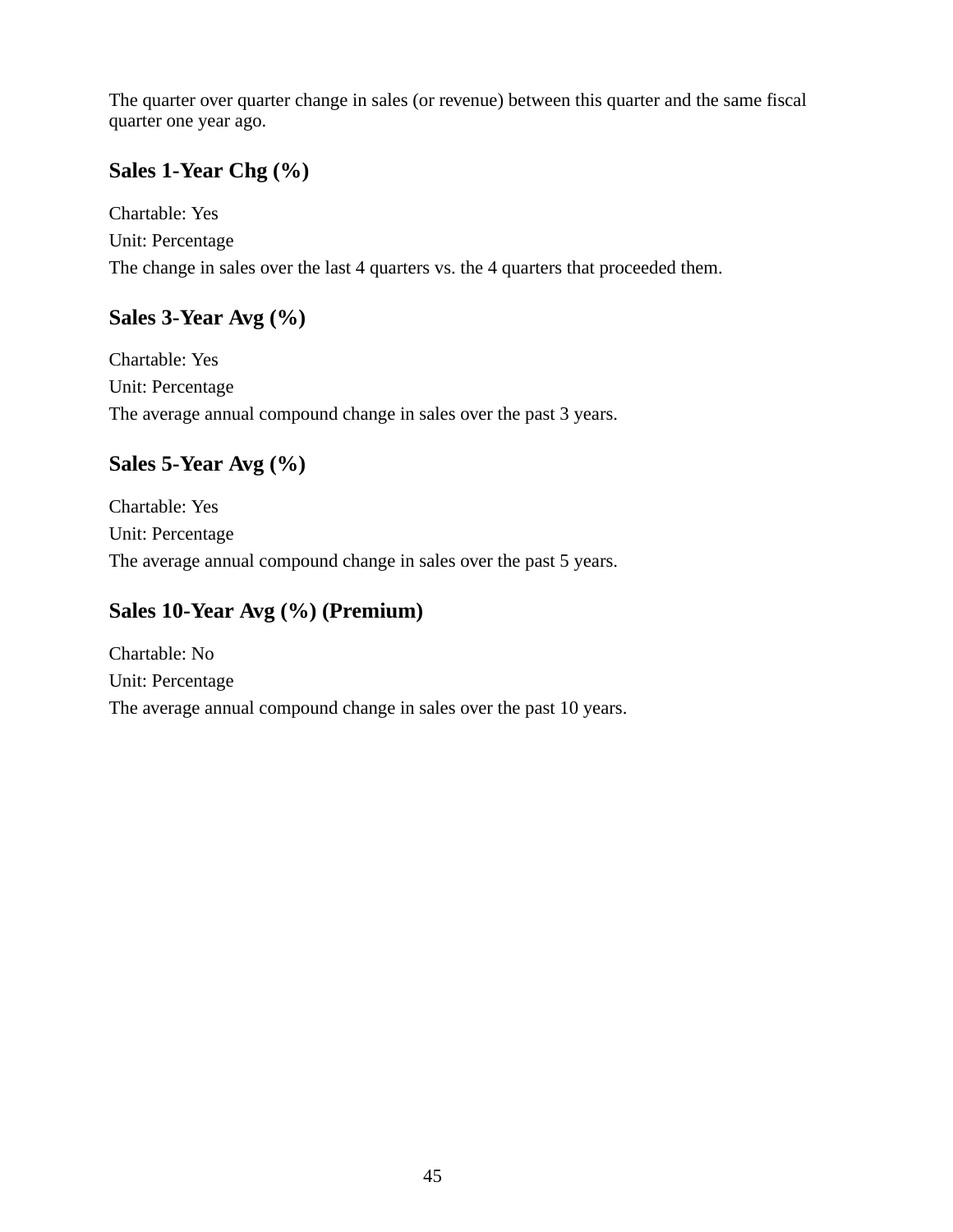# **Stock Rover Per Share Metrics**

### **Basic EPS Plus Discontinued Operations**

Chartable: Yes

Unit: Dollars

Earnings per Share, or EPS is calculated as Net Income (including disontinued operations) divided by the weighted average number of shares.

#### **Cash Per Share**

Chartable: Yes

Unit: Dollars

Cash per share is the sum of cash and short-term investments divided by the total number of shares.

#### **Cash Flow Per Share**

Chartable: Yes

Unit: Dollars

Cash Flow per Share is a measure of how much cash a company generates. It is calculated over a trailing twelve month period and is arguably less easily manipulated than Earnings per Share because it excludes all noncash items such as depreciation.

### **Consecutive Dividend Growth Years (Premium Plus)**

Chartable: No Unit: Years The number of years in a row that the dividend per share has increased.

### **Debt Per Share**

Chartable: Yes Unit: Dollars Debt per share is long term debt divided by the total number of shares.

### **Diluted EPS Plus Discontinued Operations**

Chartable: Yes Unit: Dollars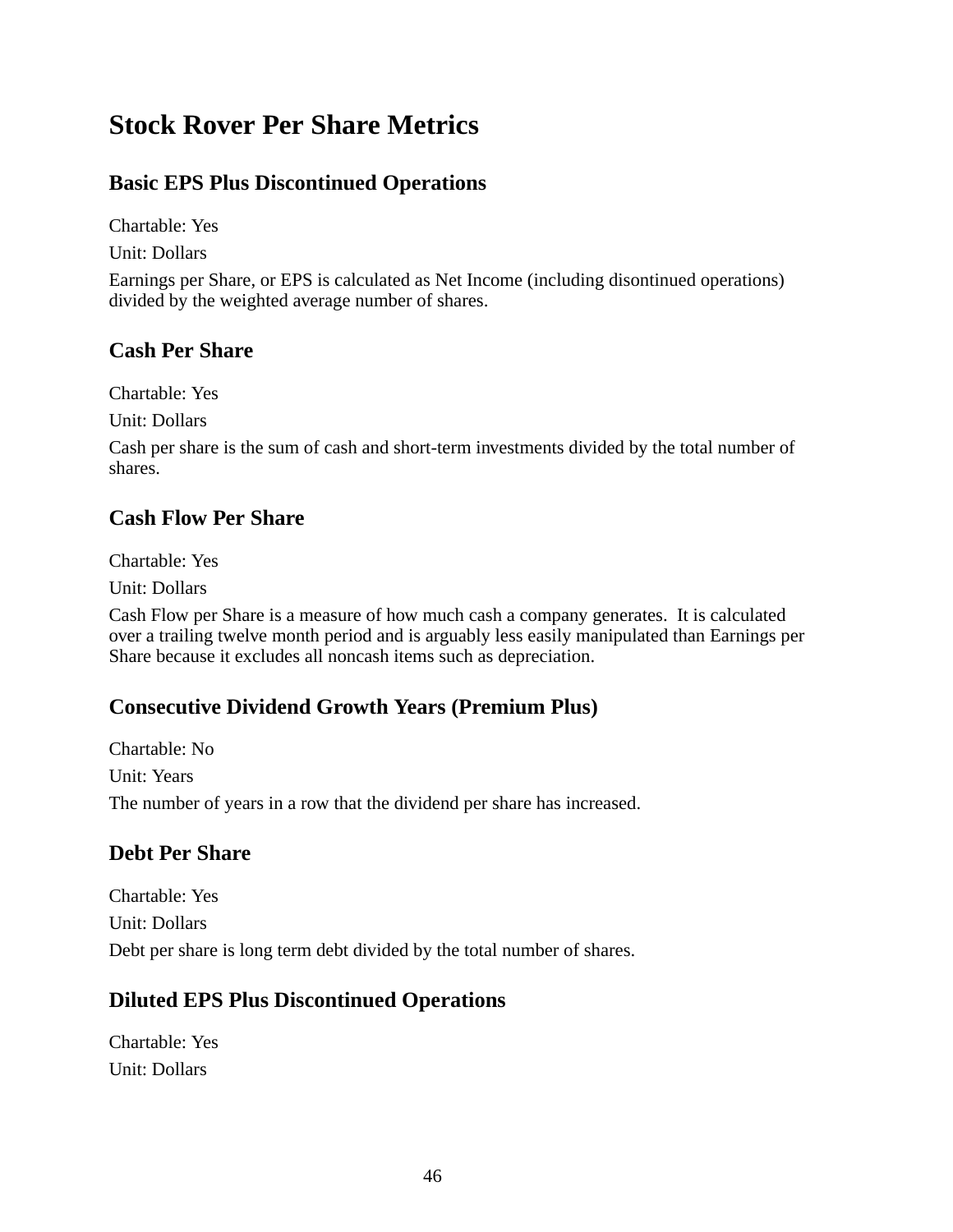The trailing twelve month Diluted Earnings per Share, or Diluted EPS is calculated as Net Income (including discontinued operations) divided by the diluted average number of shares. The diluted number of shares assumes the exercising of all stock options, warrants and convertible securities. It yields a lower, more conservative EPS value than basic EPS.

### **Dividend Per Share**

Chartable: Yes

Unit: Dollars

The amount paid per share in dividends each year based on the trailing twelve months dividend paid, updated by the forward forecast if available. This value is presented in the currency of the stock's exchange.

### **Dividend Per Share USD**

Chartable: Yes

Unit: Dollars

The American dollar amount paid per share in dividends each year based on the trailing twelve months dividend paid, updated by the forward forecast if available.

### **EPS**

Chartable: Yes

Unit: Dollars

Earnings per Share, or EPS is calculated as Net Income from continuing operations divided by the weighted average number of shares.

#### **EPS Diluted**

Chartable: Yes

Unit: Dollars

The trailing twelve month Diluted Earnings per Share, or Diluted EPS is calculated as Net Income from continuing operations divided by the diluted average number of shares. The diluted number of shares assumes the exercising of all stock options, warrants and convertible securities. It yields a lower, more conservative EPS value than basic EPS. A big discrepancy between basic EPS and Diluted EPS values can indicate high potential for dilution, not considered to be a good thing.

### **Equity Per Share**

Chartable: Yes Unit: Dollars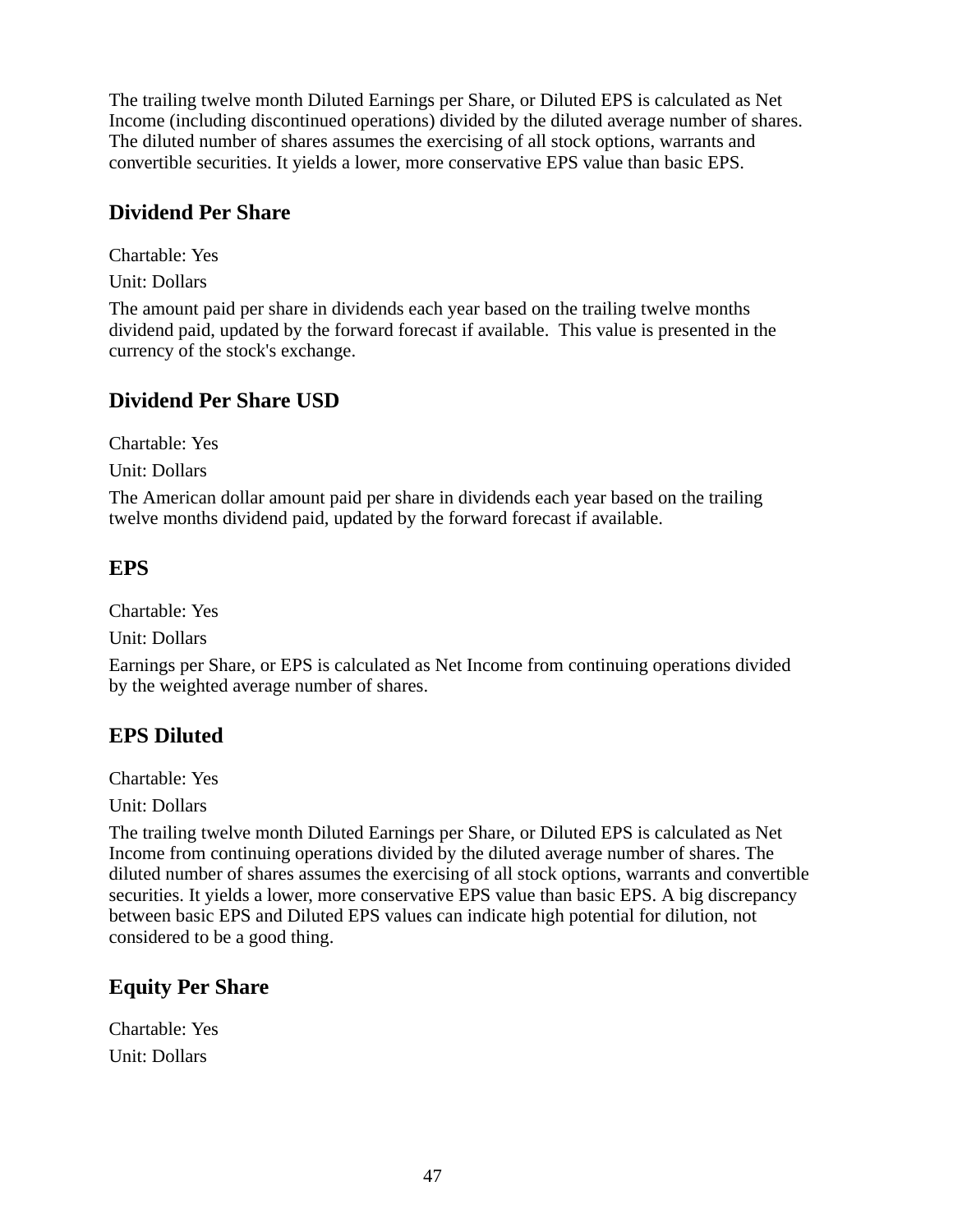The company's net worth or book value per share.

### **FFO per Share**

Chartable: Yes

Unit: Dollars

Funds from operations per share is populated only for real estate investment trusts (REITs). It is defined as the sum of net income, gain/loss (realized and unrealized) on investment securities, asset impairment charge, depreciation and amortization and gain/ loss on the sale of business and property plant and equipment, divided by shares outstanding.

## **Free Cash Flow Per Share**

Chartable: Yes

Unit: Dollars

Free Cash Flow per Share is seen as a predictor of future Earnings per Share. It is a calculated over a trailing twelve month period by subtracting Capital Expenditure (Cap Ex) from Cash Flow in order to show how much cash a company generates after paying to maintain and expand its production.

## **Last Quarter Actual EPS**

Chartable: Yes Unit: Dollars The single-quarter earnings per share announced on the last earnings report date.

## **Last Quarter Expected EPS**

Chartable: Yes

Unit: Dollars

The analyst consensus estimate for the last quarter's earnings report. The percentage difference between this and the actual EPS is known as earnings surprise.

## **Net Cash Per Share**

Chartable: Yes

Unit: Dollars

Net Cash per share is the sum of cash and short-term investments minus long term debt divided by the total number of shares.

## **Next Dividend Payment Per Share**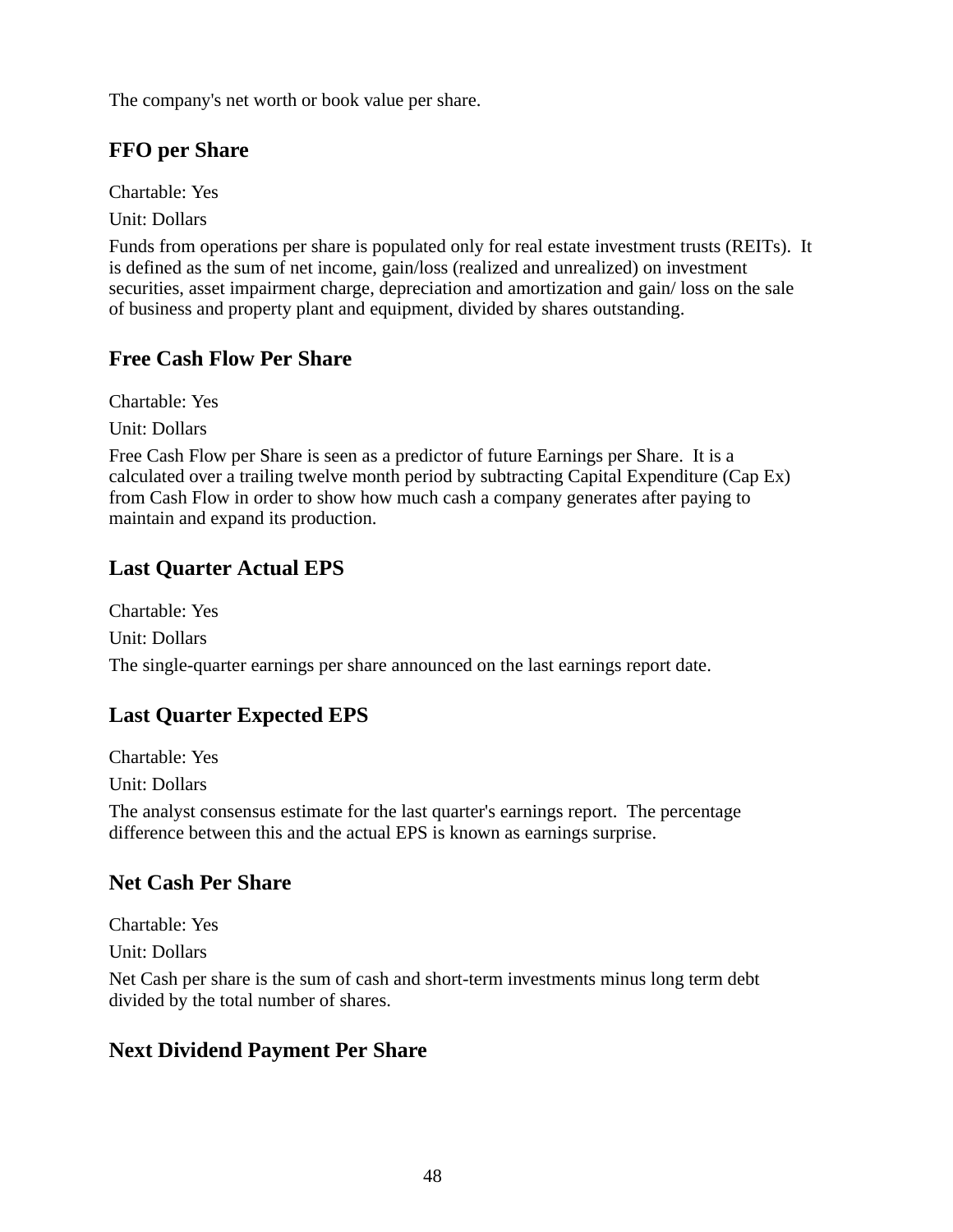Chartable: No Unit: Dollars The dollar amount of the next dividend payment.

## **Operating Income Per Share**

Chartable: Yes Unit: Dollars Operating Income for the trailing 12-months divided by the total number of shares.

### **Sales Per Share**

Chartable: Yes

Unit: Dollars

Sales per share is total company sales over the trailing twelve months divided by the total number of shares.

## **Tangible Equity Per Share**

Chartable: Yes

Unit: Dollars

The company's total net worth or book value per share minus certain intangible assets that would have little or no value in the event of liquidation.

### **Total Asset Per Share**

Chartable: Yes Unit: Dollars Total asset per share is total assets divided by the diluted number of shares.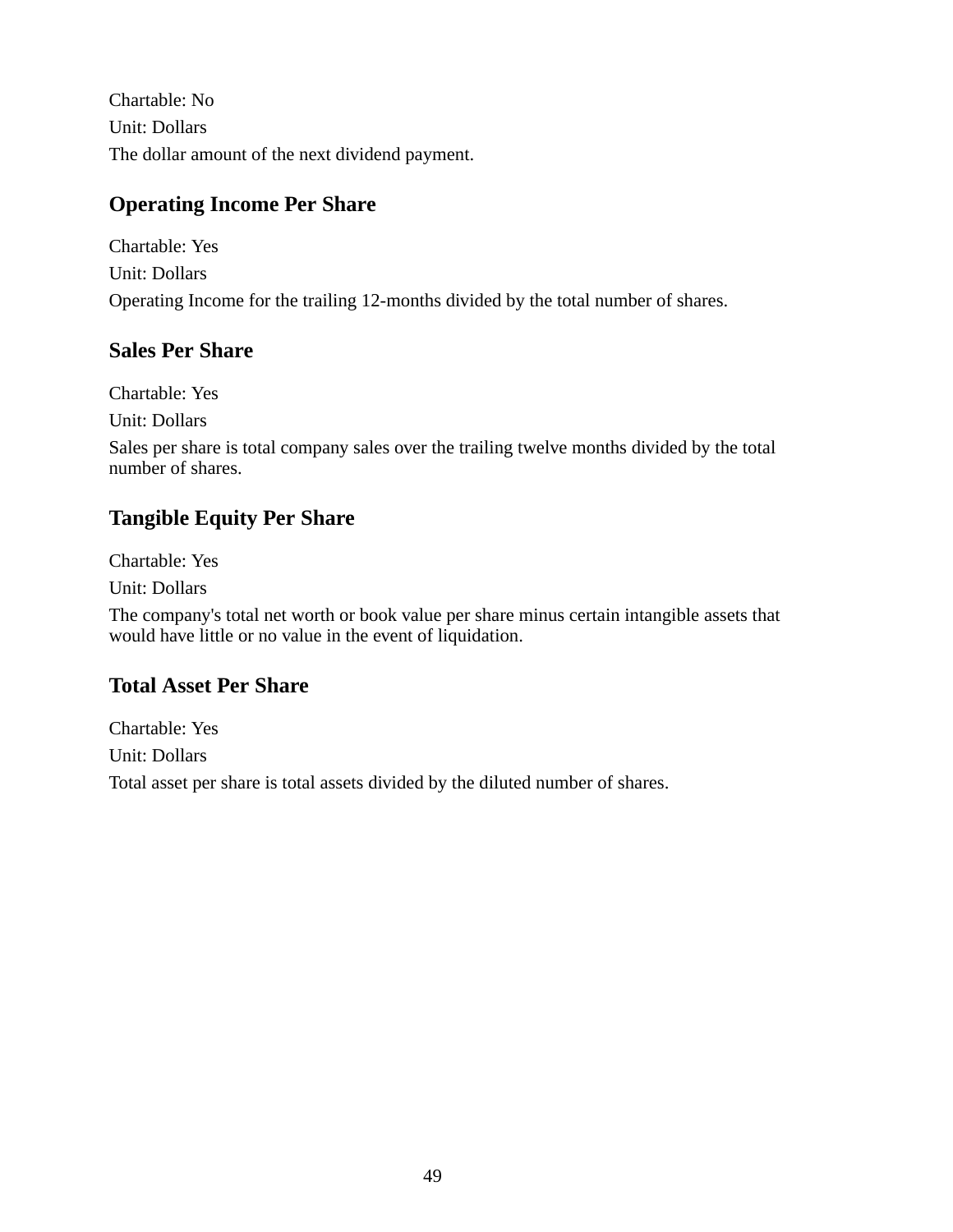# **Stock Rover Portfolio Metrics**

### **Basis**

Chartable: No Unit: Dollars The price at which the investment was purchased, calculated as Buy Price times Quantity.

### **Basis USD**

Chartable: No

Unit: Dollars

The price in USD at which the investment was purchased, calculated as Buy Price times Quantity.

## **Buy Date**

Chartable: No

Unit: Calendar Date

The earliest date on which you bought lots that are still held in your portfolio. A plus sign indicates that lots were purchased on more than one day. Note that for brokerage linked portfolios this date may or may not be accurate depending on the details shared by the brokerage.

### **Cost per Share**

Chartable: No

Unit: Dollars

The average price at which you purchased the stock, also called buy price or basis per share. This allows you track the gains in your portfolio.

## **Expected Yearly Dividends**

Chartable: No Unit: Dollars The expected annual dividend income, calculated as Quantity times Dividend Per Share.

### **Gain (%)**

Chartable: No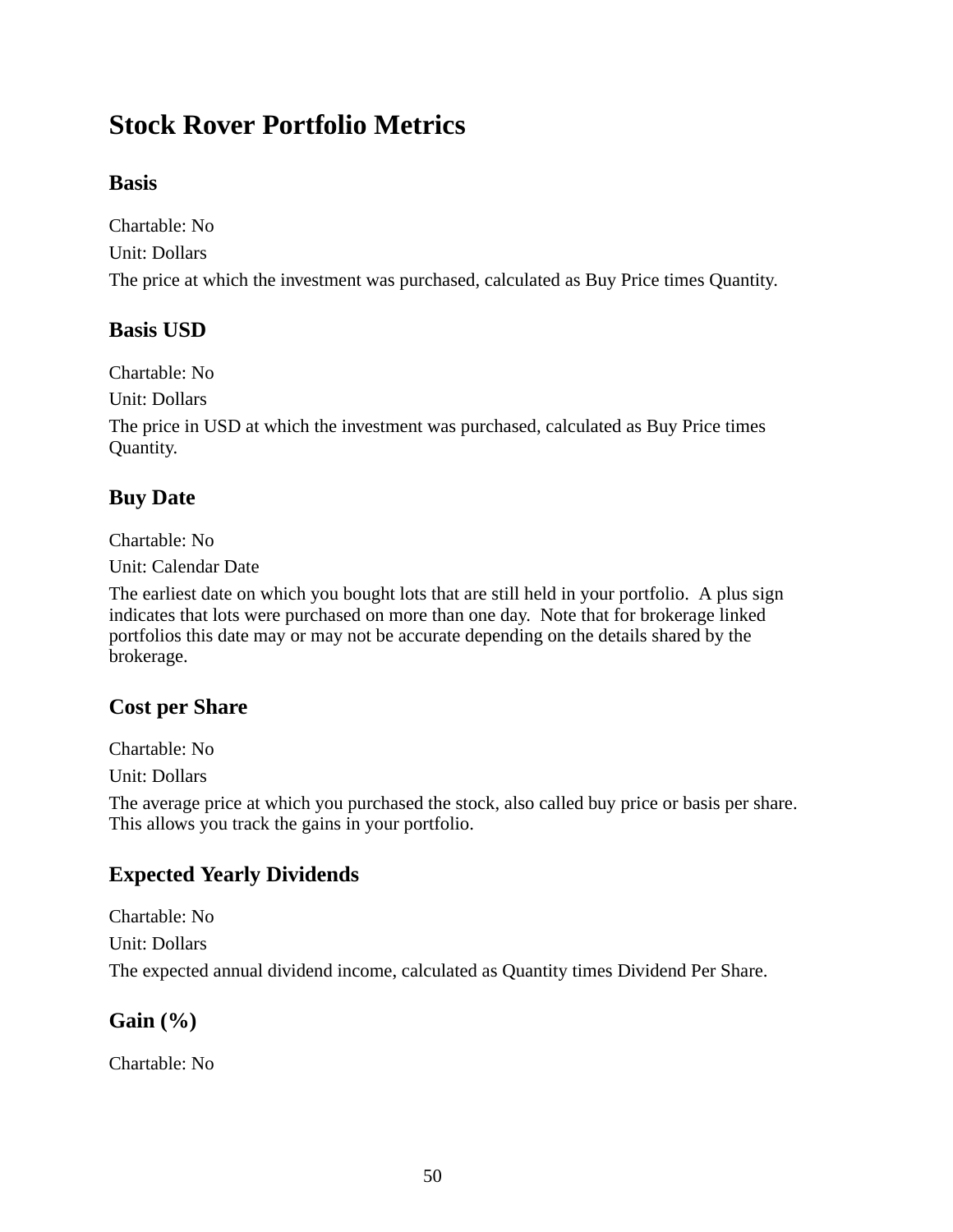Unit: Percentage

The percentage price appreciation of the investment, calculated as Value as a percent of Basis.

## **Gain (\$)**

Chartable: No

Unit: Dollars

The price appreciation of the investment in the currency of its exchange, calculated as Value minus Basis.

## **Gain (\$USD)**

Chartable: No Unit: Dollars The price appreciation of the investment in dollars, calculated as Value minus Basis.

## **Gain 1-Day**

Chartable: No

Unit: Dollars

The gain in a portfolio position since the market opened, in the currency of its exchange, calculated as Price Change (\$) times Quantity.

## **Percent of Expected Yearly Dividends**

Chartable: No Unit: Percentage The percent of the portfolio's expected annual dividend income from this holding.

## **Percent of Expected Yearly Expenses**

Chartable: No Unit: Percentage The percent of the Fund or ETF fees from this holding.

## **Quantity**

Chartable: No Unit: Number The number of shares owned.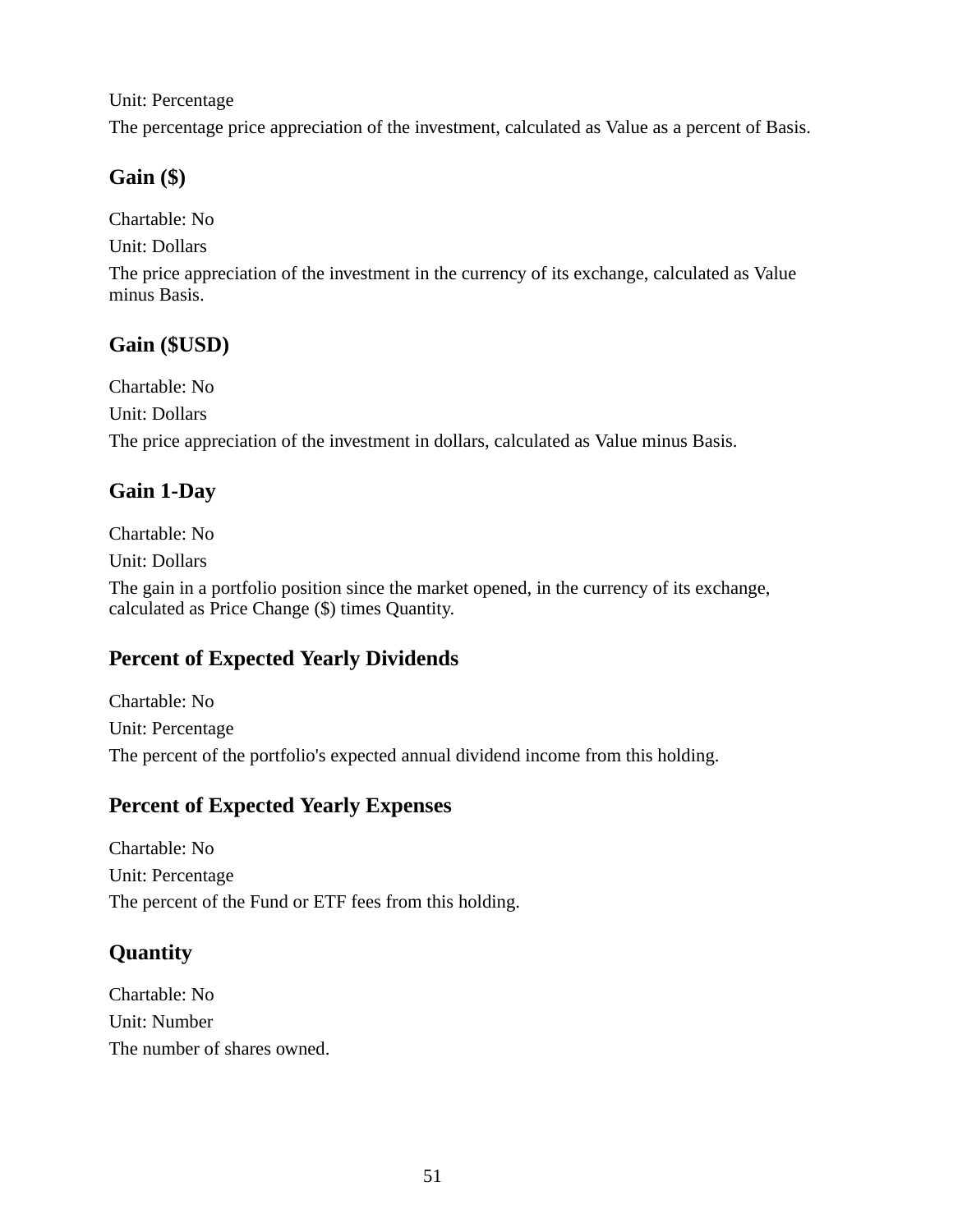## **Fractional Quantity**

Chartable: No Unit: Number The number of shares owned to 3 decimal places.

### **Value**

Chartable: No Unit: Dollars

The current value of the investment, calculated as Price times Quantity. This is sometimes known as Market Value or Position Value.

## **Value USD**

Chartable: No

Unit: Dollars

The current value of the investment in USD, calculated as Price times Quantity. This is sometimes known as Market Value or Position Value.

## **Value (%)**

Chartable: No Unit: Percentage The holding's percentage of the total portfolio value.

## **Yearly Expenses (Premium Plus)**

Chartable: No

Unit: Dollars

The expected annual mutual fund or ETF fees based on the number of shares owned and the current Expense Ratio.

## **Yield On Cost**

Chartable: No

Unit: Percentage

The dividend yield of the investment based on the original buy price instead of the current price.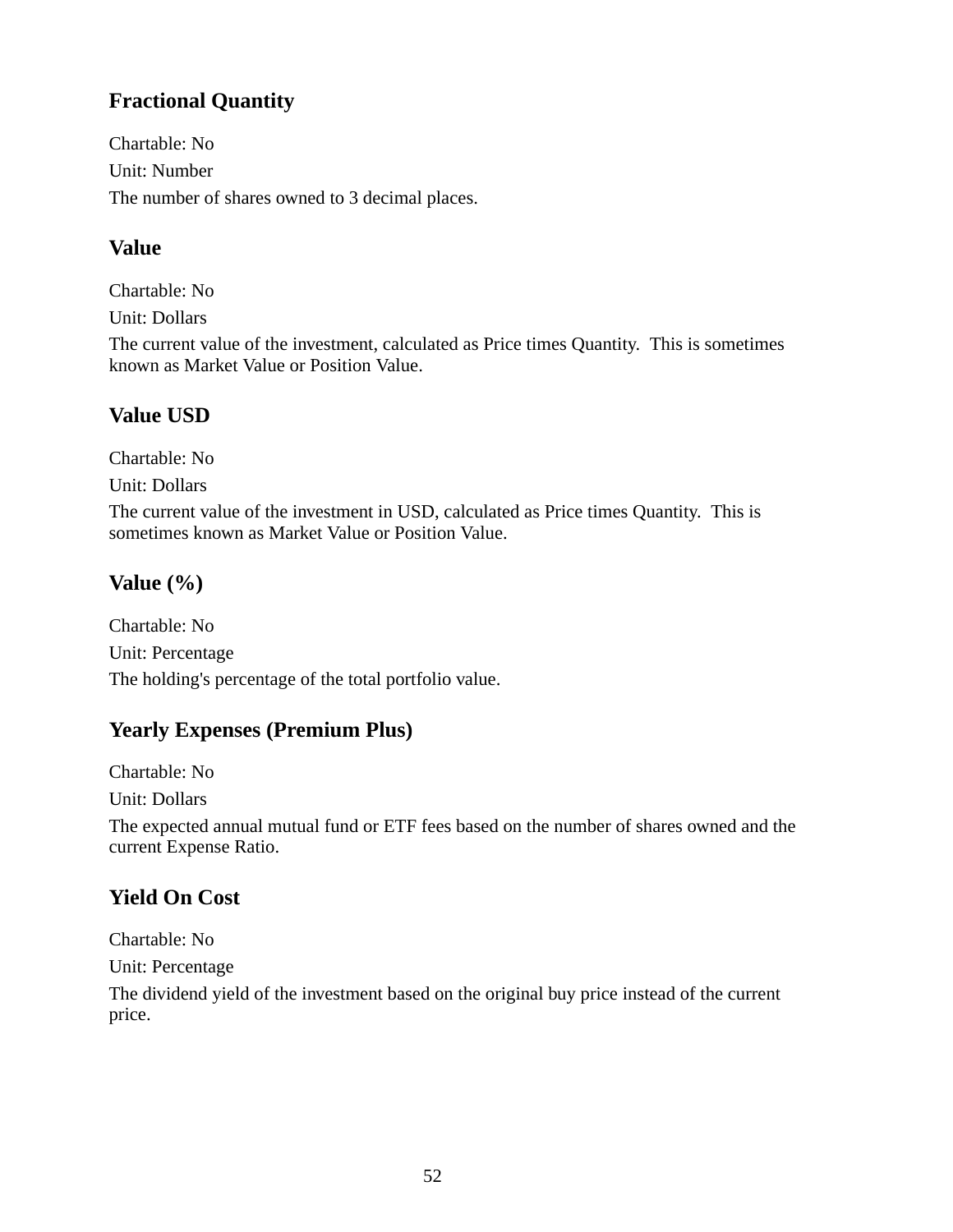# **Stock Rover Income Statement Metrics**

### **Cost of Sales**

Chartable: Yes Unit: Millions of Dollars

The total production costs required for sales of a company, calculated as the cost of the beginning inventory plus the cost of goods purchased minus the ending inventory.

### **Depreciation and Amortization**

Chartable: Yes Unit: Millions of Dollars The company's depreciation and amortization in millions of dollars.

#### **Diluted Shares**

Chartable: Yes

Unit: Millions

The total diluted number of outstanding shares that a company has in millions as reported in quarterly or annual filings. Diluted values are calculated by assuming all convertible securities and options have been exercised.

### **EBIT**

Chartable: Yes

Unit: Millions of Dollars

Earnings before interest and taxes is essentially net income with these things added back to it. It is used to analyze and compare profitability without the effects of capital structure and tax expenses.

### **EBITDA**

Chartable: Yes

Unit: Millions of Dollars

Earnings before interest, taxes, depreciation, and amortization is essentially net income with these things added back to it. It is used to analyze and compare profitability without the effects of finance and accounting decisions.

#### **Income After Tax**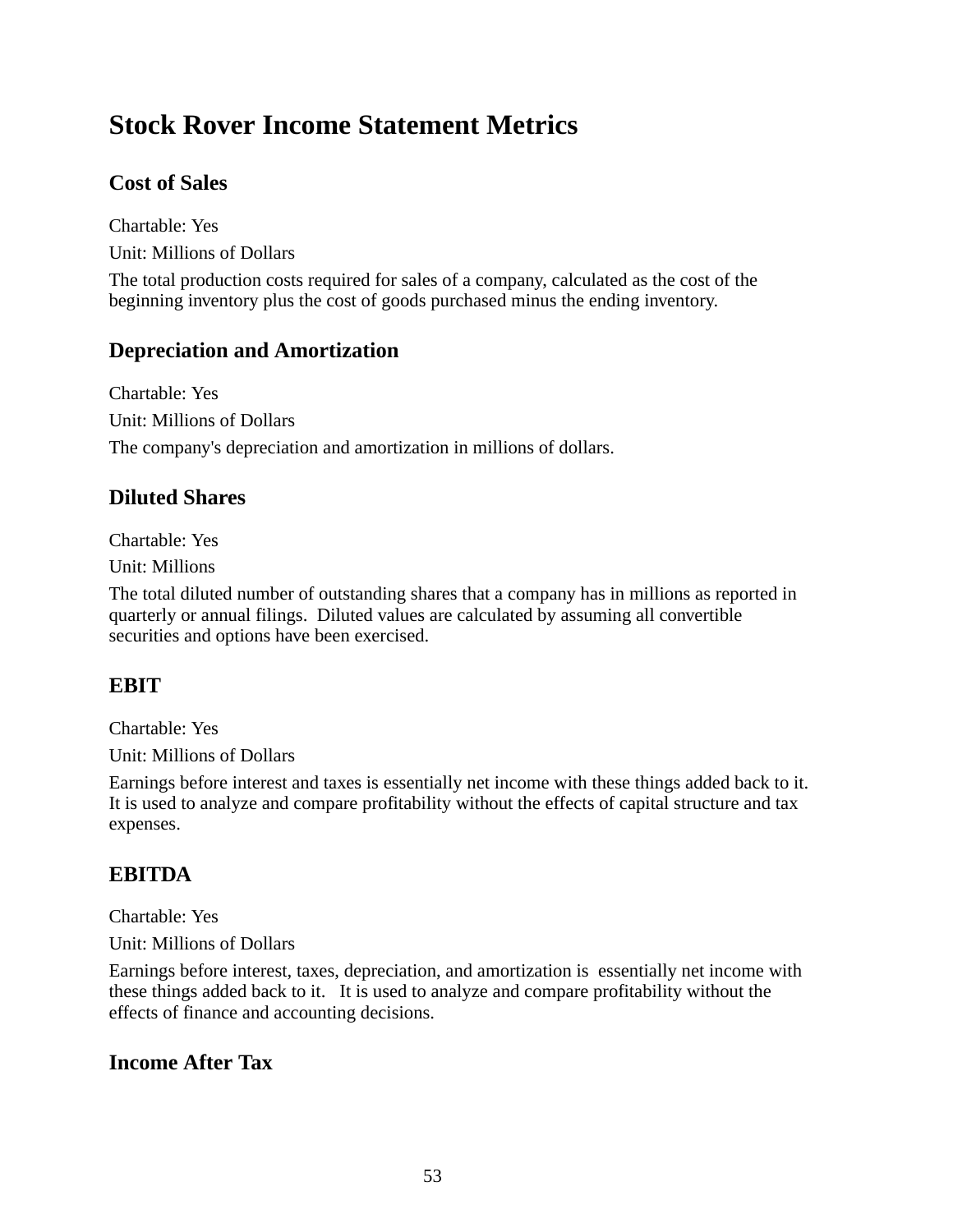Chartable: Yes Unit: Millions of Dollars The income of a company after its income tax has been paid.

#### **Income Before Tax**

Chartable: Yes Unit: Millions of Dollars The total income of a company before its income tax is subtracted.

### **Interest Expense**

Chartable: Yes Unit: Millions of Dollars The cost of interest on debt.

### **Net Income**

Chartable: Yes Unit: Millions of Dollars

The income or profit of a company after all costs, expenses and taxes have been subtracted from Sales.

### **Net Income Common Stockholders**

Chartable: Yes Unit: Millions of Dollars

The Net Income available to Common Stockholders is the company's Net Income minus the amount paid as preferred share dividends.

## **Net Income From Continuing And Discontinued Operation**

Chartable: No Unit: Millions of Dollars The income or profit of a company (including discontinued operations) after all costs, expenses and taxes have been subtracted from Sales.

## **Operating Income**

Chartable: Yes Unit: Millions of Dollars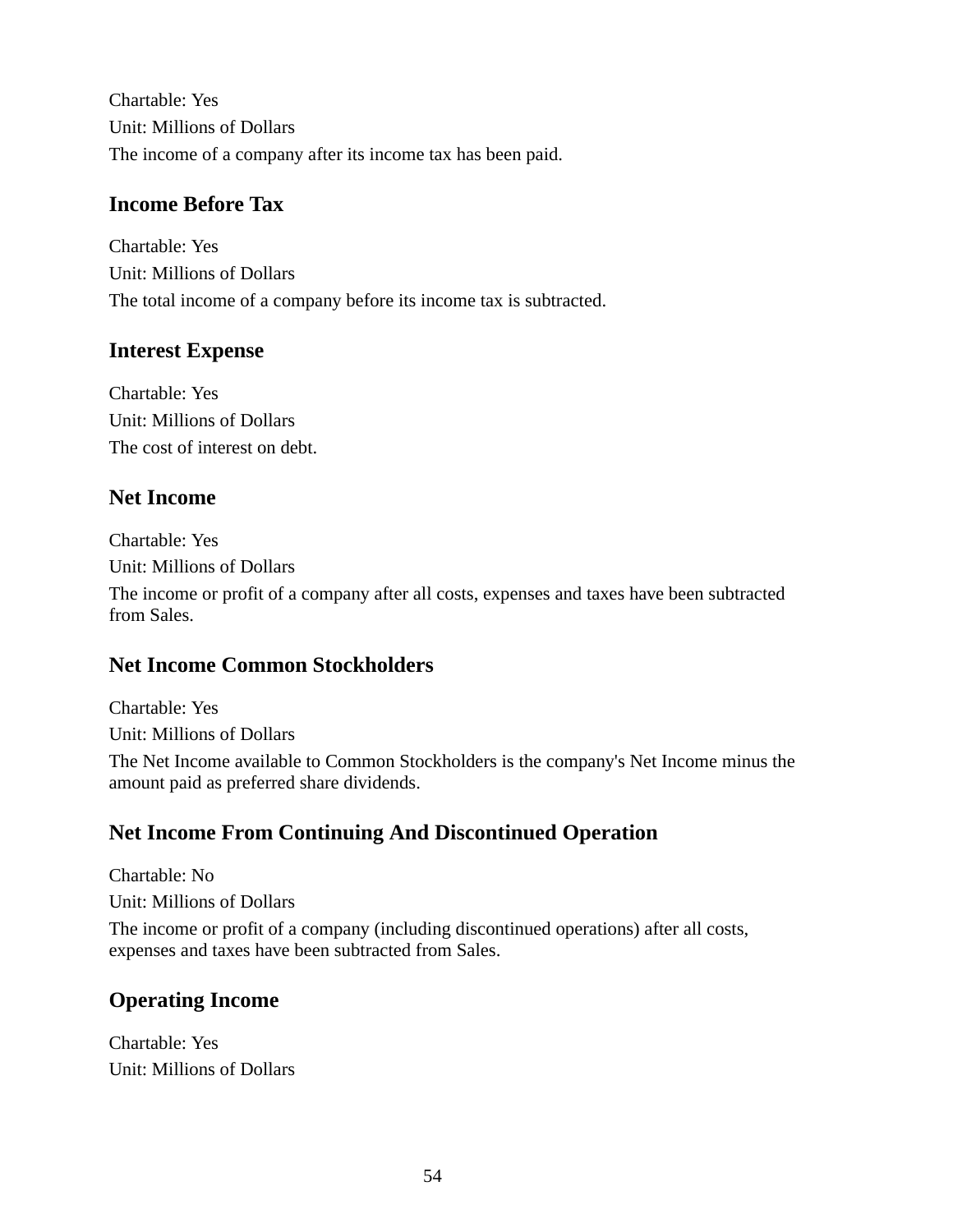Operating income shows how much of a company's revenue will eventually become profits. It is the gross profit less all operating expenses and differs from EBIT in that it does not include non-operating sources of income.

#### **Other Income and Expenses**

Chartable: Yes Unit: Millions of Dollars Income or expenses (negative) that come from miscellaneous sources.

#### **Research and Development**

Chartable: Yes Unit: Millions of Dollars The amount of money spent on research and development.

#### **Sales**

Chartable: Yes Unit: Millions of Dollars The total sales (or revenue) over the past 12 months.

### **Sales Per Employee USD**

Chartable: Yes Unit: Dollars The company's Sales in US Dollars divided by the number of employees

### **Selling General and Administrative**

Chartable: Yes

#### Unit: Millions of Dollars

The aggregate total costs related to selling a firm's product and services, as well as all other general and administrative expenses. This is sometimes abbreviated as SG&A. Selling expenses are those directly related to the company's efforts to generate sales (e.g., sales salaries, commissions, advertising, delivery expenses). General and administrative expenses are expenses related to general administration of the company's operation (e.g., officers and office salaries, office supplies, telephone, accounting and legal services, and business licenses and fees).

#### **Shares Available**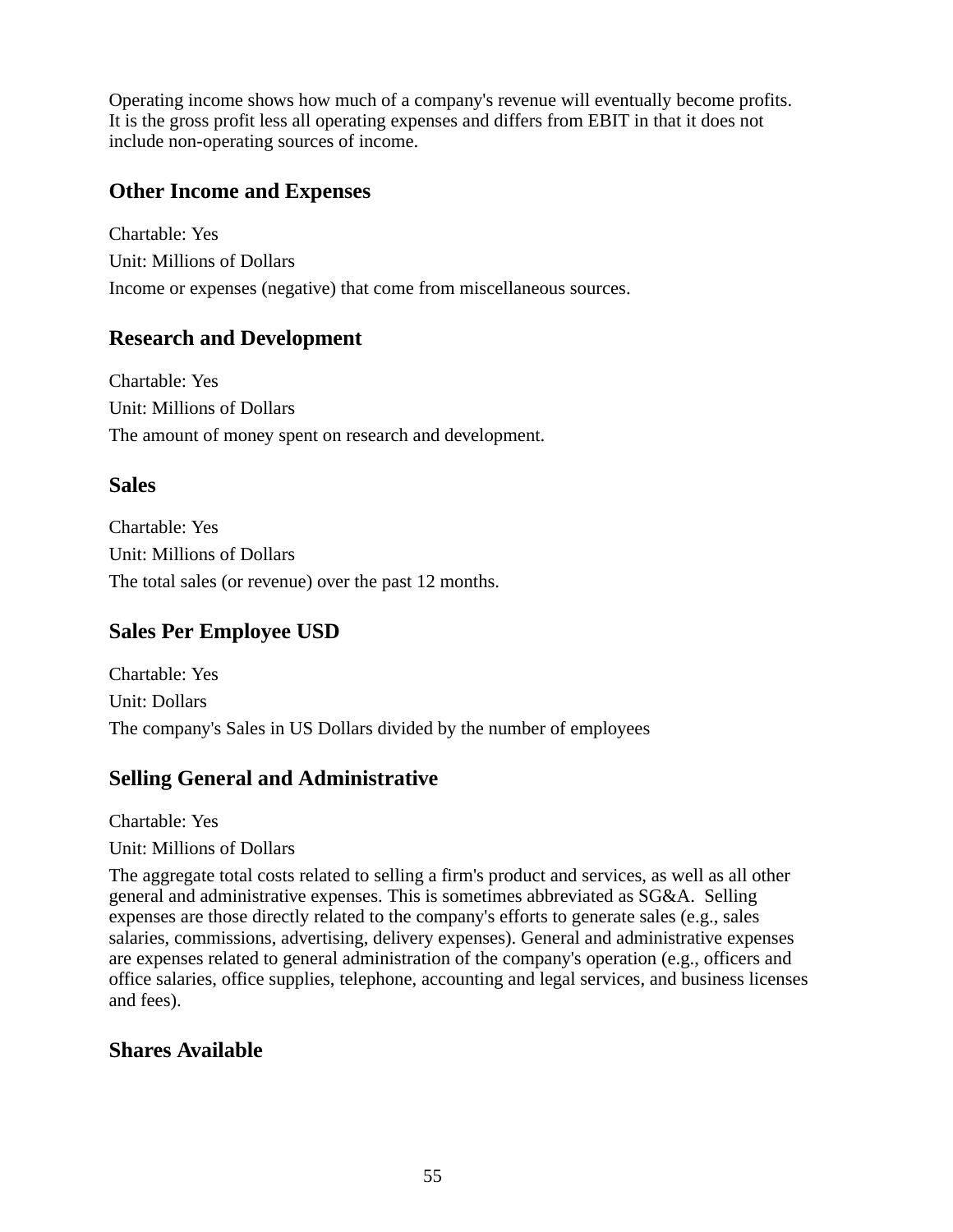Chartable: No Unit: Number The number of shares outstanding based on the latest corporate reports. This can be more current than the Diluted Shares count from quarterly or annual filings.

### **Short Interest Ratio (Premium)**

Chartable: No

Unit: Number

The short interest ratio is the number of days required to cover all short positions based on the average trading volume.

## **Tax Rate**

Chartable: Yes Unit: Percentage Tax rate is tax provision as a percent of the company's pretax income.

## **5-Year Avg. FCF (\$M) (Premium)**

Chartable: No Unit: Millions of Dollars The average free cash flow over the last 5 years in millions of dollars.

## **5-Year Avg. Net Profit (\$M) (Premium)**

Chartable: No Unit: Millions of Dollars The average net profit over the last 5 years in millions of dollars.

## **5-Year Avg. Sales (\$M) (Premium)**

Chartable: No Unit: Millions of Dollars The average sales over the last 5 years in millions of dollars.

## **10-Year Avg. FCF (\$M) (Premium Plus)**

Chartable: No Unit: Millions of Dollars The average free cash flow over the last 10 years in millions of dollars.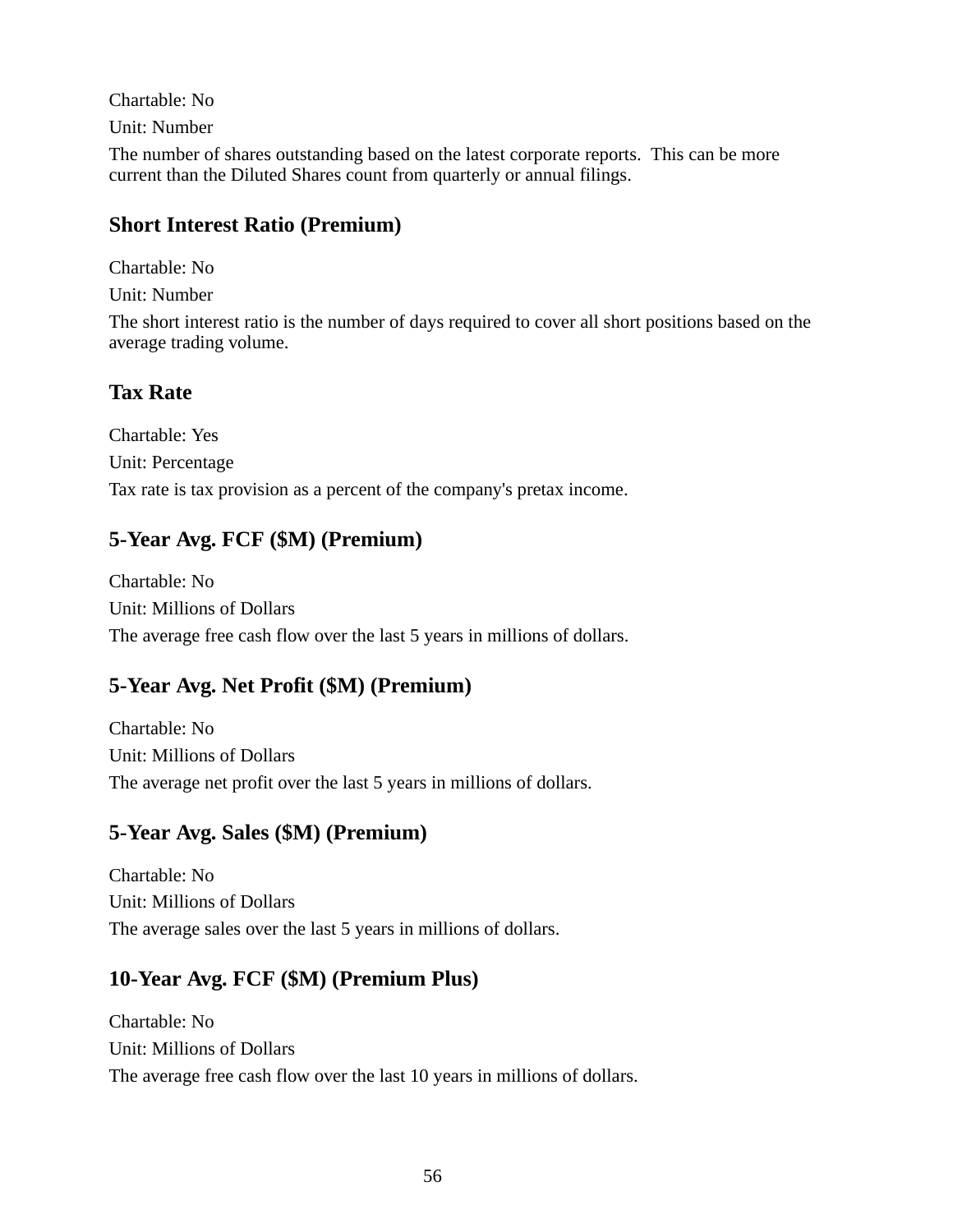## **10-Year Avg. Net Profit (\$M) (Premium Plus)**

Chartable: No Unit: Millions of Dollars The average net profit over the last 10 years in millions of dollars.

## **10-Year Avg. Sales (\$M) (Premium Plus)**

Chartable: No Unit: Millions of Dollars The average sales over the last 10 years in millions of dollars.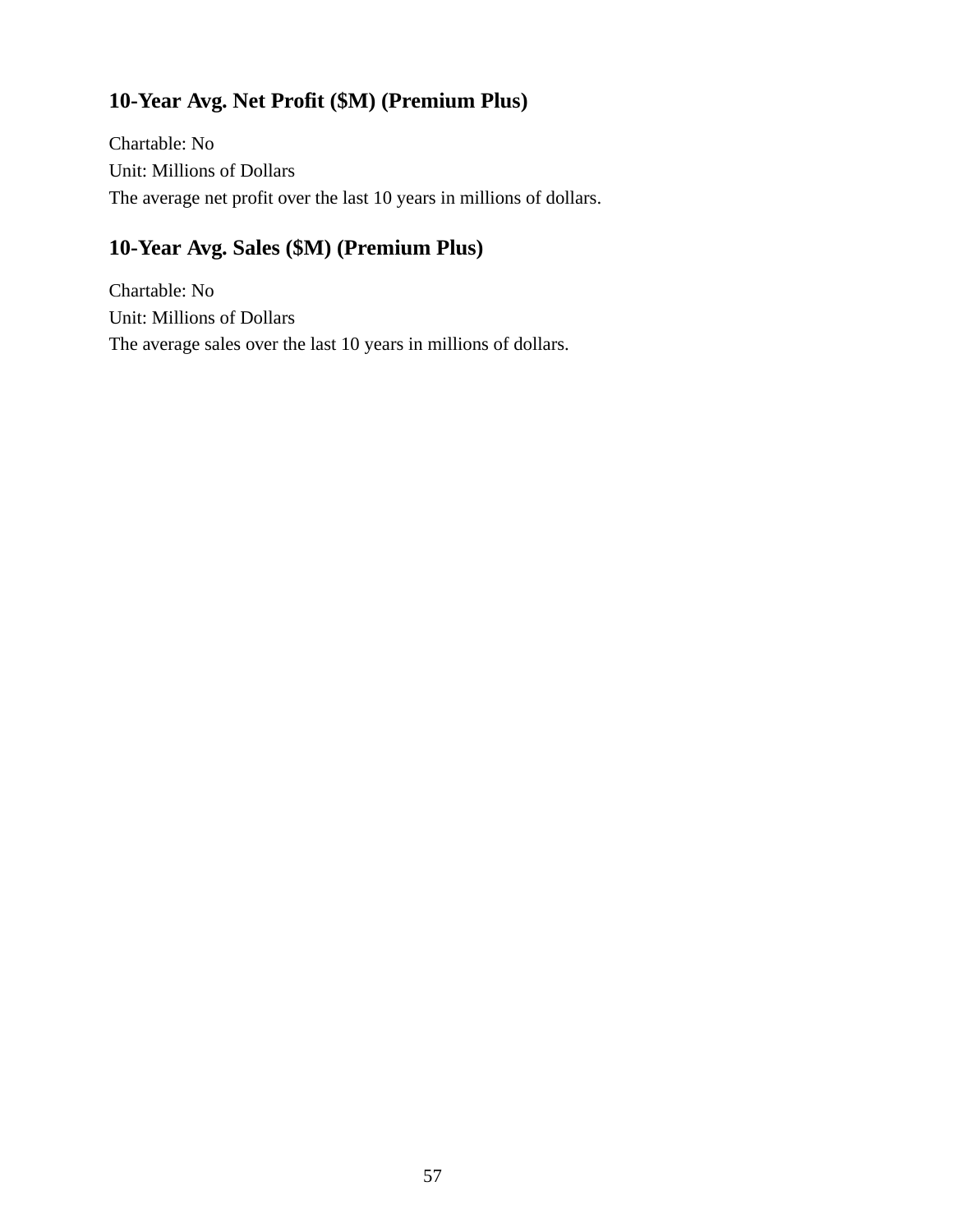# **Stock Rover Balance Sheet Metrics**

## **Accumulated Depreciation**

Chartable: Yes

Unit: Millions of Dollars

Accumulated depreciation is the total carrying value on the balance sheet of past depreciation expenses.

### **Cash**

Chartable: Yes Unit: Millions of Dollars The total of cash and short-term investments as of the last reported quarter.

### **Cash Ratio (Premium Plus)**

Chartable: Yes

Unit: Ratio

The cash ratio is a liquidity ratio that measures a company's ability to pay off short-term liabilities with highly liquid assets. This the most conservative measure of a company's liquidity position and a ratio of at least 0.5 to one is often preferred. A ratio above 1 means that the company will be able to pay off its current liabilities with cash and cash equivalents but excess cash may also be inefficient.

### **Cash & Short-term %**

Chartable: Yes Unit: Percentage The sum of cash and short term investments as a percent of total assets.

## **Cash as a % of Market Cap (Premium)**

Chartable: Yes

Unit: Percentage

Cash and short-term investments as a percent of market capitalization. Financial institutions report cash differently than other companies so this metric should only be used to compare similar businesses.

### **Cash to Total Assets (Premium Plus)**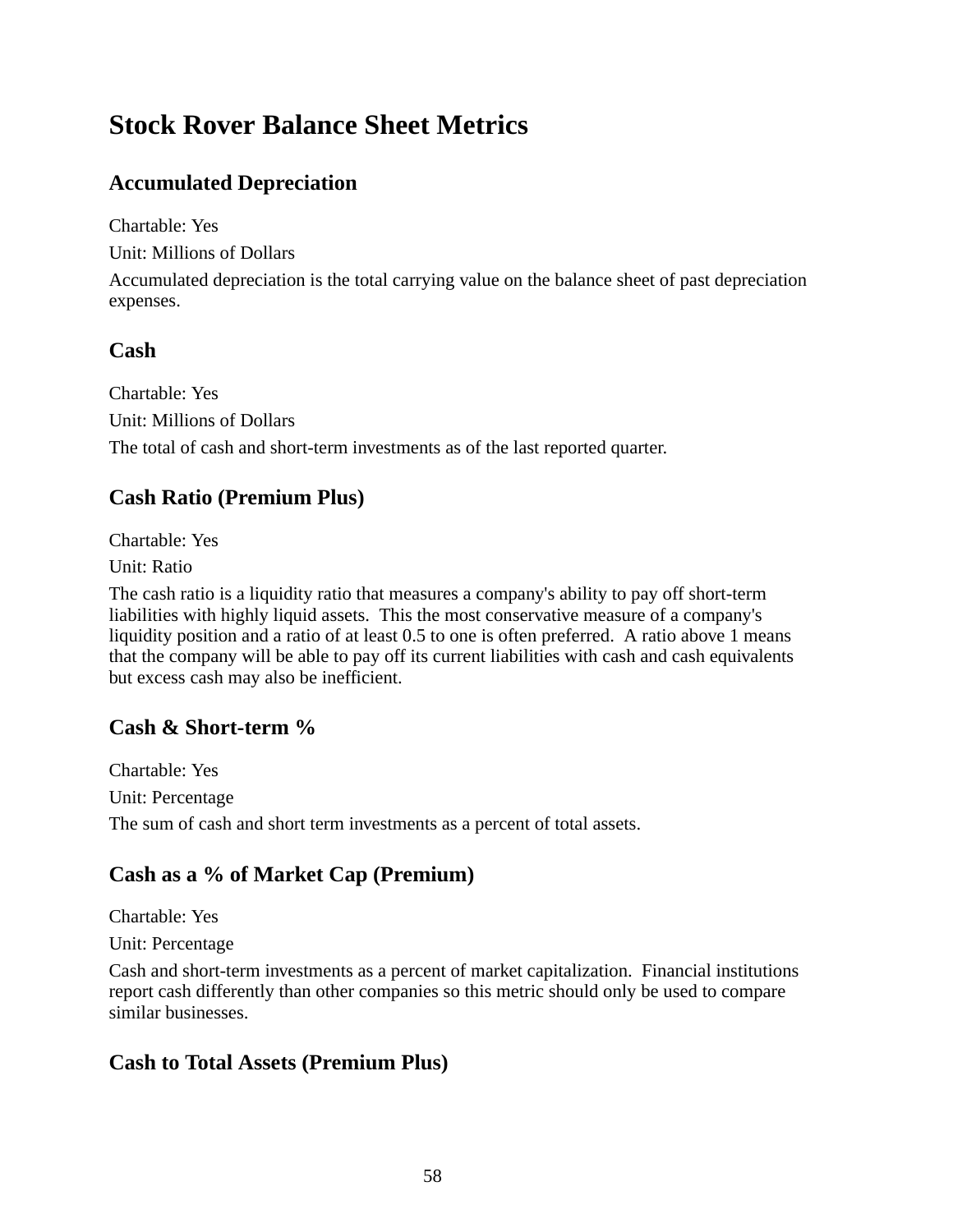Chartable: Yes

Unit: Ratio

Cash divided by Total Assets is a liquidity measurement for the portion of a company's assets held in cash or marketable securities. Although a high ratio may indicate some degree of safety from a creditor's viewpoint, excess amounts of cash may be viewed as inefficient.

#### **Current Assets**

Chartable: Yes

Unit: Millions of Dollars

The assets that could be converted to cash in less than one year. These are assets that can be easily liquidated and are a source of funds for day-to-day operations.

### **Current Liabilities**

Chartable: Yes

Unit: Millions of Dollars

The sum of all money owed by a company and due within one year. It is also called payables or current debt.

## **Current Ratio**

Chartable: Yes

Unit: Ratio

A measures of the company's ability to pay short-term obligations, calculated as current assets divided by current liabilities. As a rule of thumb, safe investments have a current ratio above 2.

### **Days Inventory**

Chartable: Yes

Unit: Number

An efficiency measure estimating how many days it might take to sell the current inventory. This is effectively the number of days an item is held as inventory before it is sold.

### **Days Sales Outstanding**

Chartable: Yes

Unit: Number

An efficiency measure showing the average number of days to collect revenue after a sale has been made.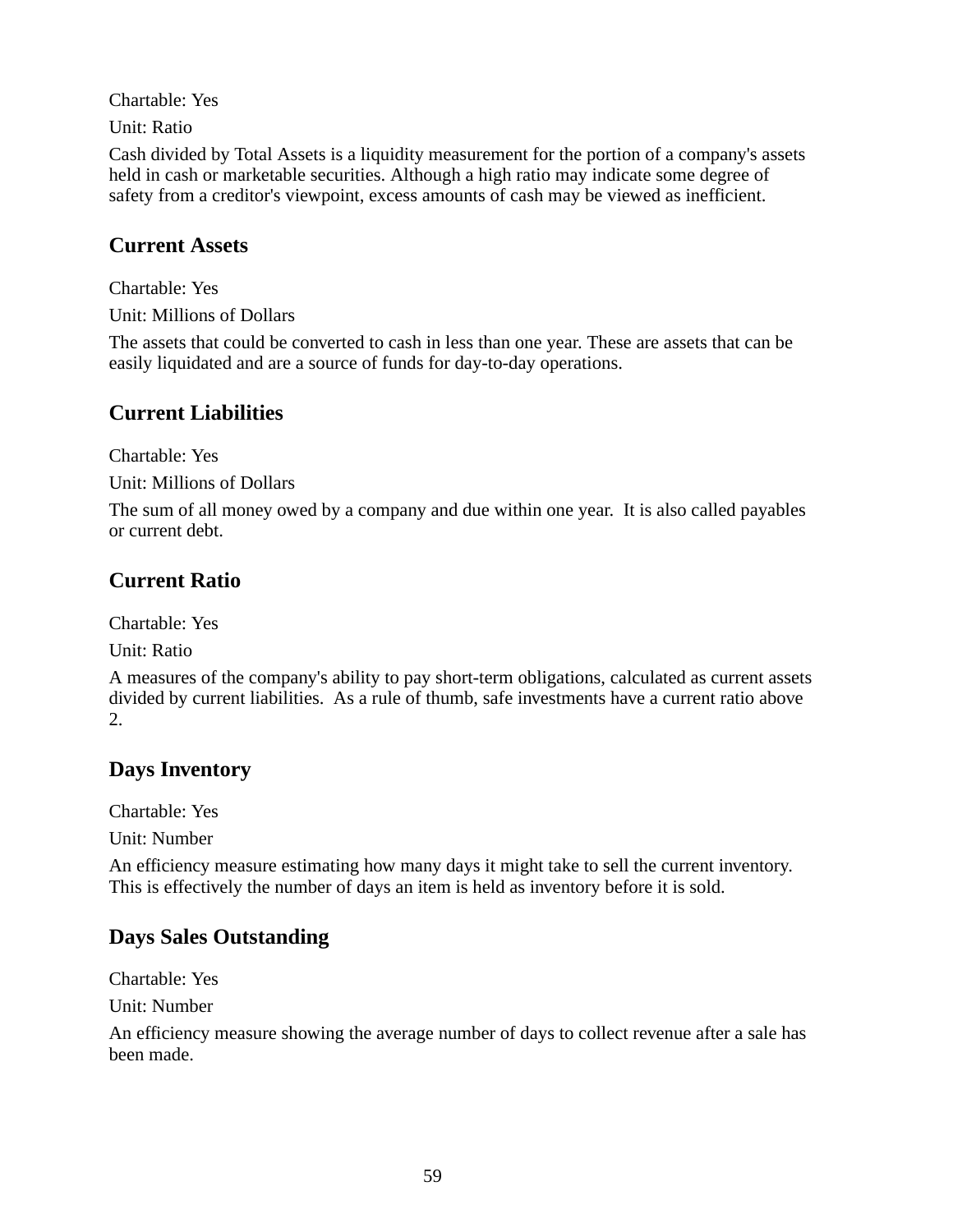## **Debt / Assets (Premium Plus)**

Chartable: Yes

Unit: Ratio

This broad measure of financial leverage compares a companies debt to its assets. Both long term and short term debt is included, as are intangible assets.

## **Debt / Equity**

Chartable: Yes

Unit: Ratio

Debt/Equity is sometimes called D/E, Financial Leverage, or Gearing and it is the ratio of Total Debt to Equity. A high ratio indicates a risky business and a low ratio makes a buyout more likely.

## **Debt / Net Current Assets (Premium Plus)**

Chartable: Yes Unit: Ratio Total Debt divided by the difference between Current Assets and Current Liabilities

## **Equity**

Chartable: Yes Unit: Millions of Dollars

Total assets minus total liabilities, preferred stock and intangibles (such as goodwill). Equity is commonly used as an indicator of the company's net worth or book value.

## **Gross PP&E**

Chartable: Yes

Unit: Millions of Dollars

Gross PP&E is the sum of assets that are either Property, Plant or Equipment. These assets are usually critical to the company's operations and not easily liquidated. The gross value is not adjusted for accumulated depreciation.

## **Intangibles**

Chartable: Yes Unit: Millions of Dollars The sum of non-monetary assets, such as goodwill, client lists, and brand names.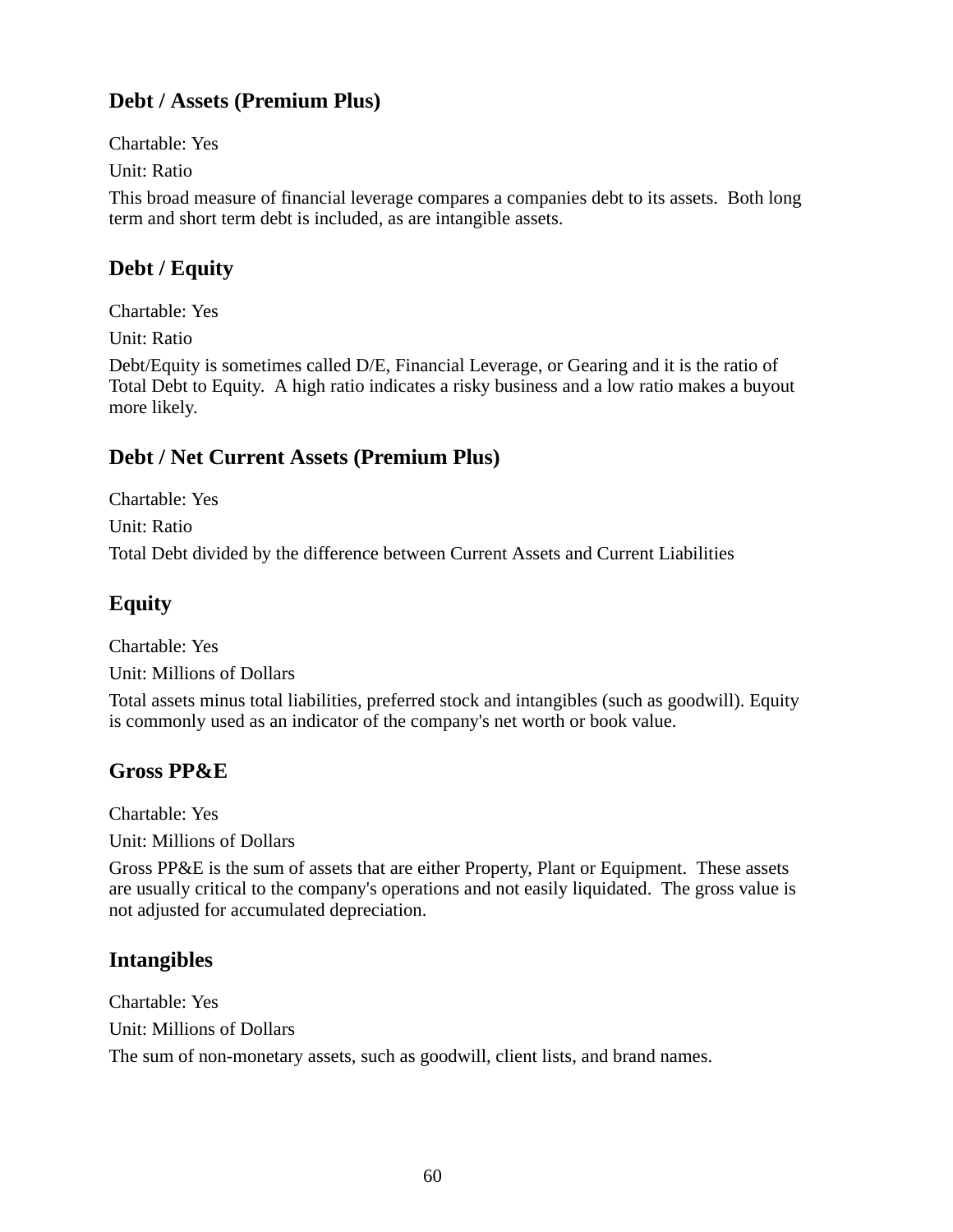### **Intangibles %**

Chartable: Yes

Unit: Percentage

Intangibles as a percent of total assets shows how great a portion of the company's value is in hard-to-value, non-physical assets.

### **Interest Coverage**

Chartable: Yes

Unit: Ratio

Interest Coverage calculates a company's ability to make payments on debt. It is computed as earnings before interest and taxes divided by interest expense.

### **Inventory**

Chartable: Yes Unit: Millions of Dollars The estimated value of all unsold inventory.

### **Inventory %**

Chartable: Yes Unit: Percentage Inventory as a percent of current assets is an efficiency measure, the lower the better.

### **Long Term Debt**

Chartable: Yes Unit: Millions of Dollars

The sum of all a company's loans or financial obligations lasting more than one year, as stated in the last reported quarter.

## **Long Term Debt / Total Capital**

Chartable: Yes

Unit: Ratio

This variation of the traditional Debt / Equity Ratio computes the proportion of a company's long term debt divided by its available capital. Capital includes both equity and debt.

### **Net Debt**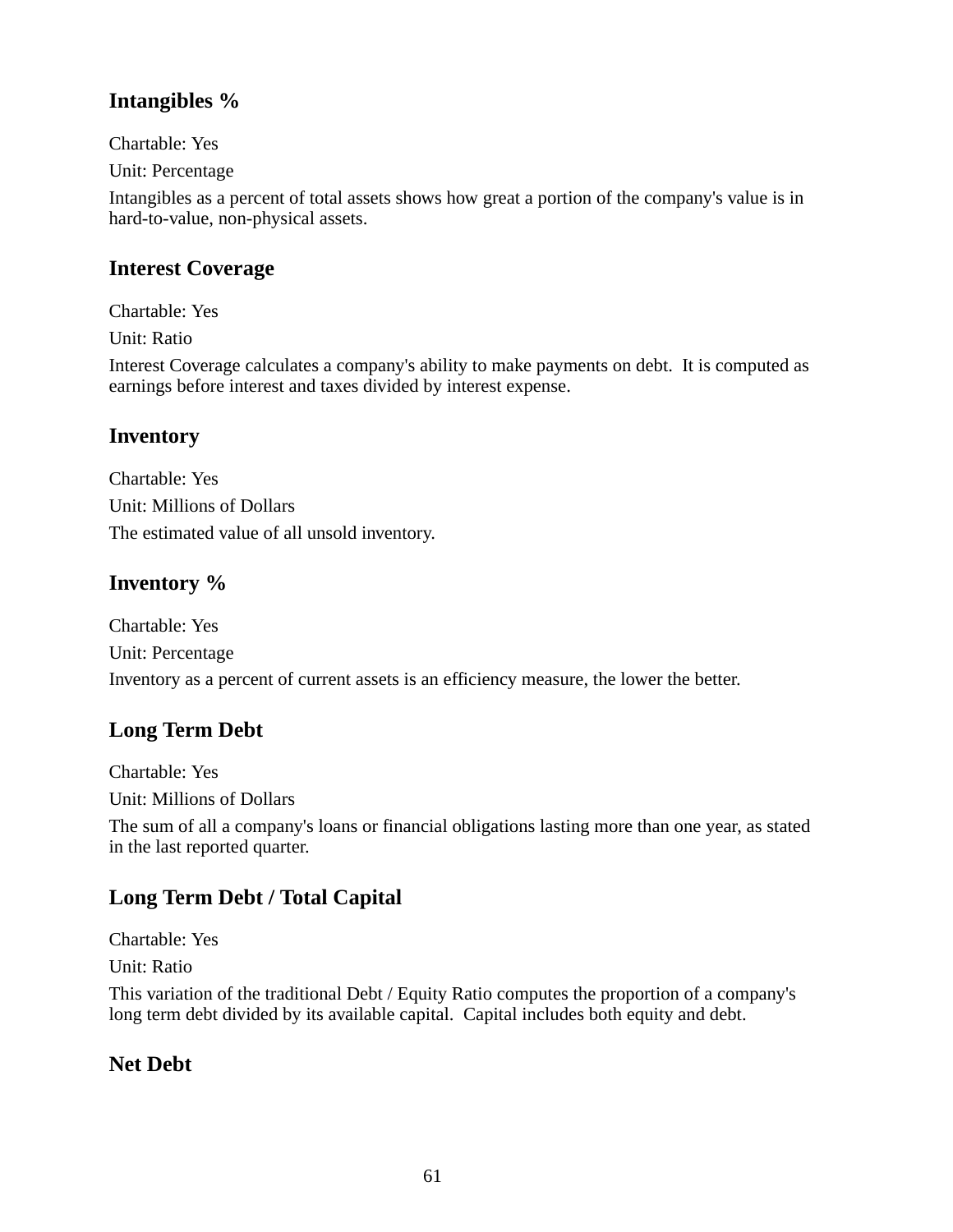Chartable: No Unit: Millions of Dollars Total Debt minus Cash.

### **Net PP&E**

Chartable: Yes Unit: Millions of Dollars

Net PP&E is the sum of assets that are either Property, Plant or Equipment. These assets are usually critical to the company's operations and not easily liquidated. The value is net of the accumulated depreciation on these assets.

## **Net PP&E %**

Chartable: Yes Unit: Percentage

The percent of total assets that are either Property, Plant or Equipment. These assets are usually critical to the company's operations and not easily liquidated.

## **Net Cash as a % of Market Cap (Premium)**

Chartable: Yes

Unit: Percentage

Cash and short-term investments minus total debt as a percent of market capitalization. Financial institutions report cash differently than other companies so this metric should only be used to compare similar businesses.

## **Non-Current Total Liabilities**

Chartable: Yes Unit: Millions of Dollars The total financial obligations that are not due in the current fiscal year.

## **Quick Ratio**

Chartable: Yes

Unit: Ratio

Quick ratio is also called acid-test or liquid ratio and it measures a company's ability to meet its short-term obligations with its most liquid assets. It is calculated as (Current Assets - Inventory) / Current Liabilities. As a rule of thumb, safe investments have a quick ratio above 1.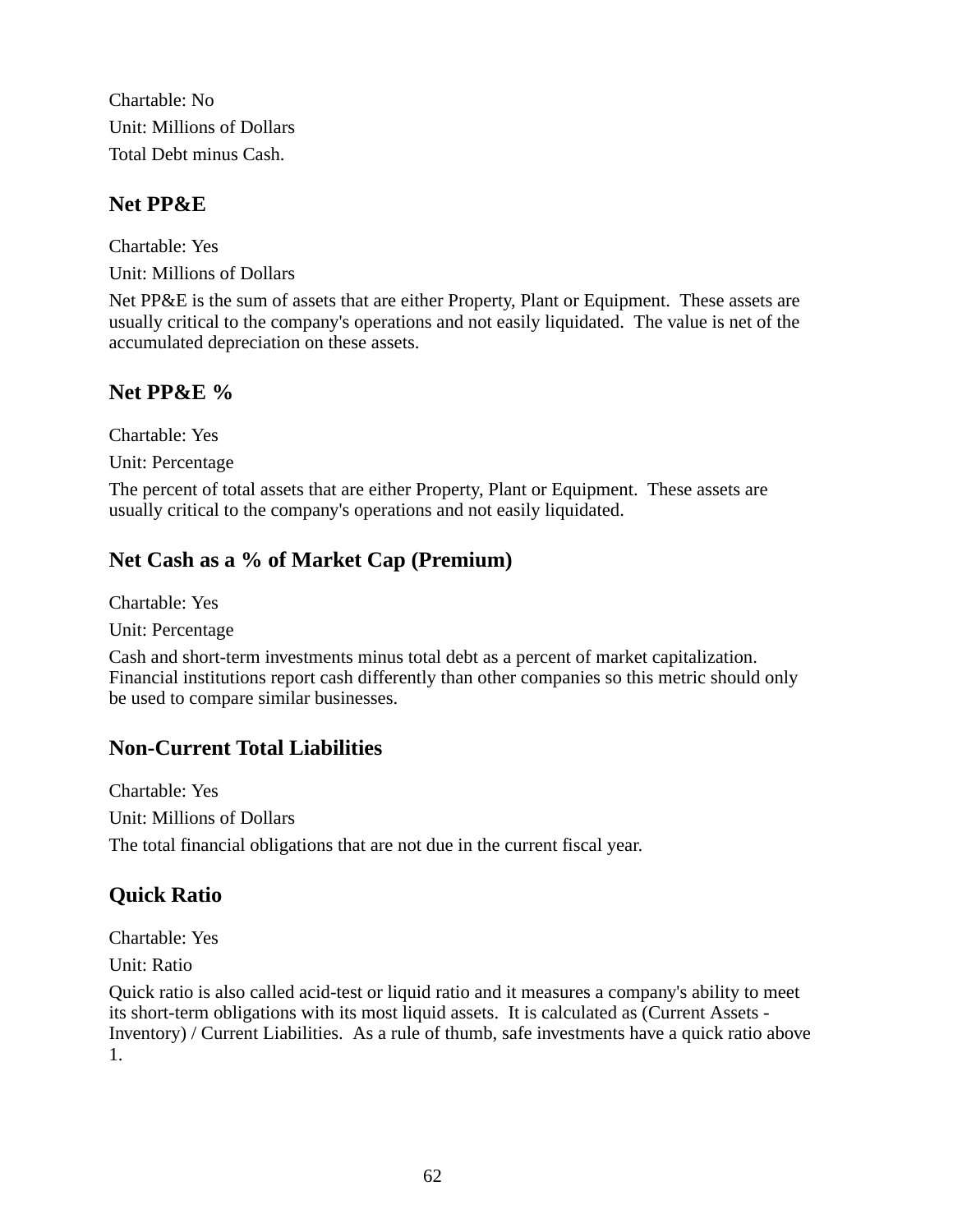## **Receivables**

Chartable: Yes Unit: Millions of Dollars The value of all payments due to the company for goods sold.

### **Receivables %**

Chartable: Yes Unit: Percentage Receivables as a percent of current assets is an efficiency measure, the lower the better.

### **Sloan Ratio (Premium Plus)**

Chartable: Yes

Unit: Percentage

The Sloan Ratio identifies companies with high accrual ratios, or high non-cash income or expenses. Sloan found that over a 40 year period buying low accrual companies and shorting high accrual one generated a return of more than twice the S&P 500. The ratio is computed by subtracting operating and investment cash flow from net income and dividing by total assets. If the result is between -10% and 10% the company is in the safe zone but if the result is greater than 25% or less than -25% earnings are likely to be made up of accruals. Accruals that continue accross several quarters are a signal for doctored earnings.

## **Solvency Ratio (Premium Plus)**

Chartable: Yes

Unit: Percentage

The solvency ratio is a measure of whether a company generates enough cash to stay solvent. It is calculated by summing net income and depreciation and dividing by current liabilities and long term debt. A value above 20% is considered good.

## **Tangible Equity**

Chartable: Yes

Unit: Millions of Dollars

The company's total net worth or book value minus certain intangible assets that would have little or no value in the event of liquidation.

### **Total Assets**

Chartable: Yes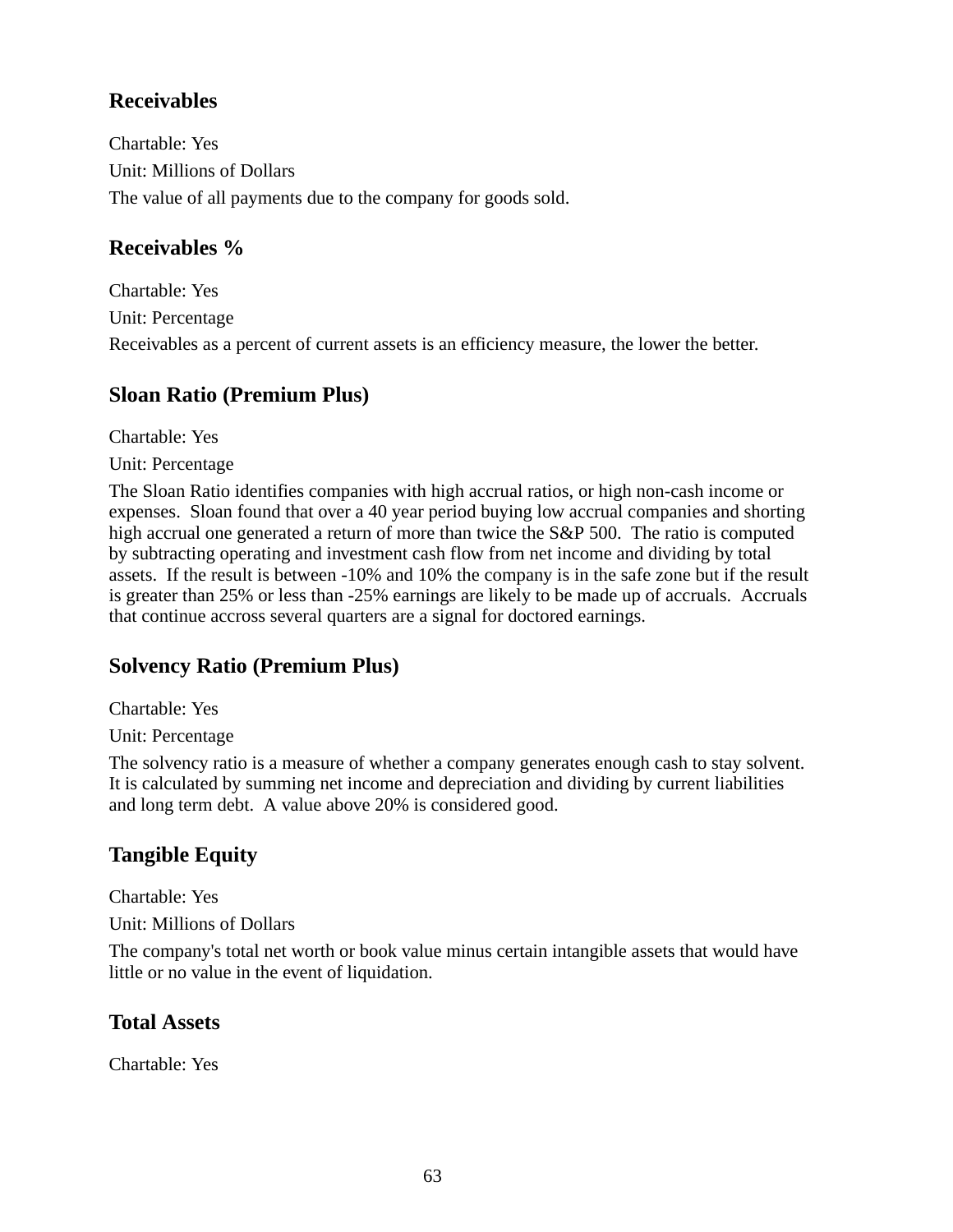Unit: Millions of Dollars The sum of current and long-term assets owned by this company.

## **Total Debt**

Chartable: Yes Unit: Millions of Dollars Total Debt is the sum of short-term and long-term debt.

## **Total Liabilities**

Chartable: Yes Unit: Millions of Dollars The sum of this company's liabilities and long-term debt.

## **Total Liabilities And Equity**

Chartable: Yes Unit: Millions of Dollars The total of all liabilities and shareholders' equity.

### **Total Non-Current Assets**

Chartable: Yes Unit: Millions of Dollars The total long term assets of the company, expected to be kept for more than a year.

## **Treasury Stock**

Chartable: Yes Unit: Millions of Dollars

The portion of shares that a company keeps in their own treasury. Treasury stock may have come from a repurchase or buyback from shareholders or it may have never been issued to the public in the first place. These shares don't pay dividends, have no voting rights, and are not included in shares outstanding calculations.

## **Working Capital**

Chartable: No Unit: Millions of Dollars This difference between Current Assets and Current Liabilities is the capital used in day-to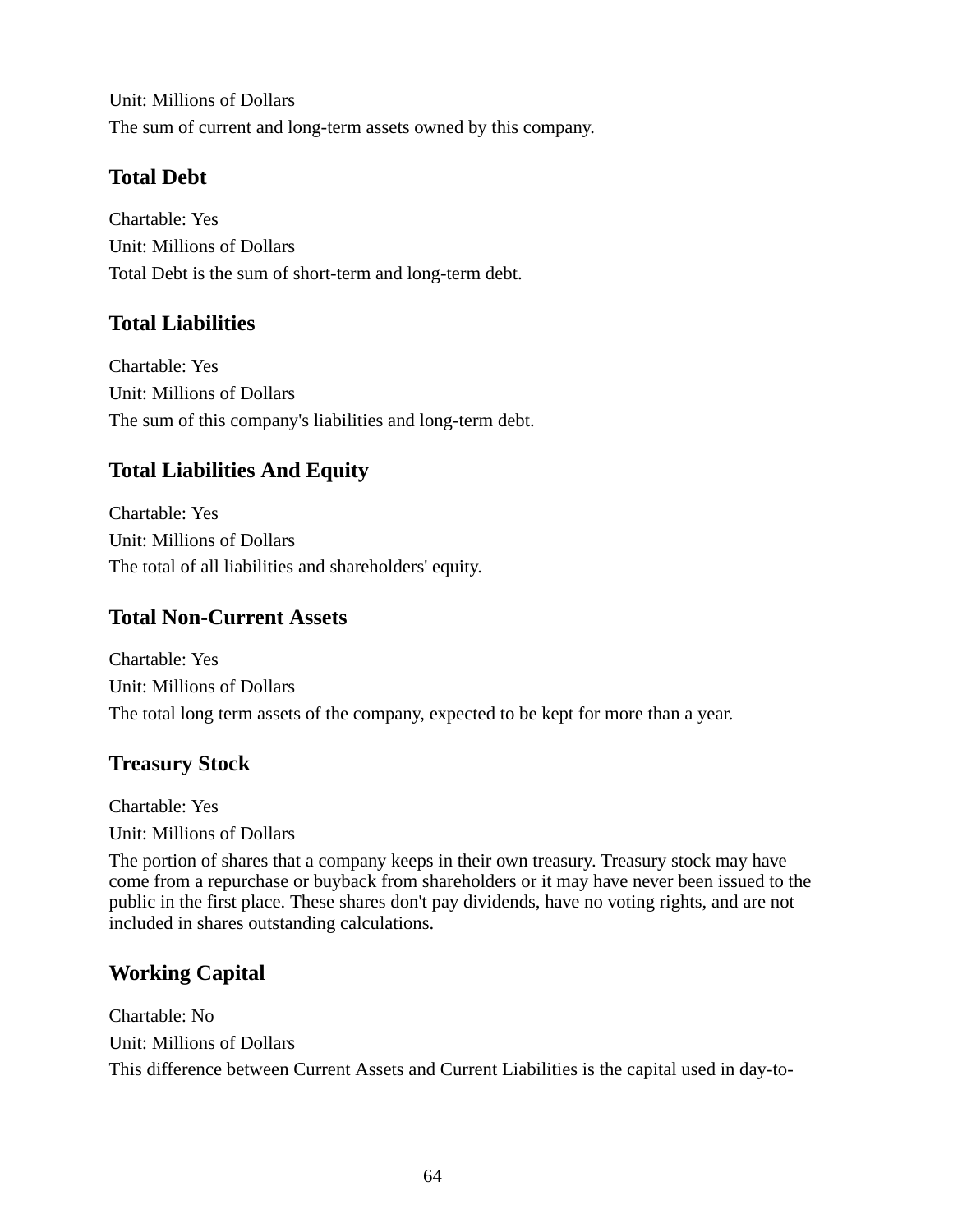day operations.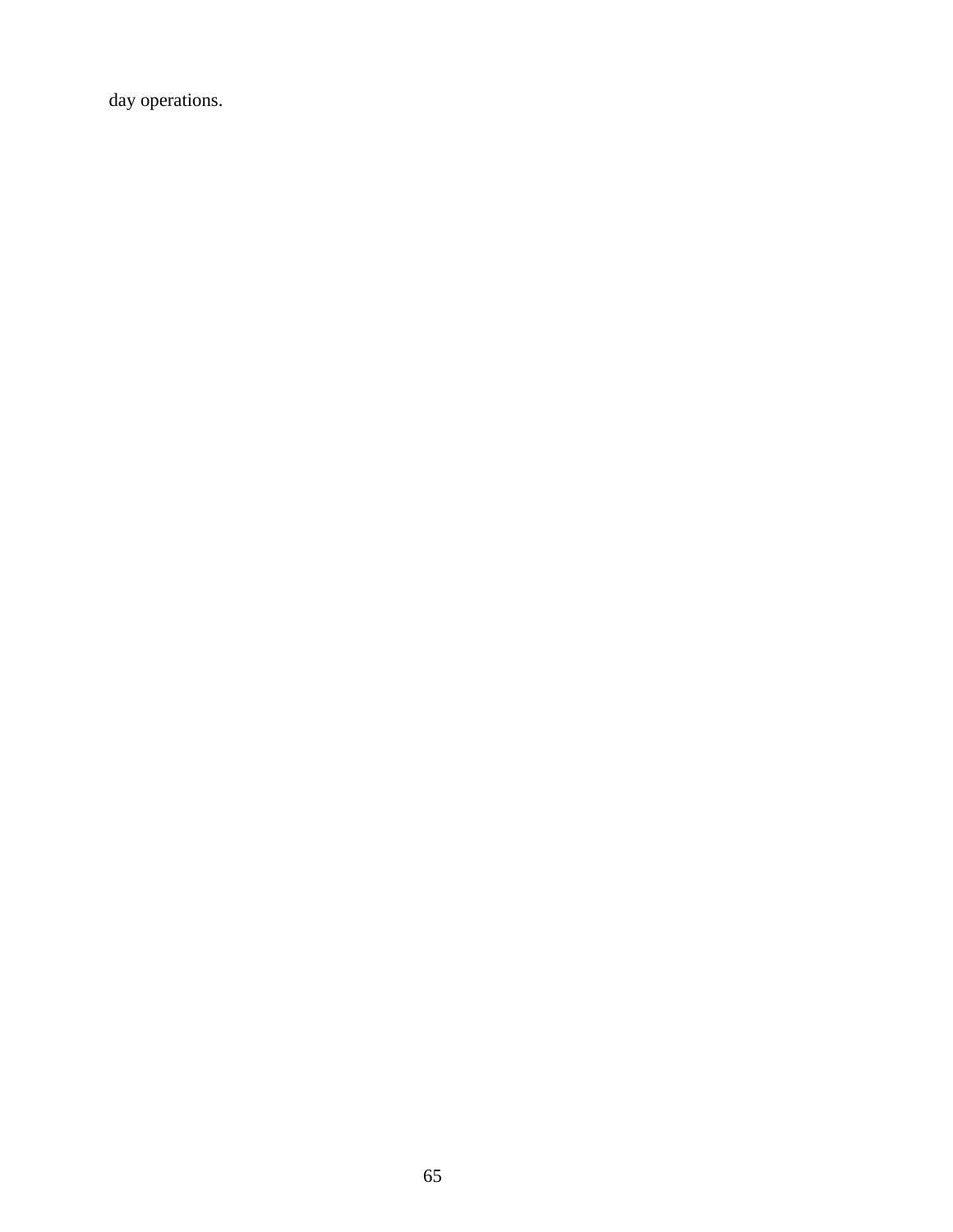# **Stock Rover Cash Flow Statement Metrics**

## **Cap Ex**

Chartable: Yes Unit: Millions of Dollars

Capital expenditure, or capex is the price of upgrading or buying existing or new long-lived assets. It is calculated using the trailing twelve month period.

### **Cap Ex as a % of Sales**

Chartable: Yes Unit: Percentage The trailing 12 month capital expenditures as a percent of sales.

### **Dividend Coverage Ratio**

Chartable: No

Unit: Ratio

The dividend coverage ratio is calculated by dividing the stock's annual earnings per share by the annual dividend.

### **Dividends Cash Flow**

Chartable: Yes

Unit: Millions of Dollars

The cost of payments made by this company to its common shareholders, preferred shareholders, and Noncontrolling interests over the trailing twelve month period.

### **Financing Cash Flow**

Chartable: Yes

Unit: Millions of Dollars

The net cash provided by (positive) or used for (negative) financing activities. Financing activities include the sale or purchase of stock, the issuance or payment of debt, and the payment of dividends.

### **Free Cash Flow**

Chartable: Yes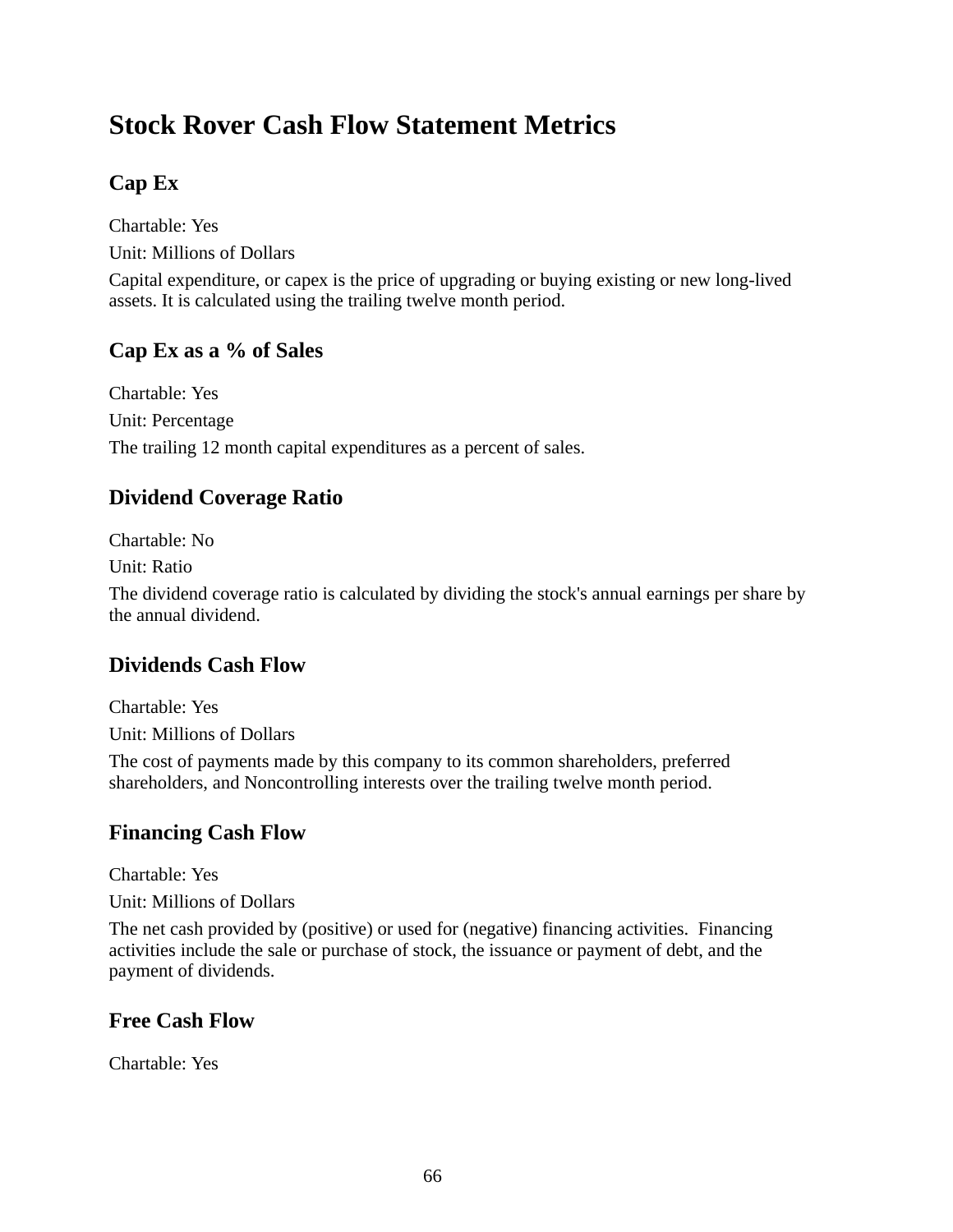Unit: Millions of Dollars

Free Cash Flow shows how much cash a company generates after paying to maintain and expand its production. It is calculated by subtracting Capital Expenditure (Cap Ex) from Cash Flow and is for the trailing twelve month period.

### **Free Cash Flow Payout Ratio (Premium Plus)**

Chartable: Yes

Unit: Percentage

This alternative dividend payout ratio aims to be more accurate by excluding accounting earnings and including only actual cash generation. It is calculated as Dividend Per Share as a percent of Free Cash Flow per Share and values less than 70 are considered best. Note that the Forward Dividend Yield is used along with the TTM Free Cash Flow.

#### **Free Cash Flow as a % of Net Income**

Chartable: Yes Unit: Percentage The trailing 12 month free Cash Flow as a percent of net income.

### **Free Cash Flow as a % of Sales**

Chartable: Yes Unit: Percentage The trailing 12 month free Cash Flow expenditures as a percent of sales.

### **Investing Cash Flow**

Chartable: Yes Unit: Millions of Dollars

The gains (or losses) from investments in financial markets and spending on capital assets such as plant and equipment.

## **Maintenance Cap Ex (Premium Plus)**

Chartable: Yes

Unit: Millions of Dollars

Maintenance Capital Expenditure is an attempt to isolate the ongoing cost portion of cap ex and exclude the growth cap ex that is an investment in future sales. We use Bruce Greenwald's method to determine this depreciation. Greenwald multiplies the long term Gross PPE to Sales ratio by the current year's increase in sales and subtract that from Cap Ex.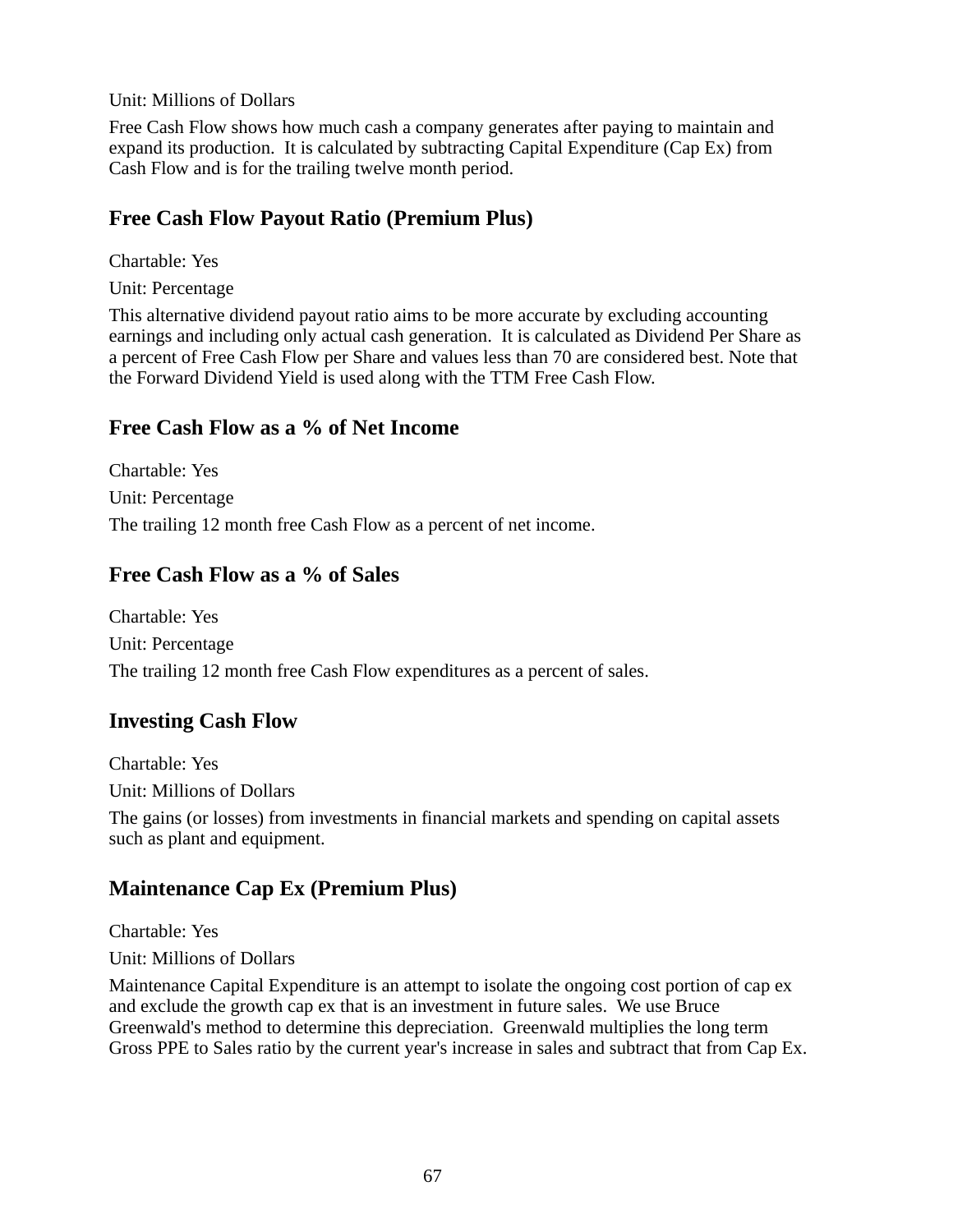## **Operating Cash Flow**

Chartable: Yes

Unit: Millions of Dollars

The measure of cash into or out of the company over the trailing twelve month period, similar to Net Income but less easily manipulated and without the affects of depreciation and other non-cash charges.

## **Owner Earnings**

Chartable: Yes

Unit: Millions of Dollars

Owner Earnings is cash flow available to shareholders, a measure of how much money the company generates for its owners. Warren Buffett values this measurement and defines it as net income plus depreciation and amortization less capital expenditure and change in working capital.

## **Payout Ratio**

Chartable: Yes

Unit: Percentage

Dividend payout ratio is Dividend Per Share as a percent of Diluted Earnings Per Share based on the TTM from the most recent quarterly report. Dividend Payout ratio can be used to measure the chance of a dividend increase or cut. For example, a company with a small Payout Ratio has room to increase its dividend.

### **Stock Proceeds**

Chartable: Yes Unit: Millions of Dollars

Proceeds from the issuance of stock. Negative values mean the company spent more money buying back stock than it collected from any sales during the period.

### **Stock Based Compensation**

Chartable: No Unit: Millions of Dollars The annual cost of stock based compensation.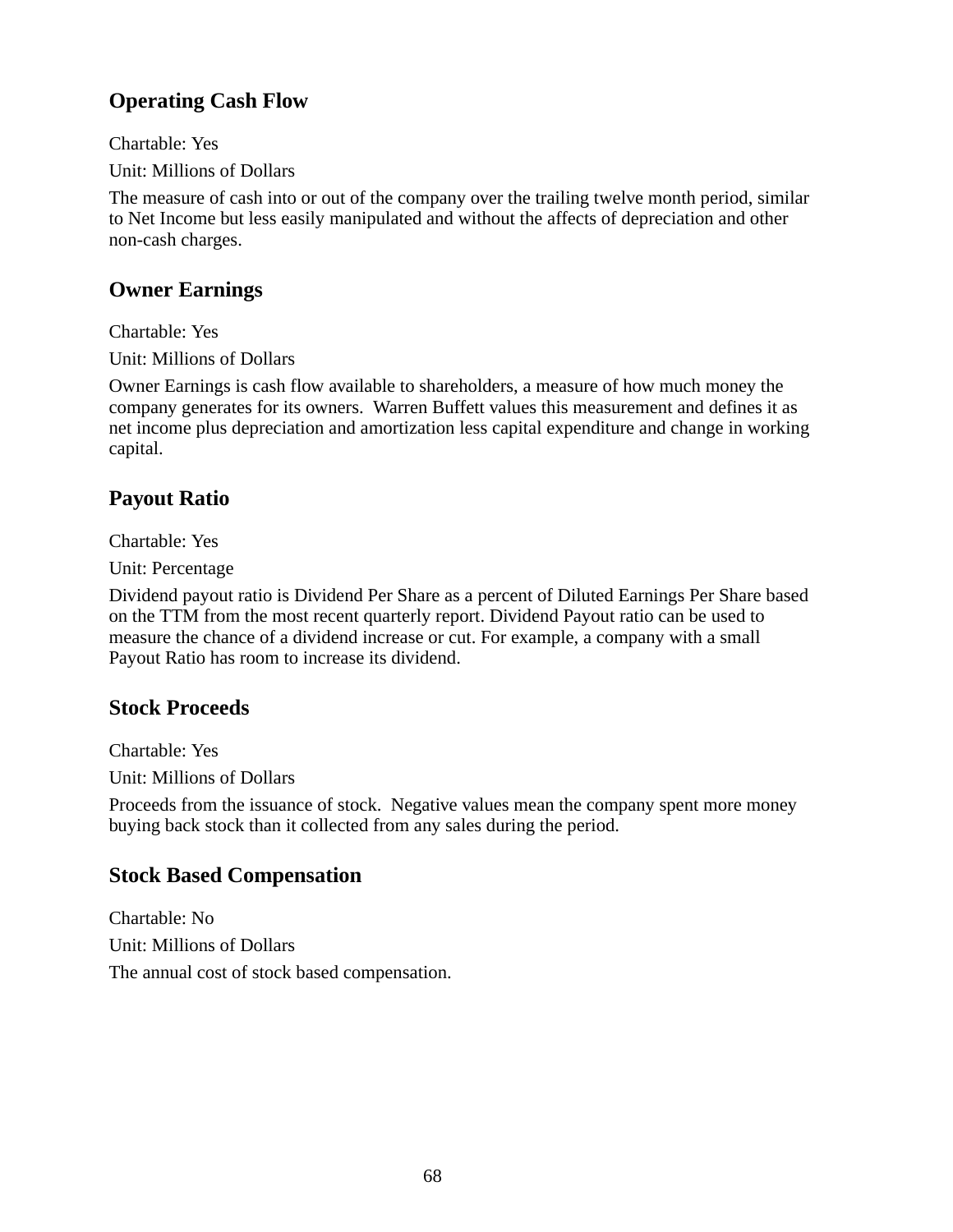# **Stock Rover Technical Indicators Metrics**

## **Bollinger Percent 20 (Premium Plus)**

Chartable: No

Unit: Percentage

The Bollinger Percent 20 is based on the Bollinger Bands 20 indicator. It shows where the price lies within the Bollinger Bands. The Bollinger Percent can assume negative values and values above 100 when prices are outside of the band. The value 100 means the price is at the Upper Bollinger Band, and 0 means the price is at the Lower Bollinger Band.

## **Bollinger Percent 50 (Premium Plus)**

Chartable: No

Unit: Percentage

The Bollinger Percent 50 is based on the Bollinger Bands 50 indicator. It shows where the price lies within the Bollinger Bands. The Bollinger Percent can assume negative values and values above 100 when prices are outside of the band. The value 100 means the price is at the Upper Bollinger Band, and 0 means the price is at the Lower Bollinger Band.

### **Bollinger Spread 20 (Premium Plus)**

Chartable: No Unit: Number The price difference between the high and low Bollinger Band 20 day values.

## **Bollinger Spread 50 (Premium Plus)**

Chartable: No Unit: Number The price difference between the high and low Bollinger Band 50 day values.

## **EMA 20 (Premium Plus)**

Chartable: No

Unit: Number

The Exponential Moving Average price over the last 20 days. Exponential Moving Averages give more weight to more recent data. Contrast that with Simple Moving Averages where all data is weighted the same.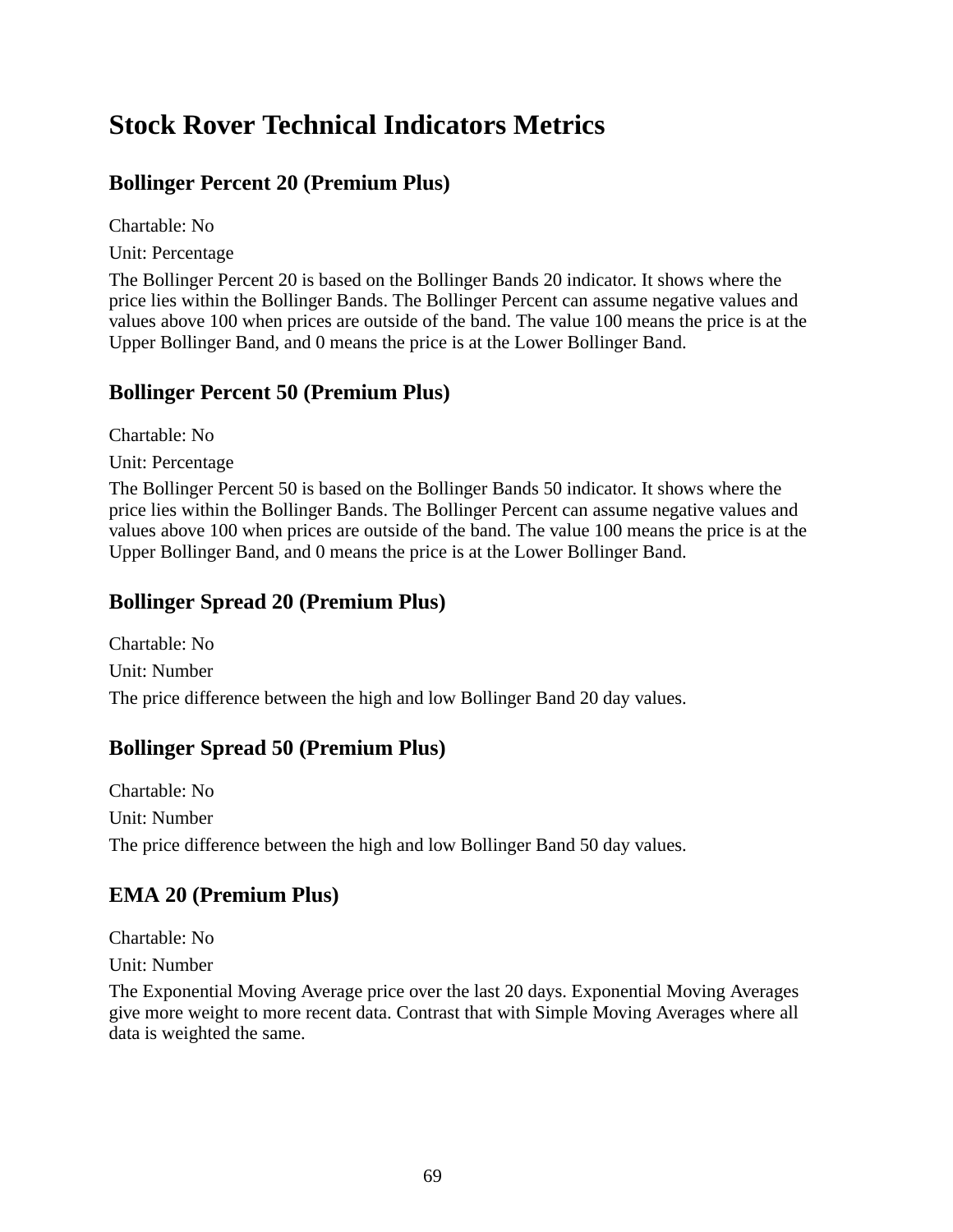## **EMA 50 (Premium Plus)**

Chartable: No

Unit: Number

The Exponential Moving Average price over the last 50 days. Exponential Moving Averages give more weight to more recent data. Contrast that with Simple Moving Averages where all data is weighted the same.

## **EMA 120 (Premium Plus)**

Chartable: No

Unit: Number

The Exponential Moving Average price over the last 120 days. Exponential Moving Averages give more weight to more recent data. Contrast that with Simple Moving Averages where all data is weighted the same.

## **EMA 120 Adjusted (Premium Plus)**

Chartable: No

Unit: Number

The Exponential Moving Average over the last 120 days based on adjusted price.

## **EMA 200 (Premium Plus)**

Chartable: No Unit: Number

The Exponential Moving Average price over the last 200 days. Exponential Moving Averages give more weight to more recent data. Contrast that with Simple Moving Averages where all data is weighted the same.

## **MACD Crossover Days (Premium Plus)**

Chartable: No

Unit: Number

The number of business days since the MACD indicator last crossed the signal line. When the Moving Average Convergence Divergence indicator crossover is less than a week old the signal is considered current.

## **MACD Divergence (Premium Plus)**

Chartable: No Unit: Number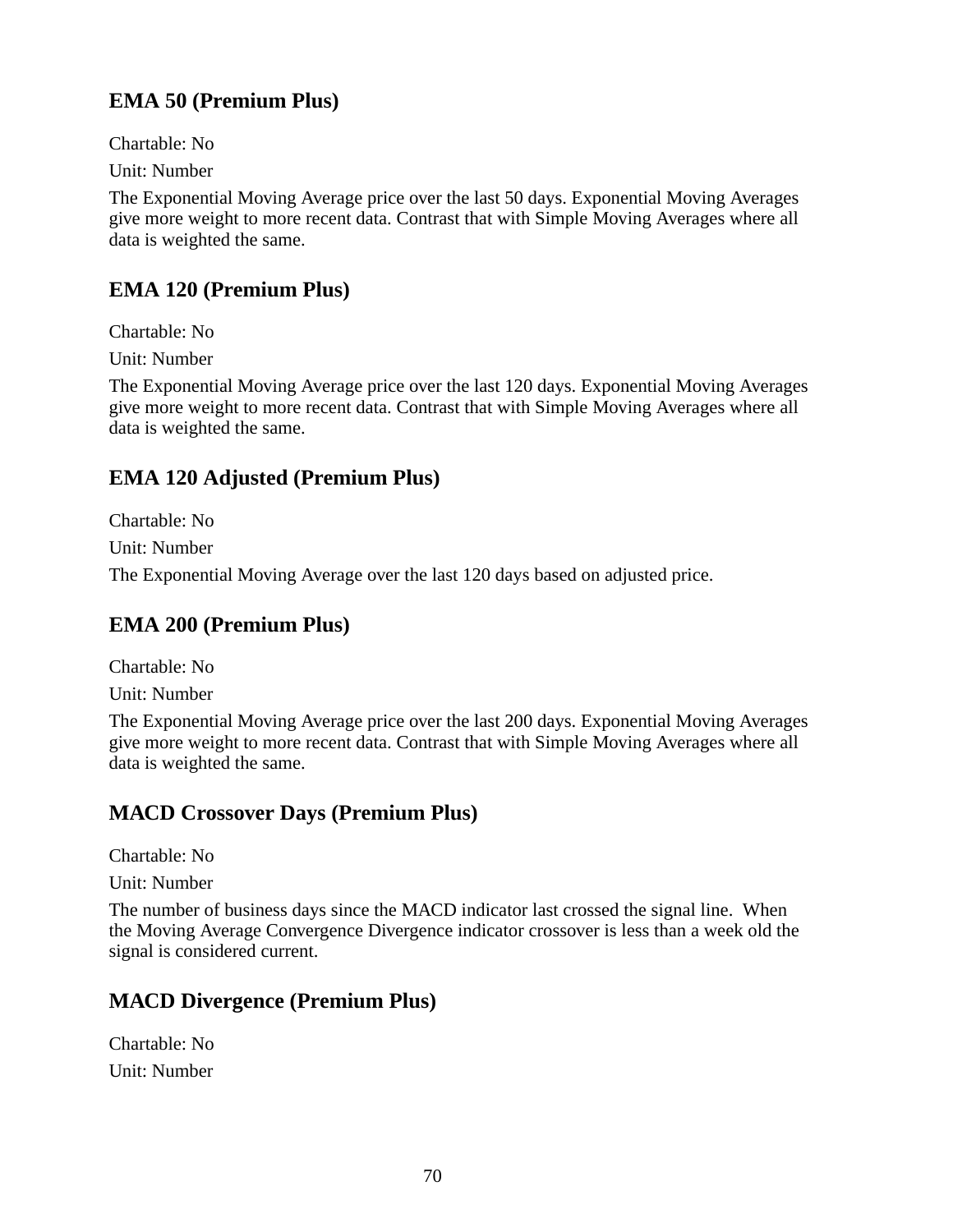The difference between the MACD indicator and its signal line. When this indicator has turned positive the Moving Average Convergence Divergence indicator suggests a buy and when it has turned negative it suggests a sell.

### **Money Flow Index**

Chartable: No

Unit: Number

A technical measure of price and volume, or money flow over the past 14 trading days with a range from 0 to 100. A MFI value of 80 is generally considered overbought, or a value of 20 oversold.

## **Price vs 20-Day Avg (%)**

Chartable: No Unit: Percentage The current price as a percent of the 20-day average price.

## **Price vs 50-Day Avg (%)**

Chartable: No Unit: Percentage The current price as a percent of the 50-day average price.

## **Price vs 120-Day Avg (%) (Premium Plus)**

Chartable: No Unit: Percentage The current price as a percent of the 120-day average price.

### **Price vs 200-Day Avg (%)**

Chartable: No Unit: Percentage The current price as a percent of the 200-day average price.

### **Relative Strength Index**

Chartable: No Unit: Number Relative Strength Index (RSI) is a technical indicator that compares the magnitude of recent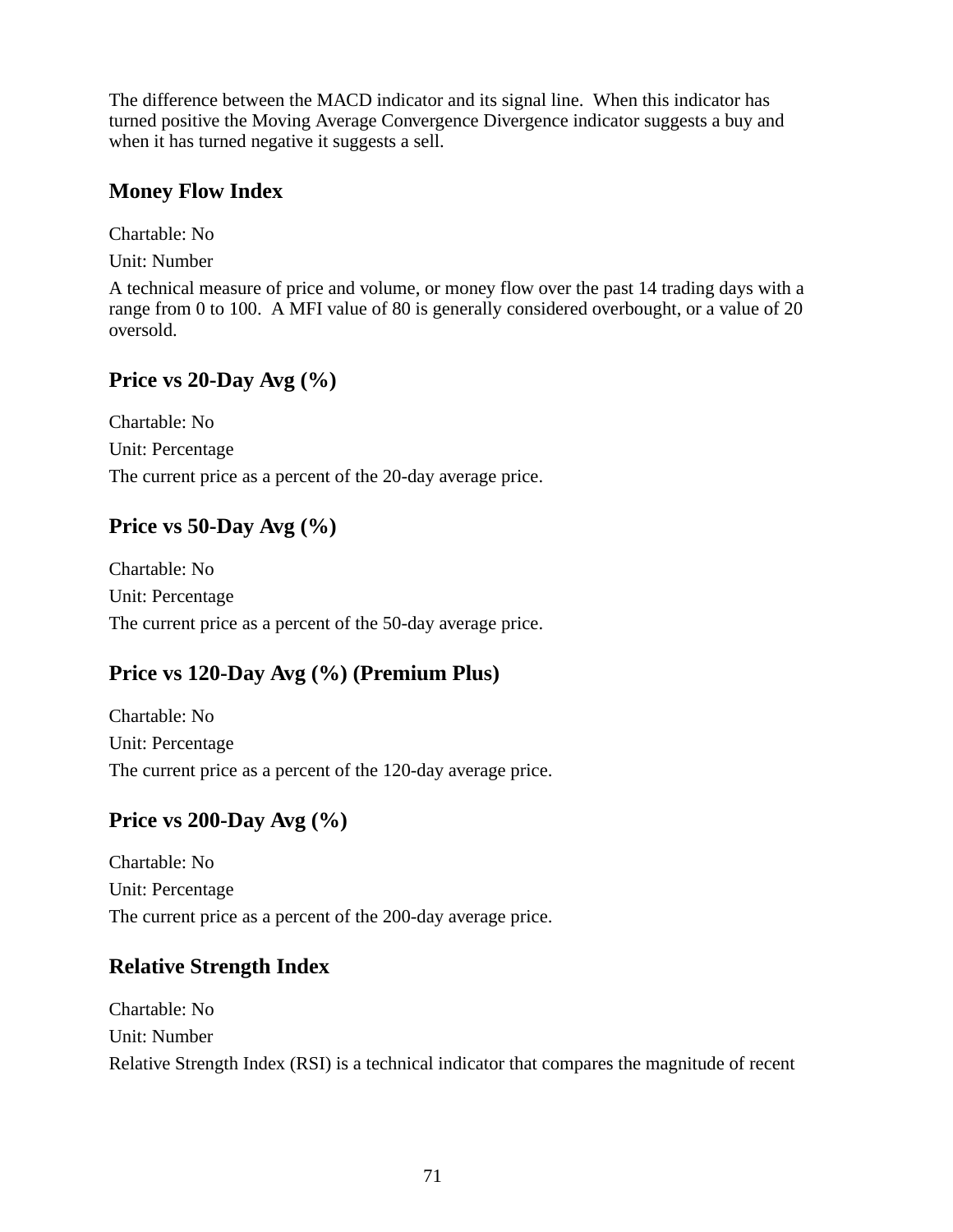gains to recent losses over the past 14 trading days. A value of 70 is generally considered overbought, or a value of 30 oversold.

### **SMA 20**

Chartable: No Unit: Number The Simple Moving Average price over the last 20 days.

### **SMA 50**

Chartable: No Unit: Number The Simple Moving Average price over the last 50 days.

## **SMA 120 (Premium Plus)**

Chartable: No Unit: Number The Simple Moving Average price over the last 120 days.

## **SMA 120 Adjusted (Premium Plus)**

Chartable: No Unit: Number The Simple Moving Average over the last 120 days based on adjusted price.

#### **SMA 200**

Chartable: No Unit: Number The Simple Moving Average price over the last 200 days.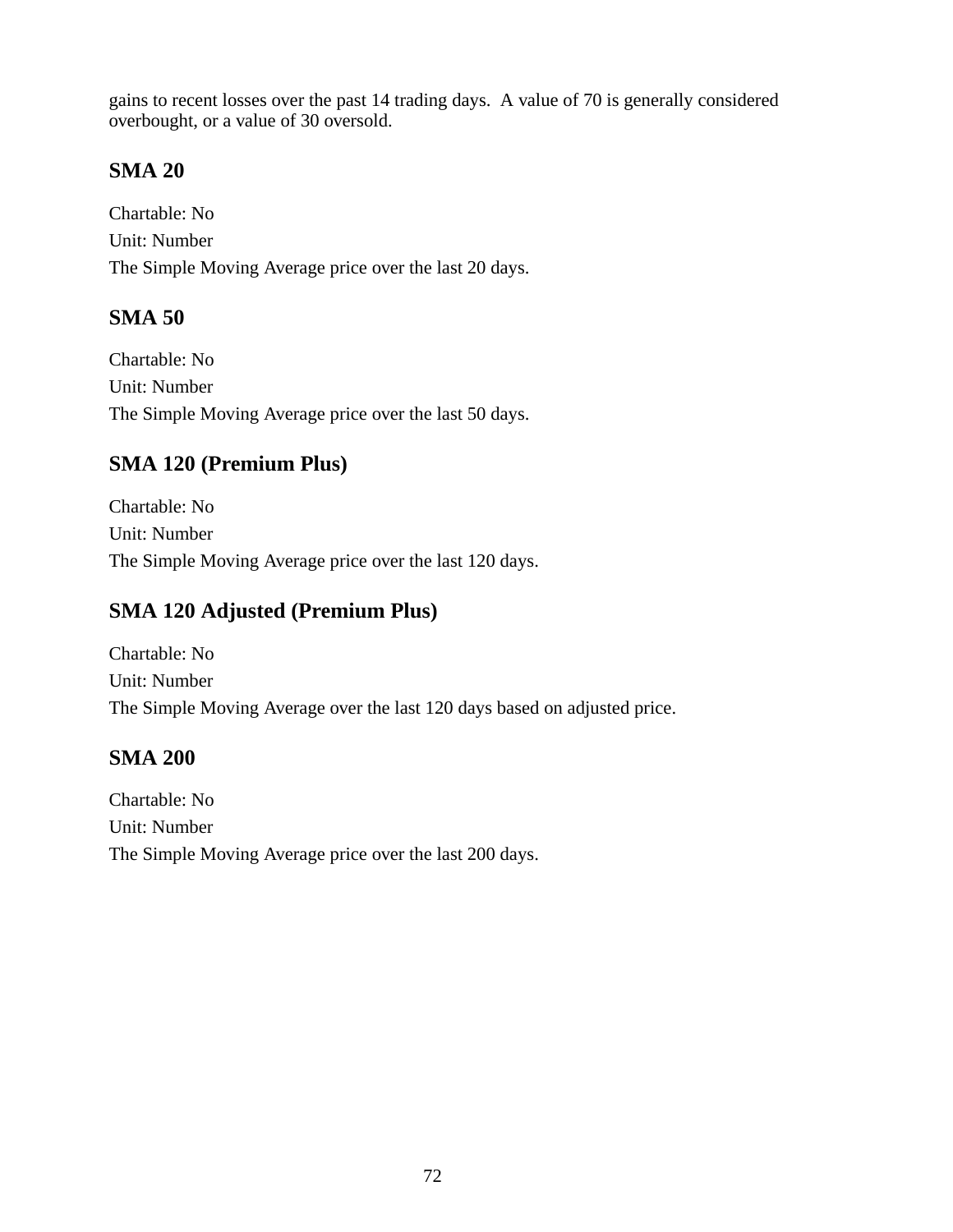# **Stock Rover Grades and Scores Metrics**

## **Altman Z-Score (Premium Plus)**

Chartable: Yes

Unit: Ratio

This popular credit-strength measure aims to show how likely a company is to go bankrupt. Risky companies have a score below 1.8. Solid companies have a score of 3.0 or higher. Financial institutions like banks are not scored.

### **Beneish M-Score (Premium Plus)**

Chartable: Yes

Unit: Number

A statistical model for determining if the company's earnings have a high probability of accounting manipulation. An M-Score rating over -1.78 suggests possible earnings manipulation. Professor Beneish found that investing in low M-Score stocks and shorting high M-Score stocks would have outperformed the market by about 15% over the 7-year period he studied.

## **Growth Score (Premium Plus)**

Chartable: No

Unit: Number

Our growth score looks at the 5 year history and also the forward estimates for EBITDA, Sales, and EPS growth to rank the best companies across all stocks with adequate data. The best companies score a 100 and the worst score a 0.

## **Morningstar Financial Health Grade (Premium)**

Chartable: No

Unit: Grade

The Financial Health Grade from Morningstar based on Financial Leverage (assets/equity) from the most recent quarter's balance sheet, cash on the balance sheet, cash flows, and free cash flows and its trend.

### **Morningstar Growth Grade (Premium)**

Chartable: No

Unit: Grade

The Growth Grade from Morningstar based on historical sales growth, year-by-year sales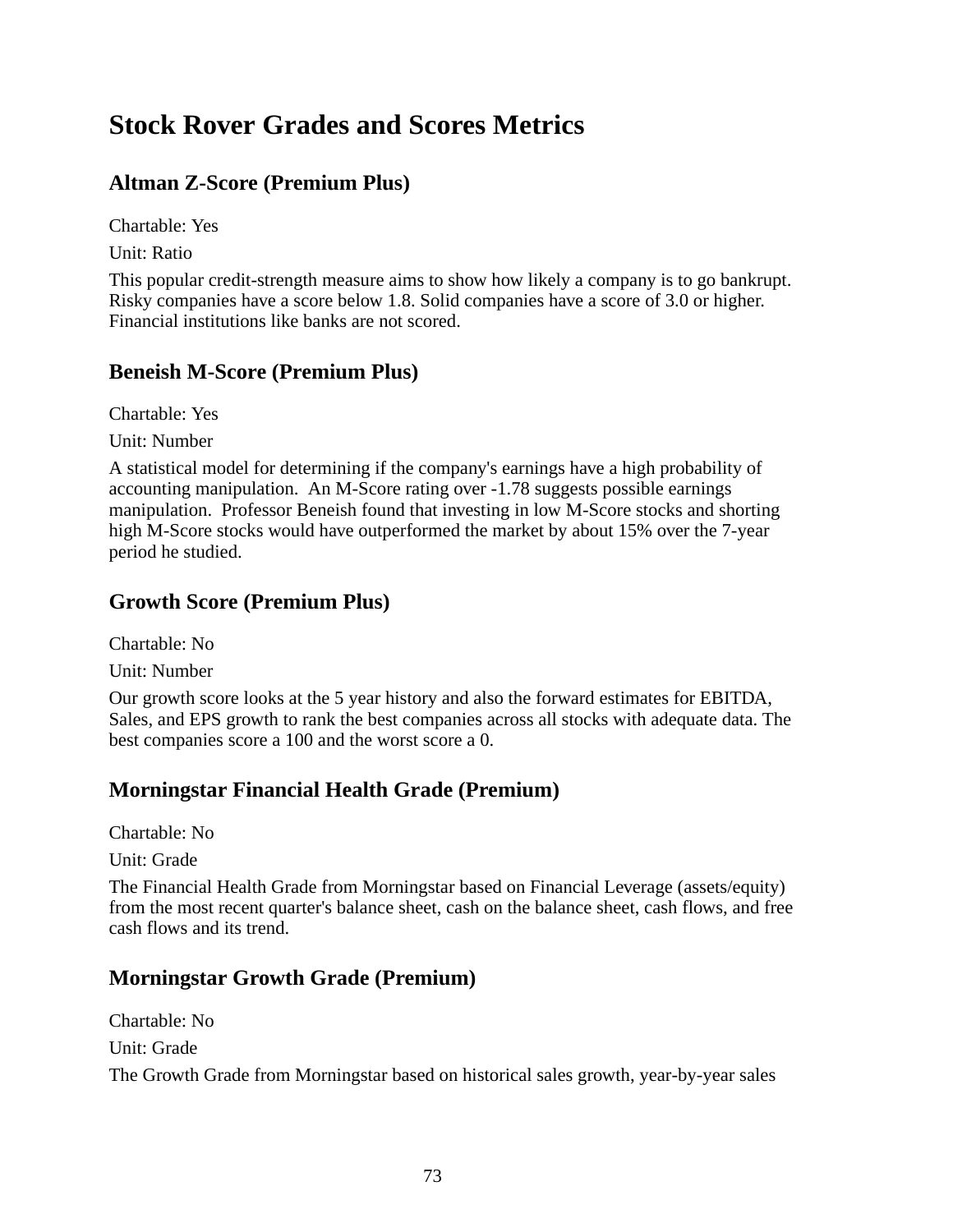growth over the past 5 years and its growth trend.

## **Morningstar Profitability Grade (Premium)**

Chartable: No

Unit: Grade

The Profitability Grade from Morningstar based on average level of a company's returns on capital over the past 5 years, its capital return trend and consistency.

### **Piotroski F Score (Premium Plus)**

Chartable: No

Unit: Number

The Piotroski score determines the financial strength of a company based on 9 criteria. Companies with a score of 8 or 9 are considered strong. Scores between 0 and 2 indicates a weak company.

## **Quality Score (Premium Plus)**

Chartable: No

Unit: Number

Our quality score compares profitability and balance sheet metrics to find high quality companies. Our computation includes ROIC, Net Margin, Gross Margin, Interest Coverage, and Debt / Equity ratio values. The best companies score a 100 and the worst score a 0.

### **Sentiment Score (Premium Plus)**

Chartable: No

Unit: Number

Our sentiment score finds stocks that the market favors by comparing Short Interest Ratios, the returns over several periods within the last year, Price vs. 52-wk High, Days Since 52-wk High and MACD signals. The best companies score a 100 and the worst score a 0.

### **Value Score (Premium Plus)**

Chartable: No

Unit: Number

Our value score looks at EV / EBITDA, P/E, EPS Predictability, Price / Tangible Book, and Price / Sales. The Price / Tangible Book and Price / Sales values are compared within a sector whereas the other metrics are compared across all stocks with adequate data. The best companies score a 100 and the worst score a 0.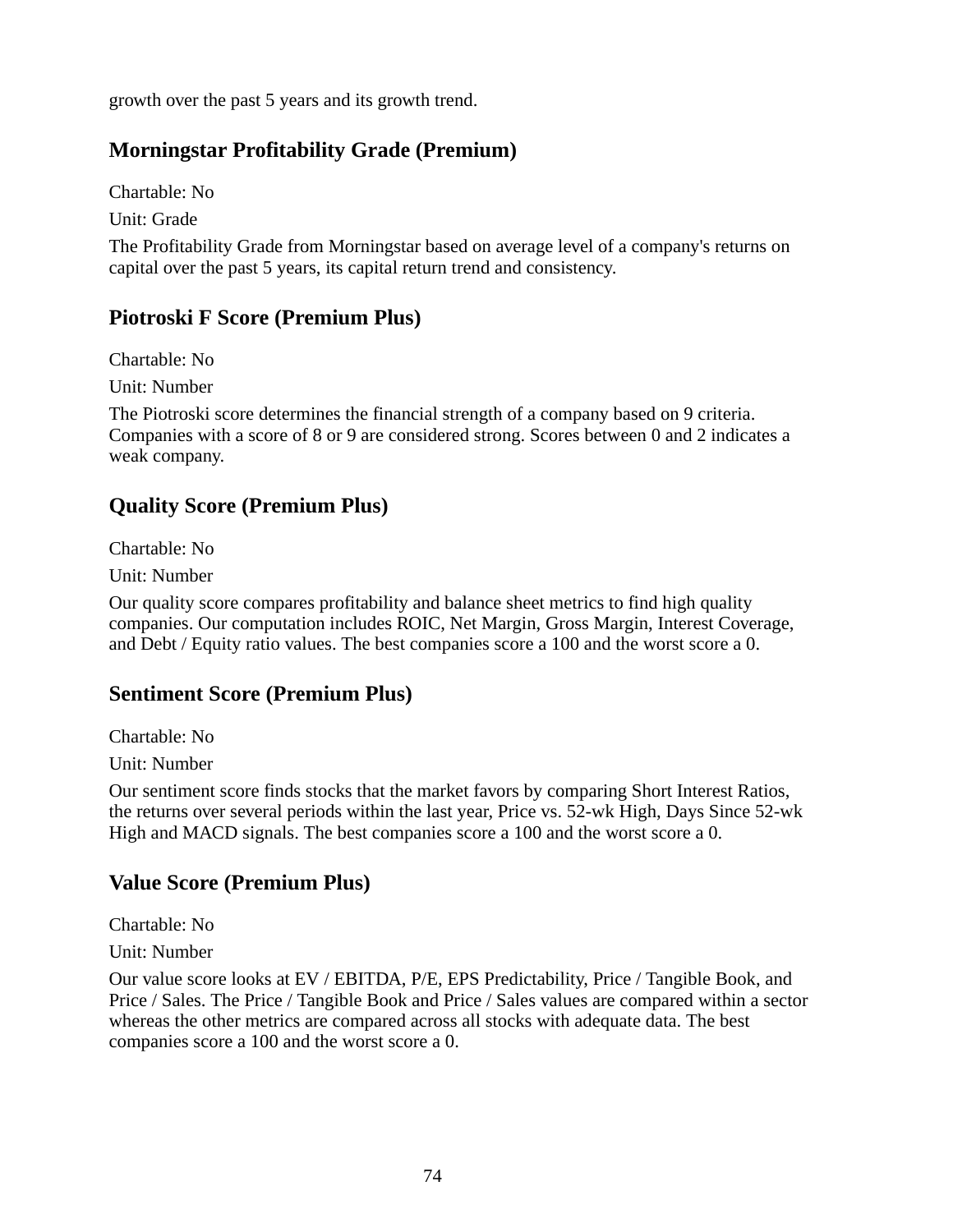# **Stock Rover Valuation Range Metrics**

# **5-Year Price / Book Range (Premium)**

Chartable: No

Unit: Current Percent of Range

A graphical presentation of today's P/B ratio versus the highest and lowest P/B ratios this stock has had over the past 5 years.

### **5-Year Price / Cash Flow Range (Premium)**

Chartable: No

Unit: Current Percent of Range

A graphical presentation of today's Price / Cash Flow ratio versus the highest and lowest Price / Cash Flow ratios this stock has had over the past 5 years.

### **5-Year Price / Earnings Range (Premium)**

Chartable: No

Unit: Current Percent of Range

A graphical presentation of today's P/E ratio versus the highest and lowest P/E ratios this stock has had over the past 5 years.

### **5-Year Price / Free Cash Flow Range (Premium)**

Chartable: No

Unit: Current Percent of Range

A graphical presentation of today's Price / Free Cash Flow ratio versus the highest and lowest Price / Free Cash Flow ratios this stock has had over the past 5 years.

### **5-Year Price / Sales Range (Premium)**

Chartable: No

Unit: Current Percent of Range

A graphical presentation of today's P/S ratio versus the highest and lowest P/S ratios this stock has had over the past 5 years.

# **5-Year Price / Tangible Book Range (Premium)**

Chartable: No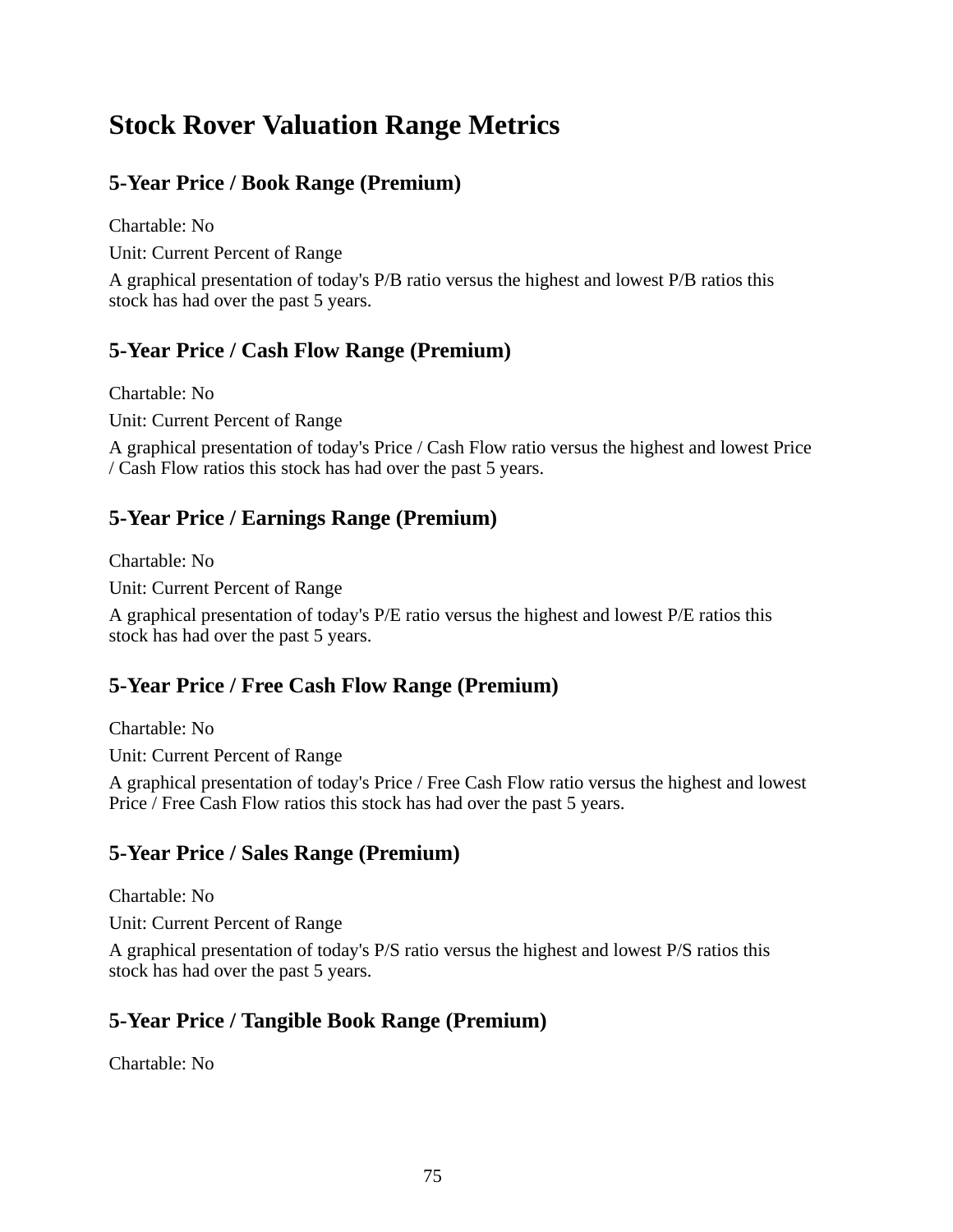Unit: Current Percent of Range

A graphical presentation of today's Price / Tangible Book Value ratio versus the highest and lowest Price / Tangible Book Value ratios this stock has had over the past 5 years.

#### **Cash Flow Predictability Percentile (Premium Plus)**

Chartable: No

Unit: Number

The percentile rank for Cash Flow predictability compares up to 10 years of quarterly reports to find the least volatile quarter over quarter trends. Companies with strong seasonaility are not penalized by this calculation since a Q4 value will only be compared with other Q4 values.

### **EPS Predictability Percentile (Premium Plus)**

Chartable: No

Unit: Number

The percentile rank for EPS predictability compares up to 10 years of quarterly reports to find the least volatile quarter over quarter trends. Companies with strong seasonaility are not penalized by this calculation since a Q4 value will only be compared with other Q4 values.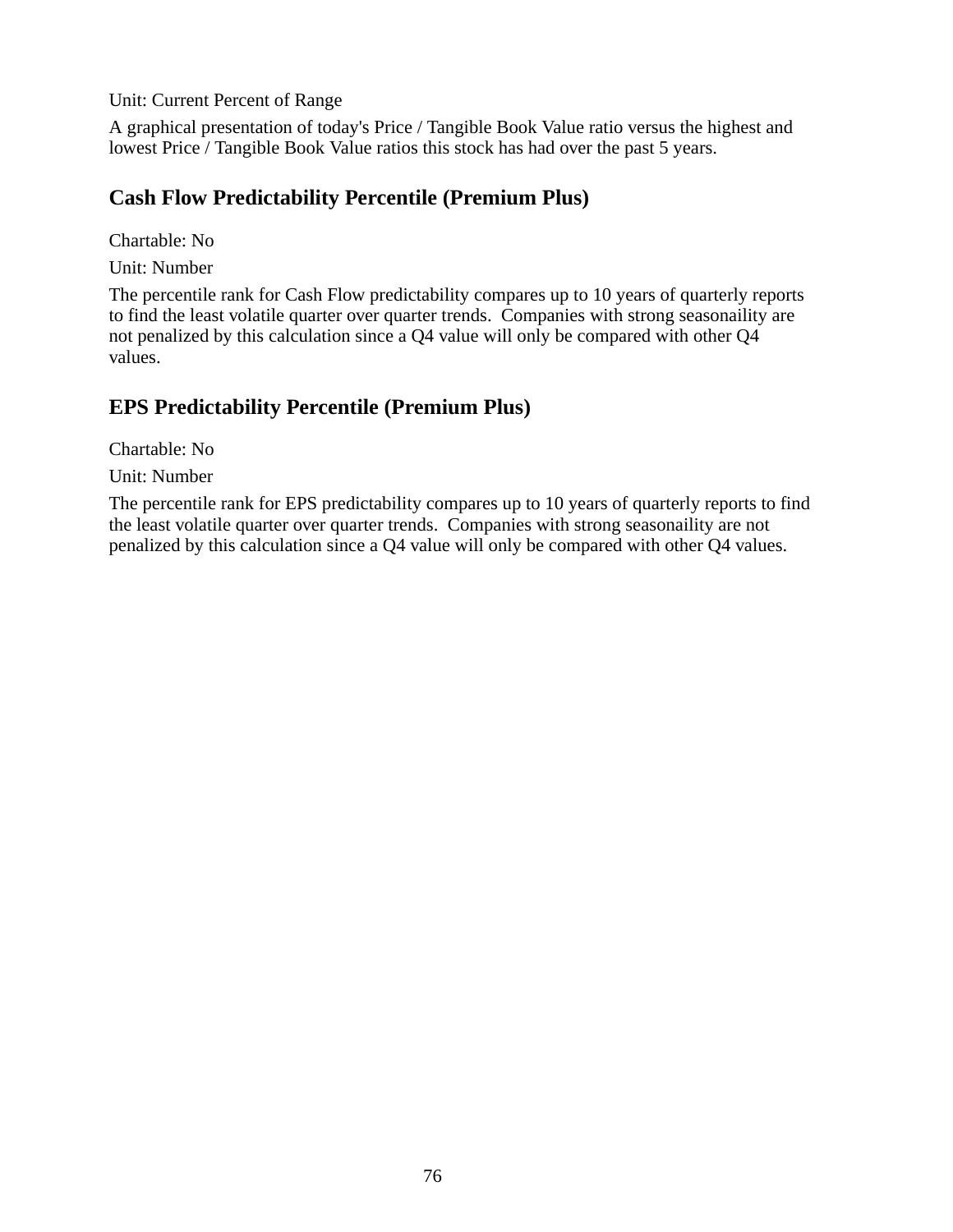# **Stock Rover Valuation Yields Metrics**

## **Book Yield (Premium)**

Chartable: Yes

Unit: Percentage

Book value, or Equity, for the recentmost quarterly report divided by the current stock price. This is the inverse of the Price to Book (PB or P/B) value.

### **Cash Flow Yield (Premium)**

Chartable: Yes

Unit: Percentage

Cash Flow per share for the trailing 12-months divided by the current stock price. This is the inverse of the the Price to Cash Flow (PCF) value.

### **Earnings Yield**

Chartable: Yes

Unit: Percentage

The earnings per share for the most recent 12-month period divided by the current market price per share. This is the inverse of the Price to Earnings (PE or P/E ratio).

### **FCF to CFO**

Chartable: Yes

Unit: Percentage

The Free Cash Flow to Cash From Operations percentage indicates how much of a company's operating cash flow is free to be invested in its business after capital expenditures. If this is descreasing over time it could mean that the company is investing for future growth or struggling under high maintenance costs.

### **Free Cash Flow Yield (Premium)**

Chartable: Yes

Unit: Percentage

Free Cash Flow per share for the trailing 12-months divided by the current stock price. This is the inverse of the Price to Free Cash Flow (PFCF) value.

### **Sales Yield (Premium)**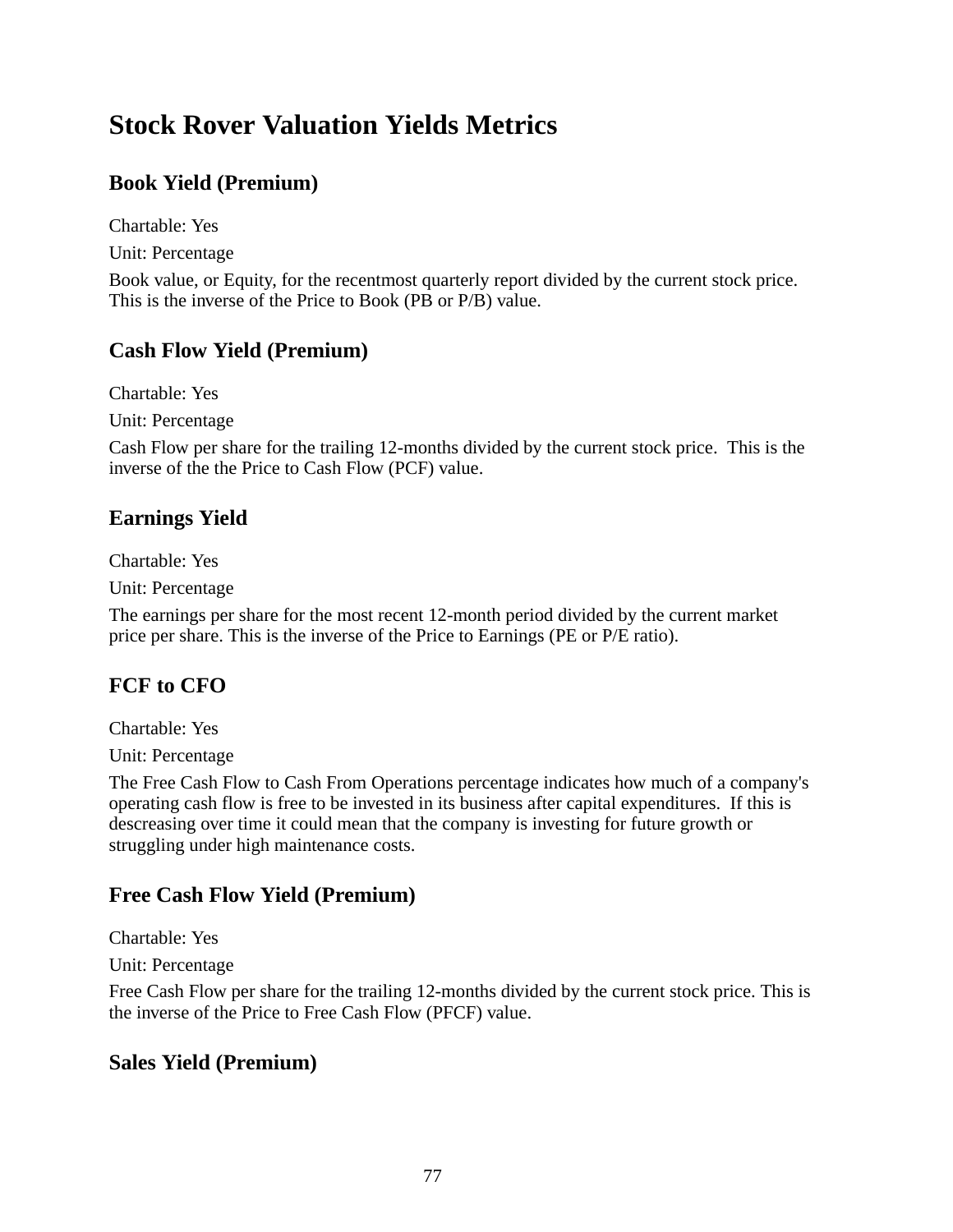Chartable: Yes

Unit: Percentage

Sales per share for the trailing 12 months divided by the current stock price. This is the inverse of the Price to Sales (PS) value.

## **Tangible Book Yield (Premium)**

Chartable: Yes Unit: Percentage

Tangible Book value per share from the recentmost quarterly report divided by the current stock price. This is the inverse of the Price to Tangible Book value.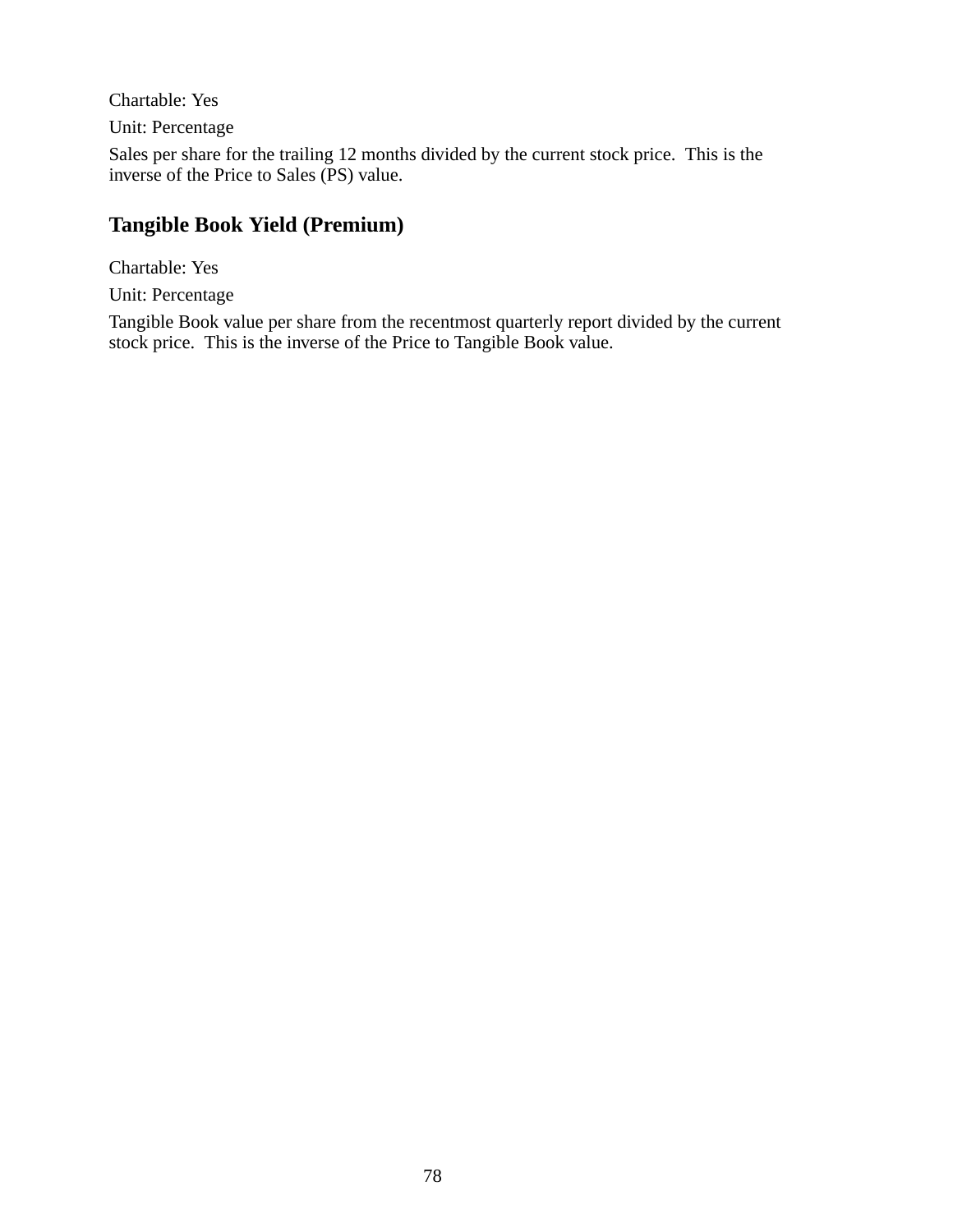# **Stock Rover Volume Metrics**

## **1-Day \$Volume**

Chartable: No Unit: Millions of Dollars The 1 day dollar volume of the stock.

### **1-Day Volume**

Chartable: No Unit: Number The 1 day volume of the stock.

## **5-Day \$Volume (Avg)**

Chartable: No Unit: Millions of Dollars The 5 day average dollar volume of the stock.

# **5-Day Volume (Avg)**

Chartable: No Unit: Number The 5 day average volume of the stock.

### **10-Day \$Volume (Avg)**

Chartable: No Unit: Millions of Dollars The 10 day average dollar volume of the stock.

### **10-Day Volume (Avg)**

Chartable: No Unit: Number The 10 day average volume of the stock.

### **1-Month \$Volume (Avg)**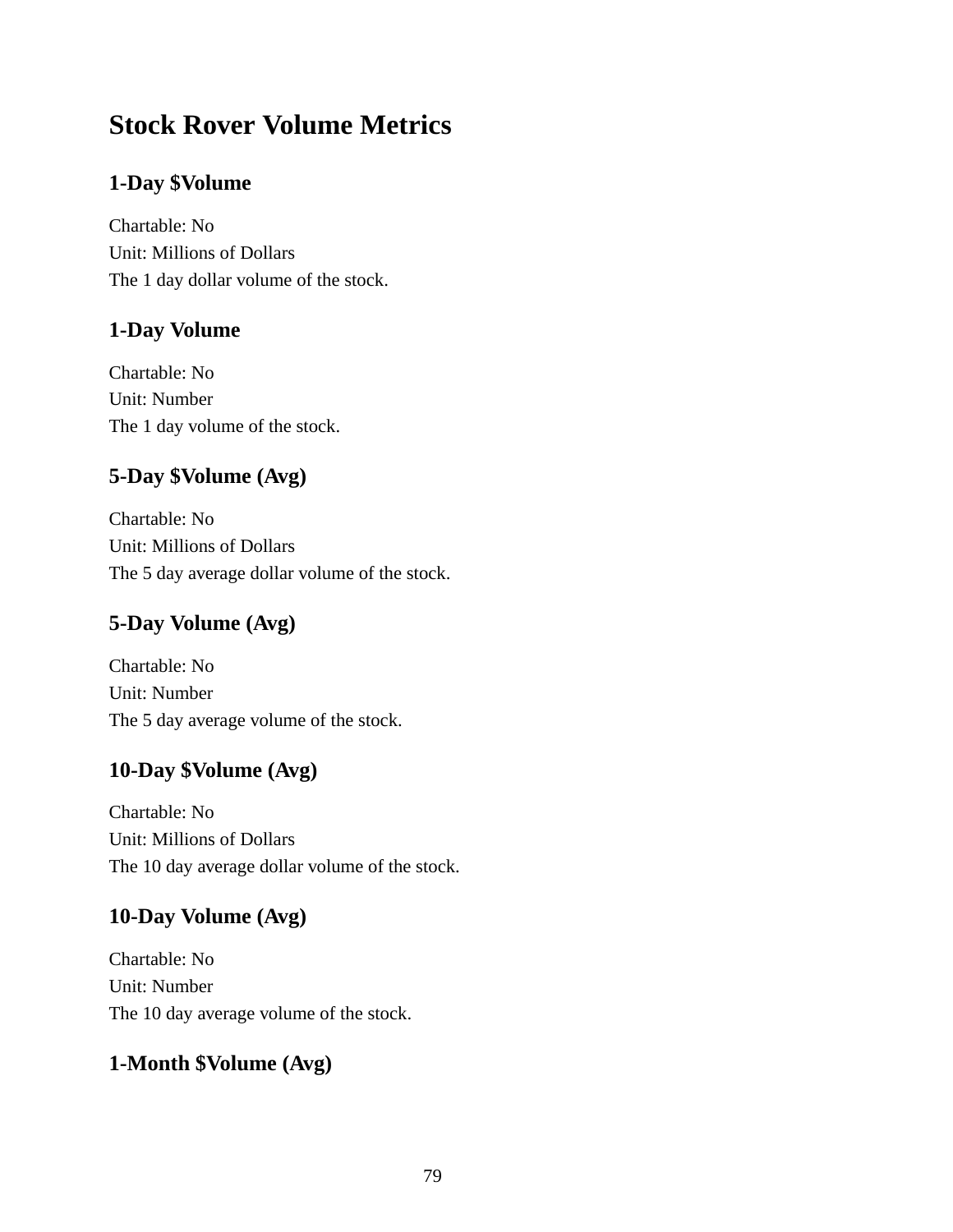Chartable: No Unit: Millions of Dollars The 1 month average dollar volume of the stock.

# **1-Month Volume (Avg)**

Chartable: No Unit: Number The 1 month average volume of the stock.

# **3-Month \$Volume (Avg)**

Chartable: No Unit: Millions of Dollars The 3 month average dollar volume of the stock.

# **3-Month Volume (Avg)**

Chartable: No Unit: Number The 3 month average volume of the stock.

# **6-Month \$Volume (Avg)**

Chartable: No Unit: Millions of Dollars The 6 month average dollar volume of the stock.

# **6-Month Volume (Avg)**

Chartable: No Unit: Number The 6 month average volume of the stock.

# **YTD \$Volume (Avg)**

Chartable: No Unit: Millions of Dollars This calendar year average dollar volume of the stock.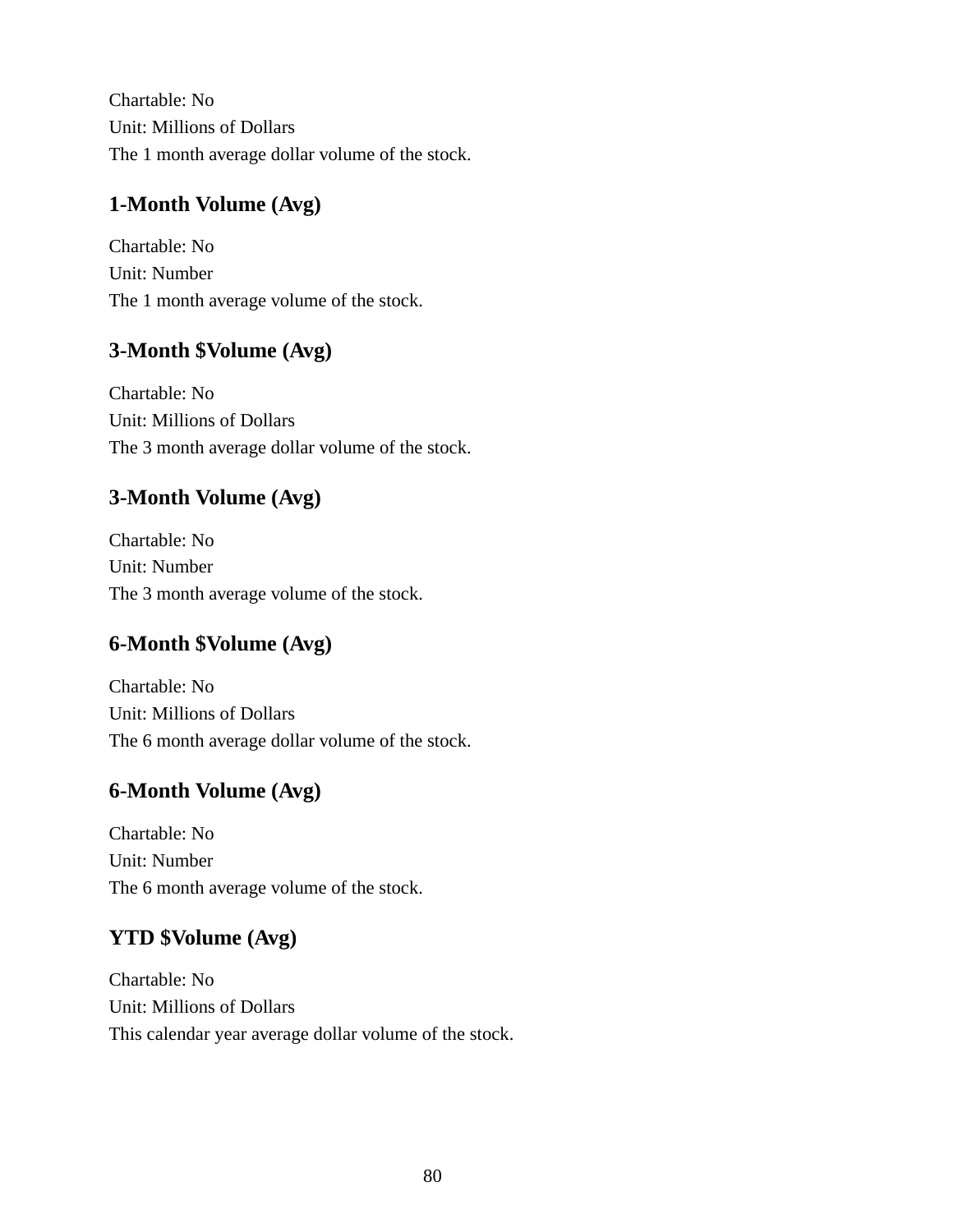# **YTD Volume (Avg)**

Chartable: No Unit: Number This calendar year average volume of the stock.

## **1-Year \$Volume (Avg)**

Chartable: No Unit: Millions of Dollars The 1 year average dollar volume of the stock.

### **1-Year Volume (Avg)**

Chartable: No Unit: Number The 1 year average volume of the stock.

### **2-Year \$Volume (Avg)**

Chartable: No Unit: Millions of Dollars The 2 year average dollar volume of the stock.

### **2-Year Volume (Avg)**

Chartable: No Unit: Number The 2 year average volume of the stock.

### **3-Year \$Volume (Avg)**

Chartable: No Unit: Millions of Dollars The 3 year average dollar volume of the stock.

## **3-Year Volume (Avg)**

Chartable: No Unit: Number The 3 year average volume of the stock.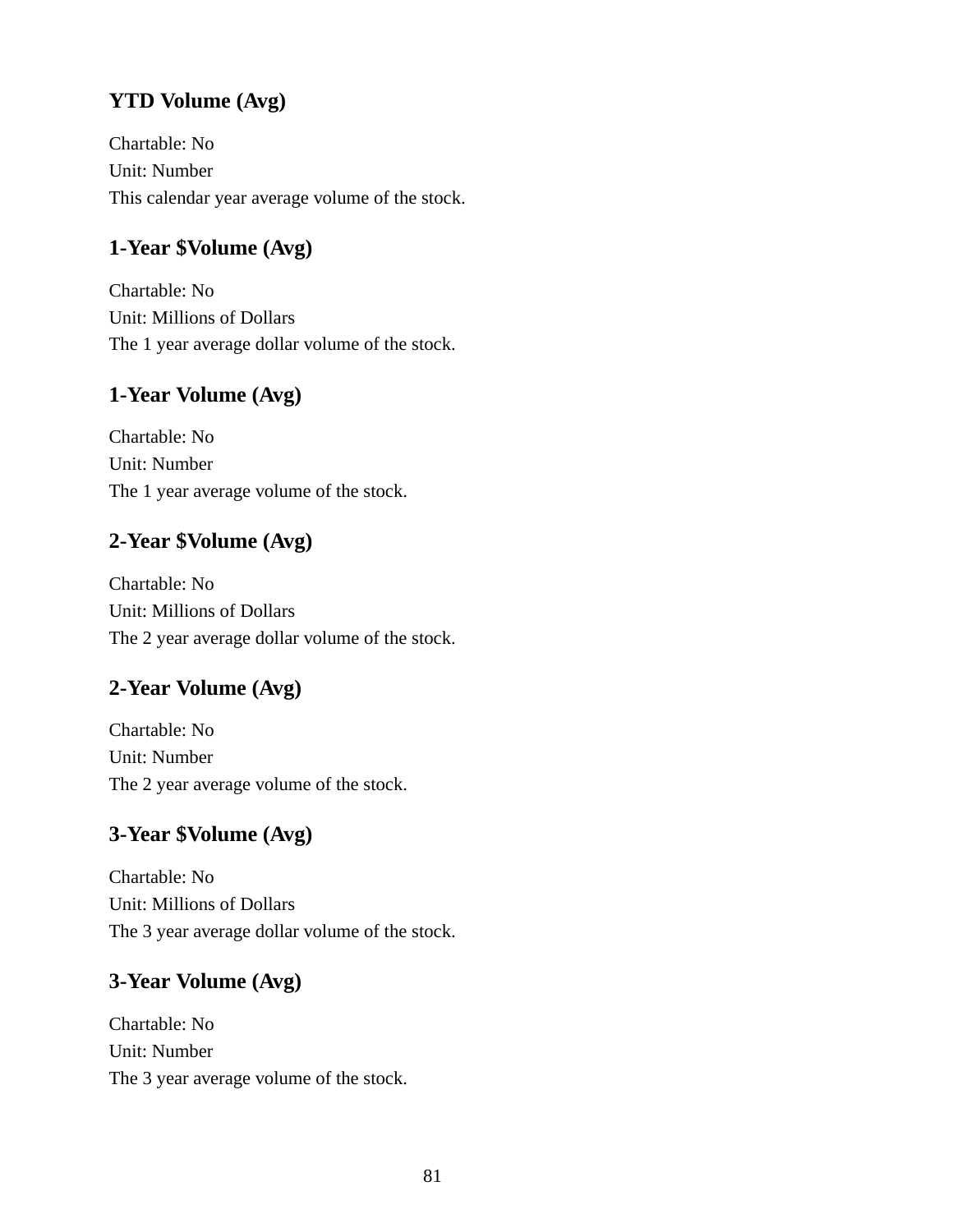## **5-Year \$Volume (Avg)**

Chartable: No Unit: Millions of Dollars The 5 year average dollar volume of the stock.

# **5-Year Volume (Avg)**

Chartable: No Unit: Number The 5 year average volume of the stock.

### **10-Year \$Volume (Avg) (Premium)**

Chartable: No Unit: Millions of Dollars The 10 year average dollar volume of the stock.

### **10-Year Volume (Avg) (Premium)**

Chartable: No Unit: Number The 10 year average volume of the stock.

### **Volume vs Average (3m) (Premium)**

Chartable: No Unit: Percentage

The current volume as a percent of the daily average volume measured over the past three months.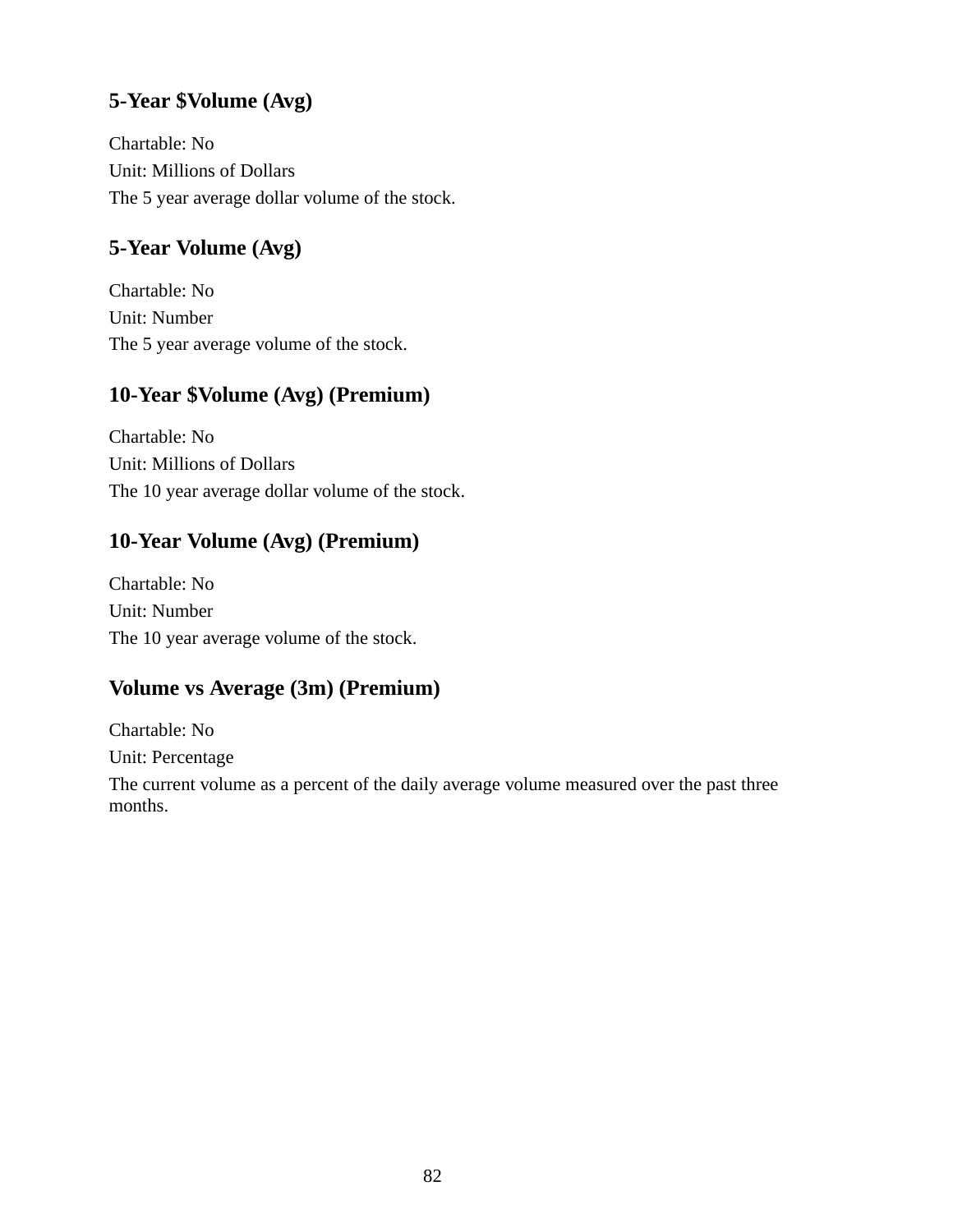# **Stock Rover Returns vs. Industry Metrics**

## **1-Day Return vs Industry (Premium)**

Chartable: No

Unit: Percentage

The total return including dividends of the stock versus that of its industry over 1 day calculated as the stock's return minus that of the market-cap-weighted average return of stocks in its industry.

### **5-Day Return vs Industry (Premium)**

Chartable: No

Unit: Percentage

The total return including dividends of the stock versus that of its industry over 5 days calculated as the stock's return minus that of the market-cap-weighted average return of stocks in its industry.

## **10-Day Return vs Industry (Premium)**

Chartable: No

Unit: Percentage

The total return including dividends of the stock versus that of its industry over 10 days calculated as the stock's return minus that of the market-cap-weighted average return of stocks in its industry.

# **1-Month Return vs Industry (Premium)**

Chartable: No

Unit: Percentage

The total return including dividends of the stock versus that of its industry over 1 month calculated as the stock's return minus that of the market-cap-weighted average return of stocks in its industry.

### **3-Month Return vs Industry (Premium)**

Chartable: No

Unit: Percentage

The total return including dividends of the stock versus that of its industry over 3 months calculated as the stock's return minus that of the market-cap-weighted average return of stocks in its industry.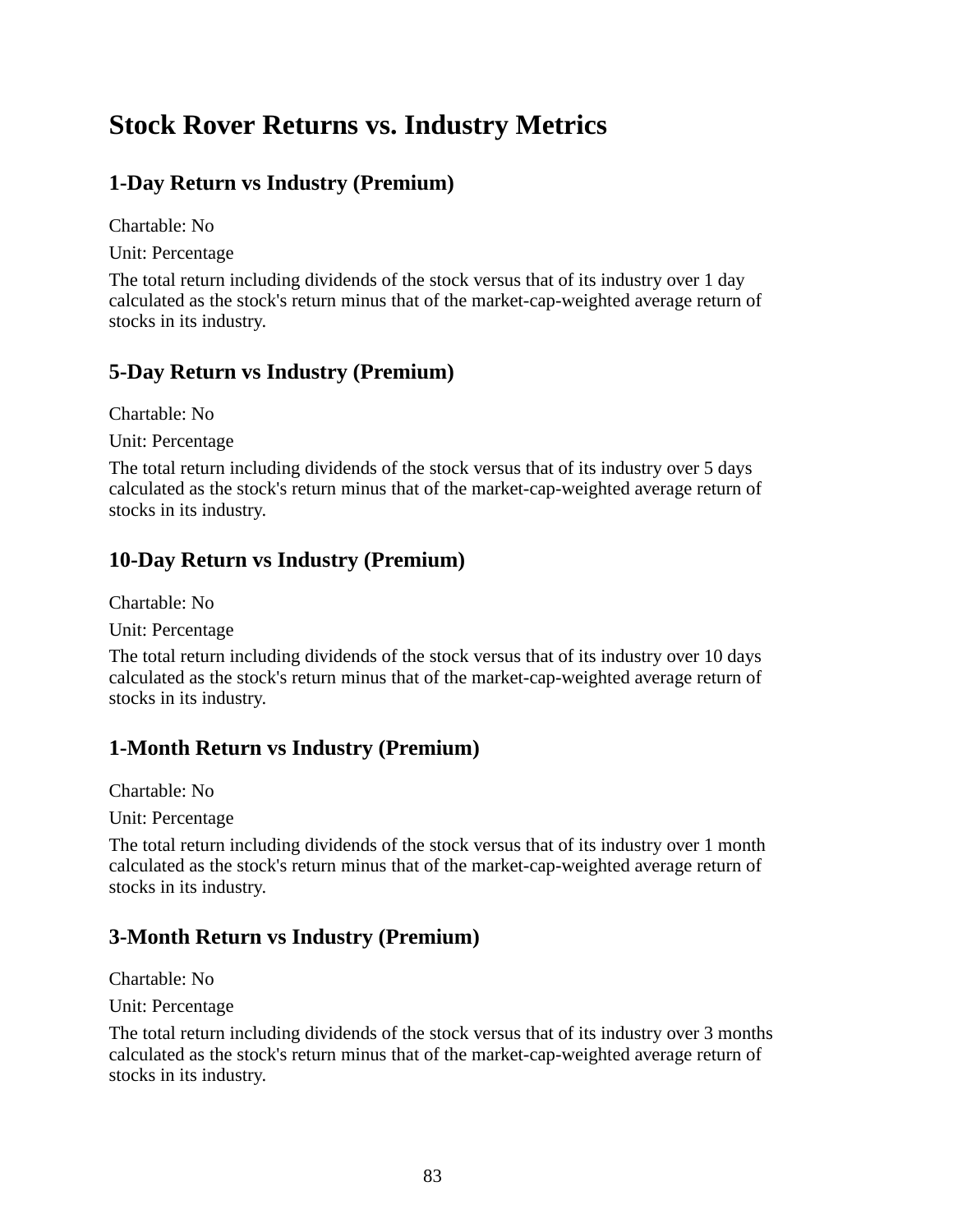## **6-Month Return vs Industry (Premium)**

Chartable: No

Unit: Percentage

The total return including dividends of the stock versus that of its industry over 6 months calculated as the stock's return minus that of the market-cap-weighted average return of stocks in its industry.

## **YTD Return vs Industry (Premium)**

Chartable: No

Unit: Percentage

The total return including dividends of the stock versus that of its industry since the year's start calculated as the stock's return minus that of the market-cap-weighted average return of stocks in its industry.

## **1-Year Return vs Industry (Premium)**

Chartable: No

Unit: Percentage

The total return including dividends of the stock versus that of its industry over 1 year calculated as the stock's return minus that of the market-cap-weighted average return of stocks in its industry.

# **2-Year Return vs Industry (Premium)**

Chartable: No

Unit: Percentage

The total return including dividends of the stock versus that of its industry over 2 years calculated as the stock's return minus that of the market-cap-weighted average return of stocks in its industry.

### **3-Year Return vs Industry (Premium)**

Chartable: No

Unit: Percentage

The total return including dividends of the stock versus that of its industry over 3 years calculated as the stock's return minus that of the market-cap-weighted average return of stocks in its industry.

# **5-Year Return vs Industry (Premium)**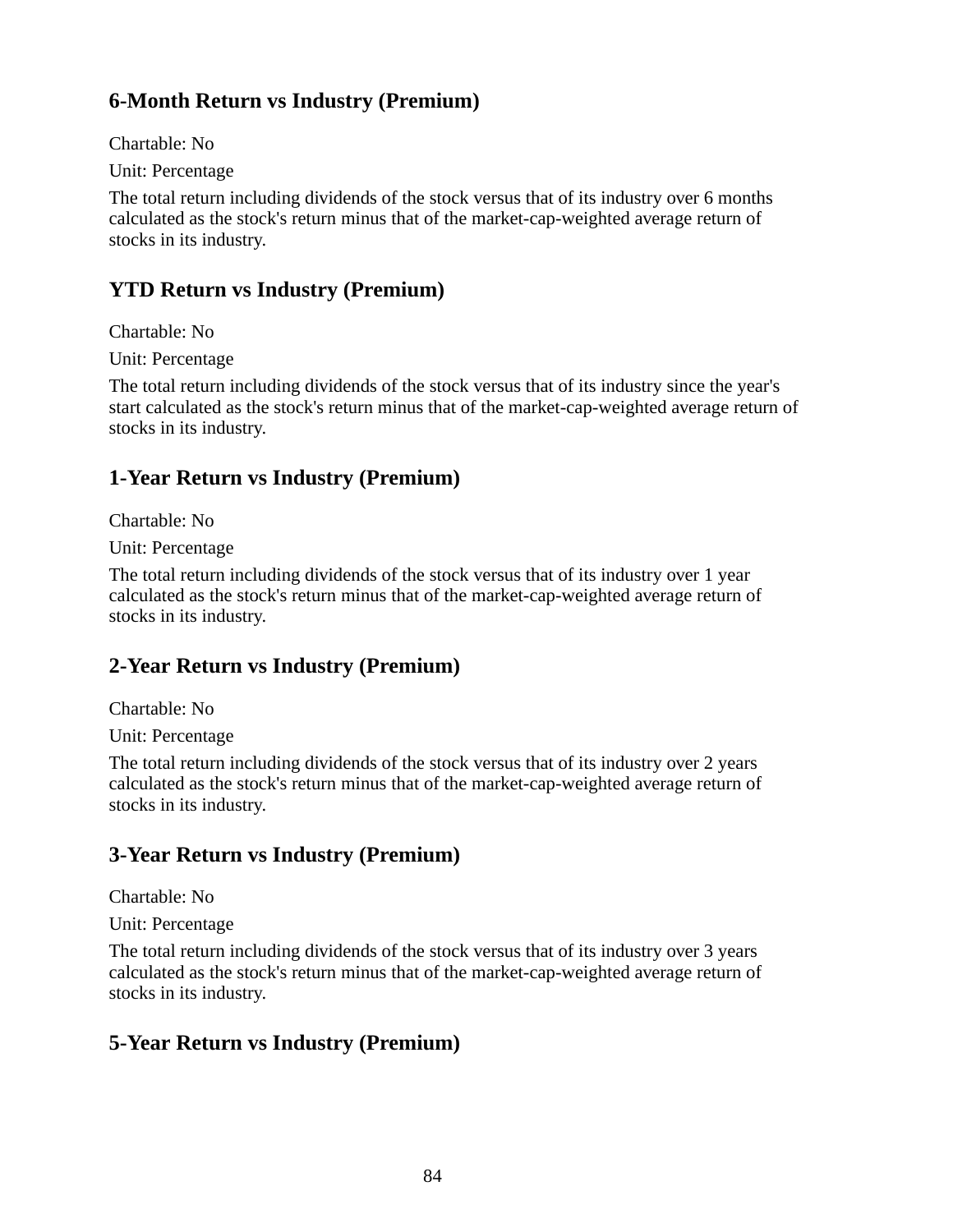Chartable: No

Unit: Percentage

The total return including dividends of the stock versus that of its industry over 5 years calculated as the stock's return minus that of the market-cap-weighted average return of stocks in its industry.

## **10-Year Return vs Industry (Premium)**

Chartable: No

Unit: Percentage

The total return including dividends of the stock versus that of its industry over 10 years calculated as the stock's return minus that of the market-cap-weighted average return of stocks in its industry.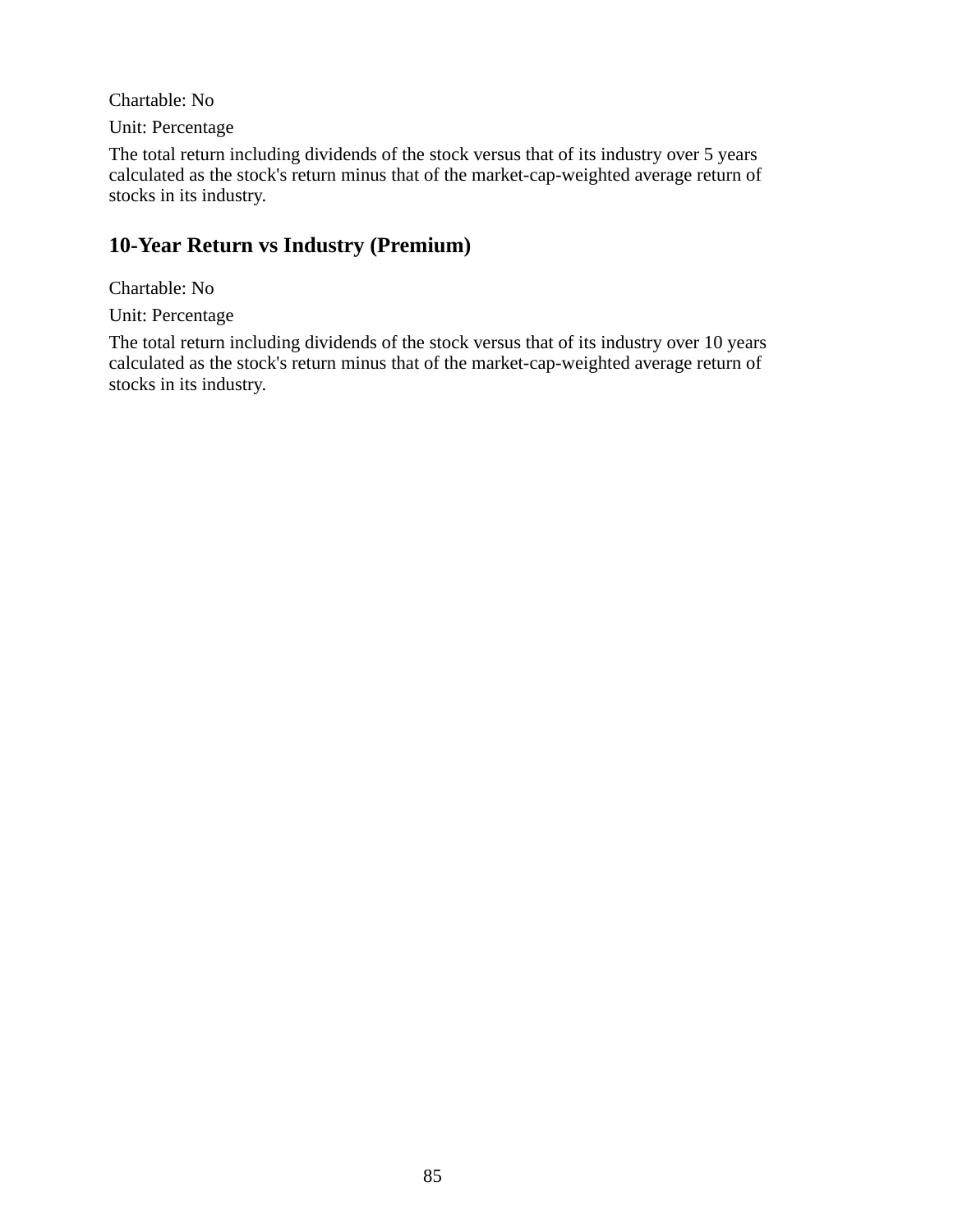# **Stock Rover Returns vs. Sector Metrics**

## **1-Day Return vs Sector**

Chartable: No

Unit: Percentage

The total return including dividends of the stock versus that of its sector over 1 day calculated as the stock's return minus that of the market-cap-weighted average return of stocks in its sector.

### **5-Day Return vs Sector**

Chartable: No

Unit: Percentage

The total return including dividends of the stock versus that of its sector over 5 days calculated as the stock's return minus that of the market-cap-weighted average return of stocks in its sector.

### **10-Day Return vs Sector**

Chartable: No

Unit: Percentage

The total return of the stock versus that of its sector over 10 days calculated as the stock's return minus that of the market-cap-weighted average return of stocks in its sector.

### **1-Month Return vs Sector**

Chartable: No

Unit: Percentage

The total return including dividends of the stock versus that of its sector over 1 month calculated as the stock's return minus that of the market-cap-weighted average return of stocks in its sector.

### **3-Month Return vs Sector**

Chartable: No

Unit: Percentage

The total return including dividends of the stock versus that of its sector over 3 months calculated as the stock's return minus that of the market-cap-weighted average return of stocks in its sector.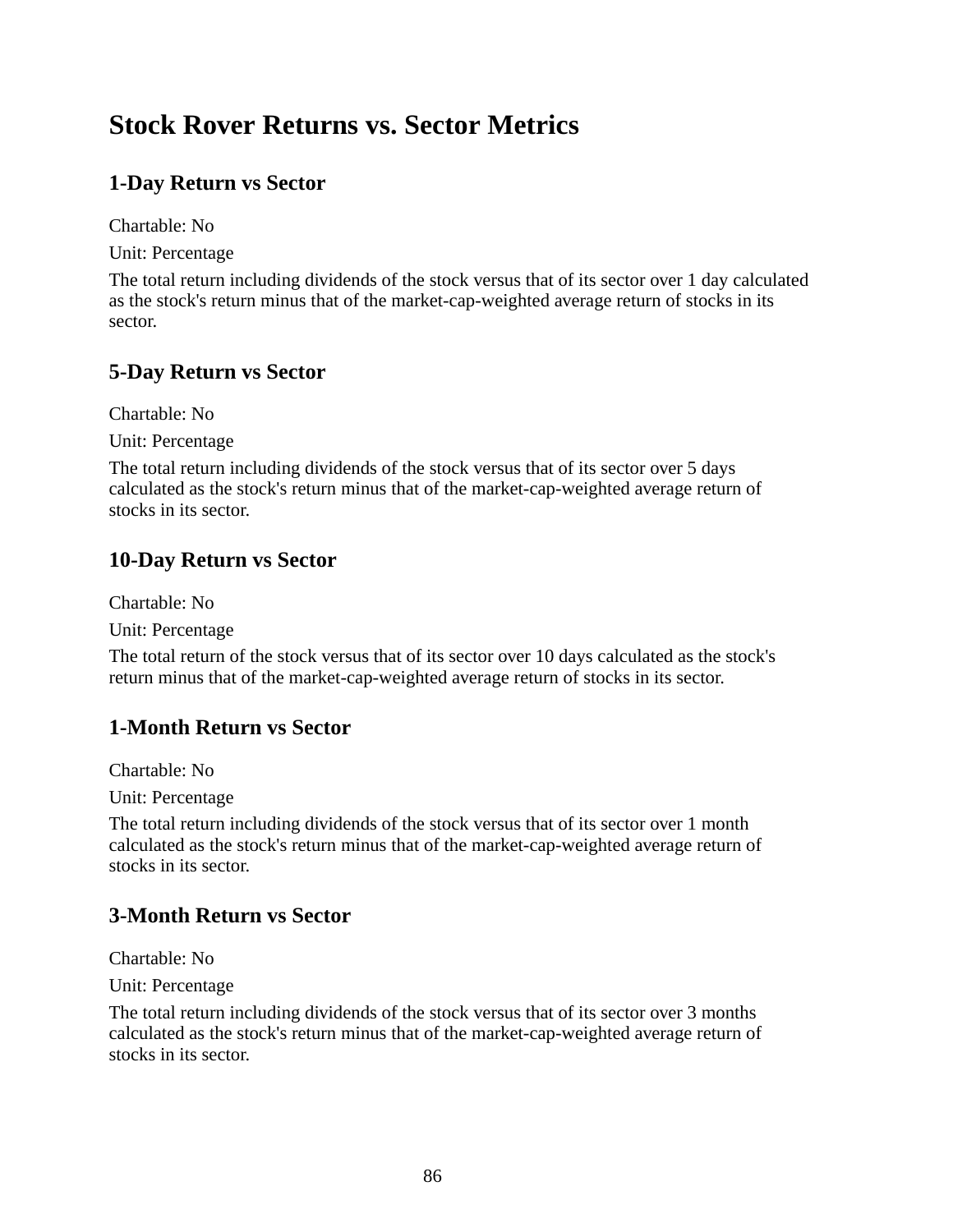## **6-Month Return vs Sector**

Chartable: No

Unit: Percentage

The total return including dividends of the stock versus that of its sector over 6 months calculated as the stock's return minus that of the market-cap-weighted average return of stocks in its sector.

## **YTD Return vs Sector**

Chartable: No

Unit: Percentage

The total return including dividends of the stock versus that of its sector since the year's start calculated as the stock's return minus that of the market-cap-weighted average return of stocks in its sector.

### **1-Year Return vs Sector**

Chartable: No

Unit: Percentage

The total return including dividends of the stock versus that of its sector over 1 year calculated as the stock's return minus that of the market-cap-weighted average return of stocks in its sector.

### **2-Year return vs Sector**

Chartable: No

Unit: Percentage

The total return including dividends of the stock versus that of its sector over 2 years calculated as the stock's return minus that of the market-cap-weighted average return of stocks in its sector.

### **3-Year Return vs Sector**

Chartable: No

Unit: Percentage

The total return including dividends of the stock versus that of its sector over 3 years calculated as the stock's return minus that of the market-cap-weighted average return of stocks in its sector.

### **5-Year Return vs Sector**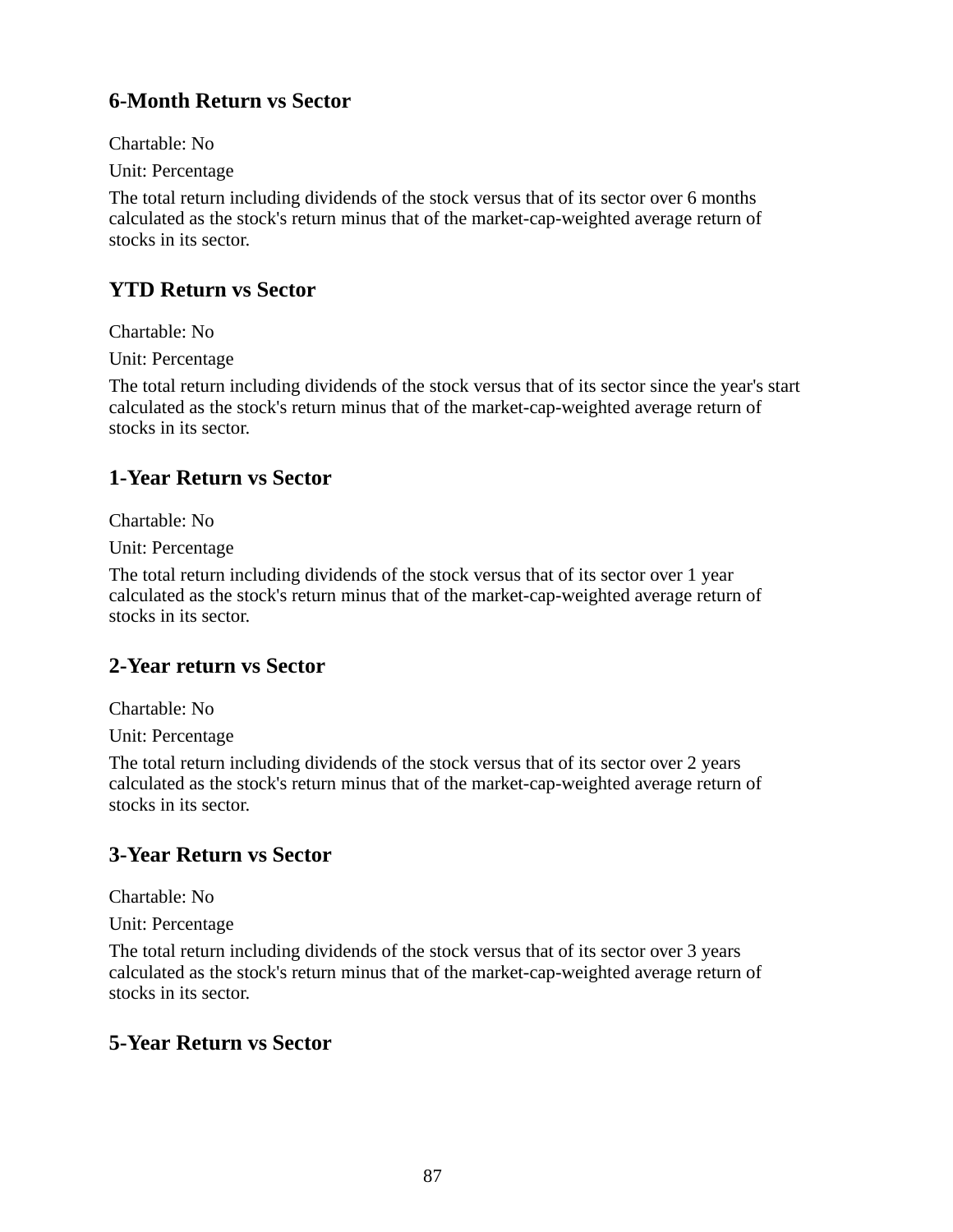Chartable: No

Unit: Percentage

The total return including dividends of the stock versus that of its sector over 5 years calculated as the stock's return minus that of the market-cap-weighted average return of stocks in its sector.

### **10-Year Return vs Sector (Premium)**

Chartable: No

Unit: Percentage

The total return including dividends of the stock versus that of its sector over 10 years calculated as the stock's return minus that of the market-cap-weighted average return of stocks in its sector.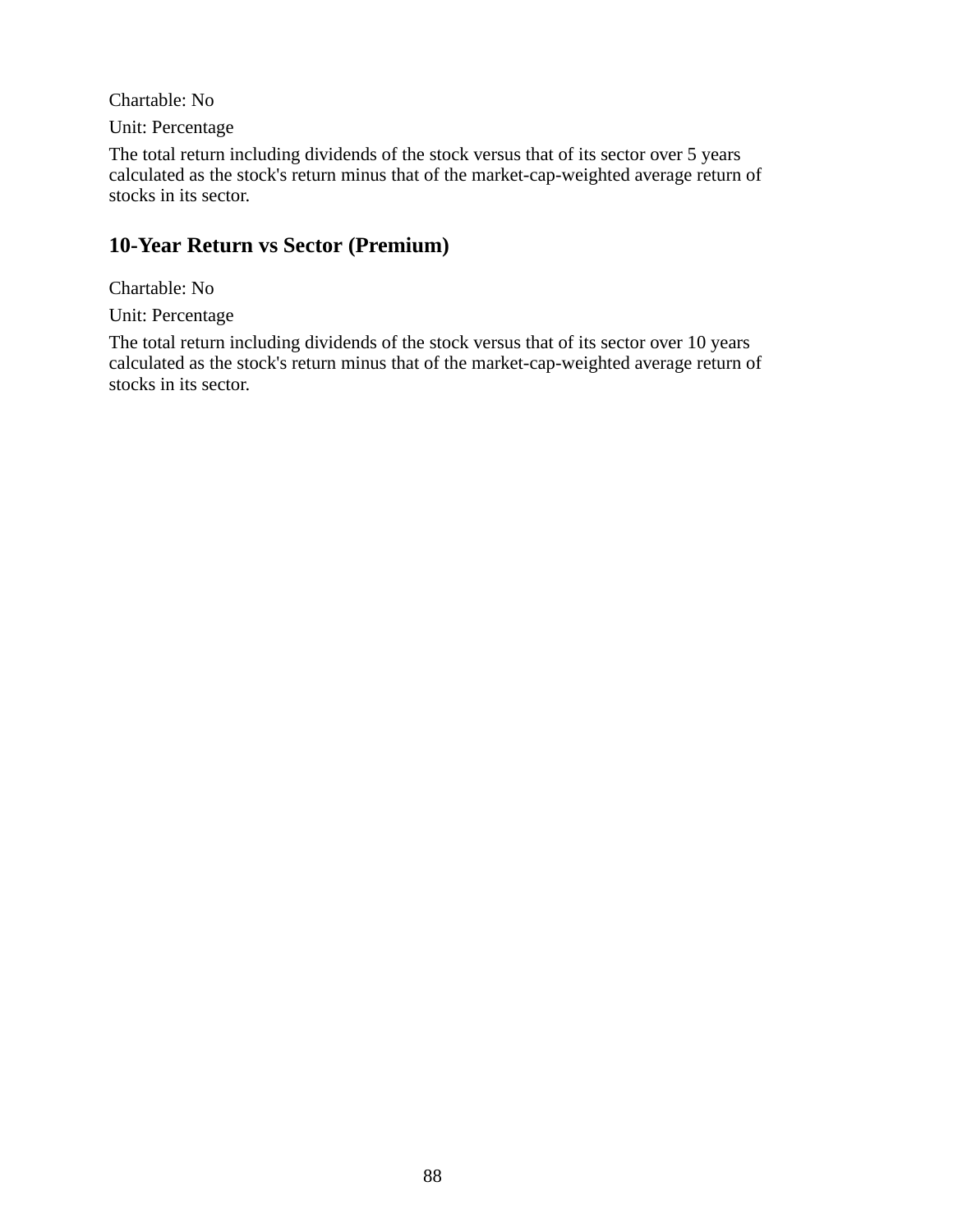# **Stock Rover Returns vs. S&P 500 Metrics**

## **1-Day Return vs S&P 500**

Chartable: No Unit: Percentage The total return including dividends of the stock minus that of the S&P 500 over 1 day.

### **5-Day Return vs S&P 500**

Chartable: No Unit: Percentage The total return including dividends of the stock minus that of the S&P 500 over 5 days.

### **10-Day Return vs S&P 500**

Chartable: No Unit: Percentage The total return including dividends of the stock minus that of the S&P 500 over 10 days.

### **1-Month Return vs S&P 500**

Chartable: No Unit: Percentage The total return including dividends of the stock minus that of the S&P 500 over 1 month.

### **3-Month Return vs S&P 500**

Chartable: No Unit: Percentage The total return including dividends of the stock minus that of the S&P 500 over 3 months.

### **6-Month Return vs S&P 500**

Chartable: No Unit: Percentage The total return including dividends of the stock minus that of the S&P 500 over 6 months.

### **YTD Return vs S&P 500**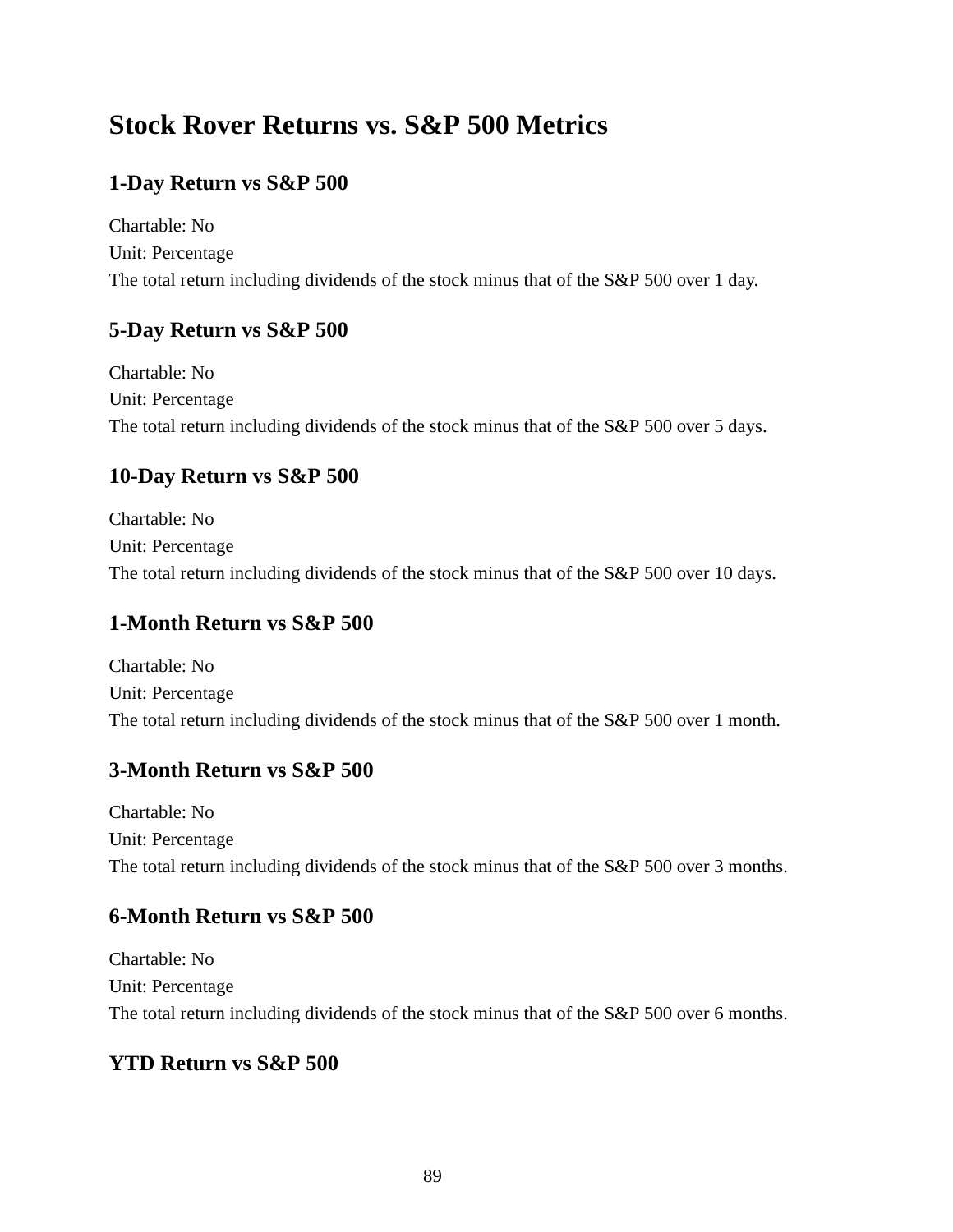Chartable: No Unit: Percentage The total return including dividends of the stock minus that of the S&P 500 since the year's start.

### **1-Year Return vs S&P 500**

Chartable: No Unit: Percentage The total return including dividends of the stock minus that of the S&P 500 over 1 year.

## **2-Year Return vs S&P 500**

Chartable: No Unit: Percentage The total return including dividends of the stock minus that of the S&P 500 over 2 years.

## **3-Year Return vs S&P 500**

Chartable: No Unit: Percentage The total return including dividends of the stock minus that of the S&P 500 over 3 years.

# **5-Year Return vs S&P 500**

Chartable: No Unit: Percentage The total return including dividends of the stock minus that of the S&P 500 over 5 years.

# **10-Year Return vs S&P 500 (Premium)**

Chartable: No Unit: Percentage The total return including dividends of the stock minus that of the S&P 500 over 10 years.

# **Annualized 2-Year Return vs S&P 500 (Premium Plus)**

Chartable: No Unit: Percentage The geometric average of the 2 year total return less that of the the S&P 500.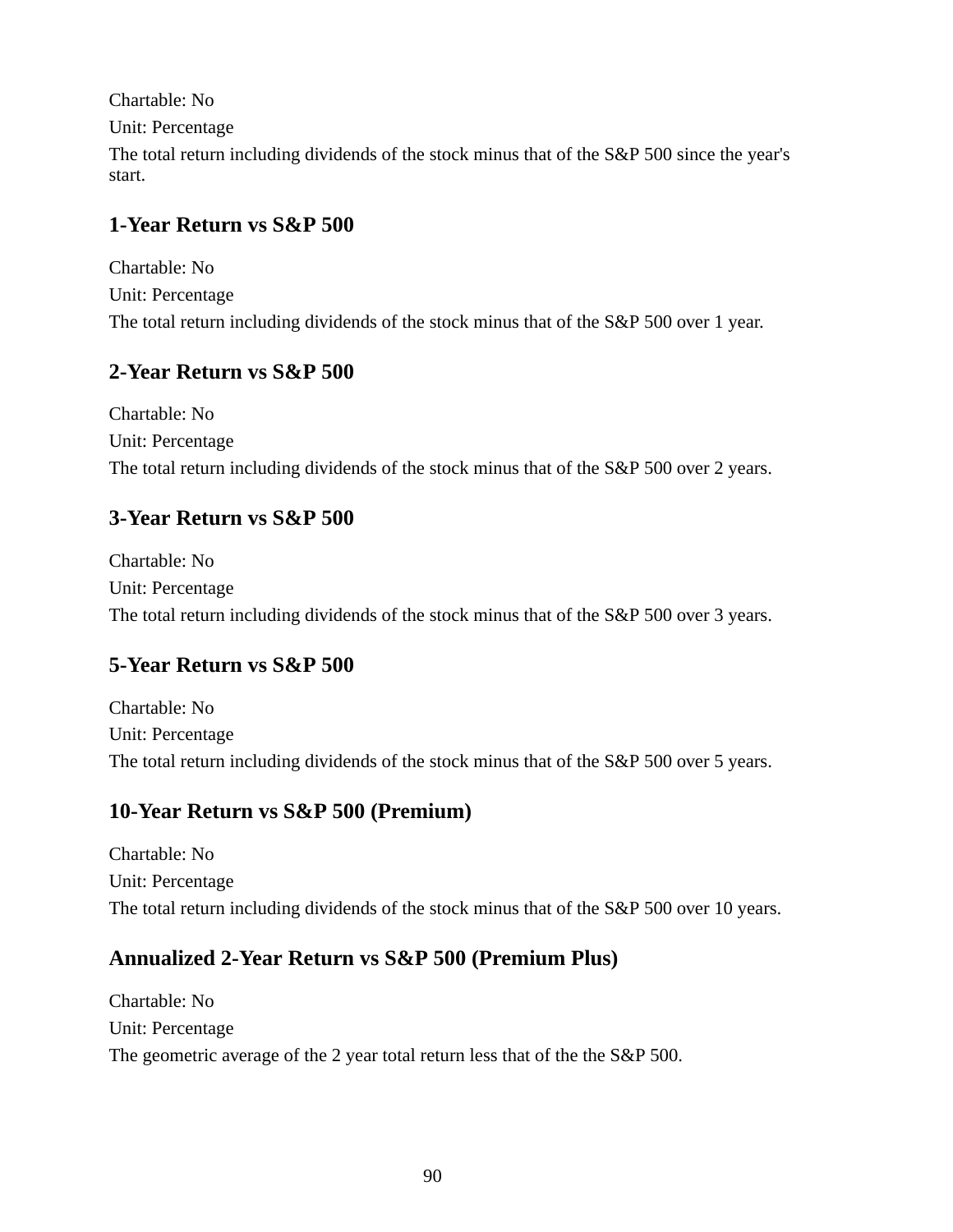# **Annualized 3-Year Return vs S&P 500 (Premium Plus)**

Chartable: No Unit: Percentage The geometric average of the 3 year total return less that of the the S&P 500.

## **Annualized 5-Year Return vs S&P 500 (Premium Plus)**

Chartable: No Unit: Percentage The geometric average of the 5 year total return less that of the the S&P 500.

### **Annualized 10-Year Return vs S&P 500 (Premium Plus)**

Chartable: No Unit: Percentage The geometric average of the 10 year total return less that of the the S&P 500.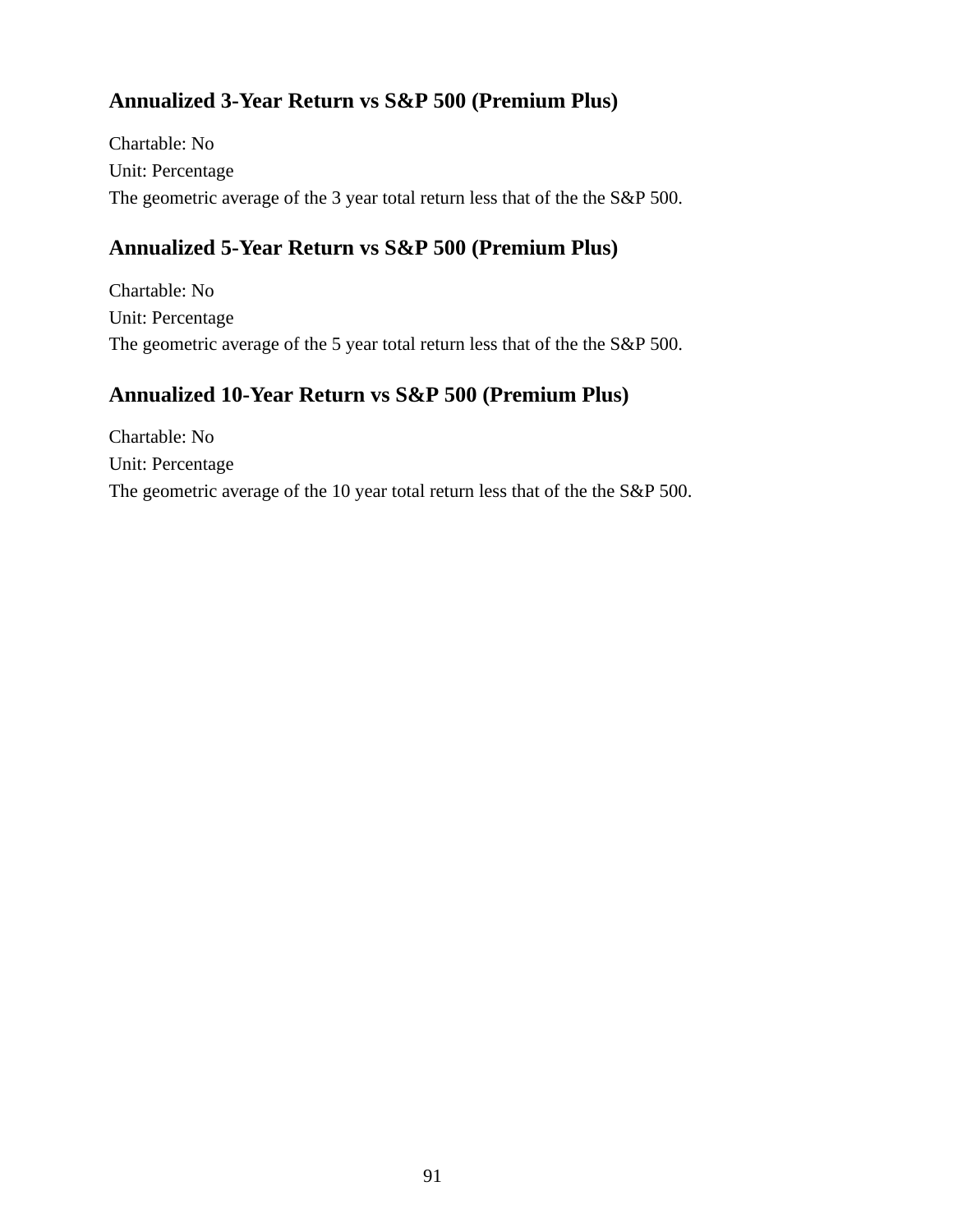# **Stock Rover Profitability vs. Industry Metrics**

## **EBITDA Margin vs Industry (Premium)**

Chartable: Yes Unit: Percentage The company's EBITDA margin minus the average of its industry.

### **Gross Margin vs Industry (Premium)**

Chartable: Yes Unit: Percentage The company's gross margin minus the average of its industry.

## **Net Margin vs Industry (Premium)**

Chartable: Yes Unit: Percentage The company's net margin minus the average of its industry.

## **Operating Margin vs Industry (Premium)**

Chartable: Yes Unit: Percentage The company's operating margin minus the average of its industry.

### **Return on Assets vs Industry (Premium)**

Chartable: Yes Unit: Percentage The company's return on assets minus the average of its industry.

### **Return on Equity vs Industry (Premium)**

Chartable: Yes Unit: Percentage The company's return on equity minus the average of its industry.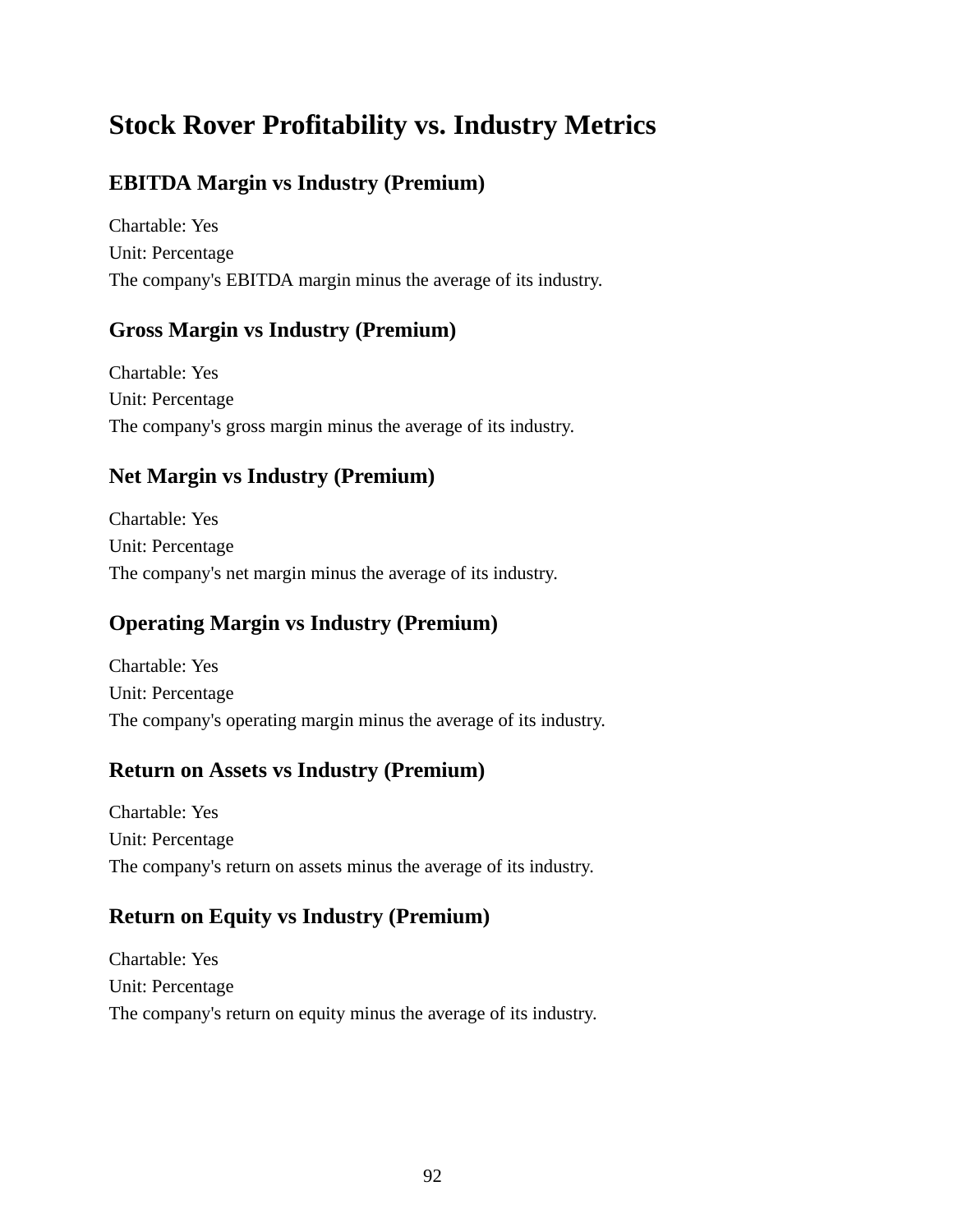# **Stock Rover Profitability vs. Sector Metrics**

### **Return on Assets vs Sector (Premium)**

Chartable: Yes Unit: Percentage The company's return on assets minus that of its sector.

## **Return on Equity vs Sector (Premium)**

Chartable: Yes Unit: Percentage The company's return on equity minus that of its sector.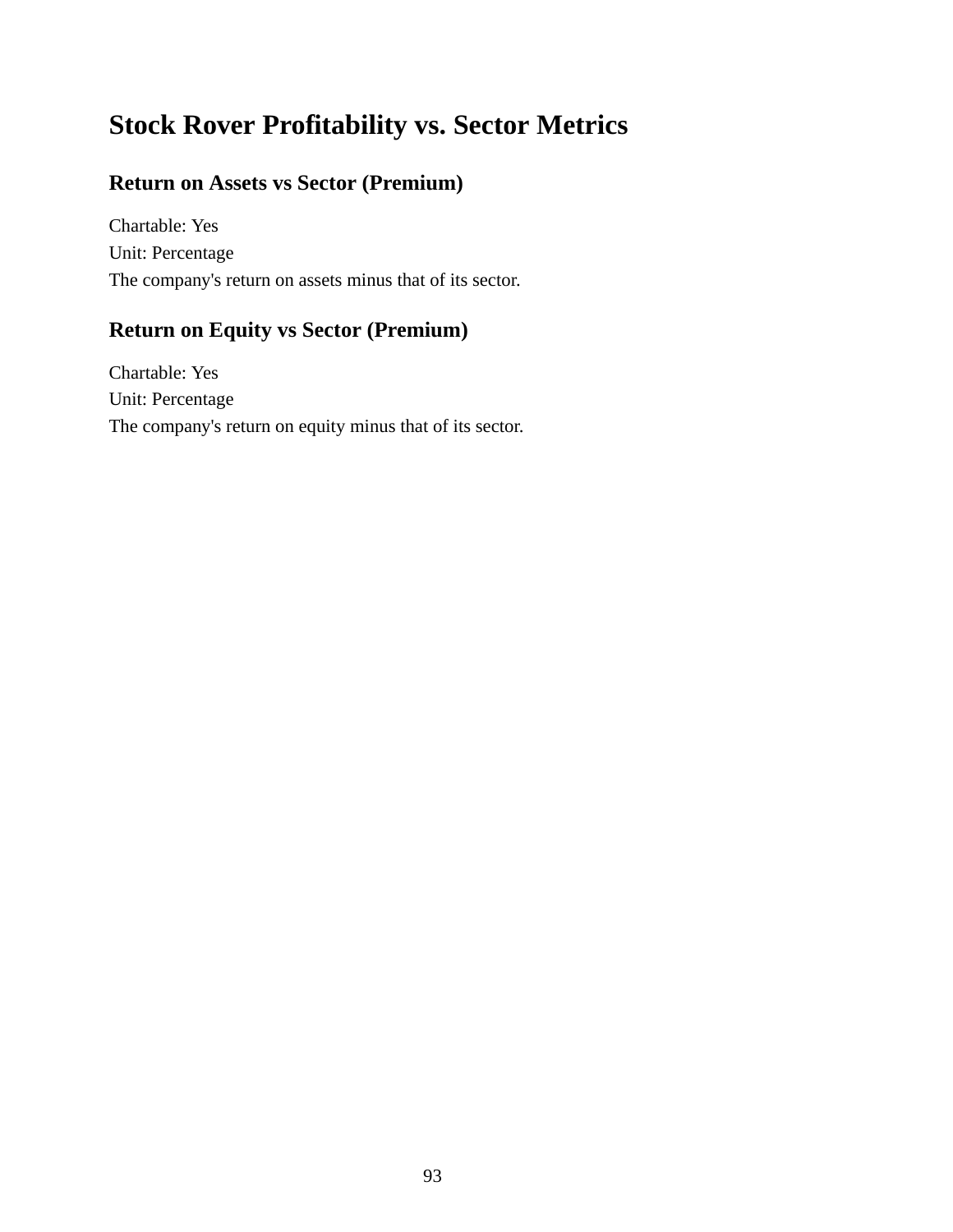# **Stock Rover Industry Deciles Metrics**

## **Dividend Yield Industry Decile (Premium)**

Chartable: Yes

Unit: Number

The decile rank of the company's Dividend Yield among all companies in the same industry. Companies with the highest yields score a 1 and the lowest yielding companies score a 10.

### **Financial Safety Industry Decile (Premium)**

Chartable: Yes

Unit: Number

The 1-10 rank of a company's financial safety versus that of its industry peers. Companies with the lowest Financial Leverage and lowest Debt to Equity Ratio will score a 1.

### **Growth Industry Decile (Premium Plus)**

Chartable: Yes

Unit: Number

The 1-10 rank of a company's growth score versus that of its industry peers. Companies with the most growth will have a rank of 1.

### **Price / Book Industry Decile (Premium)**

Chartable: Yes

Unit: Number

The decile rank of the company's Price/Book ratio among the Price/Book ratio of all companies in the same industry. Companies that are cheapest by this valuation measure score a 1 and the most expensively ranked companies score a 10.

### **Price / Cash Flow Industry Decile (Premium)**

Chartable: Yes

Unit: Number

The decile rank of the company's Price/Cash Flow ratio among the Price/Cash Flow ratio of all companies in the same industry. Companies that are cheapest by this valuation measure score a 1 and the most expensively ranked companies score a 10.

### **Price / Earnings Industry Decile (Premium)**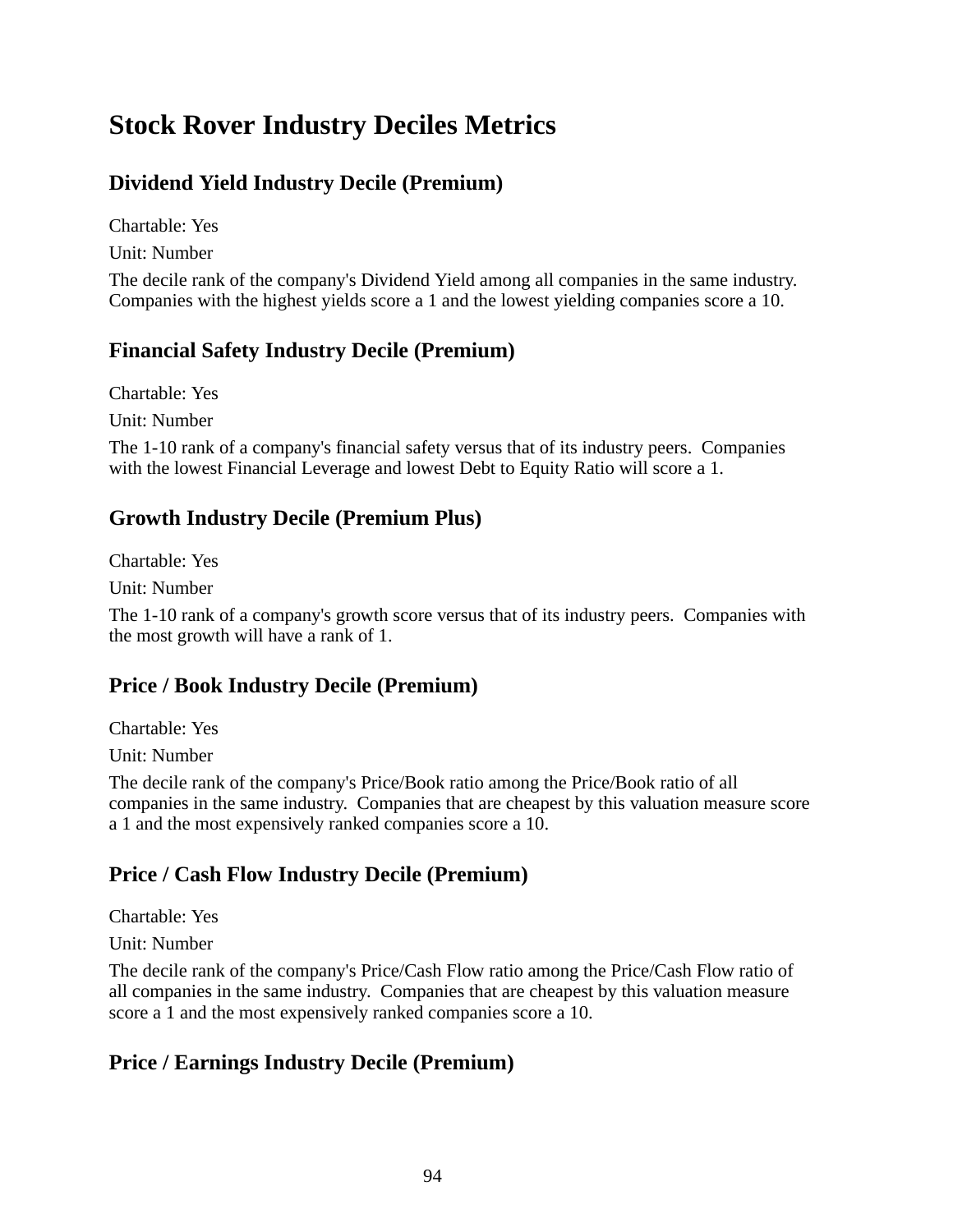Chartable: Yes

Unit: Number

The decile rank of the company's Price/Earnings ratio among the Price/Earnings ratio of all companies in the same industry. Companies that are cheapest by this valuation measure score a 1 and the most expensively ranked companies score a 10.

### **Price / Free Cash Flow Industry Decile (Premium)**

Chartable: Yes

Unit: Number

The decile rank of the company's Price/Free Cash Flow ratio among the Price/Free Cash Flow ratio of all companies in the same industry. Companies that are cheapest by this valuation measure score a 1 and the most expensively ranked companies score a 10.

### **Price / Sales Industry Decile (Premium)**

Chartable: Yes

Unit: Number

The decile rank of the company's Price/Sales ratio among the Price/Sales ratio of all companies in the same industry. Companies that are cheapest by this valuation measure score a 1 and the most expensively ranked companies score a 10.

### **Profitability Industry Decile (Premium)**

Chartable: Yes

Unit: Number

The 1-10 rank of a company's profitability versus that of its industry peers. Companies with the highest Return on Assets and Return on Equity values will have a rank of 1.

### **Quality Industry Decile (Premium Plus)**

Chartable: Yes Unit: Number

The 1-10 rank of a company's Quality Score versus that of its industry peers. Companies with the highest quality score will have a rank of 1.

### **Sentiment Industry Decile (Premium Plus)**

Chartable: Yes Unit: Number

The 1-10 rank of a company's Sentiment Score versus that of its industry peers. Companies with the most favorable sentiment will have a rank of 1.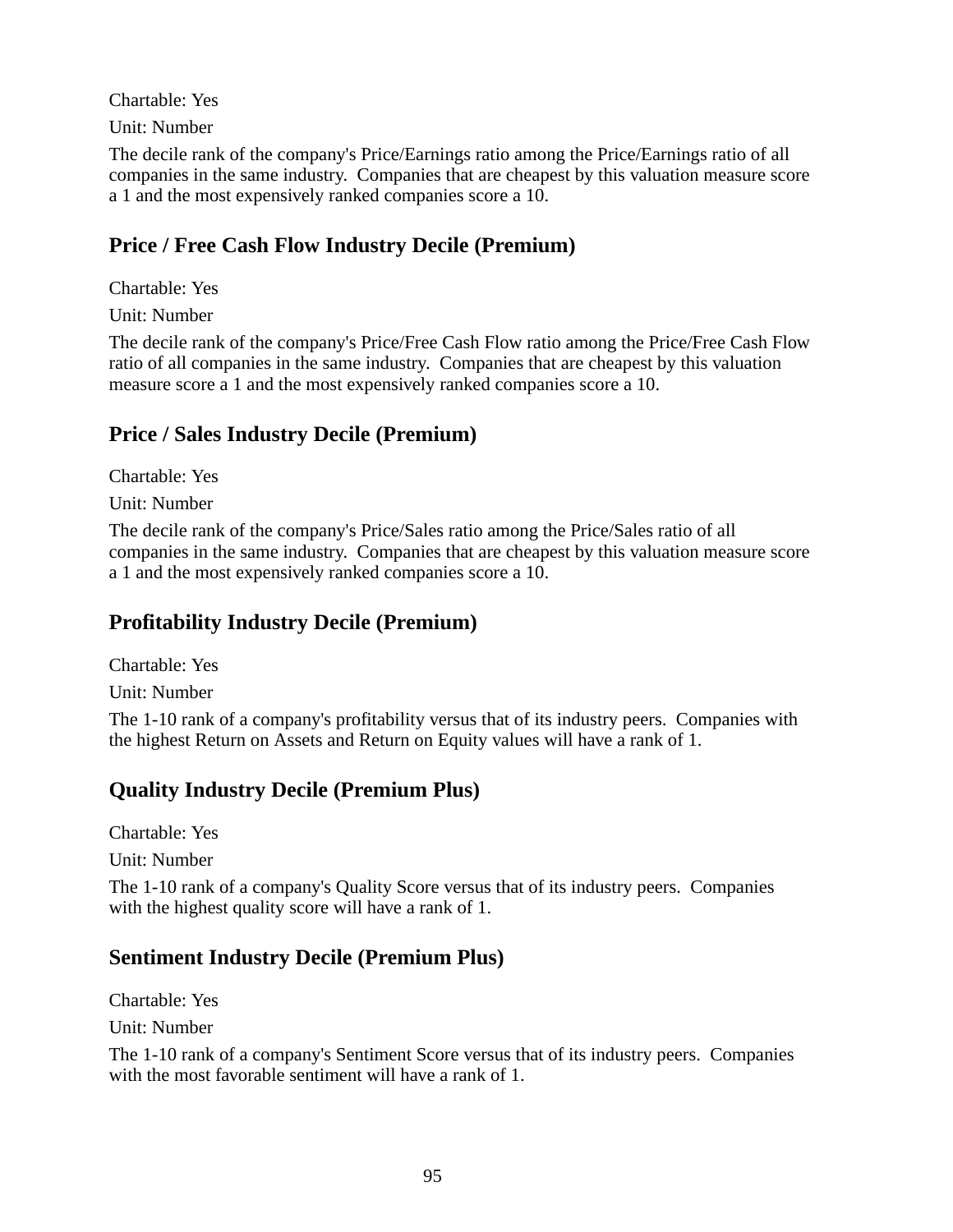## **Value Industry Decile (Premium Plus)**

Chartable: Yes

Unit: Number

The 1-10 rank of a company's Value Score versus that of its industry peers. Companies with the best valuation score will have a rank of 1. Companies with the most expensive valuation will have a rank of 10.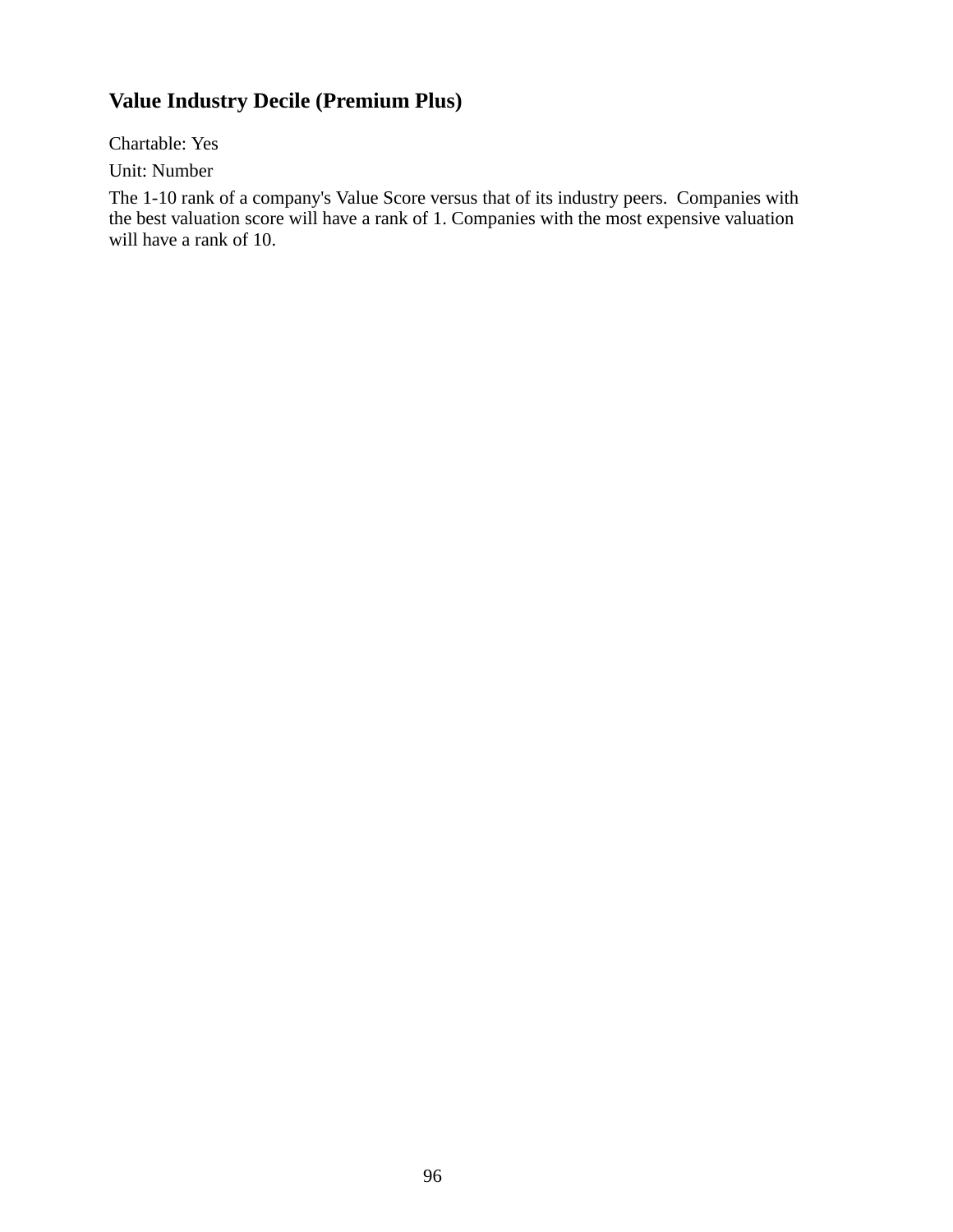# **Stock Rover Sector Deciles Metrics**

### **Dividend Yield Sector Decile (Premium)**

Chartable: Yes

Unit: Number

The decile rank of the company's Dividend Yield among the yields of all companies in the same sector. Companies that have the highest yields score a 1 and the lowest yielding companies score a 10.

### **Financial Safety Sector Decile (Premium)**

Chartable: Yes Unit: Number

The 1-10 rank of a company's financial safety versus that of its sector peers. Companies with the lowest Financial Leverage and lowest Debt to Equity Ratio will score a 1.

### **Growth Sector Decile (Premium Plus)**

Chartable: Yes

Unit: Number

The 1-10 rank of a company's growth score versus that of its sector peers. Companies with the most growth will have a rank of 1.

### **Price / Book Sector Decile (Premium)**

Chartable: Yes

Unit: Number

The decile rank of the company's Price/Book ratio among the Price/Book ratio of all companies in the same sector. Companies that are cheapest by this valuation measure score a 1 and the most expensively ranked companies score a 10.

### **Price / Cash Flow Sector Decile (Premium)**

Chartable: Yes

Unit: Number

The decile rank of the company's Price/Cash Flow ratio among the Price/Cash Flow ratio of all companies in the same sector. Companies that are cheapest by this valuation measure score a 1 and the most expensively ranked companies score a 10.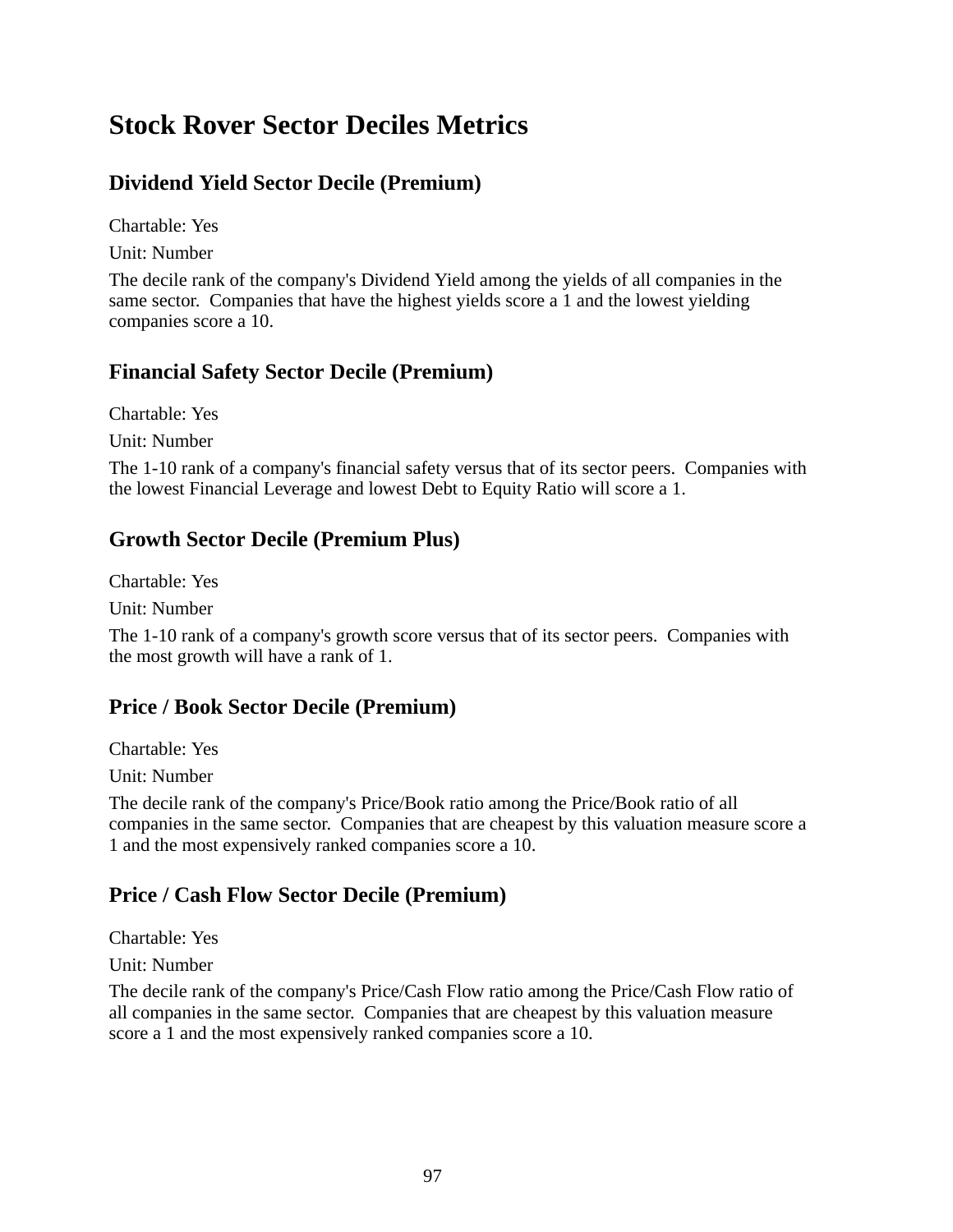## **Price / Earnings Sector Decile (Premium)**

Chartable: Yes

Unit: Number

The decile rank of the company's Price/Earnings ratio among the Price/Earnings ratio of all companies in the same sector. Companies that are cheapest by this valuation measure score a 1 and the most expensively ranked companies score a 10.

## **Price / Free Cash Flow Sector Decile (Premium)**

Chartable: Yes

Unit: Number

The decile rank of the company's Price/Free Cash Flow ratio among the Price/Cash Flow ratio of all companies in the same sector. Companies that are cheapest by this valuation measure score a 1 and the most expensively ranked companies score a 10.

## **Price / Sales Sector Decile (Premium)**

Chartable: Yes

Unit: Number

The decile rank of the company's Price/Sales ratio among the Price/Sales ratio of all companies in the same sector. Companies that are cheapest by this valuation measure score a 1 and the most expensively ranked companies score a 10.

# **Profitability Sector Decile (Premium)**

Chartable: Yes

Unit: Number

The 1-10 rank of a company's profitability versus that of its sector peers. Companies with the highest Return on Assets and Return on Equity values will have a rank of 1.

### **Quality Sector Decile (Premium Plus)**

Chartable: Yes

Unit: Number

The 1-10 rank of a company's Quality Score versus that of its sector peers. Companies with the highest quality score will have a rank of 1.

### **Sentiment Sector Decile (Premium Plus)**

Chartable: Yes Unit: Number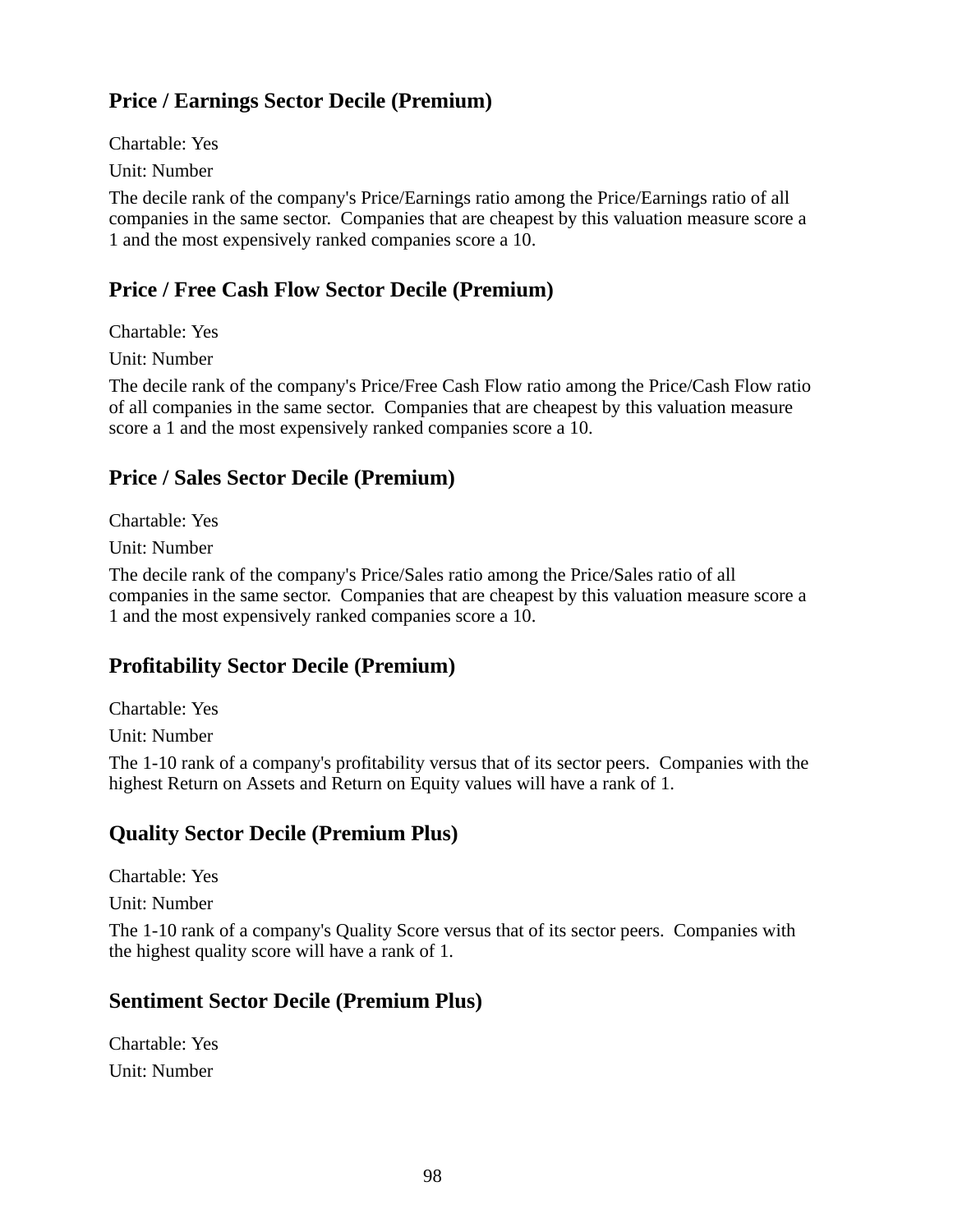The 1-10 rank of a company's Sentiment Score versus that of its sector peers. Companies with the most favorable sentiment will have a rank of 1.

#### **Value Sector Decile (Premium Plus)**

Chartable: Yes

Unit: Number

The 1-10 rank of a company's Value Score versus that of its sector peers. Companies with the best valuation score will have a rank of 1. Companies with the most expensive valuation will have a rank of 10.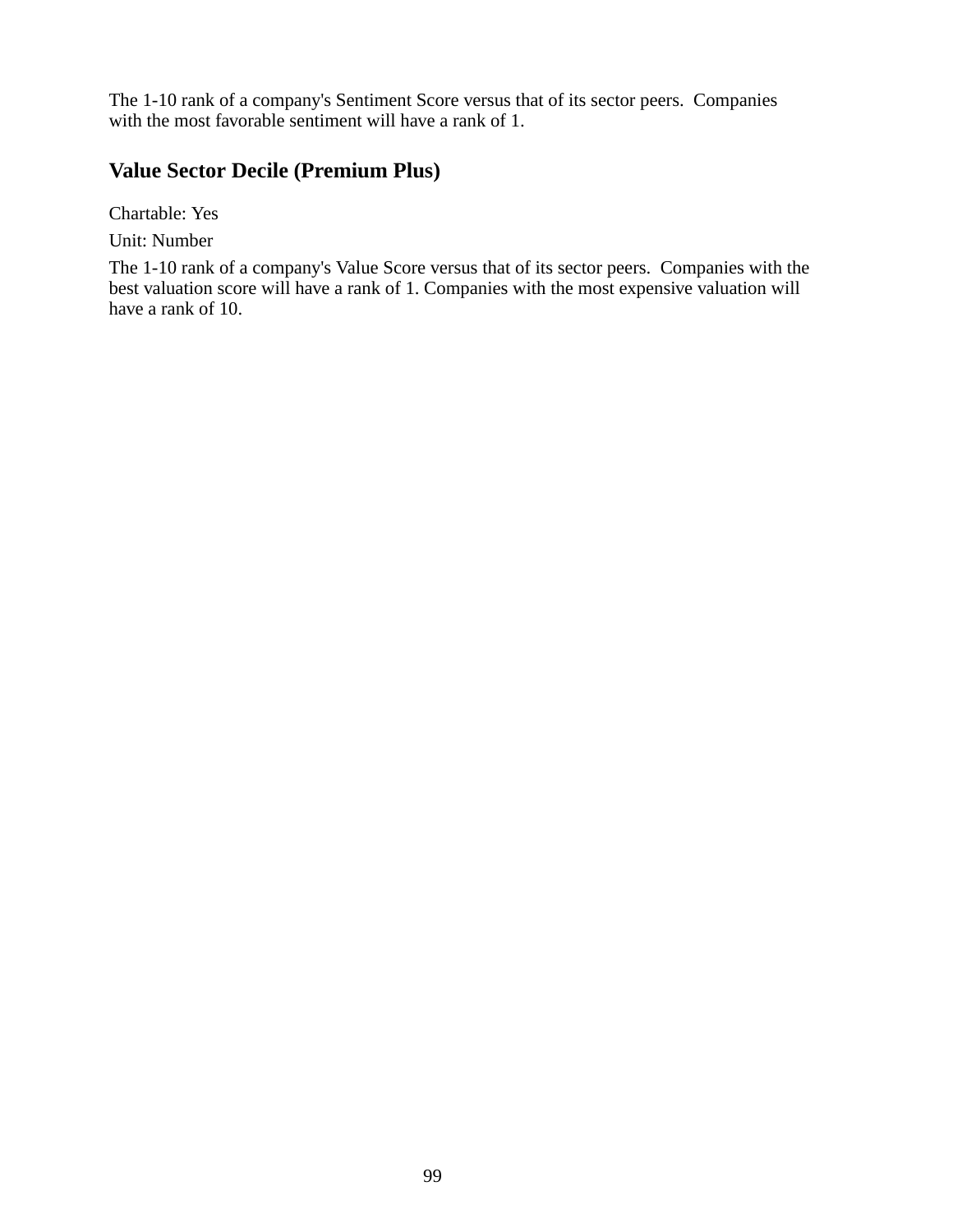# **Stock Rover Portfolio Reporting Metrics**

## **Last Transaction**

Chartable: No Unit: Calendar Date The date of the last transaction loaded into Stock Rover.

### **Yield (%)**

Chartable: No Unit: Percentage The income rate of return.

### **Start Value**

Chartable: No

Unit: Dollars

The value of the portfolio or holding before the market opens on the reporting start date. This is effectively the closing value of the prior trading day so stocks that are sold on the reporting start date are included in this Start Value.

### **Unrealized Gain at Start**

Chartable: No

Unit: Dollars

The difference between the holding value at the start of the reporting period and the cost basis. Note that the basis could be set by purchases from before the reporting start date.

### **Start Basis**

Chartable: No Unit: Dollars The cost basis of the holding on the reporting start date.

### **End Value**

Chartable: No Unit: Dollars The value of the portfolio or holding at market close on the reporting end date. Stocks that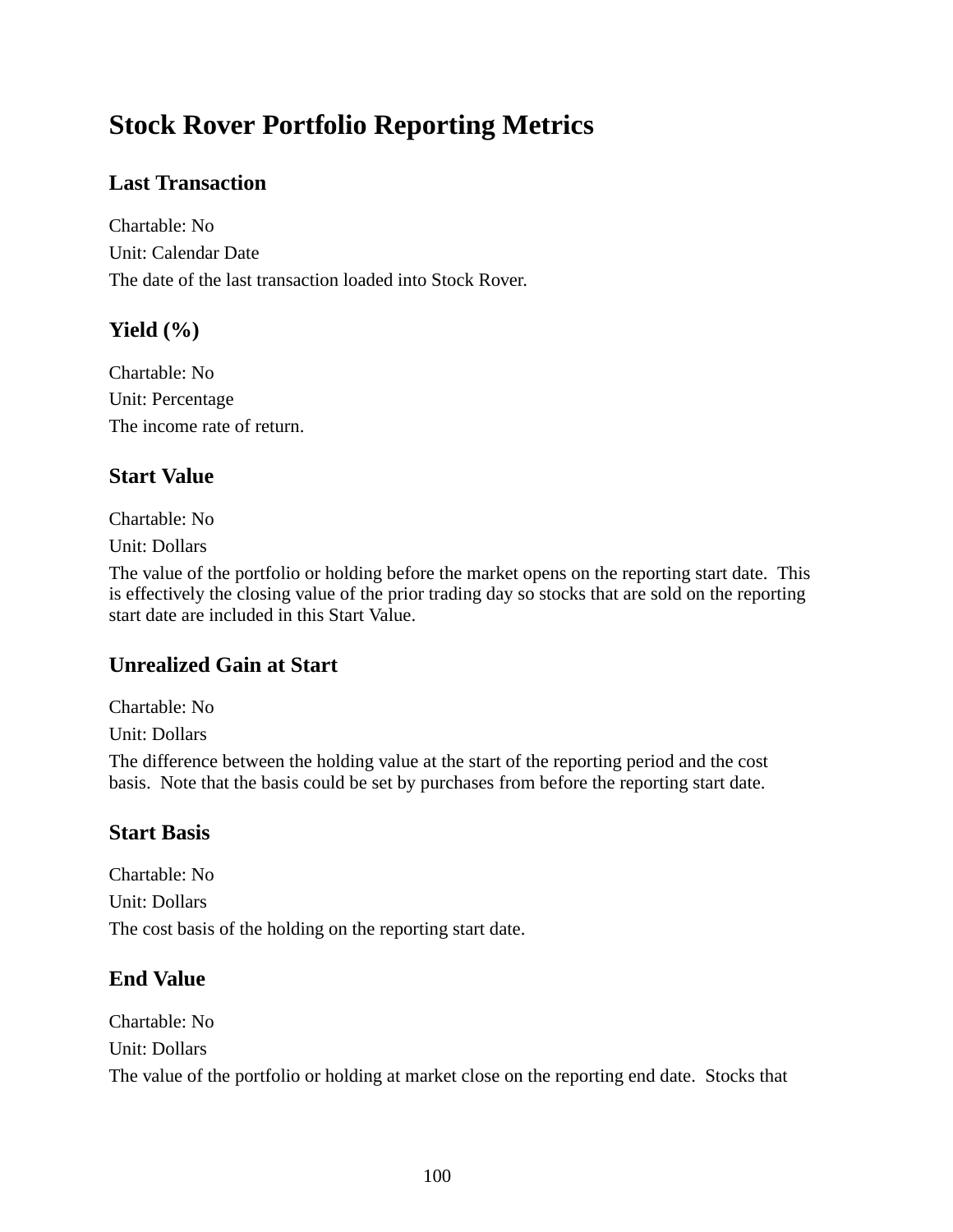were purchased on the reporting end date are included in this value and stocks that were sold are not.

### **Unrealized Gain at End**

Chartable: No Unit: Dollars

The difference between the holding value at the end of the reporting period and the cost basis. Note that the basis could be set by purchases from before the reporting start date.

### **Value Change (%)**

Chartable: No

Unit: Dollars

The simple percentage change between the holding's ending value and its starting value. This shows how the portfolio allocations have grown but it is not really a performance measure because it is affected by purchases and sales as well as investment appreciation.

### **End Basis**

Chartable: No Unit: Dollars The cost basis of the holding on the reporting end date.

### **Inflows and Trade Appreciation**

Chartable: No

Unit: Dollars

The net value of cash and stock inflows (Inflows) plus intraday differences between trade prices and stock closing prices (Trade Appreciation).Increasing the quantity of shares in a position will cause a positive inflow unless there is an equivalent decrease in another holding or cash. Outflows show as negative values.Trade Appreciation includes day trading profits from positions that are held less than a day. It also includes the effect of intraday trade timing such as when a long term position is sold at a higher price than the stock's closing price.

### **Appreciation (\$)**

Chartable: No

Unit: Dollars

The price appreciation of the investment in the currency of its exchange, calculated as the ending value minus the starting value and inflows.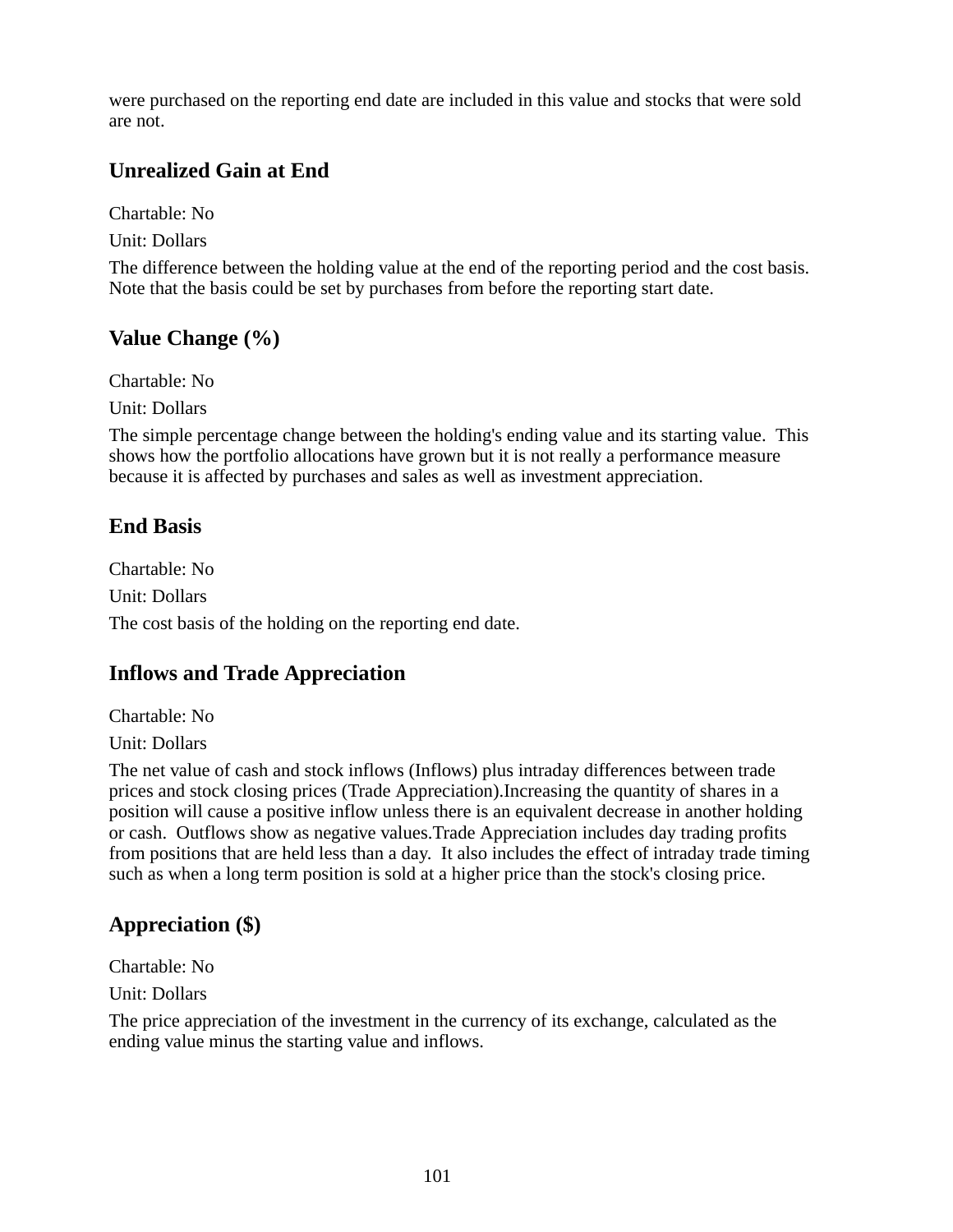# **Change (\$)**

Chartable: No

Unit: Dollars

The change in value of the investment calculated by adding price appreciation and dividend income.

# **Appreciation (%)**

Chartable: No Unit: Percentage

The simple price appreciation percentage of the investment over the reporting period. The calculation is just like ROI except that it does not include dividend and interest income.

# **Net Activity**

Chartable: No Unit: Dollars The net dollar change in your position due to inflows (buys) and outflows (sales and distributions).

## **Fees (\$)**

Chartable: No Unit: Dollars The fees debited from your brokerage account.

# **Income (\$)**

Chartable: No Unit: Dollars The total cash dividends accrued over the reporting period.

# **Realized Gain (\$)**

Chartable: No

Unit: Dollars

The dollar gain that was realized over the reporting period by selling shares for more than their original cost.

# **Time Weighted Return (%)**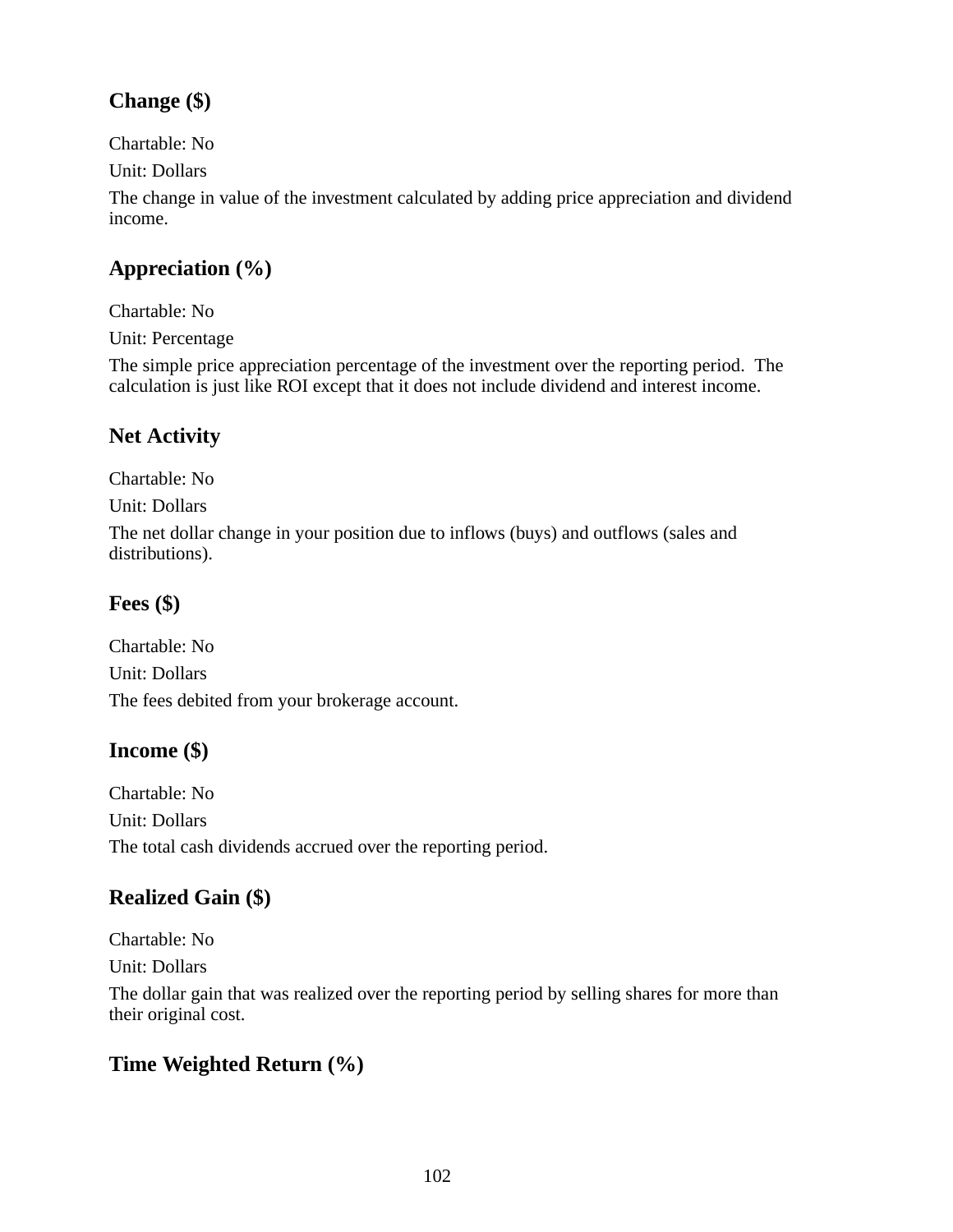Chartable: No

Unit: Dollars

Time weighted return is shown by portfolio charts. It is like a stock or fund return in that it is computed from the daily returns without adjusting for changes in total portfolio value over time from inflows and outflows.

## **Timing**

Chartable: No

Unit: Percentage

Timing shows how many percentage points your personal return was increased by having more funds invested on bullish periods than during bearish ones. This is the difference between your personal return and the Time Weighted Return. When IRR is unavailable the portfolio ROI is used instead. This measure of timing considers only the total size of the portfolio and not the asset allocation or invested percent.

## **Annualized Yield (%)**

Chartable: No

Unit: Percentage

The total cash dividends earned divided by the average daily value and by the reporting duration in years.

# **Invested % Avg**

Chartable: No

Unit: Percentage

The average percent of the portfolio value that is not a cash, a money market fund, or an other asset.

# **Period Rate of Return (IRR)**

Chartable: No

Unit: Percentage

The money-weighted or personal return over the selected period including both price appreciation and dividends also called an Internal Rate of Return (IRR). IRR is calculated on a daily basis using every day in the reporting range.Note that if the reporting range for IRR starts before or ends after the holding was purchased the longer time period will effectively compound the simple ROI of the holding.

### **Annual Rate of Return (IRR)**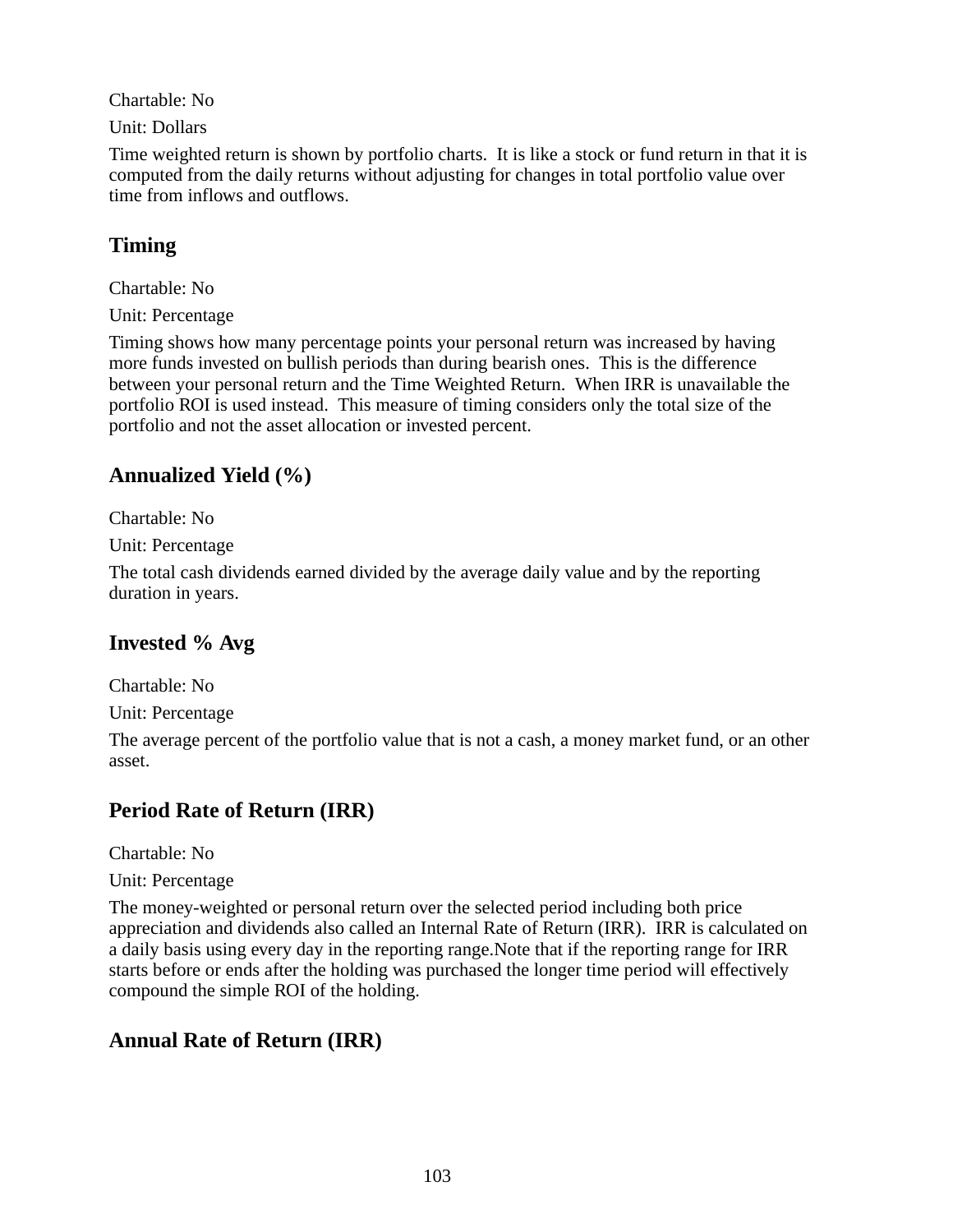Chartable: No

Unit: Percentage

The money weighted total return as an annualized result.Note that annualized values may appear surprisingly large when the reporting period is small because a large 10-day return becomes much larger when compounded into a 365-day value.

## **Return on Investment (ROI)**

Chartable: No

Unit: Percentage

The simple Return on Investment shows the percentage gain of the holding. The calculation divides the net profit by the start value plus inflows where net profit includes price change, dividend income and outflows. This simple formula is less meaningful when there are significant inflows or outflows. In that case IRR provides a more accurate result.For this ROI calculation half the inflows are added to the start value and half the outflows are subtracted from the net profit. ROI is particularly useful when the holding was owned for only part of the reporting period because it does not compound the performance over the entire reporting period.

### **Max Drawdown**

Chartable: No

Unit: Percentage

The percentage difference between the biggest peak-to-trough decline during the reporting period.

### **Sharpe Ratio**

Chartable: No

Unit: Number

A ratio developed to measure risk-adjusted performance. The Sharpe ratio is calculated by subtracting the risk-free rate from the rate of return for a portfolio and dividing the result by the standard deviation of the portfolio returns.

### **S&P 500 Correlation**

Chartable: No

Unit: Number

S&P 500 Correlation shows how much the daily portfolio price changes coincide with daily S&P 500 price changes. Correlation values range from -1 to 1 where a value of 1 means the portfolio rises whenever the S&P 500 rises, a 0 value means there is no relationship, and a -1 value means the portfolio always moves in the opposite direction of the S&P 500. Correlation calculations adjust for the portfolio's volatility so a leveraged investment that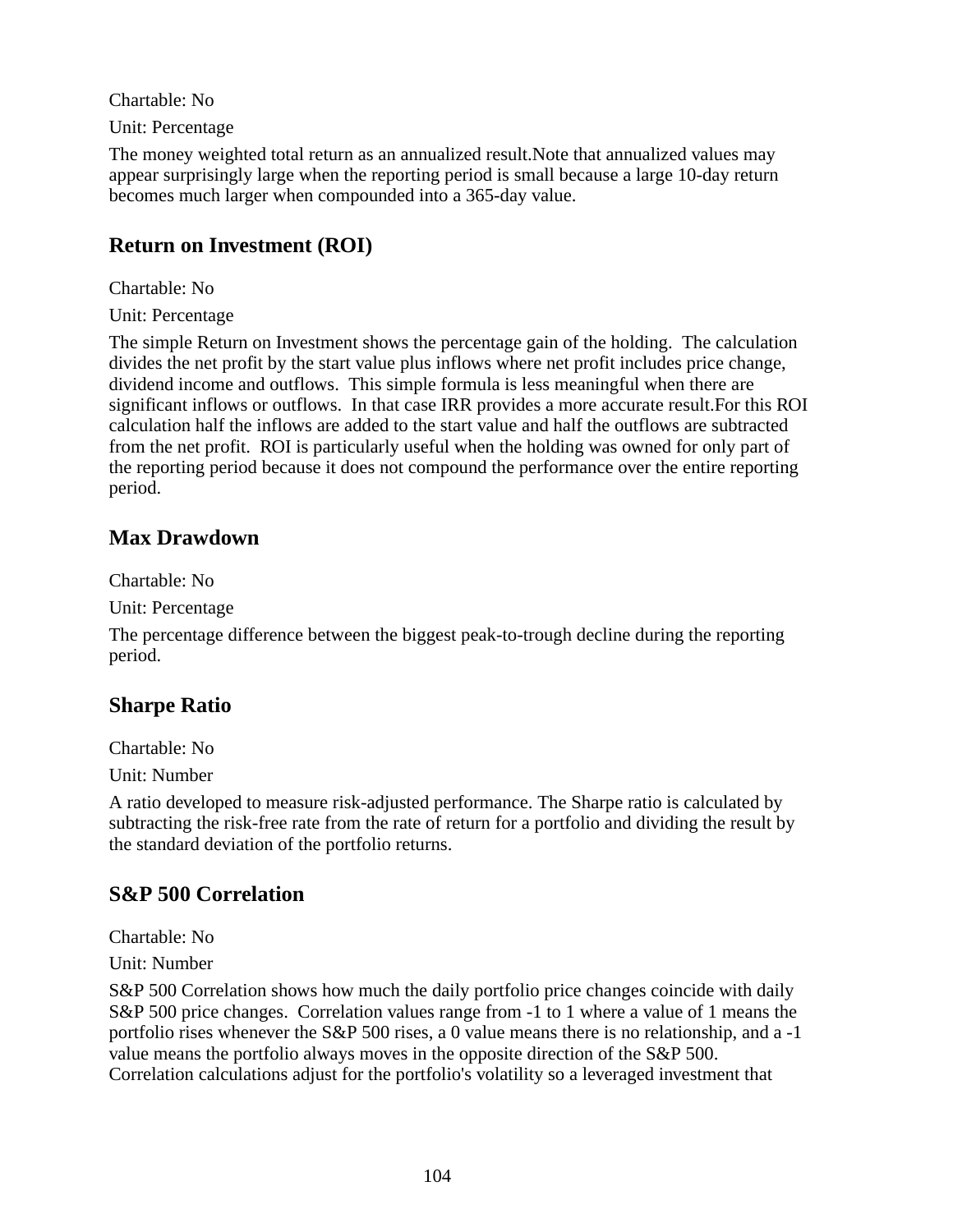tracks the S&P 500 will still have a correlation value of 1.

### **S&P 500 Return**

Chartable: No Unit: Percentage The total return including dividends of an S&P 500 tracking index over the reporting period.

### **Return vs. S&P 500**

Chartable: No

Unit: Percentage

The difference between the portfolio's total return including dividends and the S&P 500 total return including dividends.

### **Beta**

Chartable: No

Unit: Number

Beta measures risk by tracking how much the portfolio price moved relative to the market over the past year. A value of 1 means it moved with the market, a value of 2 means it moved up and down with the market but twice as much, and a value of .5 means it moved up and down half as much as the market did. Negative values are uncommon but a value of -1 for example would mean that the stock moved equal but opposite to the market.

### **Risk Adjusted Return vs. S&P 500**

Chartable: No

Unit: Percentage

The portfolio return divided by its volatility relative to the S&P 500 volatility less the S&P 500 return. A high value here shows stock picking skill.

### **Average Value**

Chartable: No Unit: Dollars The average daily value of the portfolio over the reporting period.

### **Average Basis**

Chartable: No Unit: Dollars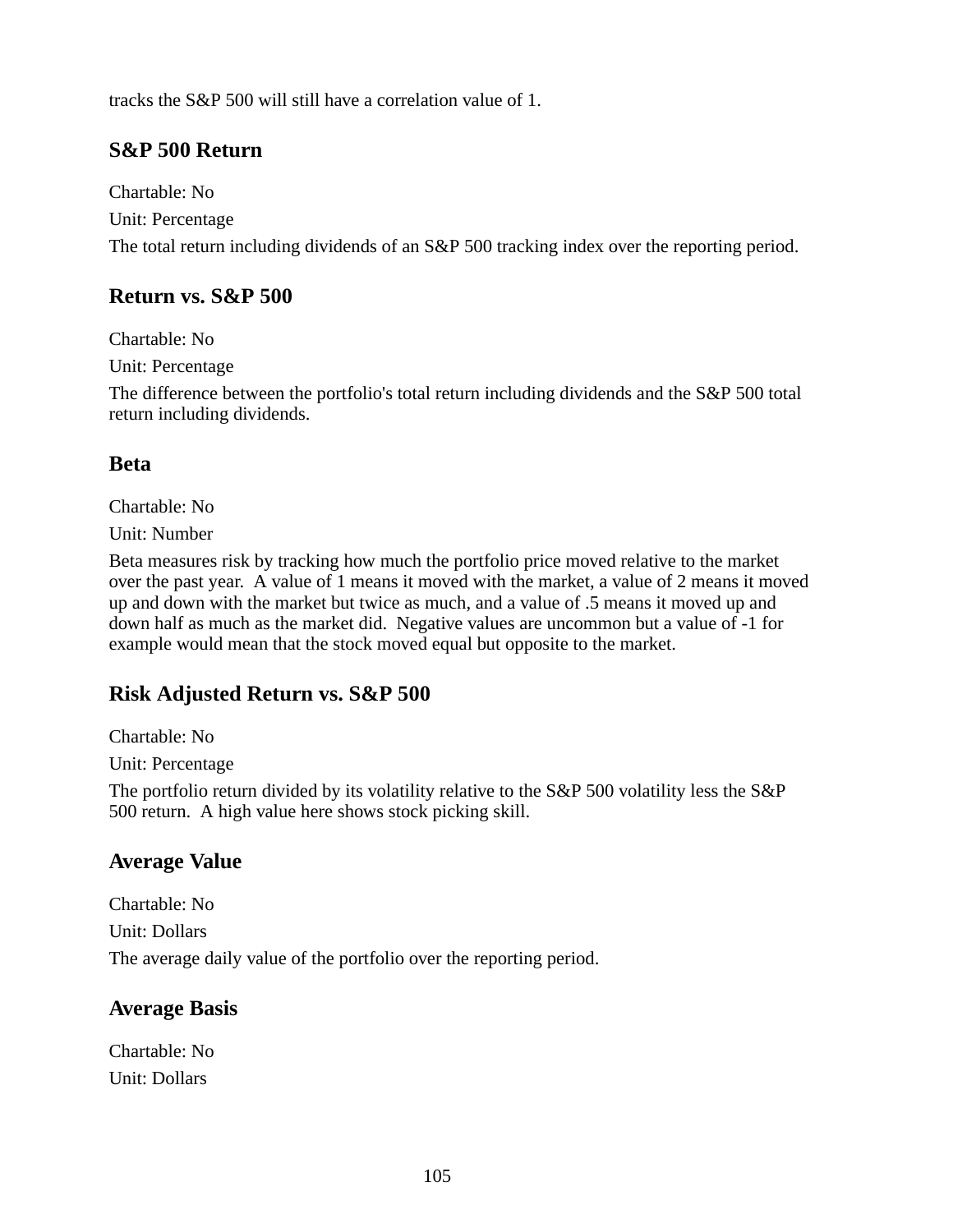The average daily basis of the portfolio over the reporting period.

### **Percent of Total Return**

Chartable: No

Unit: Percentage

An approximation of the holding's contribution to the total return of the portfolio. It is calculated by weighting the IRR of each position by that position's average value over the reporting period.

### **Percent of End Value**

Chartable: No Unit: Percentage The holding's current value as a percent of all values in the table.

### **Percent of Start Value**

Chartable: No Unit: Percentage The holding's initial value as a percent of the the start value.

# **Volatility**

Chartable: No Unit: Number

This risk measurement shows how dramatically daily prices change. Volatile stocks have values greater than .4 and more chance of big gains and losses.

# **S&P 500 Volatility**

Chartable: No

Unit: Number

This risk measurement shows how dramatically the S&P 500 price changed over the reporting period. Volatile stocks have values greater than .4 and more chance of big gains and losses.

### **Avg. Cash and Asset Value**

Chartable: No Unit: Dollars The average daily value of the portfolio's cash over the reporting period.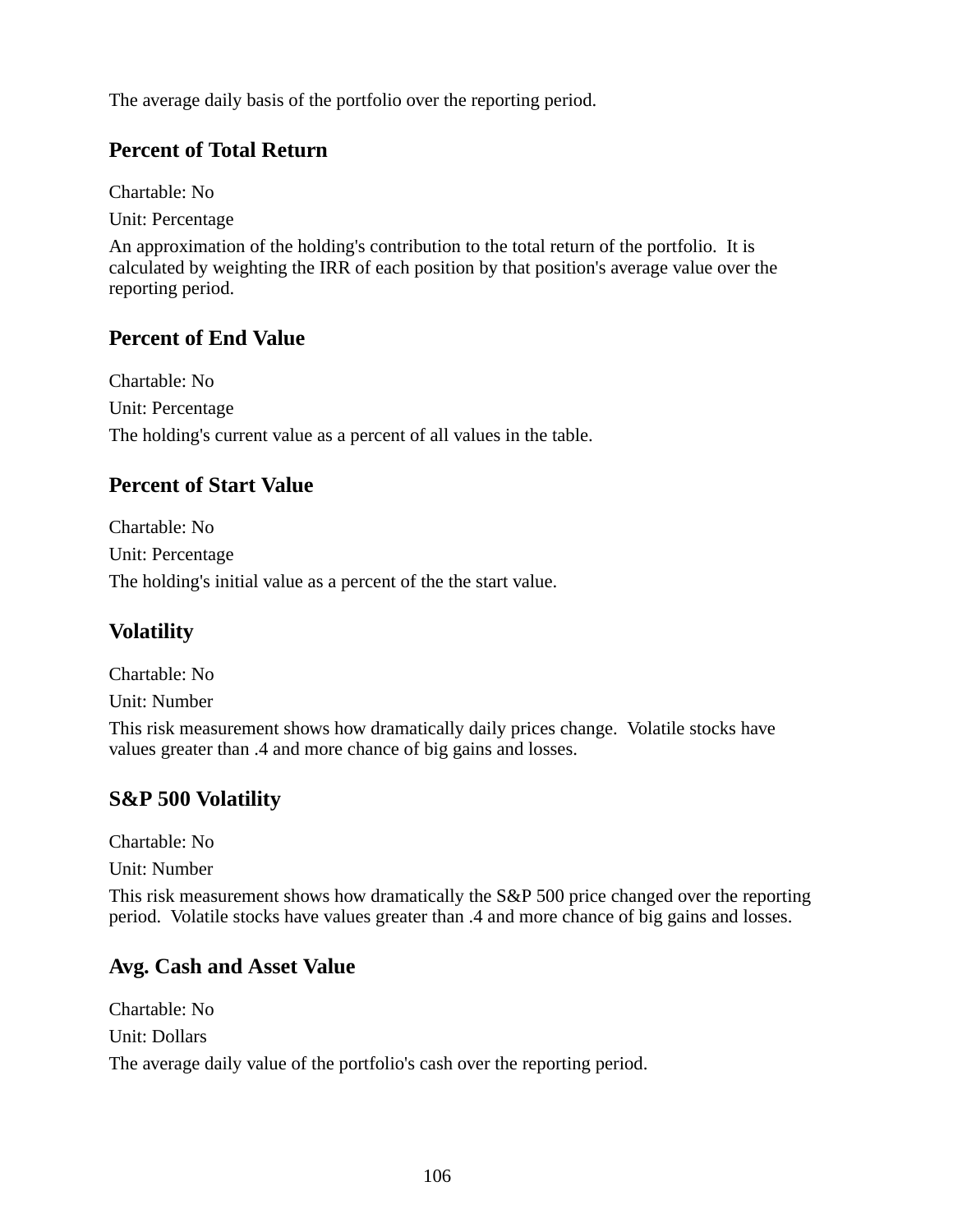# **Stock Rover Earnings Estimate Details Metrics**

# **Average EPS Estimate Current Qtr (Premium Plus)**

Chartable: No Unit: Dollars The average Earnings Per Share estimate for the current quarter.

### **Average EPS Estimate Next Quarter (Premium Plus)**

Chartable: No Unit: Dollars The average Earnings Per Share estimate for the next quarter.

## **Average EPS Estimate Next Year (Premium Plus)**

Chartable: No Unit: Dollars The average Earnings Per Share estimate for the next fiscal year.

## **EPS Surprise (Premium Plus)**

Chartable: Yes Unit: Percentage The percent difference between the last announced quarter's pro forma earnings and the consensus estimate.

### **High EPS Estimate Current Qtr (Premium Plus)**

Chartable: No Unit: Dollars The high Earnings Per Share estimate for the current quarter.

### **High EPS Estimate Current Year (Premium Plus)**

Chartable: No Unit: Dollars The high Earnings Per Share estimate for the current fiscal year.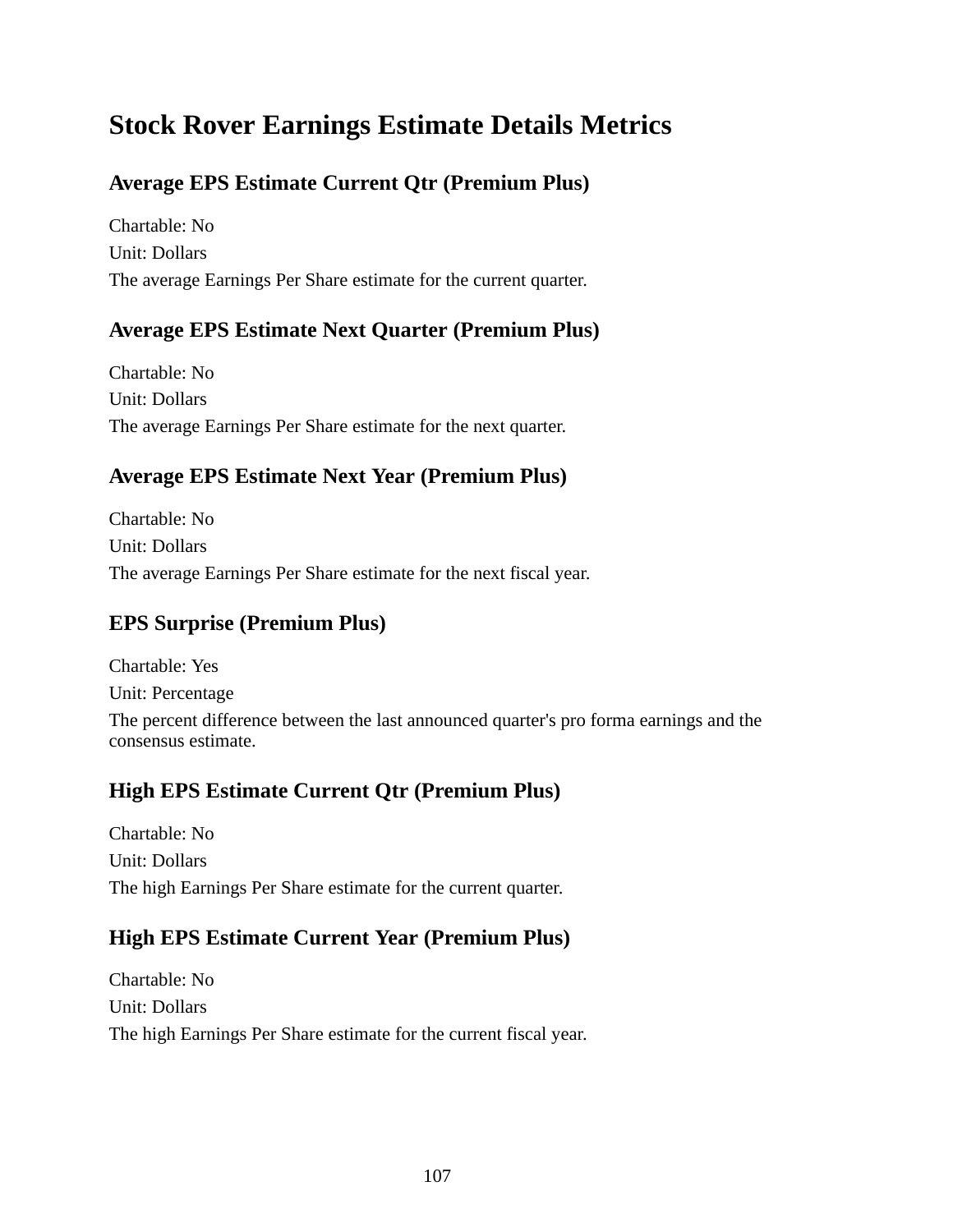# **High EPS Estimate Next Quarter (Premium Plus)**

Chartable: No Unit: Dollars The high Earnings Per Share estimate for the next quarter.

## **High EPS Estimate Next Year (Premium Plus)**

Chartable: No Unit: Dollars The high Earnings Per Share estimate for the next fiscal year.

### **Low EPS Estimate Current Qtr (Premium Plus)**

Chartable: No Unit: Dollars The low Earnings Per Share estimate for the current quarter.

## **Low EPS Estimate Current Year (Premium Plus)**

Chartable: No Unit: Dollars The low Earnings Per Share estimate for the current fiscal year.

### **Low EPS Estimate Next Quarter (Premium Plus)**

Chartable: No Unit: Dollars The low Earnings Per Share estimate for the next quarter.

### **Low EPS Estimate Next Year (Premium Plus)**

Chartable: No Unit: Dollars The low Earnings Per Share estimate for the next fiscal year.

### **Number of EPS Analysts Current Qtr (Premium Plus)**

Chartable: No Unit: Number The number of Earnings Per Share analysts for the current quarter.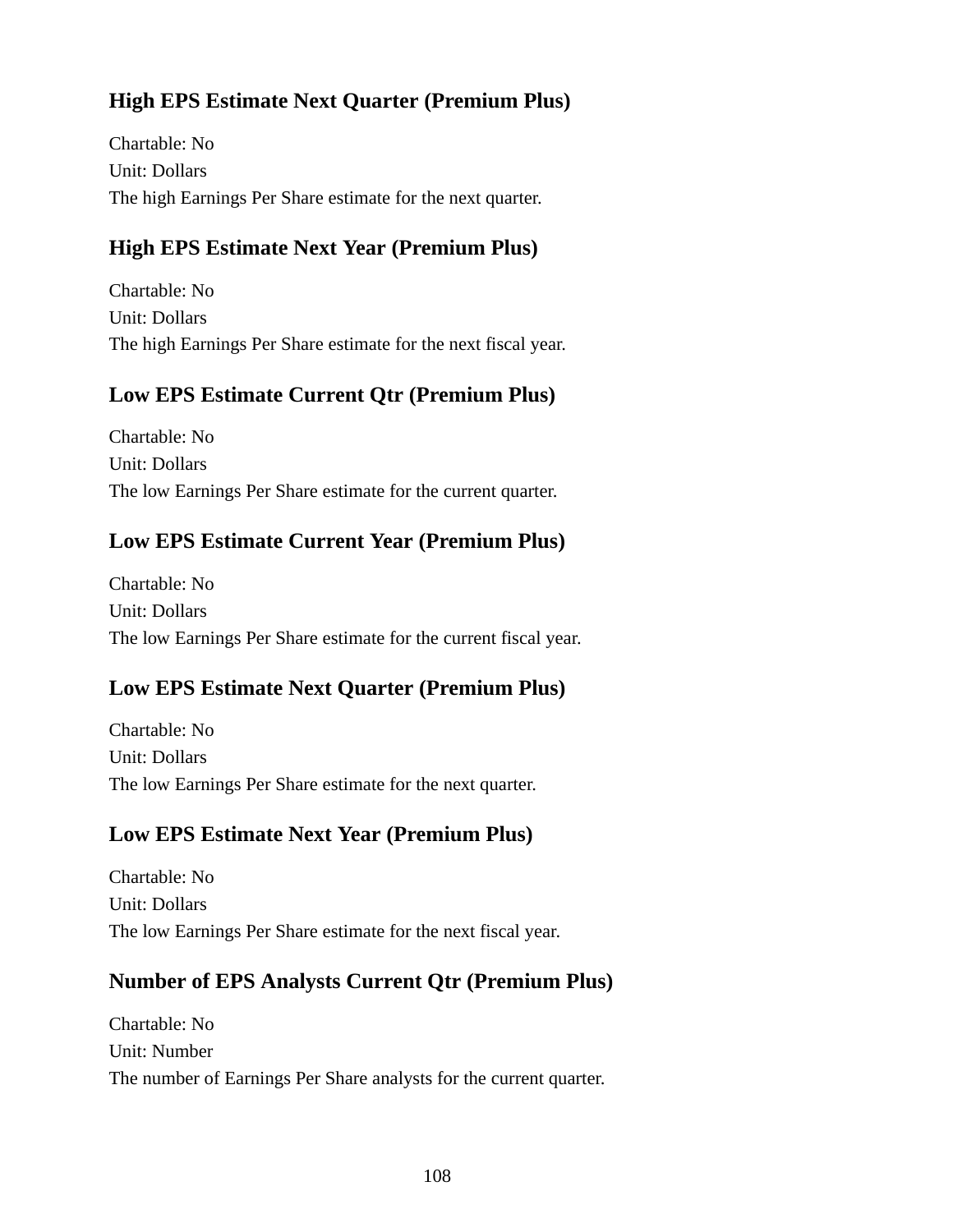## **Number of EPS Analysts Current Year (Premium Plus)**

Chartable: No Unit: Number The number of Earnings Per Share analysts for the current year.

### **Number of EPS Analysts Next Quarter (Premium Plus)**

Chartable: No Unit: Number The number of Earnings Per Share analysts for the next quarter.

### **Number of EPS Analysts Next Year (Premium Plus)**

Chartable: No Unit: Number The number of Earnings Per Share analysts for the next year.

### **Quarterly EPS Surprise (Premium Plus)**

Chartable: No

Unit: Graph

A graphical display of how much quarterly pro forma earnings have beaten or fallen short of analyst's estimates.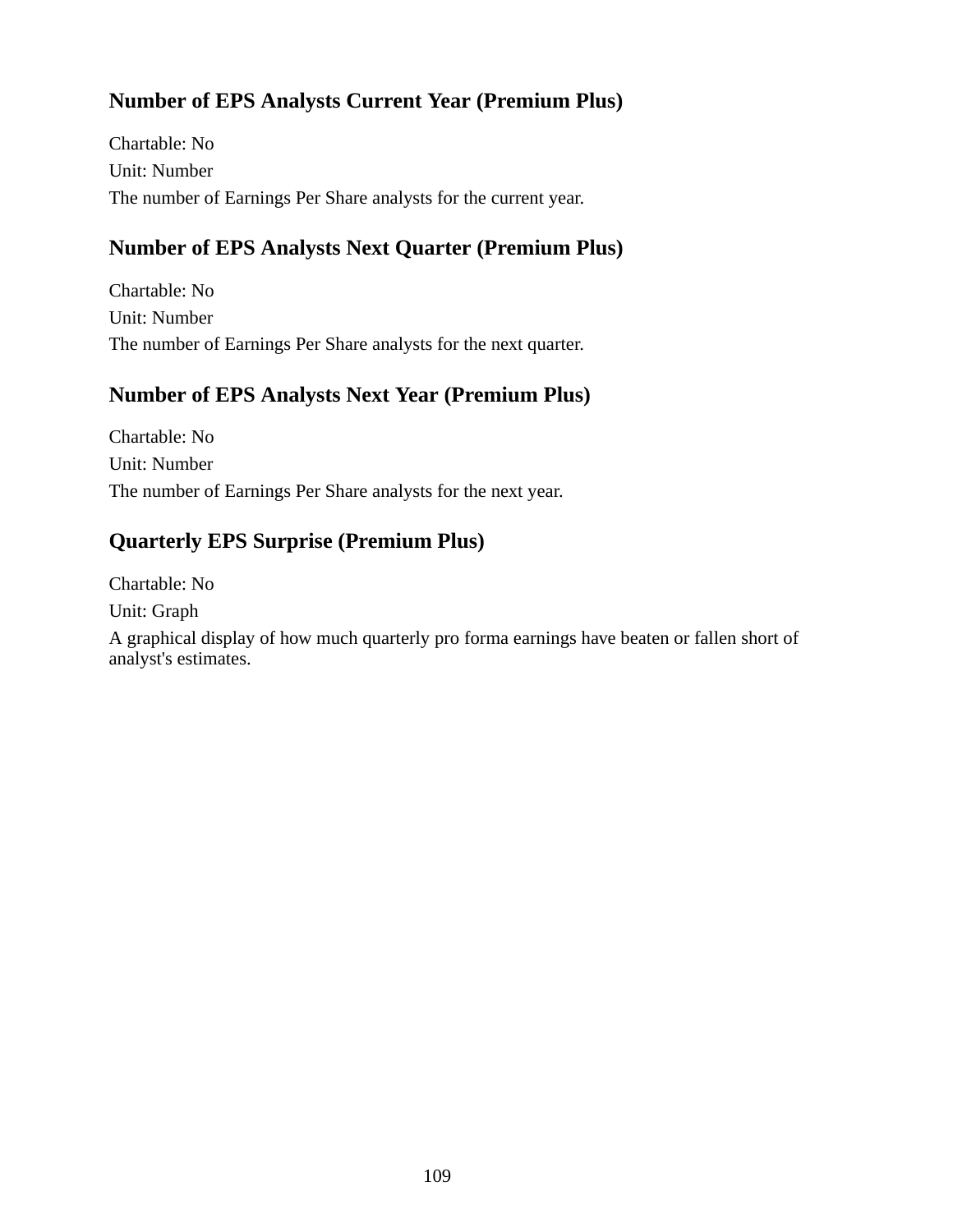# **Stock Rover Revenue Estimate Details Metrics**

# **Average Sales Estimate Current Qtr (Premium Plus)**

Chartable: No Unit: Millions of Dollars The average sales estimate for the current quarter.

## **Average Sales Estimate Current Year (Premium Plus)**

Chartable: No Unit: Millions of Dollars The average sales estimate for the current fiscal year.

## **Average Sales Estimate Next Qtr (Premium Plus)**

Chartable: No Unit: Millions of Dollars The average sales estimate for the next quarter.

## **Average Sales Estimate Next Year (Premium Plus)**

Chartable: No Unit: Millions of Dollars The average sales estimate for the next fiscal year.

## **High Sales Estimate Current Qtr (Premium Plus)**

Chartable: No Unit: Millions of Dollars The high sales estimate for the current quarter.

## **High Sales Estimate Current Year (Premium Plus)**

Chartable: No Unit: Millions of Dollars The high sales estimate for the current fiscal year.

## **High Sales Estimate Next Qtr (Premium Plus)**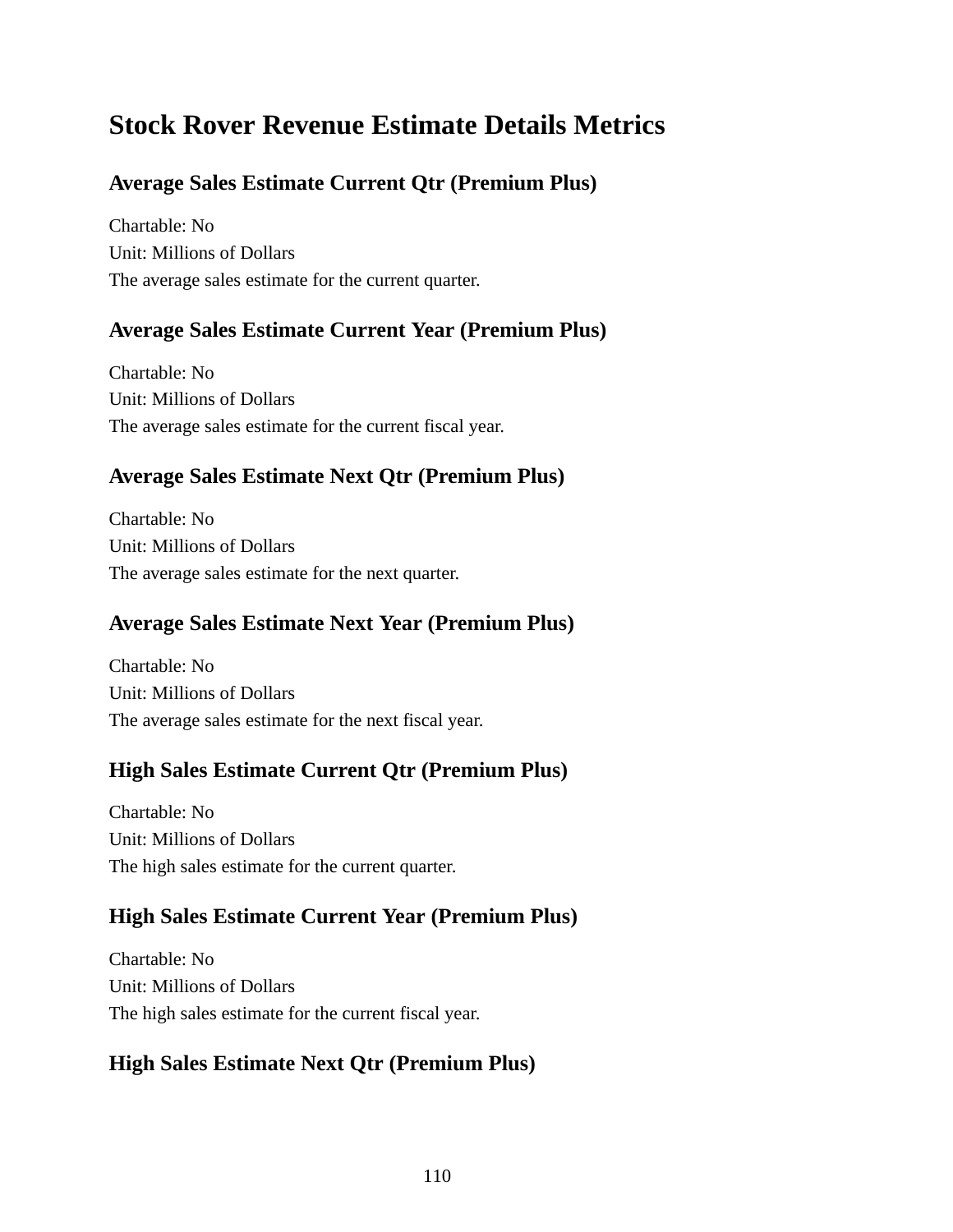Chartable: No Unit: Millions of Dollars The high sales estimate for the next quarter.

## **High Sales Estimate Next Year (Premium Plus)**

Chartable: No Unit: Millions of Dollars The high sales estimate for the next fiscal year.

## **Low Sales Estimate Current Qtr (Premium Plus)**

Chartable: No Unit: Millions of Dollars The low sales estimate for the current quarter.

## **Low Sales Estimate Current Year (Premium Plus)**

Chartable: No Unit: Millions of Dollars The low sales estimate for the current fiscal year.

## **Low Sales Estimate Next Qtr (Premium Plus)**

Chartable: No Unit: Millions of Dollars The low sales estimate for the next quarter.

## **Low Sales Estimate Next Year (Premium Plus)**

Chartable: No Unit: Millions of Dollars The low sales estimate for the next fiscal year.

## **Number of Sales Analysts Current Qtr (Premium Plus)**

Chartable: No Unit: Number The number of sales analysts for the current quarter.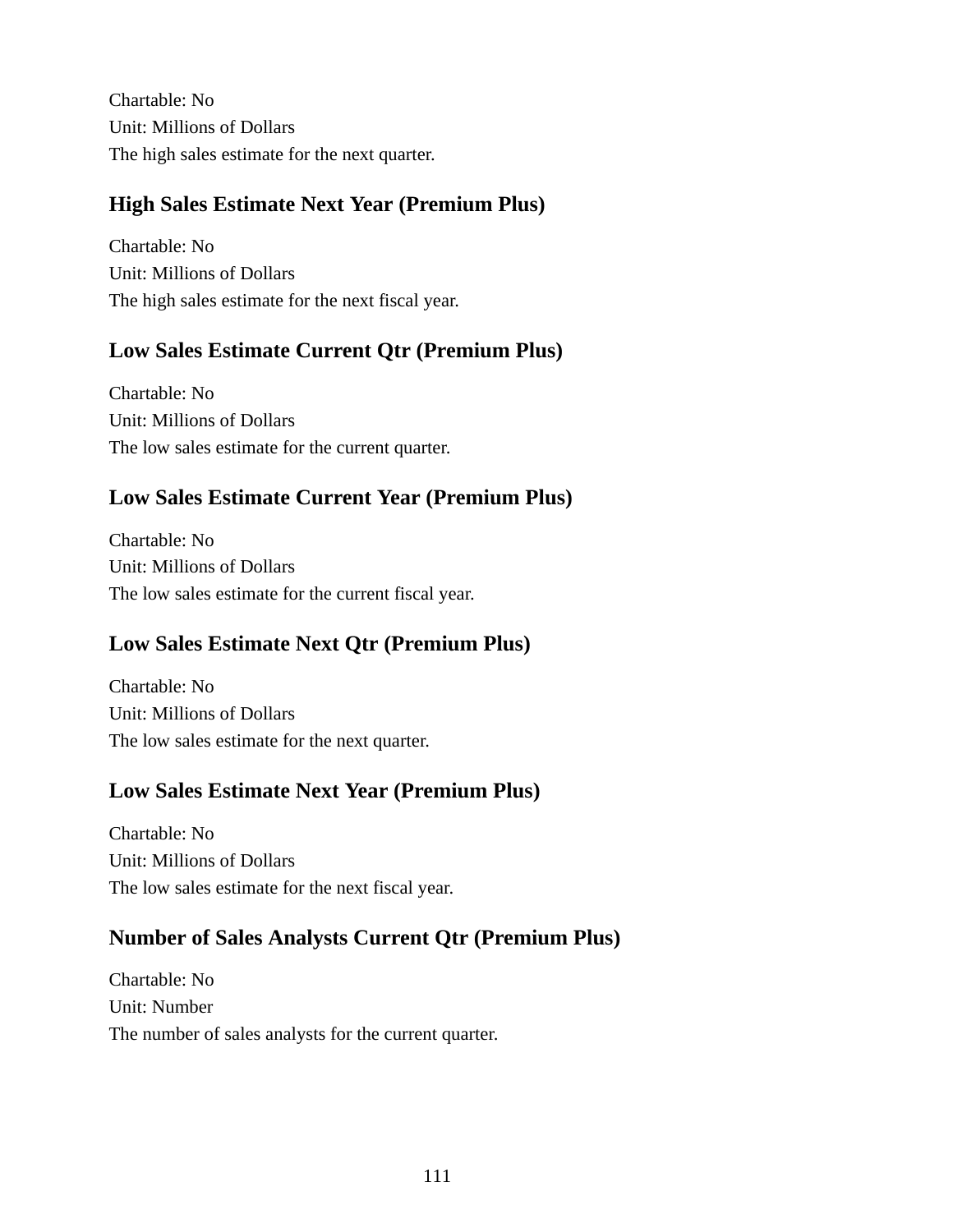## **Number of Sales Analysts Current Year (Premium Plus)**

Chartable: No Unit: Number The number of sales analysts for the current year.

## **Number of Sales Analysts Next Qtr (Premium Plus)**

Chartable: No Unit: Number The number of sales analysts for the next quarter.

## **Number of Sales Analysts Next Year (Premium Plus)**

Chartable: No Unit: Number The number of sales analysts for the next year.

## **Sales Growth Current Year (Premium Plus)**

Chartable: No Unit: Percentage The expected sales growth for the current fiscal year based on current analyst estimates.

## **Sales Growth Next Year (Premium Plus)**

Chartable: No Unit: Percentage The expected sales growth for the next fiscal year based on current analyst estimates.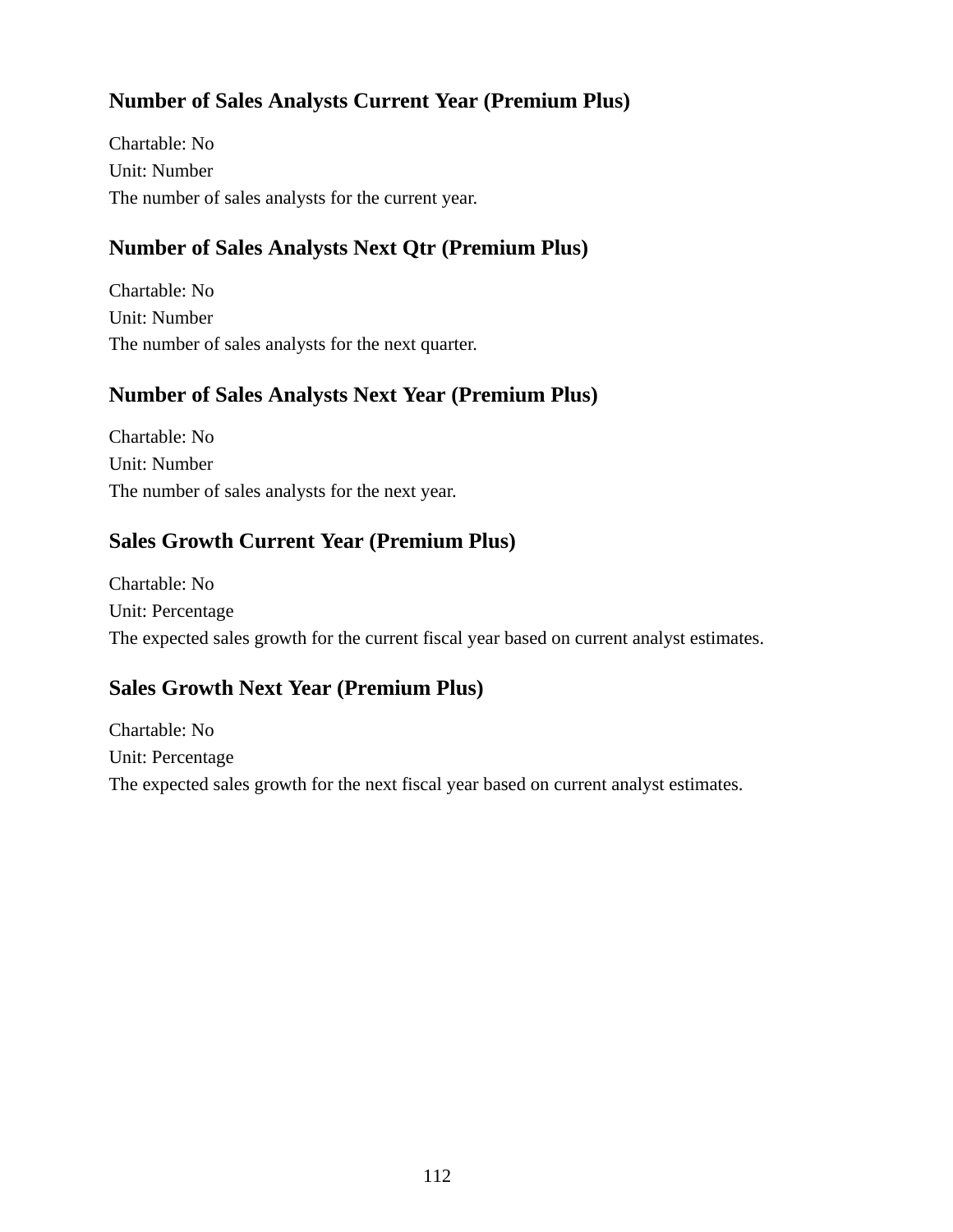# **Stock Rover EPS Estimate Trends Metrics**

# **Current Qtr EPS Estimate 7 Days Ago (Premium Plus)**

Chartable: No Unit: Dollars The 7 days ago estimate for the current quarter.

## **Current Qtr EPS Estimate 30 Days Ago (Premium Plus)**

Chartable: No Unit: Dollars The 30 days ago estimate for the current quarter.

## **Current Qtr EPS Estimate 60 Days Ago (Premium Plus)**

Chartable: No Unit: Dollars The 60 days ago estimate for the current quarter.

## **Current Qtr EPS Estimate 90 Days Ago (Premium Plus)**

Chartable: No Unit: Dollars The 90 days ago estimate for the current quarter.

## **Current Qtr Estimate vs 90 Days Ago (Premium Plus)**

Chartable: No Unit: Percentage The change of current quarter's Earnings Per Share estimate vs 90 days ago.

## **Next Qtr EPS Estimate 7 Days Ago (Premium Plus)**

Chartable: No Unit: Dollars The 7 days ago estimate for the next quarter.

## **Next Qtr EPS Estimate 30 Days Ago (Premium Plus)**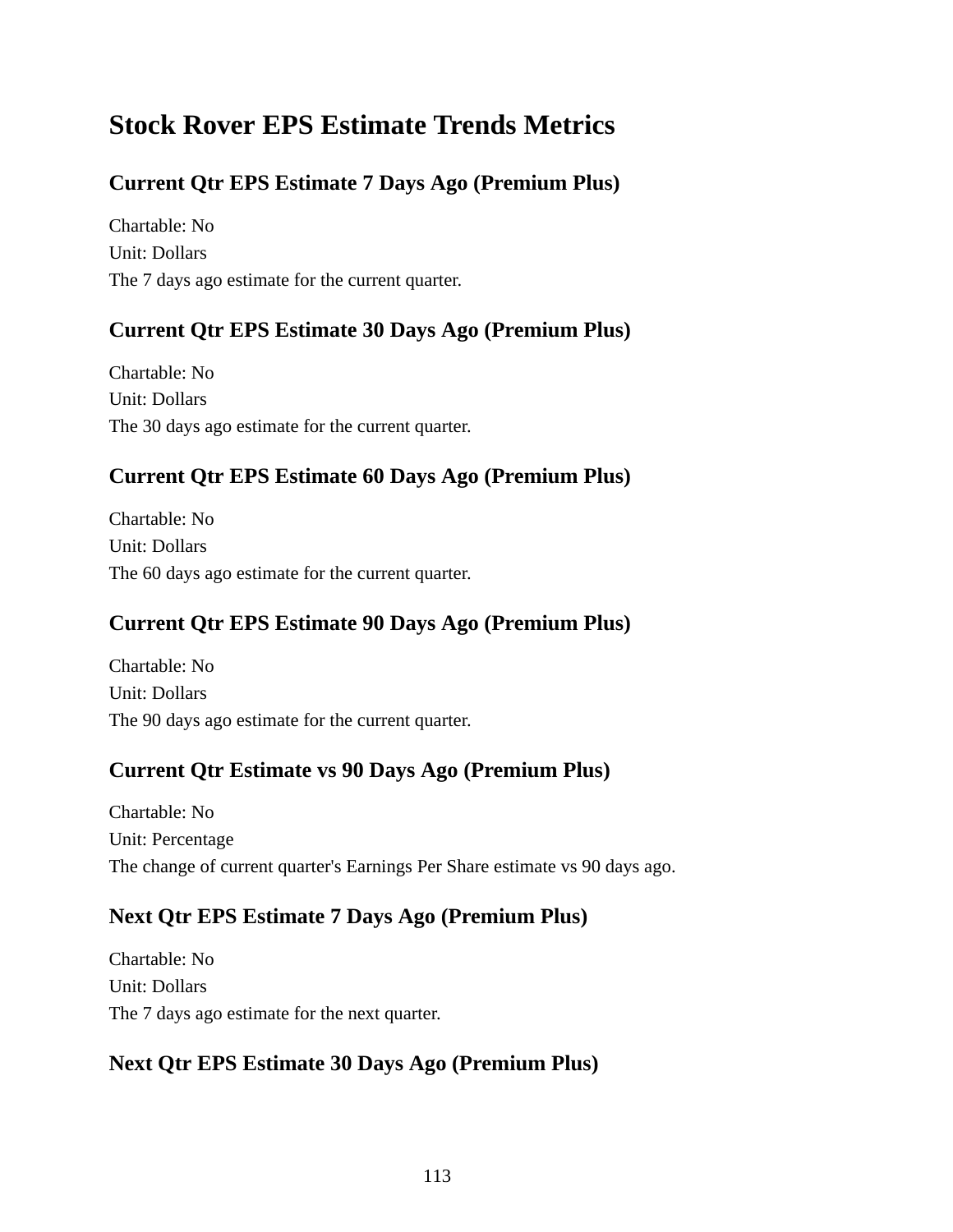Chartable: No Unit: Dollars The 30 days ago estimate for the next quarter.

# **Next Qtr EPS Estimate 60 Days Ago (Premium Plus)**

Chartable: No Unit: Dollars The 60 days ago estimate for the next quarter.

# **Next Qtr EPS Estimate 90 Days Ago (Premium Plus)**

Chartable: No Unit: Dollars The 90 days ago estimate for the next quarter.

## **Next Qtr Estimate vs 90 Days Ago (Premium Plus)**

Chartable: No Unit: Percentage The change of next quarter's Earnings Per Share estimate vs 90 days ago.

## **Current Year EPS Estimate 7 Days Ago (Premium Plus)**

Chartable: No Unit: Dollars The 7 days ago estimate for the current fiscal year.

## **Current Year EPS Estimate 30 Days Ago (Premium Plus)**

Chartable: No Unit: Dollars The 30 days ago estimate for the current fiscal year.

## **Current Year EPS Estimate 60 Days Ago (Premium Plus)**

Chartable: No Unit: Dollars The 60 days ago estimate for the current fiscal year.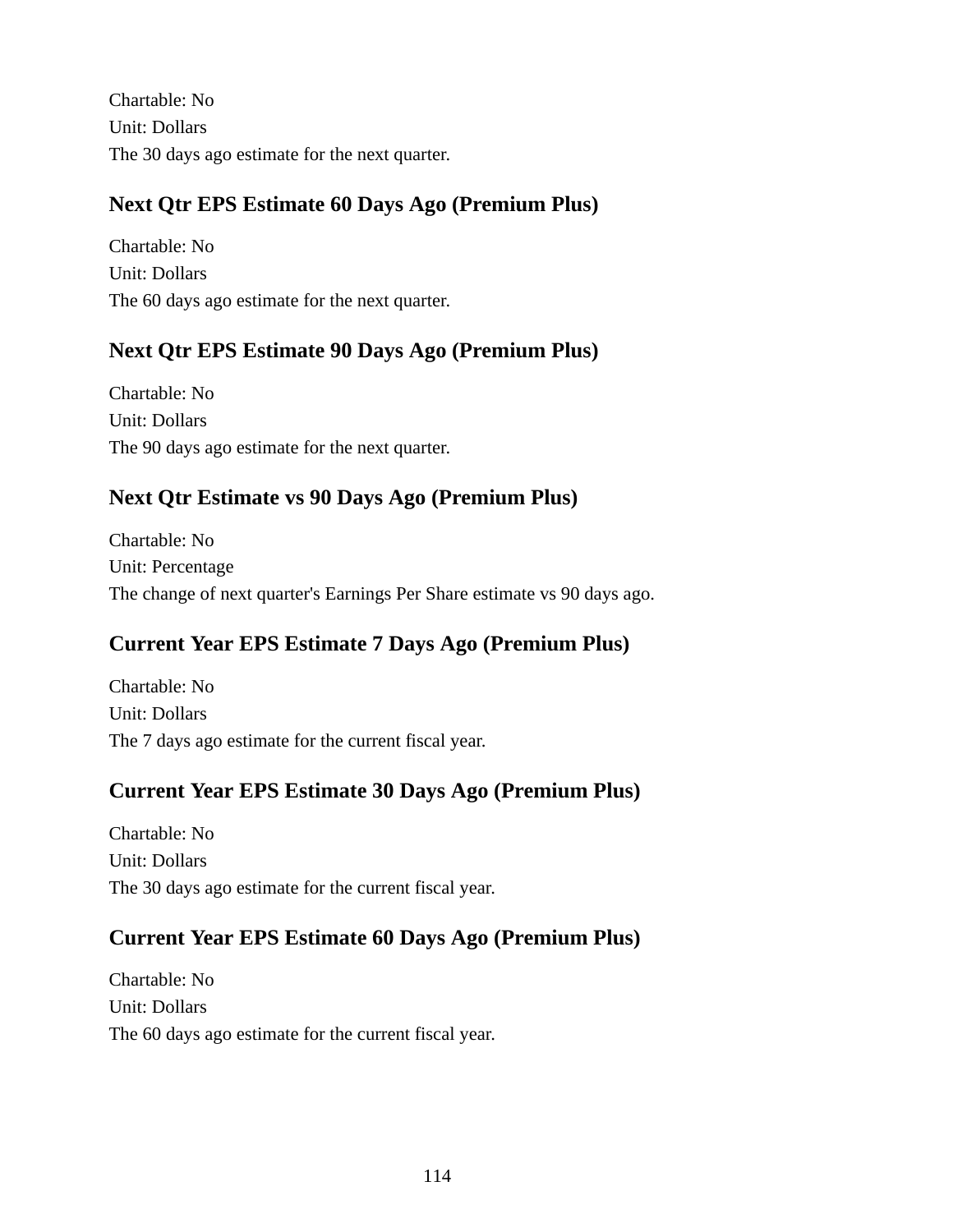# **Current Year EPS Estimate 90 Days Ago (Premium Plus)**

Chartable: No Unit: Dollars The 90 days ago estimate for the current fiscal year.

# **Current Year Estimate vs 90 Days Ago (Premium Plus)**

Chartable: No Unit: Percentage The change of current fiscal year's Earnings Per Share estimate vs 90 days ago.

# **Next Year EPS Estimate 7 Days Ago (Premium Plus)**

Chartable: No Unit: Dollars The 7 days ago estimate for the next fiscal year.

# **Next Year EPS Estimate 30 Days Ago (Premium Plus)**

Chartable: No Unit: Dollars The 30 days ago estimate for the next fiscal year.

# **Next Year EPS Estimate 60 Days Ago (Premium Plus)**

Chartable: No Unit: Dollars The 60 days ago estimate for the next fiscal year.

## **Next Year EPS Estimate 90 Days Ago (Premium Plus)**

Chartable: No Unit: Dollars The 90 days ago estimate for the next fiscal year.

## **Next Year Estimate vs 90 Days Ago (Premium Plus)**

Chartable: No Unit: Percentage The change of next year's fiscal Earnings Per Share estimate vs 90 days ago.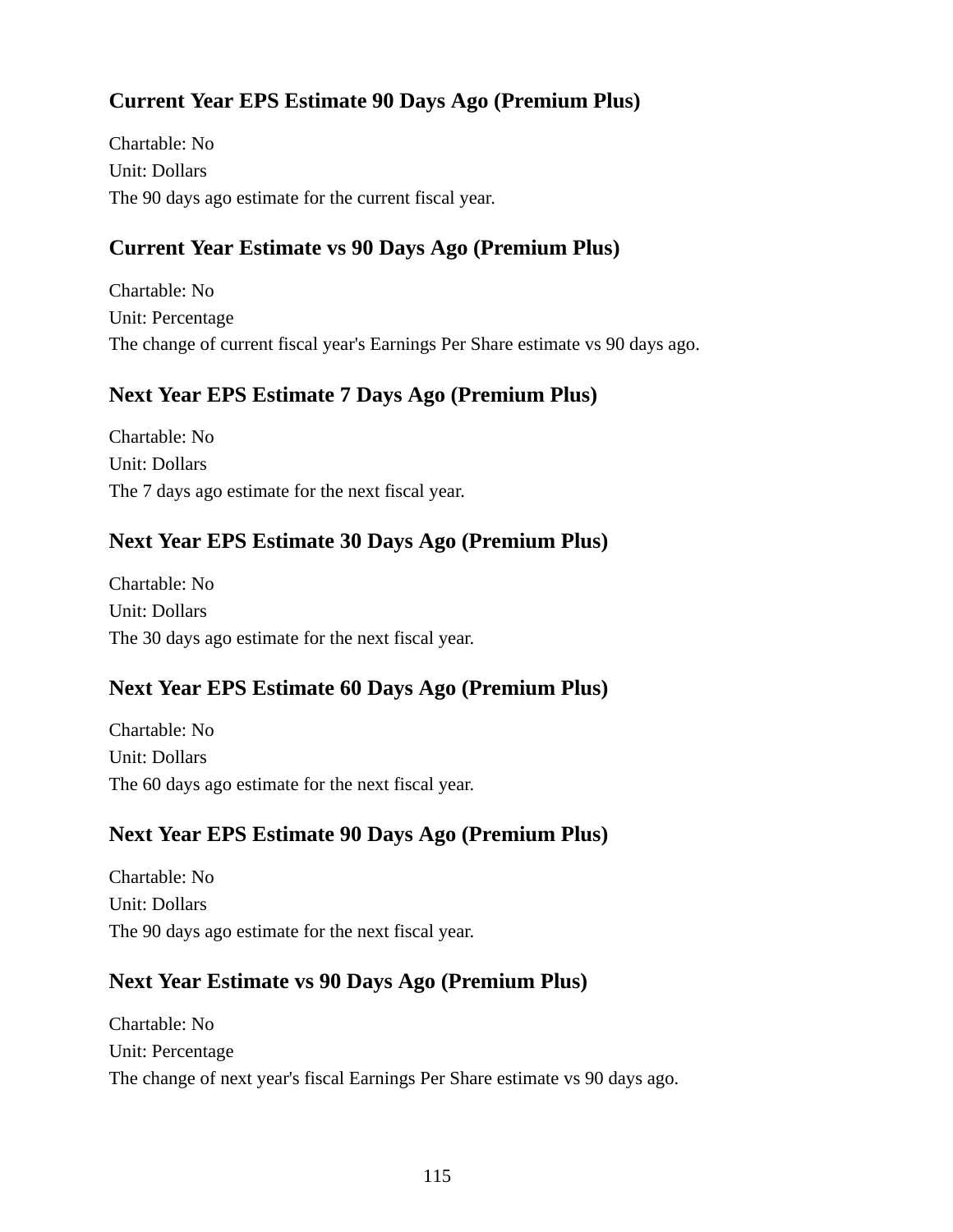# **Stock Rover ETF & Fund Profile Metrics**

# **12b-1 Fees (Premium Plus)**

Chartable: No Unit: Percentage

12b-1 fees are part of the total expense ratio of a mutual fund and are used for advertising and marketing, including commissions to financial advisors.

## **Benchmark (Premium Plus)**

Chartable: No Unit: Number The broad market index that serves as a comparison for the fund's performance.

## **Category (Premium Plus)**

Chartable: No Unit: Name The Morningstar category to which the ETF or Fund belongs.

## **Category Group (Premium Plus)**

Chartable: No Unit: Name The higher level group that this ETF or Fund's category is part of with Morningstar's classification.

## **Enhanced Index Fund (Premium Plus)**

Chartable: No

Unit: Number

A value of 1 indicates that this is an Enhanced Index Fund. Enhanced index funds attempt to better the index by adding value or reducing volatility with selective stock-picking.

## **Expense Ratio (Premium Plus)**

Chartable: No Unit: Percentage The net annual fee that funds or ETFs charge their shareholders.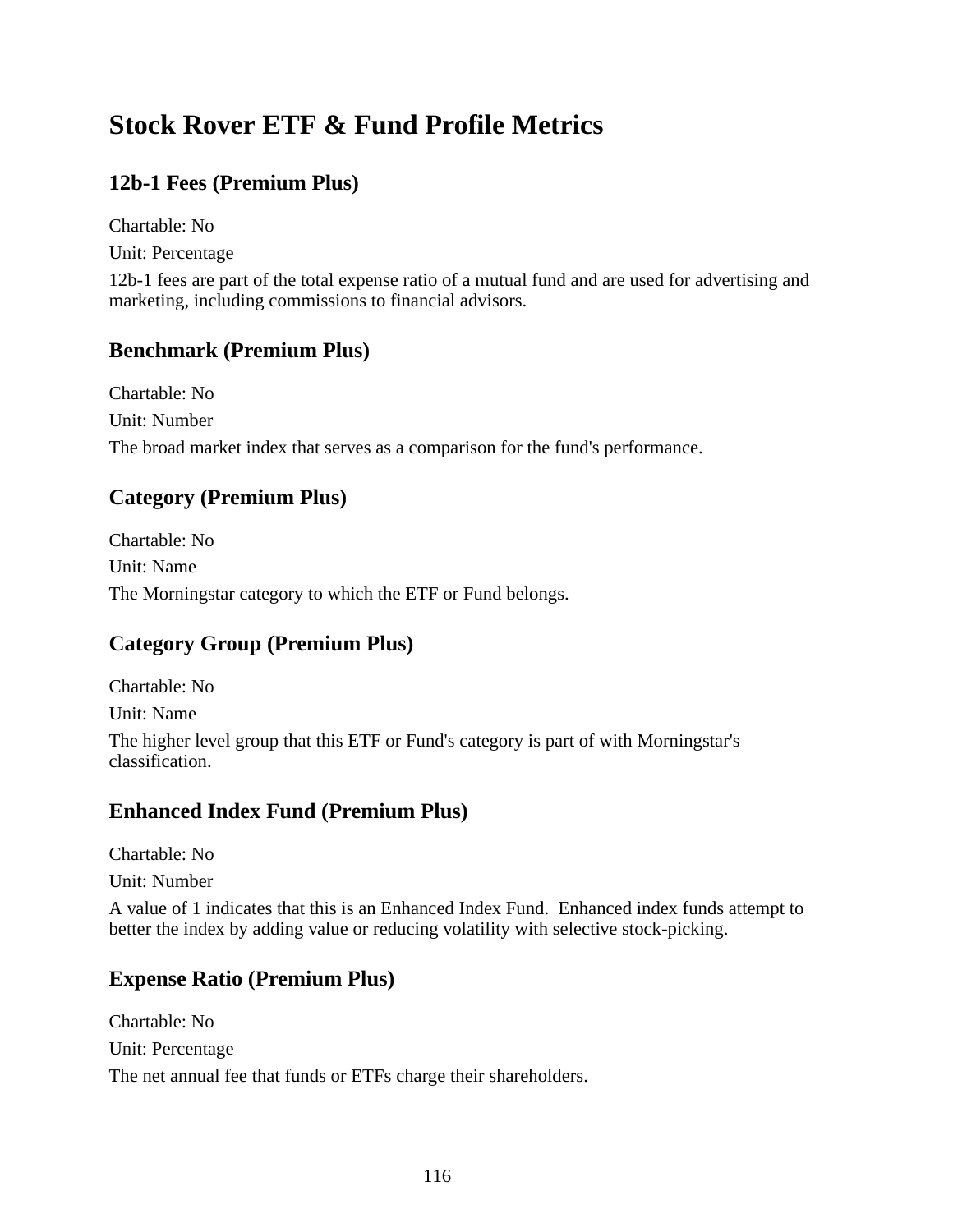# **Fund of Funds (Premium Plus)**

Chartable: No Unit: Number A value of 1 indicates that this is a fund that invests in other funds as opposed to building a portfolio of stocks.

## **Index Fund (Premium Plus)**

Chartable: No Unit: Number A value of 1 indicates that this is an Index Fund.

## **Insured Muni Fund (Premium Plus)**

Chartable: No

Unit: Number

A value of 1 indicates that the fund invests in municipal bonds that are insured against default by a private insurance company.

## **Issuer (Premium Plus)**

Chartable: No Unit: Number The firm that issues this fund.

## **Lifecycle Fund (Premium Plus)**

Chartable: No Unit: Number A value of 1 indicates that the fund is geared toward investors of a certain age or with a specific time horizon.

## **Manager Tenure (Premium Plus)**

Chartable: No Unit: Number The number of years that the fund manager has held their role.

## **Morningstar Rating (Premium Plus)**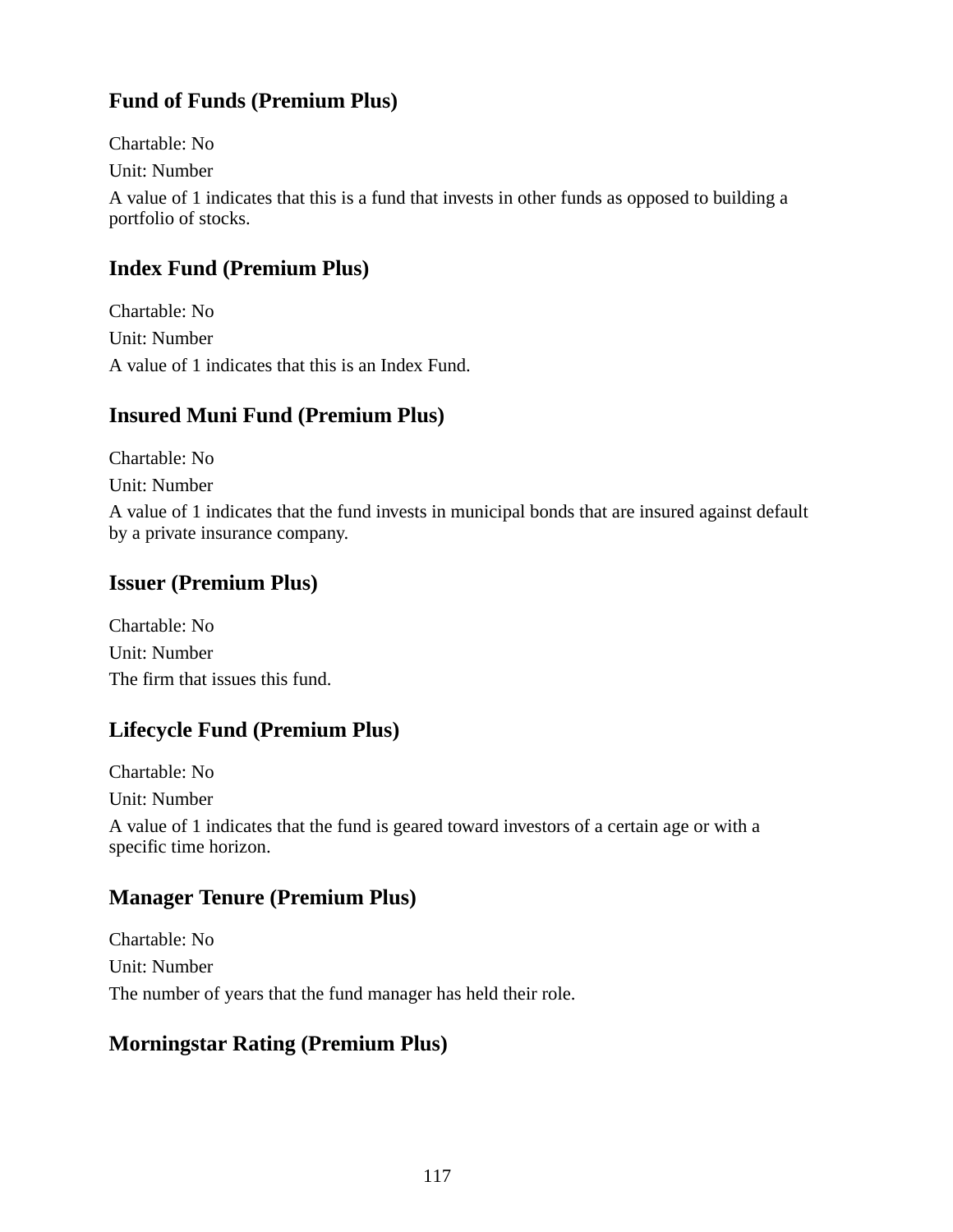Chartable: No

Unit: Number

A 1 to 5 star rating computed by Morningstar to measure measure risk-adjusted return relative to similar funds. The best performers receive a 5.

# **Net Assets (\$M USD) (Premium Plus)**

Chartable: No Unit: Millions of Dollars The total asset base of the fund in millions of dollars USD.

## **Socially Responsible Fund (Premium Plus)**

Chartable: No Unit: Number

A value of 1 indicates that the fund picks investments for non-economic reasons such as environmental responsibility, human rights, or religious views.

# **Strategic Beta (Premium Plus)**

Chartable: No

Unit: Number

A value of 1 indicates that the fund tracks a benchmark but blurs the line between passive and active investing by using different method than market-capitalization-weighting.

# **Style (Premium Plus)**

Chartable: No Unit: Number The weighted average style of the funds holdings based on Morningstars Style Box definition.

# **Turnover Ratio (Premium Plus)**

Chartable: No

Unit: Number

The percent of the funds holdings that have been replaced over a year. Low turnover ratios reduce costs and the capital gains on which shareholders pay taxes. Index funds can have turnover ratios of just a few percent but aggressive small cap funds and bond funds will have much higher turnovers.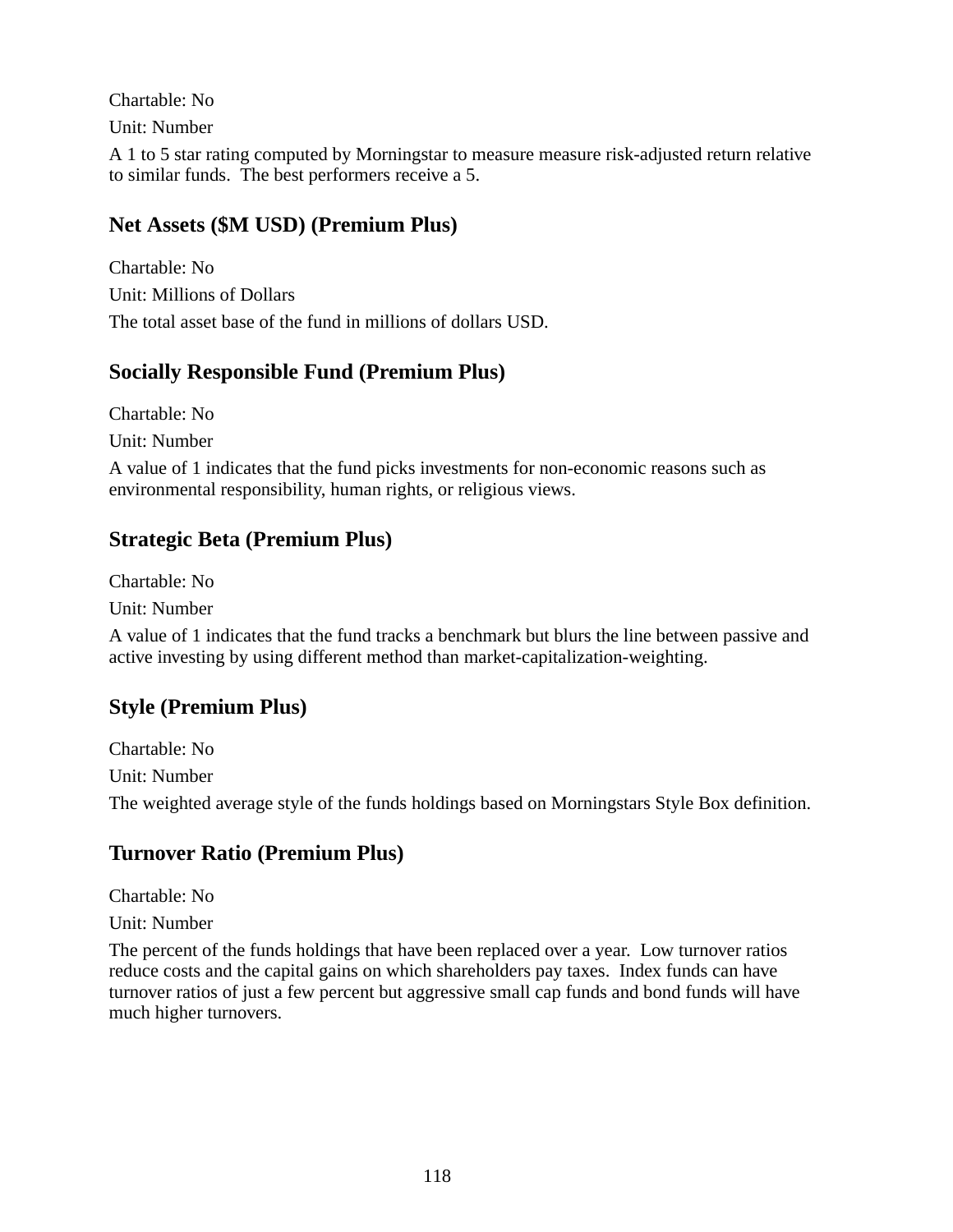# **Stock Rover ETF & Fund Sector Weightings Metrics**

## **Basic Materials % (Premium Plus)**

Chartable: No Unit: Percentage The percent of the fund's equity holdings in the Basic Materials sector.

#### **Communication Services % (Premium Plus)**

Chartable: No Unit: Percentage The percent of the fund's equity holdings in the Communication Services sector.

## **Consumer Cyclical % (Premium Plus)**

Chartable: No Unit: Percentage The percent of the fund's equity holdings in the Consumer Cyclical sector.

## **Consumer Defensive % (Premium Plus)**

Chartable: No Unit: Percentage The percent of the fund's equity holdings in the Consumer Defensive sector.

## **Energy % (Premium Plus)**

Chartable: No Unit: Percentage The percent of the fund's equity holdings in the Energy sector.

## **Financial Services % (Premium Plus)**

Chartable: No Unit: Percentage The percent of the fund's equity holdings in the Financial Services sector.

## **Healthcare % (Premium Plus)**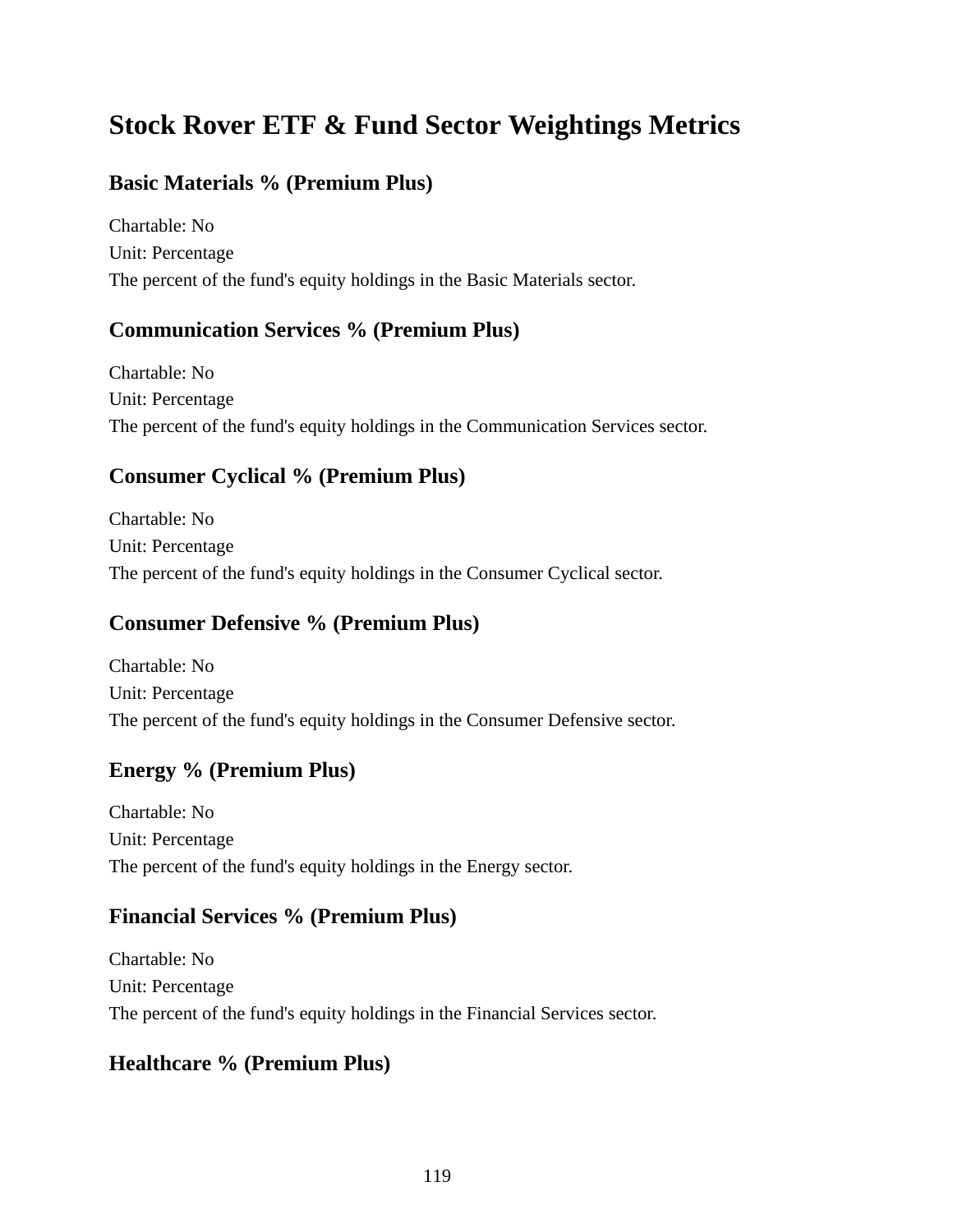Chartable: No Unit: Percentage The percent of the fund's equity holdings in the Healthcare sector.

## **Industrials % (Premium Plus)**

Chartable: No Unit: Percentage The percent of the fund's equity holdings in the Industrials sector.

## **Real Estate % (Premium Plus)**

Chartable: No Unit: Percentage The percent of the fund's equity holdings in the Real Estate sector.

## **Technology % (Premium Plus)**

Chartable: No Unit: Percentage The percent of the fund's equity holdings in the Technology sector.

# **Utilities % (Premium Plus)**

Chartable: No Unit: Percentage The percent of the fund's equity holdings in the Utilities sector.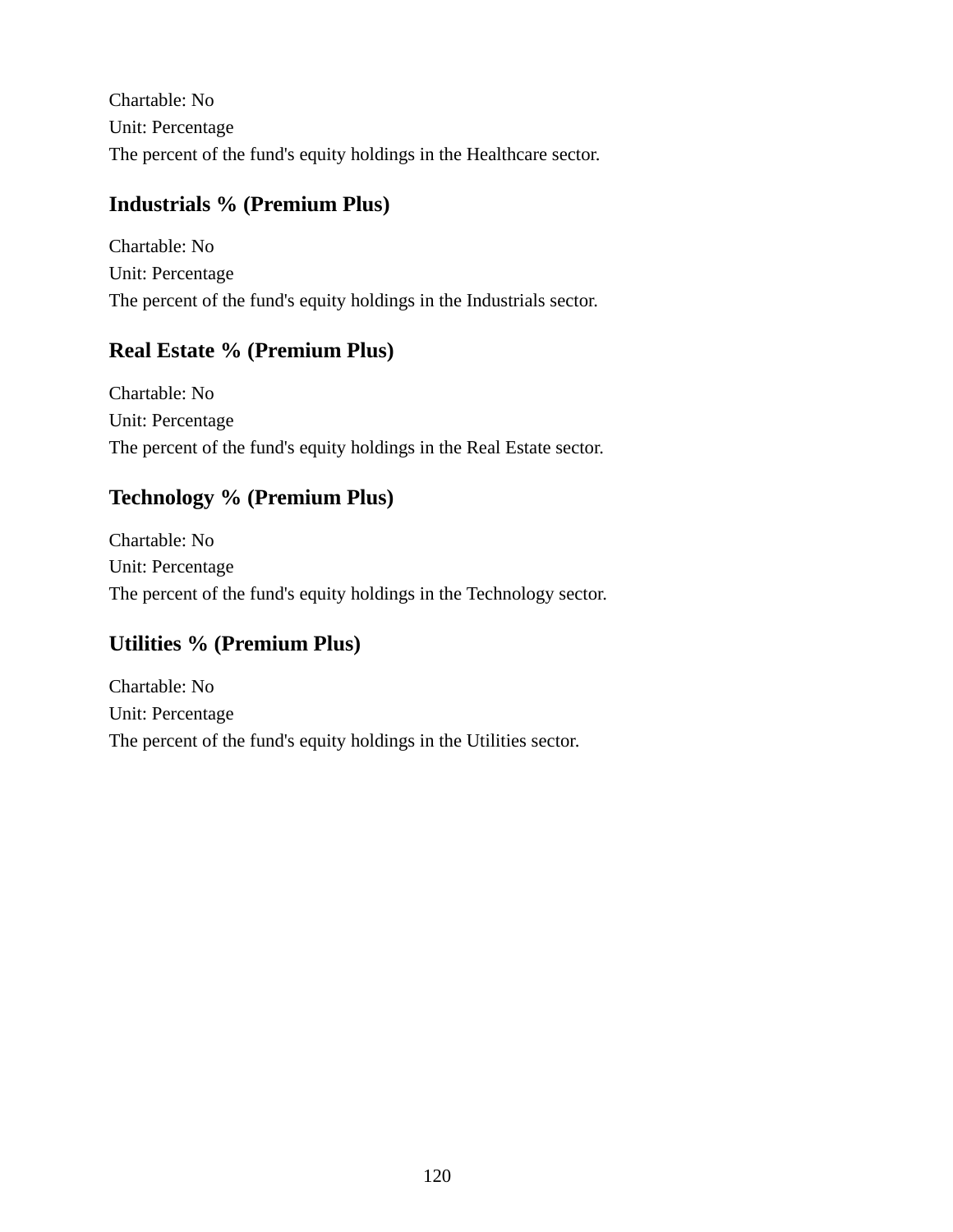# **Stock Rover ETF & Fund Asset Allocation Metrics**

## **Cash % (Premium Plus)**

Chartable: No Unit: Percentage The percent of the fund's holdings in cash.

## **Convertible % (Premium Plus)**

Chartable: No Unit: Percentage The percent of the fund's holdings that are convertible securities.

## **Non-US Bond % (Premium Plus)**

Chartable: No Unit: Percentage The percent of the fund's holdings that are non-US bonds.

## **Non-US Stock % (Premium Plus)**

Chartable: No Unit: Percentage The percent of the fund's holdings that are non-US stocks.

## **Other % (Premium Plus)**

Chartable: No Unit: Percentage The percent of the fund's holdings that are not classified by Morningstar as stocks, bonds, cash or convertibles.

## **Preferred % (Premium Plus)**

Chartable: No Unit: Percentage The percent of the fund's holdings that are preferred shares.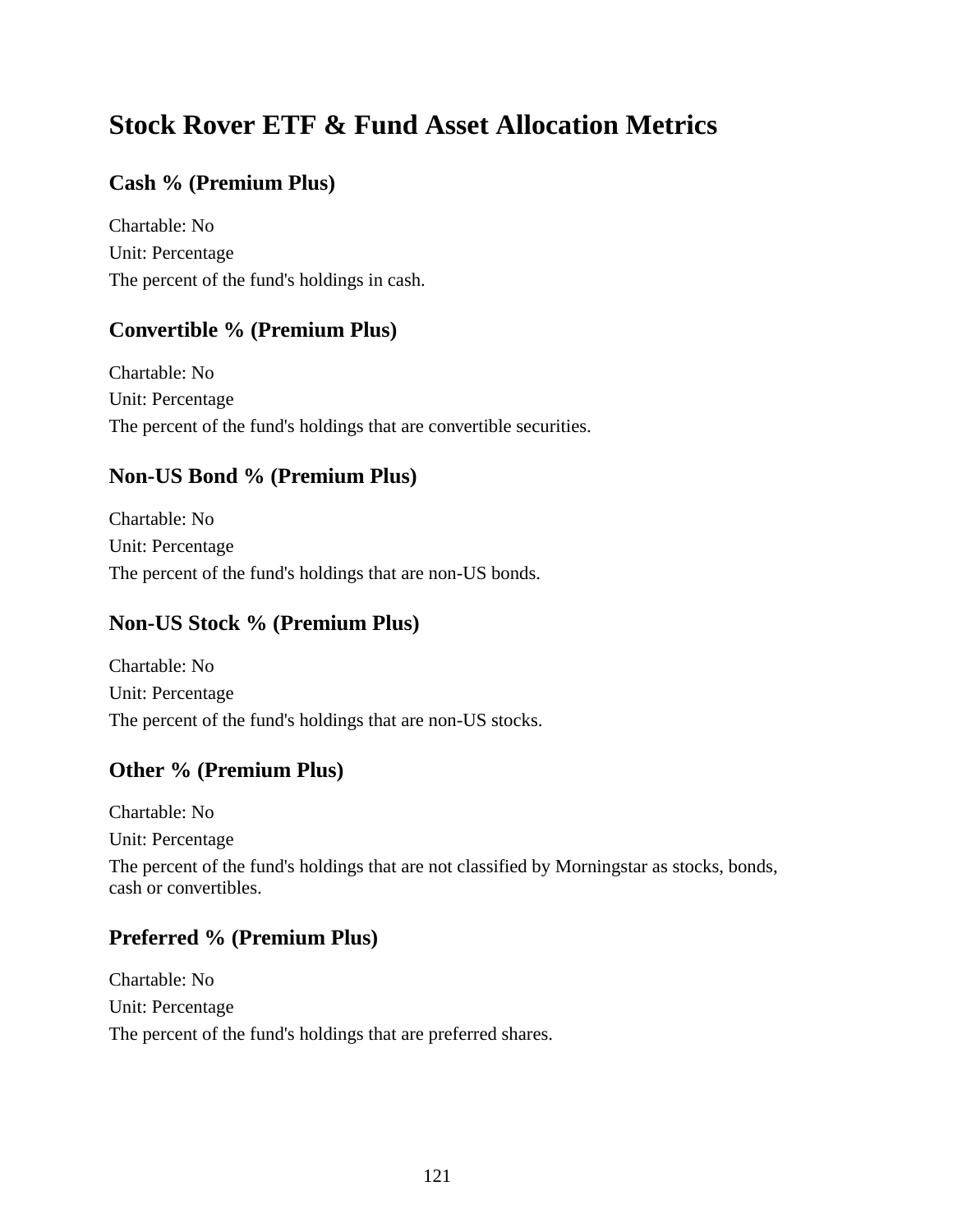# **US Bond % (Premium Plus)**

Chartable: No Unit: Percentage The percent of the fund's holdings that are US bonds.

# **US Stock % (Premium Plus)**

Chartable: No Unit: Percentage The percent of the fund's holdings that are US stocks.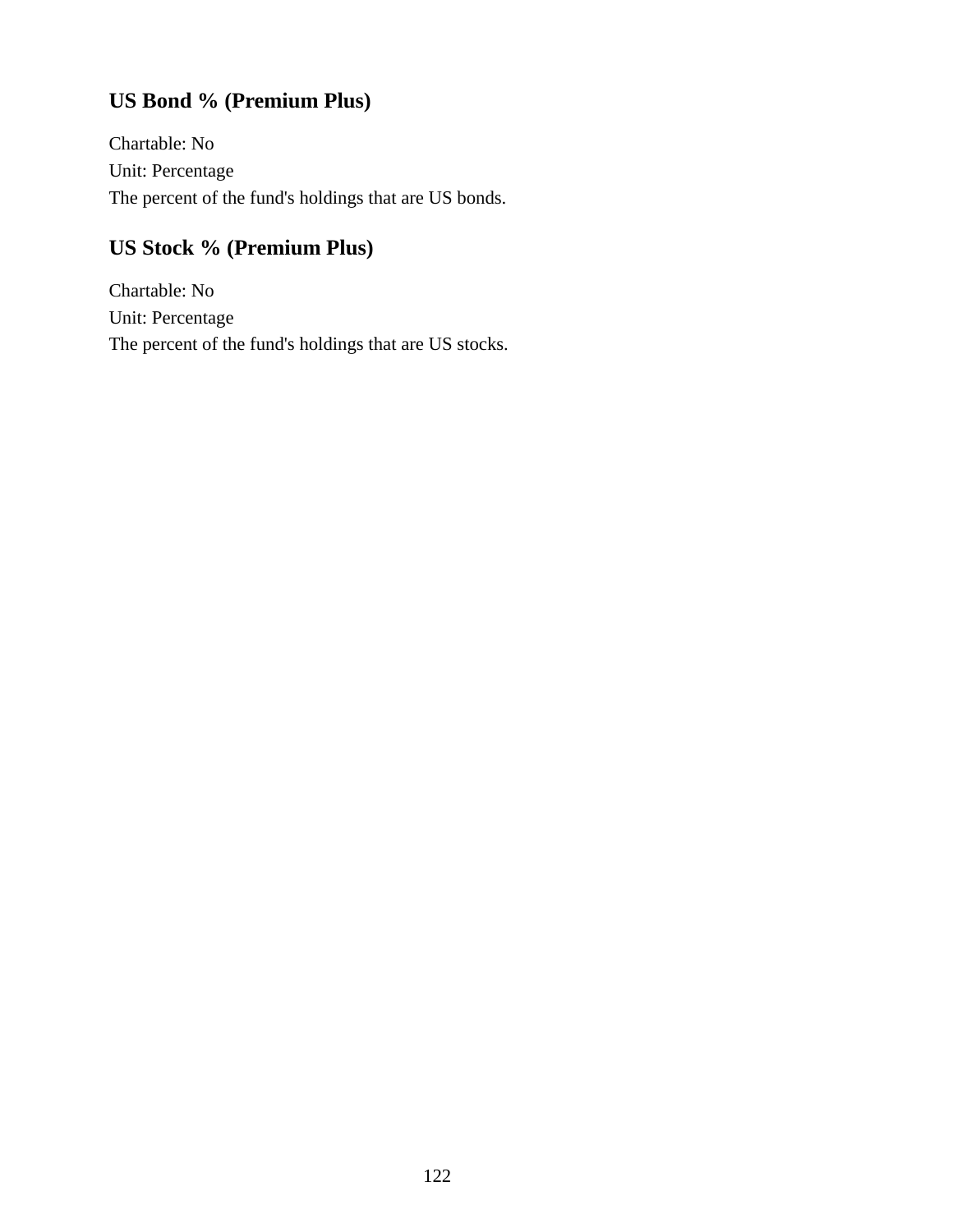# **Stock Rover ETF & Fund Equity Capitalization Metrics**

## **Capital Giant % (Premium Plus)**

Chartable: No

Unit: Percentage

The percent of the funds holdings that are Capital Giants. Giant-cap stocks are those that account for 40% of the capitalization in the geographic region.

#### **Capital Large % (Premium Plus)**

Chartable: No

Unit: Percentage

The percent of the funds holdings that are Large Cap. Large-cap stocks are those that account for next 30% of the capitalization in their geographic region after the top 40% allocated to the Capital Giants.

#### **Capital Medium % (Premium Plus)**

Chartable: No

Unit: Percentage

The percent of the funds holdings that are Medium Cap. Mid-cap stocks are those that account for next 20% of the capitalization in their geographic region after the 70% allocated to Capital Giants and Large Caps.

#### **Capital Micro % (Premium Plus)**

Chartable: No

Unit: Percentage

The percent of the funds holdings that are Micro Cap. Micro-cap stocks account for just 3% of the capitalization in their geographic region.

#### **Capital Small % (Premium Plus)**

Chartable: No

Unit: Percentage

The percent of the funds holdings that are Small Cap. Small-cap stocks account for less than 10% of the capitalization in their geographic region but are larger than micro-caps.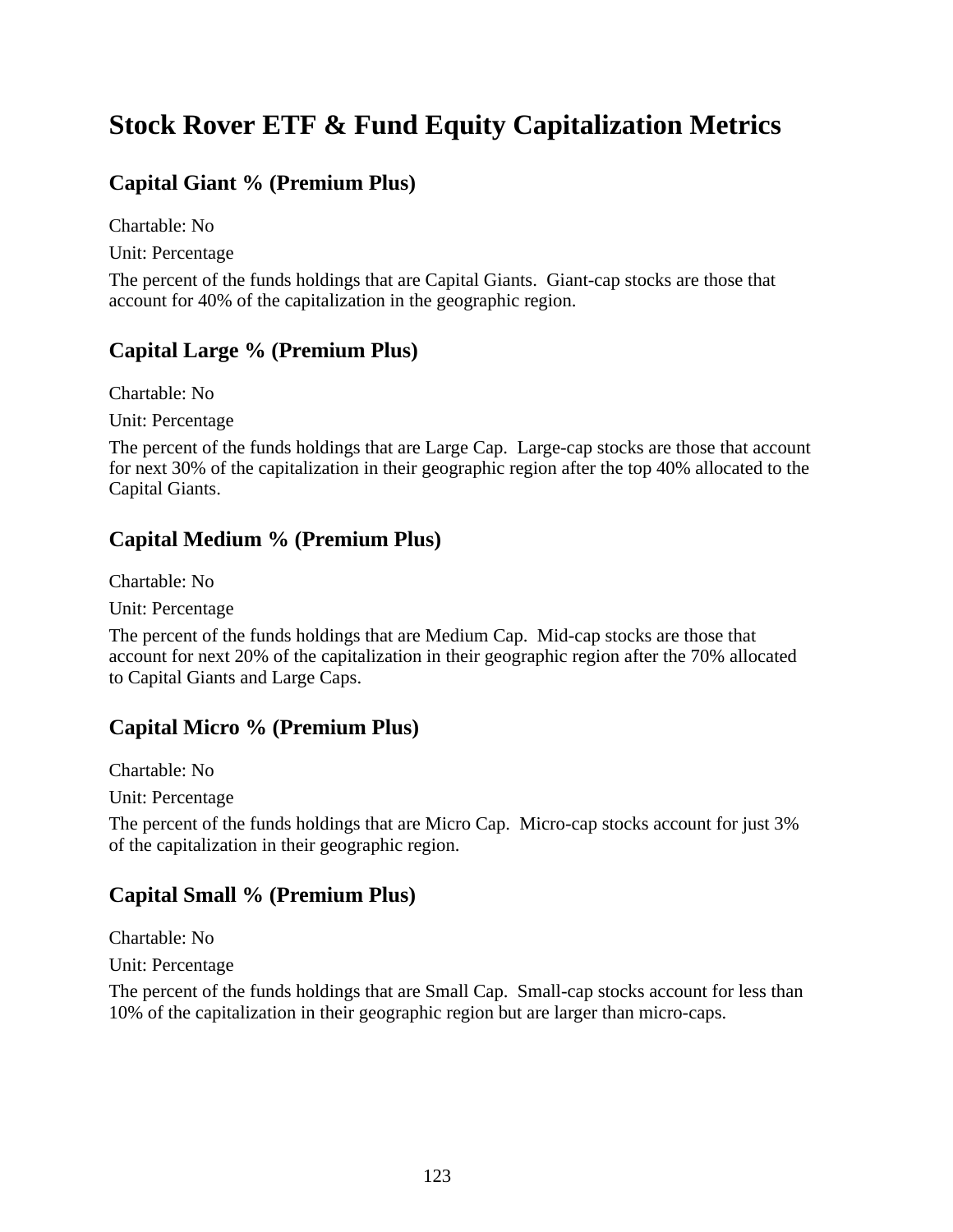# **Stock Rover ETF & Fund Equity Classification Metrics**

## **Developed Country % (Premium Plus)**

Chartable: No Unit: Percentage The percent of the funds holdings that are in developed countries with mature economies.

#### **Emerging Market % (Premium Plus)**

Chartable: No Unit: Percentage The percent of the funds holdings that are in emerging market countries.

## **Not Classified % (Premium Plus)**

Chartable: No Unit: Percentage

The percent of the funds holdings that are not classified as either Developed Country or Emerging Market.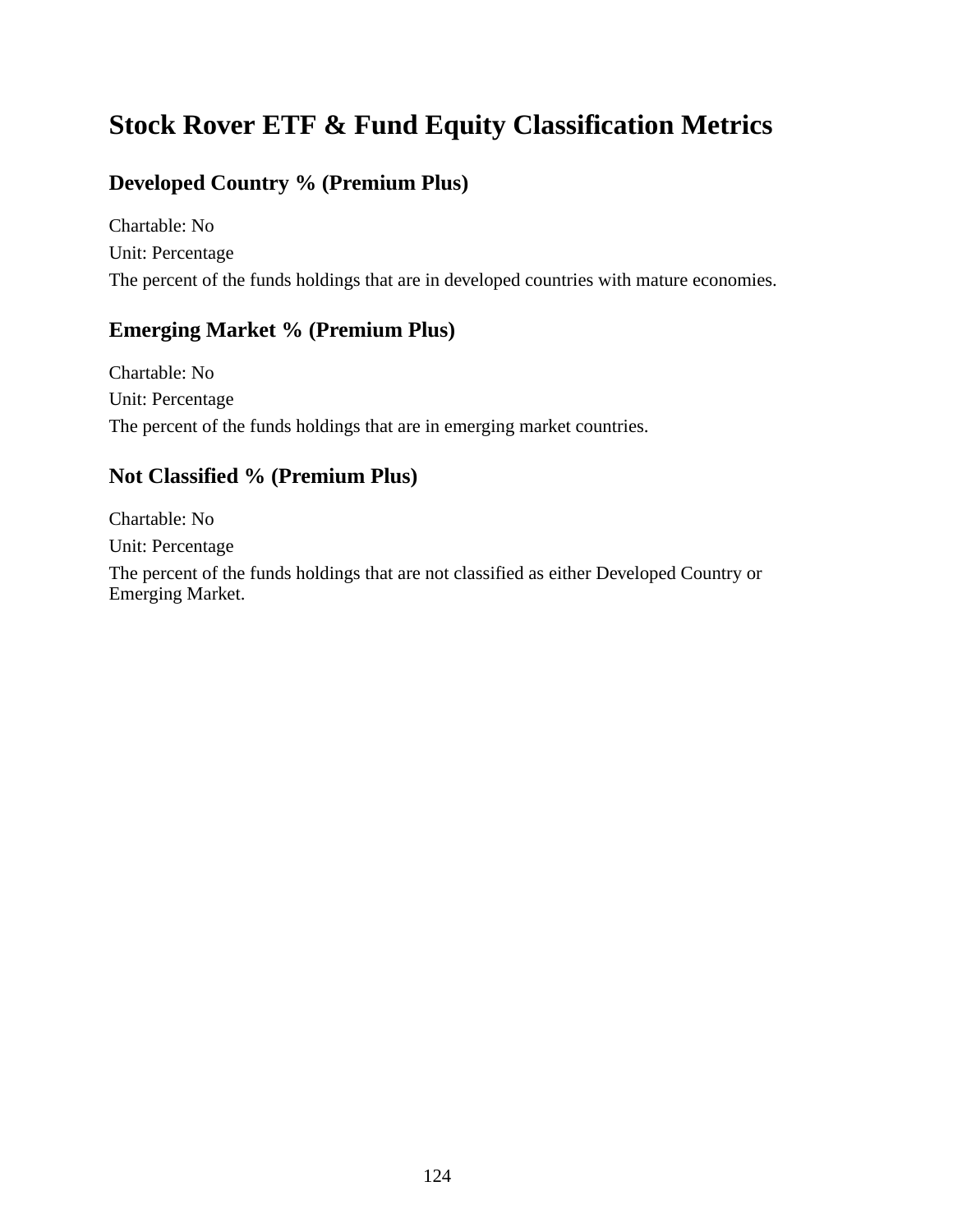# **Stock Rover ETF & Fund Equity Style Box Metrics**

# **Large Blend % (Premium Plus)**

Chartable: No Unit: Percentage The percent of the funds holdings that are categoried by Morningstar as Large Blend equities.

## **Large Growth % (Premium Plus)**

Chartable: No Unit: Percentage The percent of the funds holdings that are categoried by Morningstar as Large Growth equities.

## **Large Value % (Premium Plus)**

Chartable: No Unit: Percentage The percent of the funds holdings that are categoried by Morningstar as Large Value equities.

## **Mid Blend % (Premium Plus)**

Chartable: No Unit: Percentage The percent of the funds holdings that are categoried by Morningstar as Mid Blend equities.

## **Mid Growth % (Premium Plus)**

Chartable: No Unit: Percentage The percent of the funds holdings that are categoried by Morningstar as Mid Growth equities.

## **Mid Value % (Premium Plus)**

Chartable: No Unit: Percentage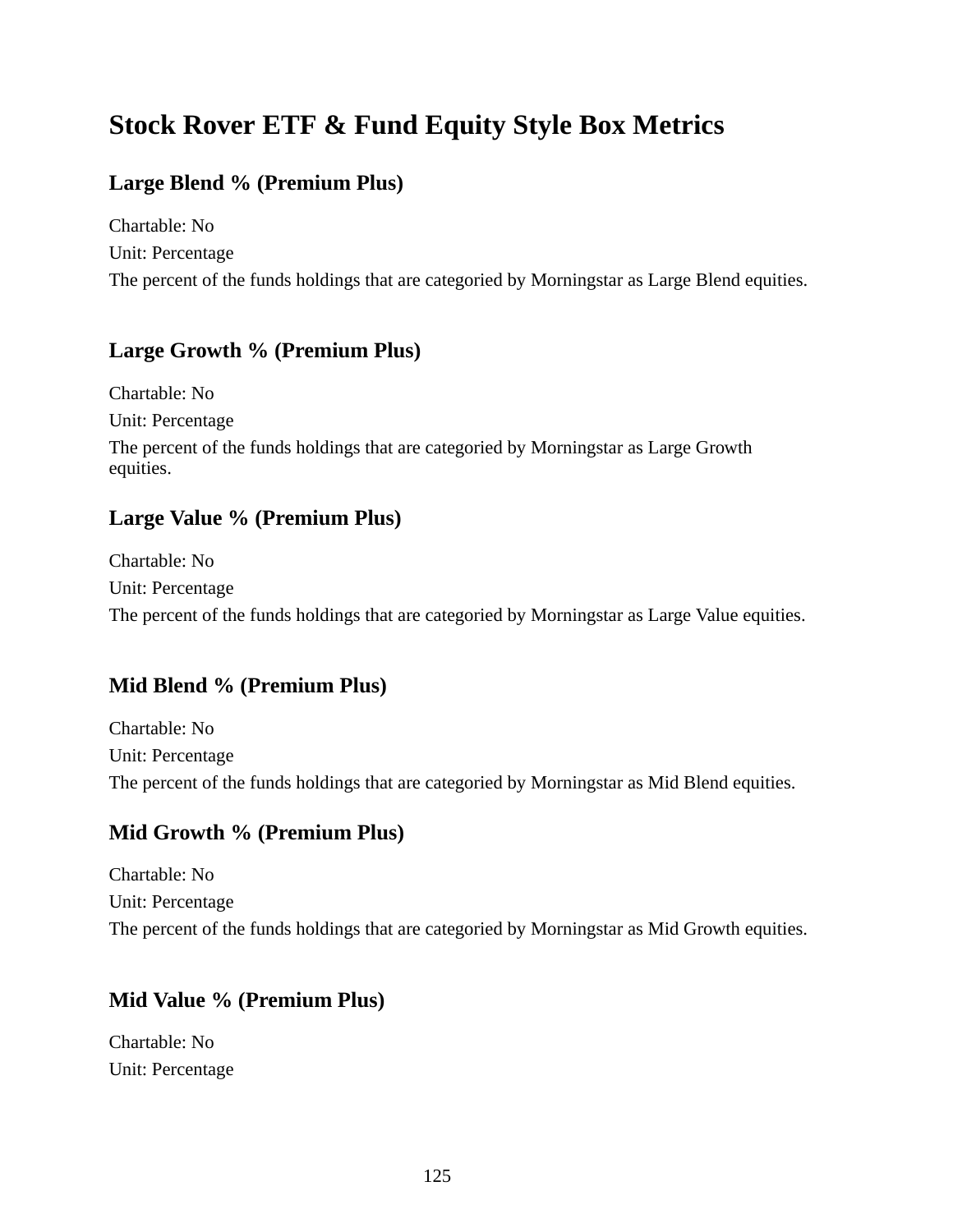The percent of the funds holdings that are categoried by Morningstar as Mid Value equities.

## **Small Blend % (Premium Plus)**

Chartable: No Unit: Percentage The percent of the funds holdings that are categoried by Morningstar as Small Blend equities.

# **Small Growth % (Premium Plus)**

Chartable: No Unit: Percentage The percent of the funds holdings that are categoried by Morningstar as Small Growth equities.

## **Small Value % (Premium Plus)**

Chartable: No Unit: Percentage The percent of the funds holdings that are categoried by Morningstar as Small Value equities.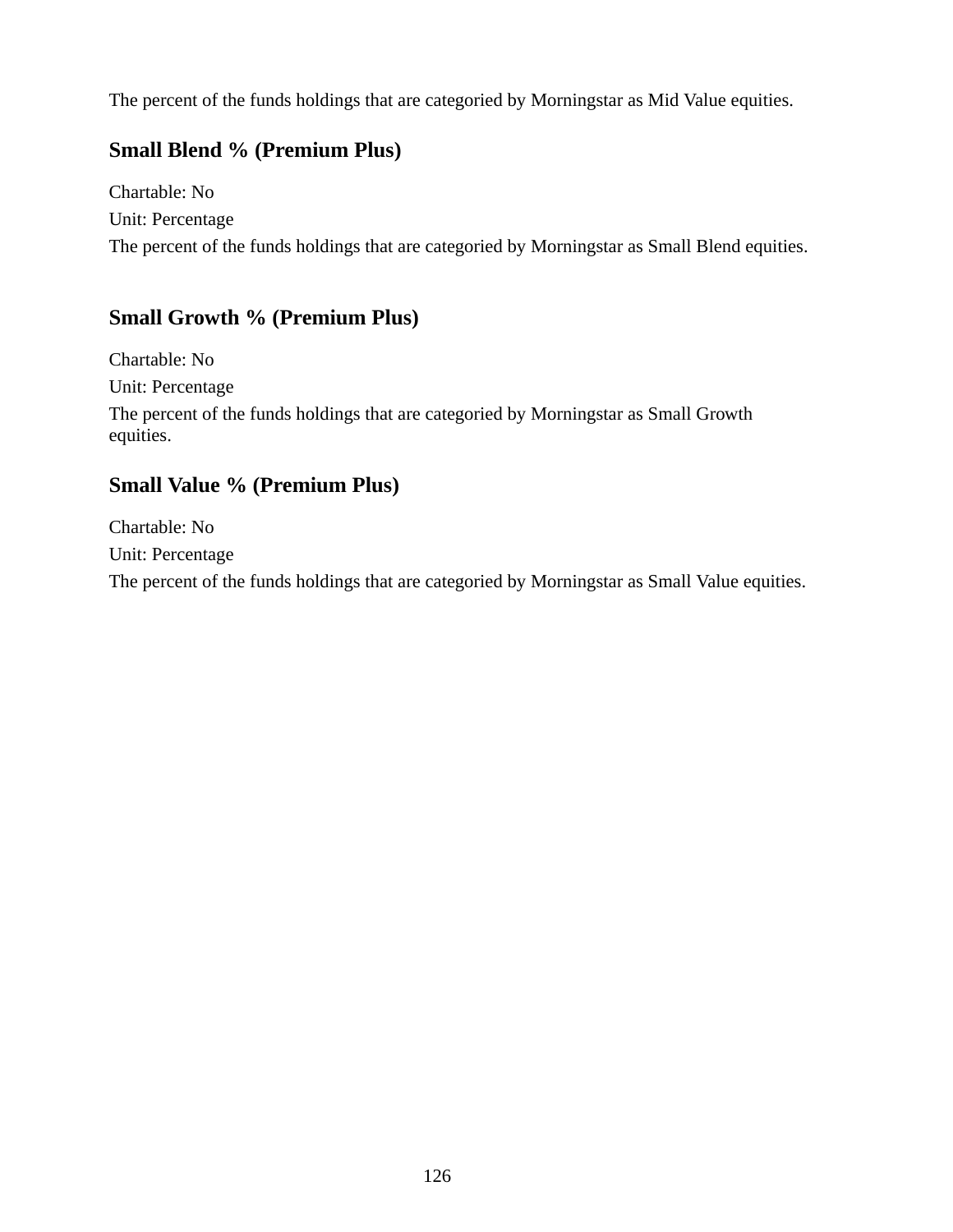# **Stock Rover ETF & Fund Region Breakdown Metrics**

## **Africa % (Premium Plus)**

Chartable: No Unit: Percentage The percent of the funds holdings in Africa.

#### **Asia Developed % (Premium Plus)**

Chartable: No Unit: Percentage The percent of the funds holdings in the Asia Developed region (Hong Kong, Singapore, Taiwan and South Korea)

#### **Asia Emerging % (Premium Plus)**

Chartable: No Unit: Percentage The percent of the funds holdings in the Asia Emerging region including China, Indonesia, India and others.

#### **Australasia % (Premium Plus)**

Chartable: No Unit: Percentage The percent of the funds holdings in Australasia.

## **Canada % (Premium Plus)**

Chartable: No Unit: Percentage The percent of the funds holdings in the Canada.

#### **Europe Emerging % (Premium Plus)**

Chartable: No Unit: Percentage The percent of the funds holdings in European emerging markets.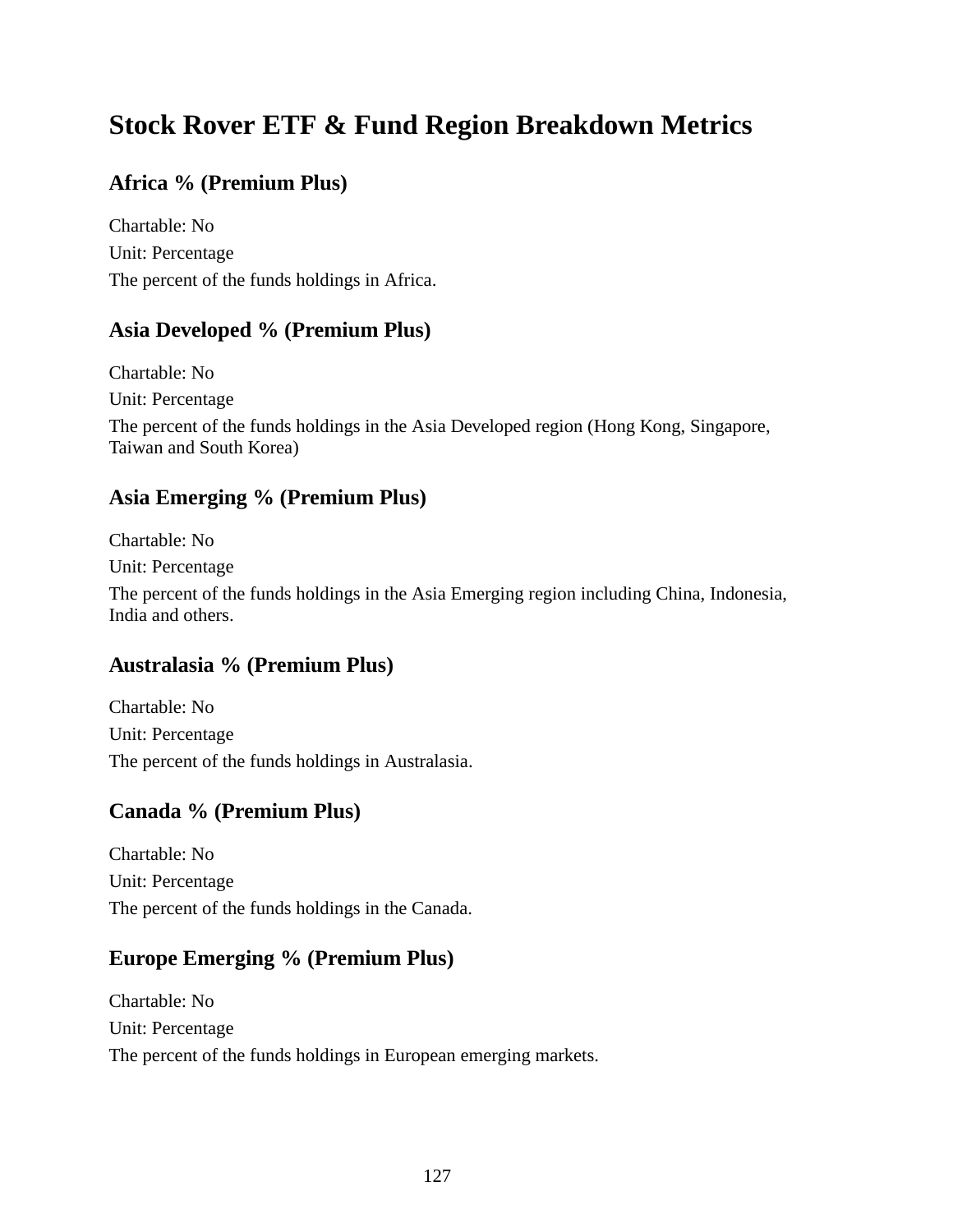## **Europe Ex-Euro % (Premium Plus)**

Chartable: No Unit: Percentage The percent of the funds holdings in the Eurozone but not part of the Euro currency group.

## **Eurozone % (Premium Plus)**

Chartable: No Unit: Percentage The percent of the funds holdings in the Eurozone.

## **Japan % (Premium Plus)**

Chartable: No Unit: Percentage The percent of the funds holdings in Japan.

## **Latin America % (Premium Plus)**

Chartable: No Unit: Percentage The percent of the funds holdings in Latin America.

## **Middle East % (Premium Plus)**

Chartable: No Unit: Percentage The percent of the funds holdings in the Middle East.

## **United Kingdom % (Premium Plus)**

Chartable: No Unit: Percentage The percent of the funds holdings in the United Kingdom.

## **United States % (Premium Plus)**

Chartable: No Unit: Percentage The percent of the funds holdings in the US.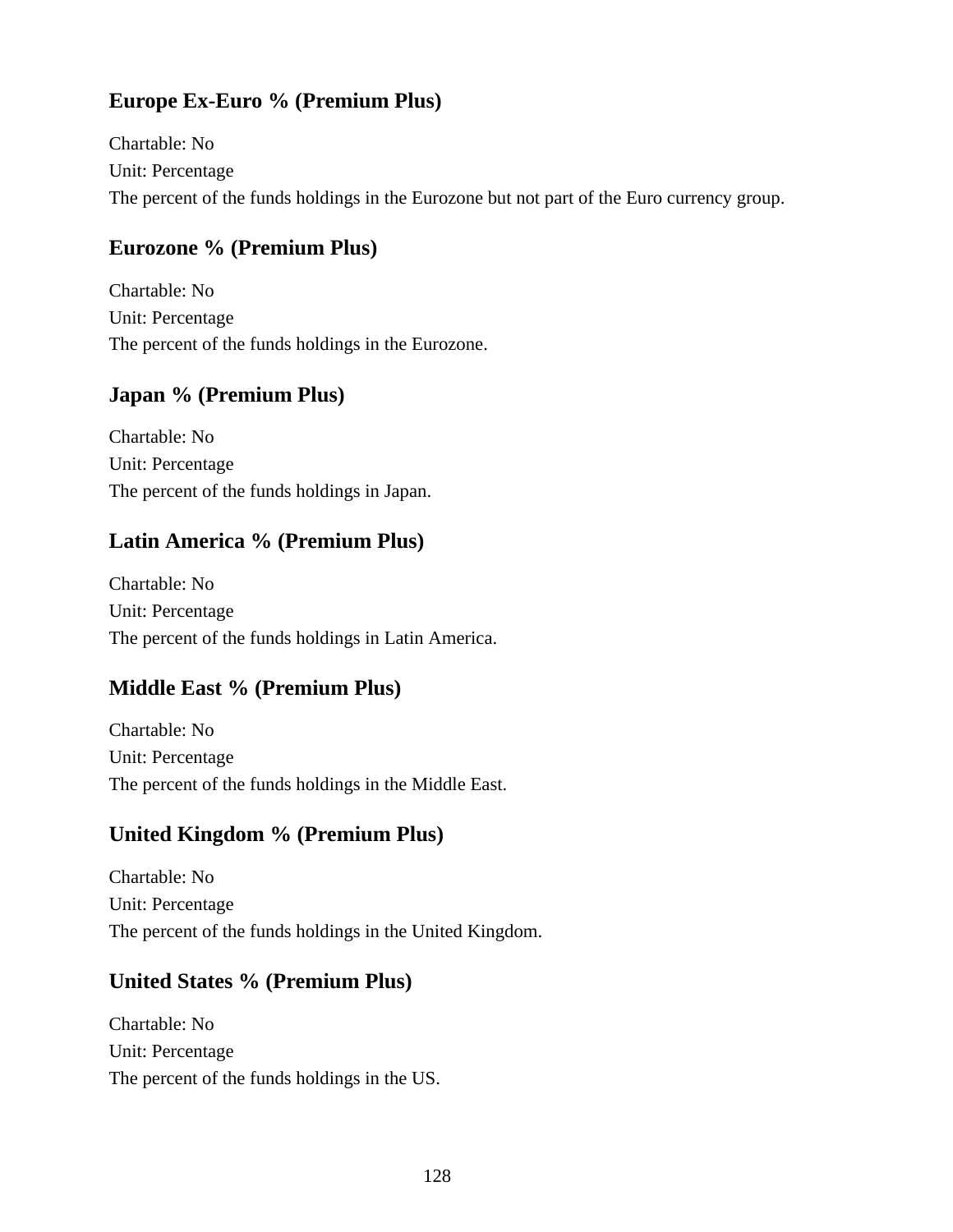# **Stock Rover Stock Rover Ratings Metrics**

# **Dividends Rating vs. Peers (Premium Plus)**

Chartable: No

Unit: Number

The Stock Rover dividends percentile rating of a stock, where a score of 100 is best. The proprietary algorithm compares a company to its peers and considers the consistency of key dividend metrics as well as their direction of change.

## **Efficiency Rating vs. Peers (Premium Plus)**

Chartable: No Unit: Number

The Stock Rover efficiency percentile rating of a stock, where a score of 100 is best. The proprietary algorithm compares a company to its peers and considers the consistency of key financial and operational efficiency metrics as well as their direction of change.

# **Financial Strength Rating vs. Peers (Premium Plus)**

Chartable: No

Unit: Number

The Stock Rover financial strength percentile rating of a stock, where a score of 100 is best. The proprietary algorithm compares a company to its peers and considers the consistency of key balance sheet metrics as well as their direction of change.

# **Growth Rating vs. Peers (Premium Plus)**

Chartable: No

Unit: Number

The Stock Rover growth percentile rating of a stock, where a score of 100 is best. The proprietary algorithm compares a company to its peers and considers the consistency of key growth metrics as well as their direction of change.

## **Momentum Rating vs. Peers (Premium Plus)**

Chartable: No

Unit: Number

The Stock Rover momentum percentile rating of a stock, where a score of 100 is best. The proprietary algorithm considers the consistency of key price momentum metrics as well as their direction of change. Unlike other rating metrics, momentum is compared to all stocks,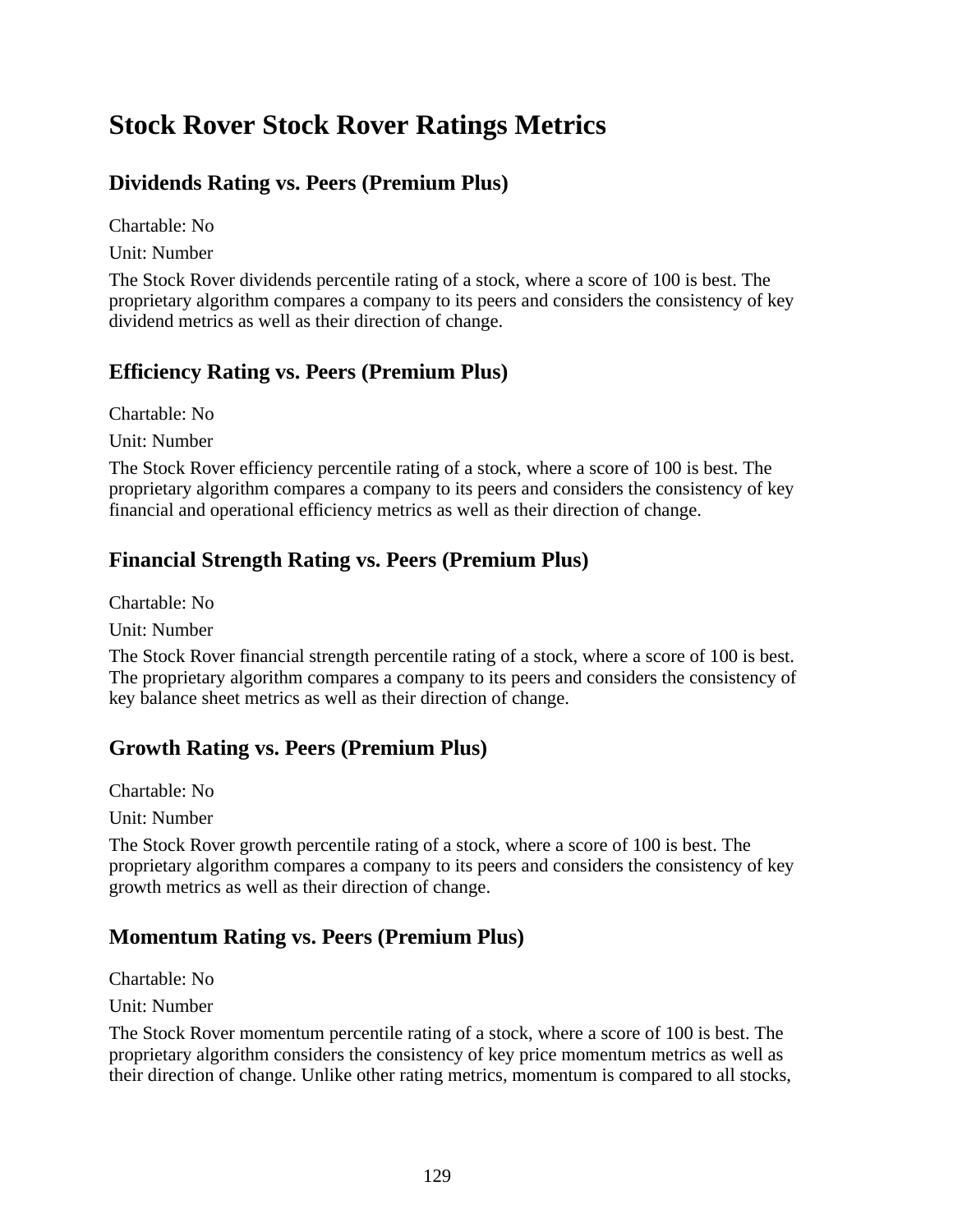not just peers in the same industry group.

## **Overall Rating vs. Peers (Premium Plus)**

Chartable: No

Unit: Number

The Stock Rover percentile rating of a stock, where a score of 100 is best. The overall ratings score is computed by ranking the individual component scores. This overall rating can be higher (or lower) than any of the individual component scores. The component scores include Growth, Valuation, Efficiency, Financial Strength, Dividends and Momentum. Ratings consider the past performance of a stock in each of the component areas relative to peers. Company performance, growth and consistency are all considered when calculating ratings.

## **Valuation Rating vs. Peers (Premium Plus)**

Chartable: No

Unit: Number

The Stock Rover valuation percentile rating of a stock, where a score of 100 is best. The proprietary algorithm compares a company to its peers and considers the consistency of key valuation metrics as well as their direction of change.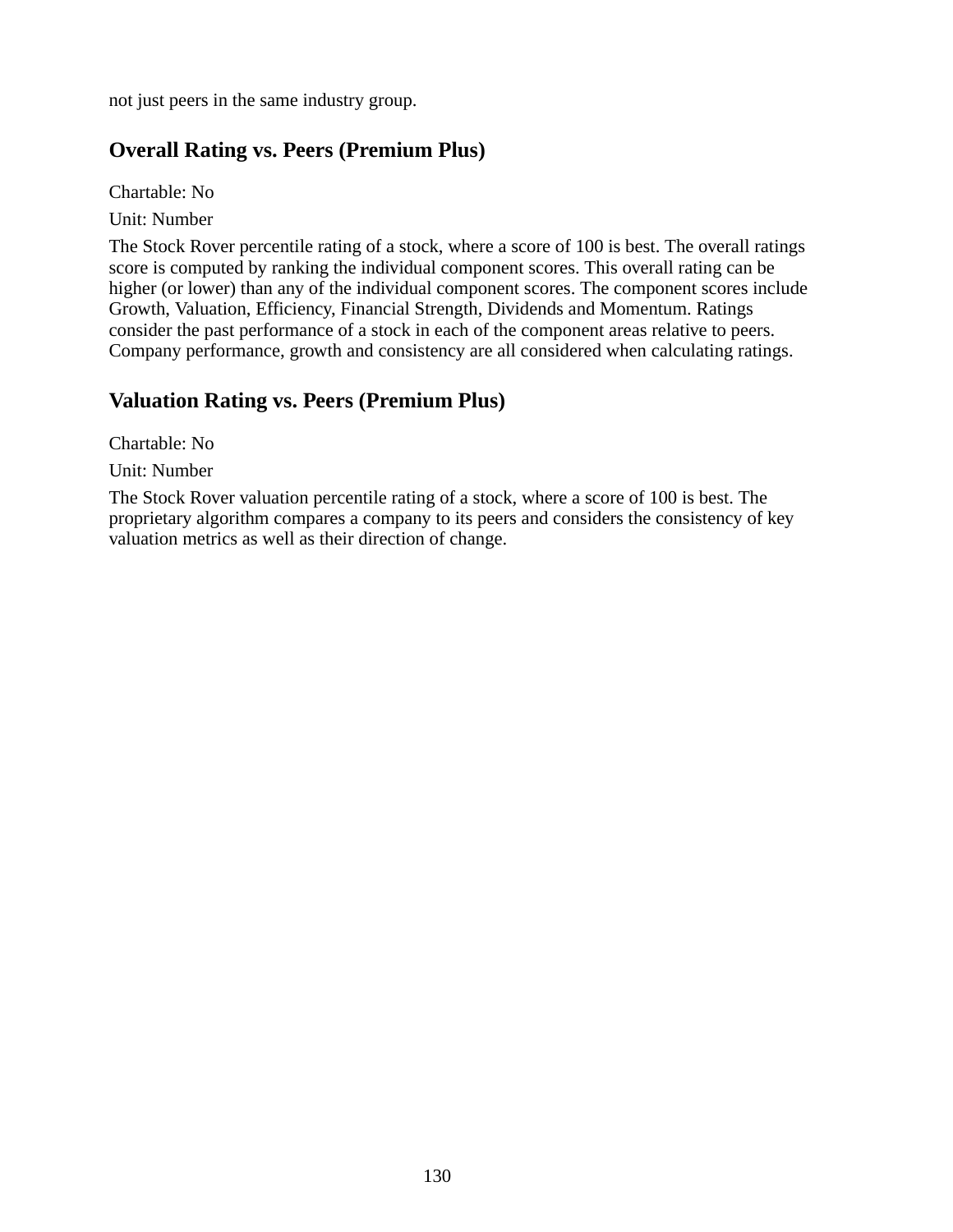# **Stock Rover Fair Value and DCF Model Metrics**

# **Cost of Debt (Premium Plus)**

Chartable: No

Unit: Percentage

Cost of Debt is calculated from interest expense and total debt. It is used to compute a Weighted Average Cost of Capital.

# **Cost of Equity (Premium Plus)**

Chartable: No

Unit: Percentage

The CAPM (Capital Asset Pricing Model) determines the cost of equity for stocks. It gives higher Beta stocks a higher cost and is used to determine a Weighted Average Cost of Capital.

# **Debt Percent (Premium Plus)**

Chartable: No Unit: Number The percent of a company's enterprise value that is from debt as opposed to shares.

# **Equity Percent (Premium Plus)**

Chartable: No Unit: Number The percent of a company's enterprise value that is from shares as opposed to debt.

# **Fair Value (Premium Plus)**

Chartable: No

Unit: Number

We compute the Fair Value of a company by using a discounted cash flow analysis to determine the Intrinsic Value. We then rank firms in each Sector by their Intrinsic Value to find a value that is well suited to current market multiples. Over the long term our Fair Values will imply a 30% drop in price for the worst stocks and a 45% gain for the best stocks.

# **Fair Value (Academic) (Premium Plus)**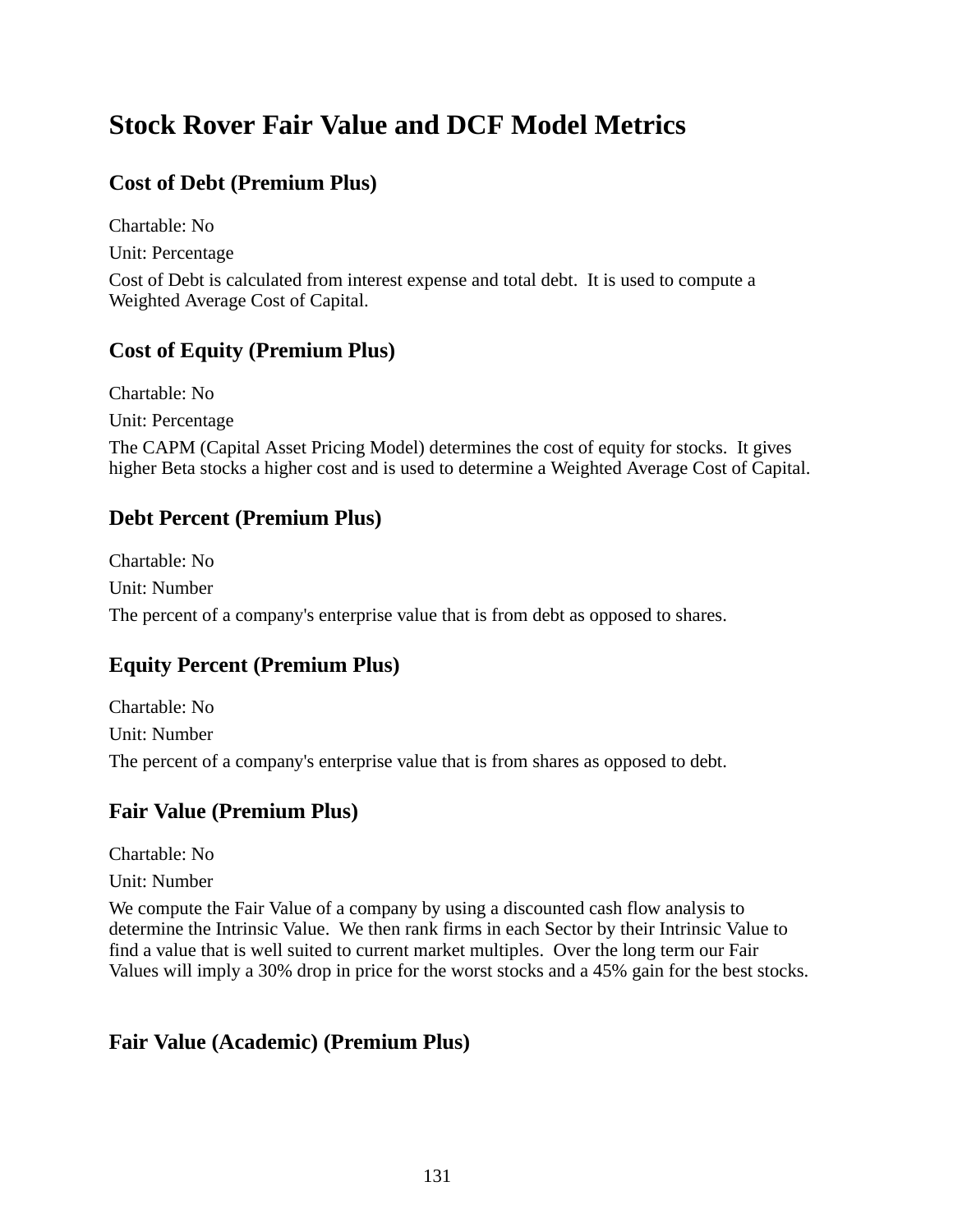Chartable: No

Unit: Number

We compute the Fair Value (Academic) of a company by using a discounted cash flow analysis with the academic formula for Intrinsic Value that forecasts cashflows into perpituity. We then rank firms in each Sector by their Intrinsic Value to find a value that is well suited to current market multiples. Over the long term our Fair Values will imply a 30% drop in price for the worst stocks and a 45% gain for the best stocks.

#### **Fair Value (EV / Sales) (Premium Plus)**

Chartable: No

Unit: Number

Fair value is determined by ranking the stocks in a sector by their EV / Sales ratios. It is a fallback when the discounted cash flow analysis cannot be calculated. Over the long term this value will imply a 30% drop in price for the worst stocks and a 45% gain for the best stocks.

## **Forward EBITDA Growth (Premium Plus)**

Chartable: No

Unit: Number

The estimated growth in EBITDA for next year based on analyst estimates for this company and for its industry and sector peers.

## **Industry Historical Multiple (Premium Plus)**

Chartable: No

Unit: Number

The longterm average EV / EBITDA of profitable companies in this stocks' industry. For financial services companies Price / Earnings is used instead.

## **Intrinsic Value (Academic) (Premium Plus)**

Chartable: No

Unit: Number

The intrinsic value of a company determined by adding the Net Present Value of Cashflows and the Terminal Value (Academic). The intrinsic value can vary greatly from the stock market valuation of a firm and Warren Buffett has been known to apply as much as a 50% discount to the intrinsic value of a stock as his price target.

## **Intrinsic Value EV to Sales (Premium Plus)**

Chartable: No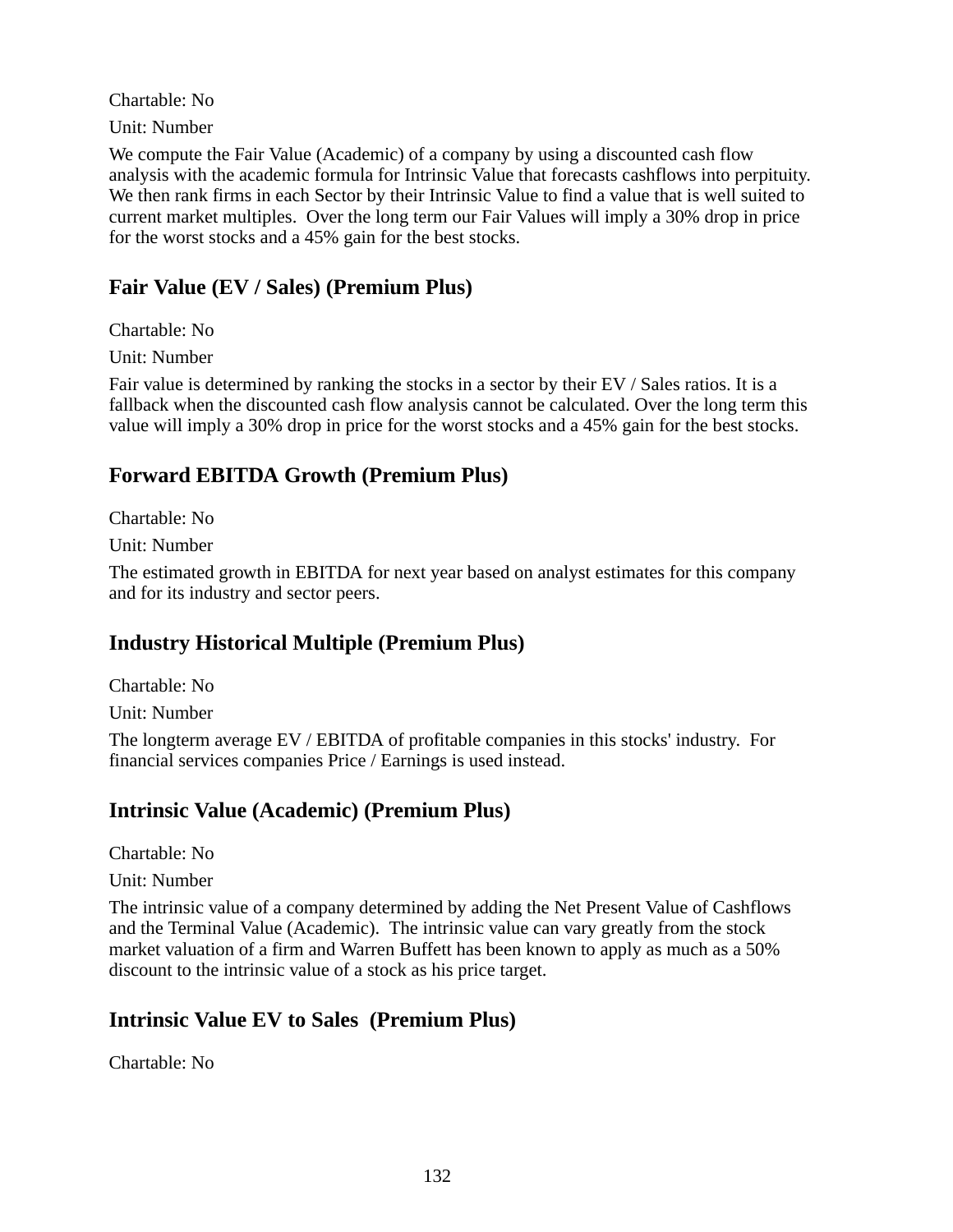Unit: Number

The intrinsic value of a company determined by comparing its EV / Sales ratio vs. industry norms.

## **Intrinsic Value Exit Multiple (Premium Plus)**

Chartable: No

Unit: Number

The intrinsic value of a company determined by adding the Net Present Value of Cashflows and the Terminal Value Exit Multiple. The intrinsic value can vary greatly from the stock market valuation of a firm and Warren Buffett has been known to apply as much as a 50% discount to the intrinsic value of a stock as his price target.

## **Margin of Safety (Premium Plus)**

Chartable: No

Unit: Percentage

The percentage difference between a company's Fair Value and its price. This metric is the single most significant valuation metric in our arsenal as it is the final output of detailed discounted cash flow analysis.

## **Margin of Safety (Academic) (Premium Plus)**

Chartable: No

Unit: Percentage

The percentage difference between a company's Fair Value (Academic) and its price. When this value is close to the non-academic Margin of Safety value it provides higher confidence in the result.

## **Margin of Safety EV to Sales (Premium Plus)**

Chartable: No

Unit: Percentage

The percentage different between a firm's fair value (as determined by the EV / Sales ratio) and its current price. A higher margin of safety is better, but this valuation method is imprecise as it uses very generalized criteria.

## **Model FCF Y1 (Premium Plus)**

Chartable: No Unit: Millions of Dollars The forward Free Cash Flow for next year predicted by our discounted cash flow analysis.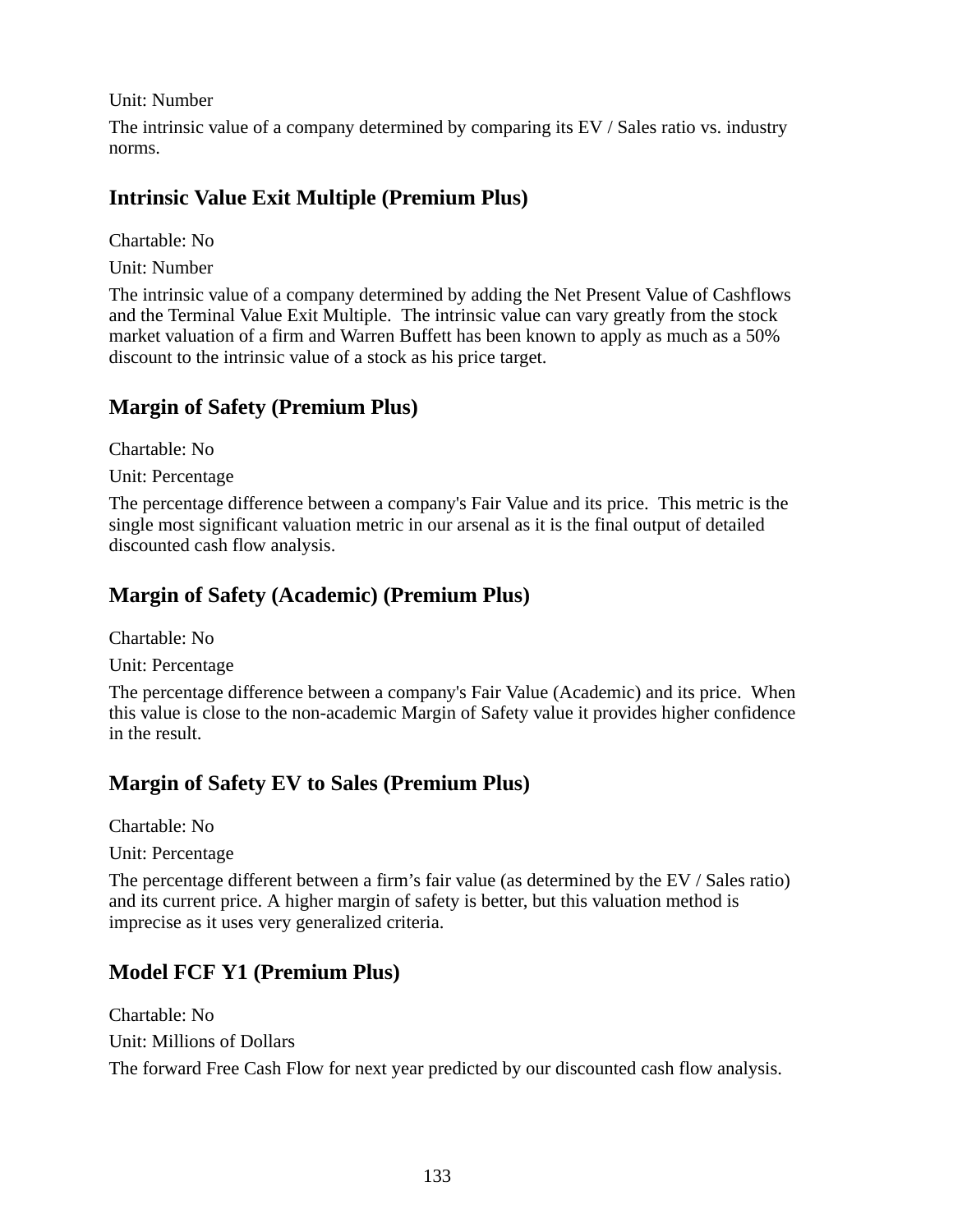Our computations use analyst estimates for the stock and industry as well historical growth rates.

## **Model FCF Y2 (Premium Plus)**

Chartable: No Unit: Millions of Dollars

The forward Free Cash Flow for 2 years in the future predicted by our discounted cash flow analysis. Our computations use analyst estimates for the stock and industry as well historical growth rates.

## **Model FCF Y3 (Premium Plus)**

Chartable: No Unit: Millions of Dollars

The forward Free Cash Flow for 3 years in the future predicted by our discounted cash flow analysis. Our computations use analyst estimates for the stock and industry as well historical growth rates.

## **Model FCF Y4 (Premium Plus)**

Chartable: No

Unit: Millions of Dollars

The forward Free Cash Flow for 4 years in the future predicted by our discounted cash flow analysis. Our computations use analyst estimates for the stock and industry as well historical growth rates.

## **Model FCF Y5 (Premium Plus)**

Chartable: No

Unit: Millions of Dollars

The forward Free Cash Flow for 5 years in the future predicted by our discounted cash flow analysis. Our computations use analyst estimates for the stock and industry as well historical growth rates.

## **Net Present Value of Cashflows (Premium Plus)**

Chartable: No

Unit: Millions of Dollars

The value of future cashflows discounted to the present. It is an important part in determining the Intrinsic Value of a company.